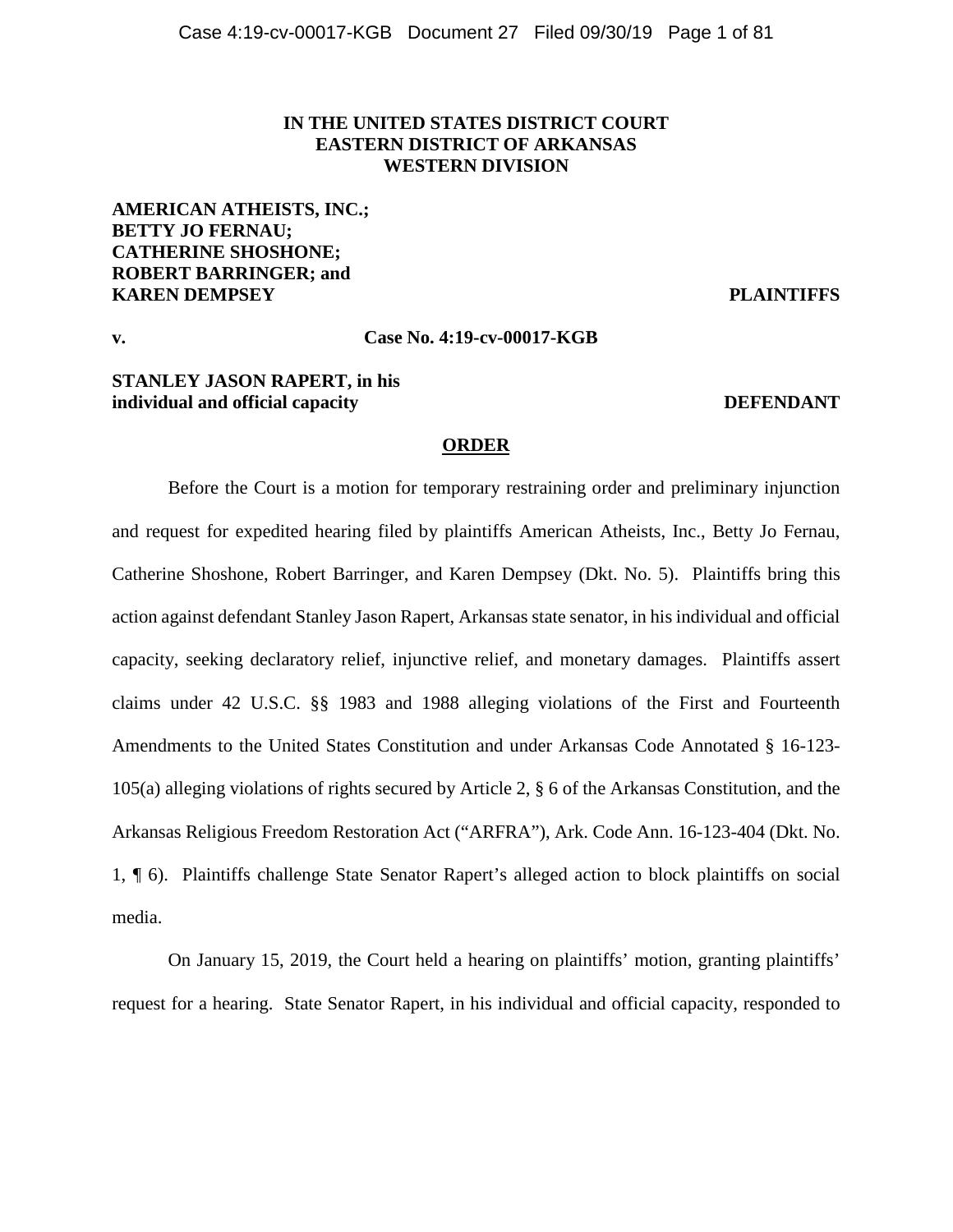## Case 4:19-cv-00017-KGB Document 27 Filed 09/30/19 Page 2 of 81

plaintiffs' motion (Dkt. Nos. [1](#page-1-0)8, 19).<sup>1</sup> Also before the Court is a motion to dismiss as to State Senator Rapert individually (Dkt. No. 11). Plaintiffs responded to the motion to dismiss (Dkt. No. 20). Plaintiffs also filed a request for leave to file a reply (Dkt. No. 22). State Senator Rapert, in his official capacity, responded in opposition to plaintiffs' request for leave to file a reply and, alternatively, requested the Court to allow him to introduce additional evidence into the preliminary injunction record (Dkt. No. 25). State Senator Rapert in his individual capacity incorporated and adopted that filing (Dkt. No. 26). State Senator Rapert, in his individual capacity, filed a request for leave to file a reply (Dkt. No. 24). Plaintiffs have not filed a response to State Senator Rapert's request in his individual capacity for leave to file a reply, and the time to do so has passed.

For the following reasons, the Court denies plaintiffs' motion for temporary restraining order and preliminary injunction (Dkt. No. 5). The Court denies in part State Senator Rapert's motion to dismiss as to certain claims against him in his individual capacity, takes the remaining issues in the motion under advisement, and directs State Senator Rapert to supplement his motion to the extent he seeks the Court's consideration on certain issues (Dkt. No. 11). The Court grants the parties' motions for leave to file replies, directs the parties to file their replies within 14 days from the entry of this Order, and has considered the replies in ruling on the pending motions (Dkt. Nos. 22, 24).

## **I. Procedural Background**

l

Plaintiffs originally filed this lawsuit October 2, 2018, and filed a notice of voluntary dismissal on January 3, 2019. *American Atheists, Inc. v. Rapert*, 4:18-cv-00729-KGB, (Dkt. Nos.

<span id="page-1-0"></span><sup>&</sup>lt;sup>1</sup> State Senator Rapert is represented by separate counsel for the claims against him in his individual and official capacity.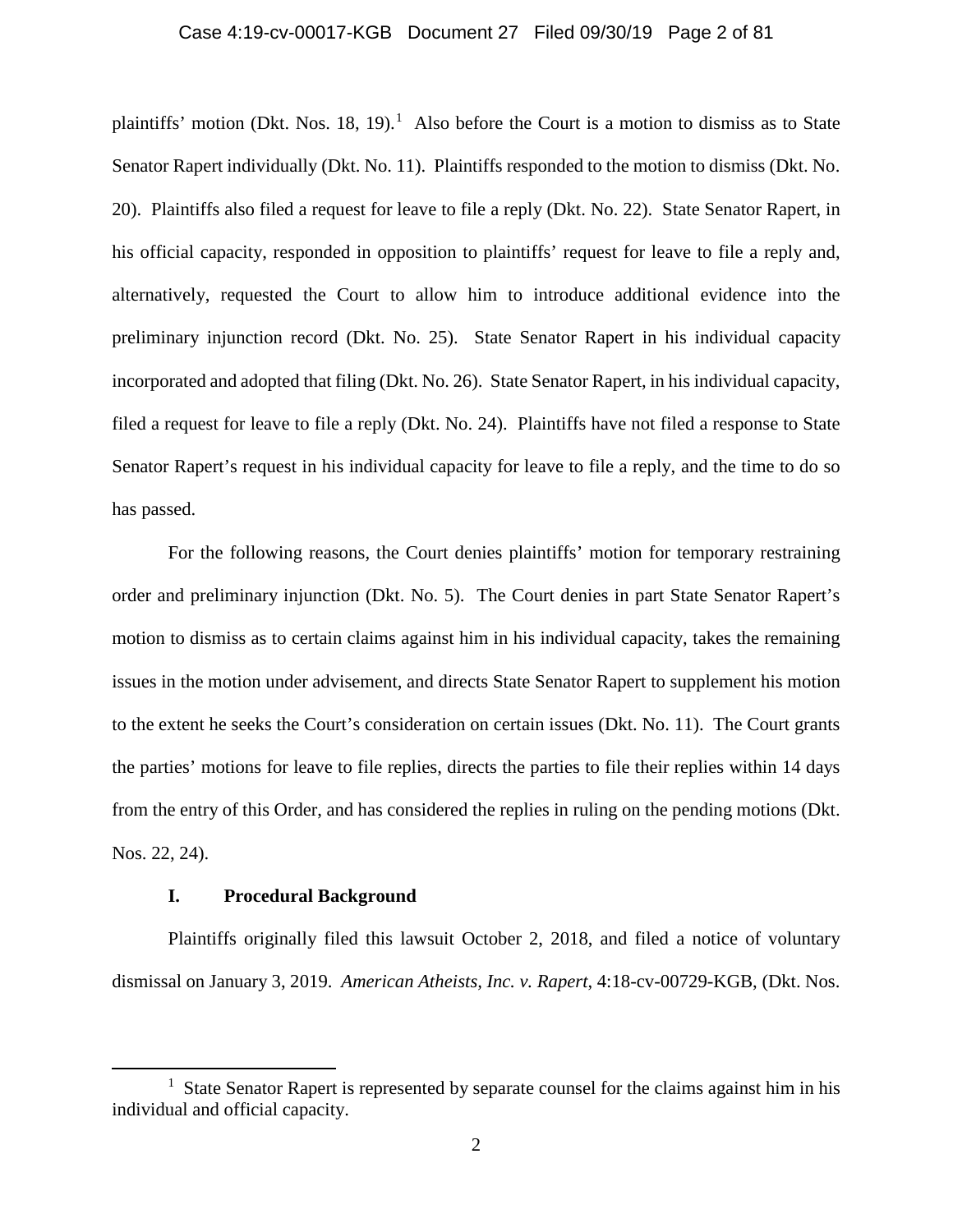1, 10) (E.D. Ark. Oct. 2, 2018). The Court dismissed without prejudice that case on January 4, 2019. *Id.*, (Dkt. No. 11). Plaintiffs filed the current action on January 8, 2019 (Dkt. No. 1).

The Court held an evidentiary hearing on plaintiffs' motion on January 15, 2019. At the hearing on plaintiffs' motion, the parties discussed the status of the request for both a temporary restraining order and preliminary injunction. The parties agreed that the Court should consider plaintiffs' motion as a combined request for a temporary restraining order and preliminary injunction. For this reason, the Court will consolidate plaintiffs' request for a temporary restraining order and preliminary injunction.

Following the hearing, all parties made further filings. The Court will address the motions for leave to file a reply filed by both plaintiffs and State Senator Rapert (Dkt. Nos. 22, 24). For good cause shown, the Court grants plaintiffs' motion for leave to file a reply (Dkt. No. 22). Further, for good cause shown, the Court will allow State Senator Rapert to file his proposed reply in order to respond to the arguments and evidence included in plaintiffs' reply (Dkt. No. 25). As plaintiffs have filed no opposition to the motion, the Court also grants State Senator Rapert's motion filed in his individual capacity for leave to file a reply (Dkt. No. 24).

Plaintiffs and State Senator Rapert will have 14 days from the date of this Order to file their proposed reply briefs. The Court has considered the parties' proposed reply briefs in ruling on the pending motion for temporary restraining order and preliminary injunction.

## **II. Motion For Temporary Restraining Order And Preliminary Injunction**

Plaintiffs seek a temporary restraining order and preliminary injunction against State Senator Rapert. For the following reasons, under the unique circumstances of this case, the Court denies plaintiffs' motion for temporary restraining order and preliminary injunction (Dkt. No. 5).

3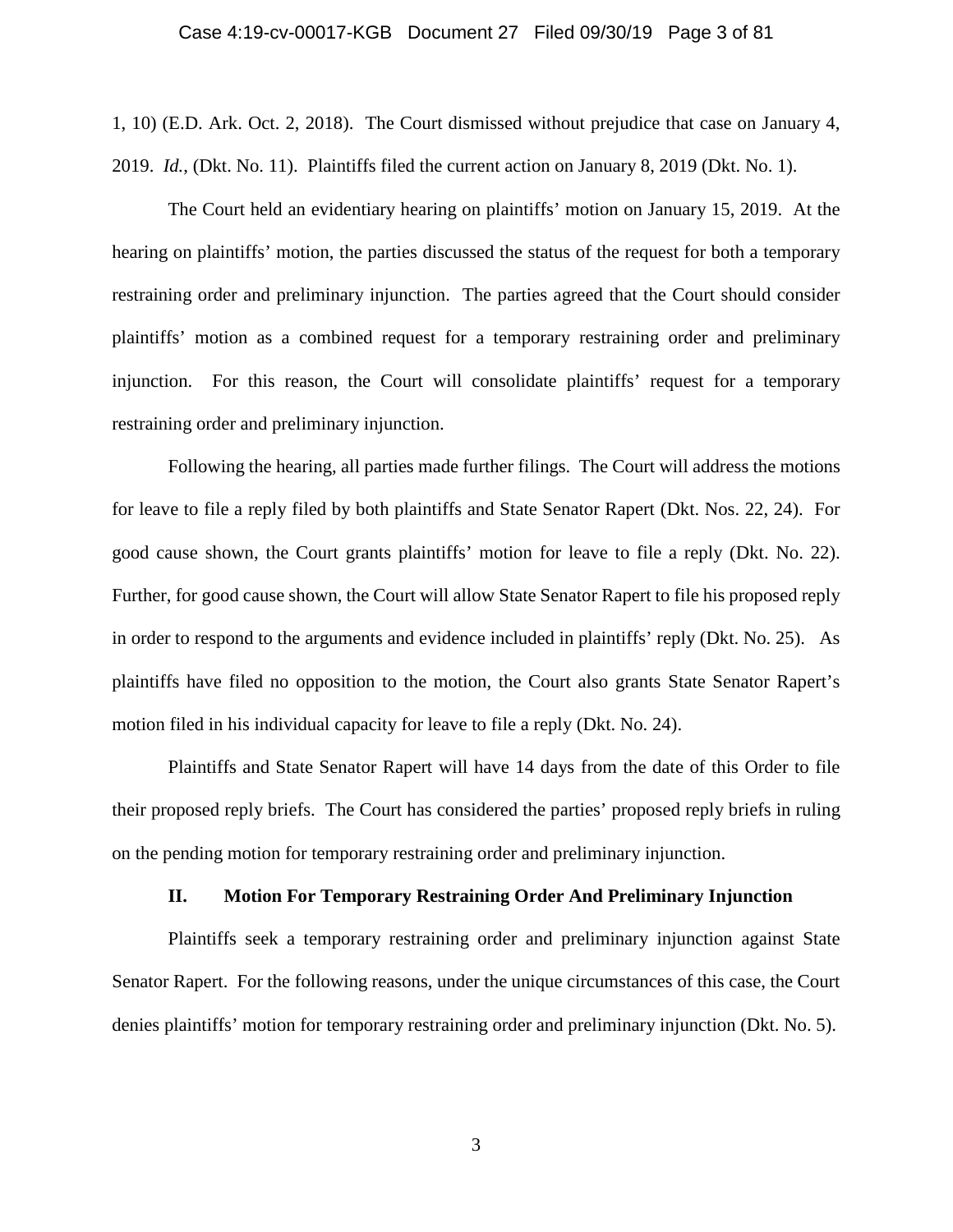## **A. Findings Of Fact**

The following facts are taken from the affidavits and exhibits in the record and the testimony presented to the Court at the hearing on the motion for temporary restraining order and preliminary injunction.

## **1. Social Media Accounts At Issue**

State Senator Rapert is an Arkansas state senator who represents portions of Faulkner County and Perry County, Arkansas. State Senator Rapert submitted a declaration during the preliminary injunction hearing (Def. Ex. 1).<sup>[2](#page-3-0)</sup> According to his declaration, in addition to his duties as a state senator, State Senator Rapert is the owner and president of Rapert Financial & Associates, Inc., in Conway, Arkansas (*Id.*, ¶ 3). He is also president and founder of Holy Ghost Ministries, Inc., of Arkansas, a faith-based humanitarian mission organization with projects in Ghana West Africa and the Philippines (*Id.*). He is an ordained minister and speaks around the country on faith, Judeo-Christian values, and religious liberty (*Id.*). State Senator Rapert is the founder and president of American History and Heritage Foundation, Inc., an Arkansas non-profit organization that is not faith-based and educates the public on American history and heritage (*Id.*). According to his declaration, State Senator Rapert maintains multiple social media accounts on Facebook and Twitter that he uses for personal reasons, his campaigns, and his ministry (*Id.*, ¶ 4). He states that he does not have an official government social media account or page (*Id.*). At issue in this case are only two of those accounts: @JasonRapert Twitter account and "Sen. Jason Rapert" Facebook page (Dkt. No. 6, at 13).

l

<span id="page-3-0"></span> $2$  The exhibits entered into the record at the preliminary injunction hearing are cited in this Order as "Pls. Ex." and "Def. Ex."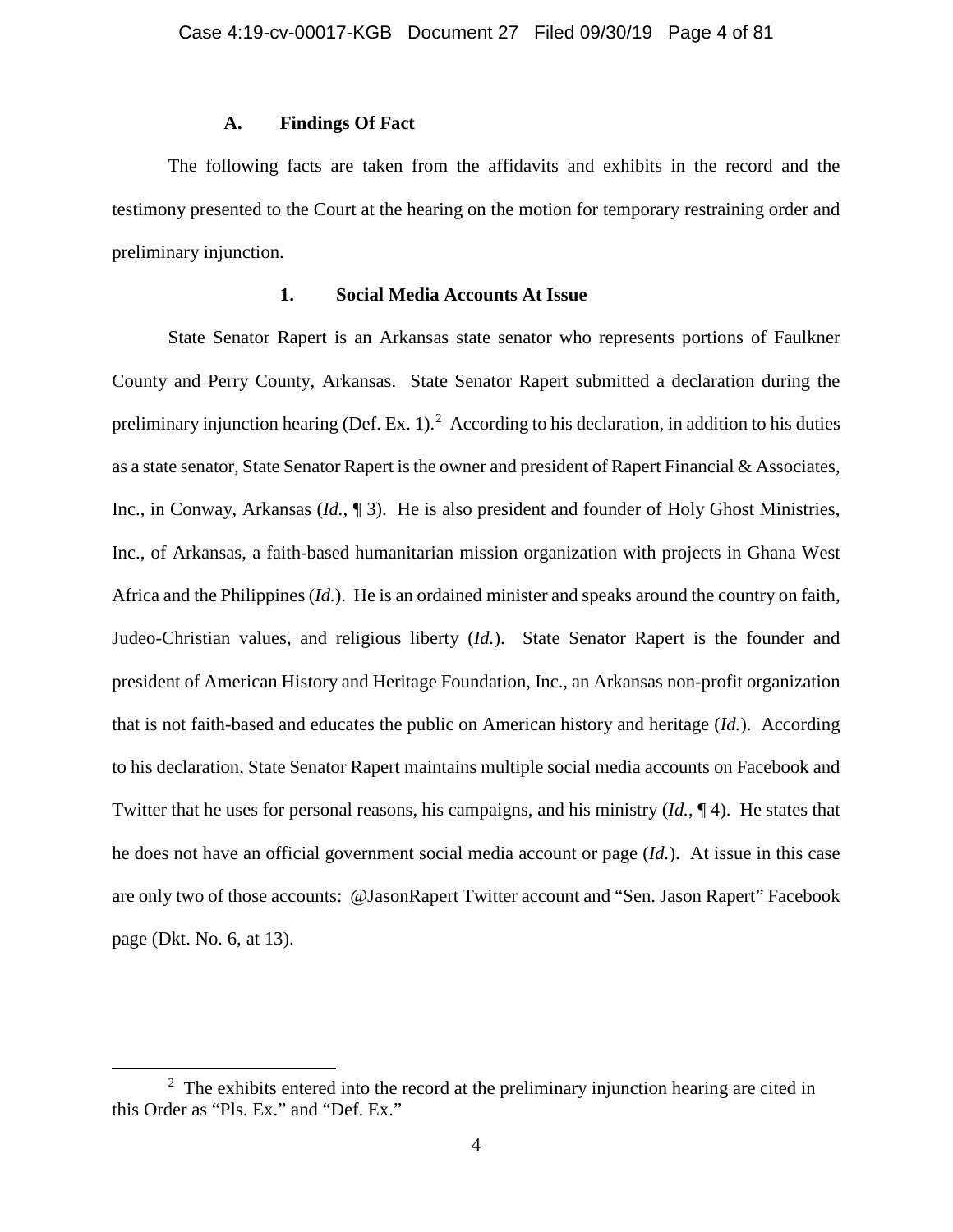## Case 4:19-cv-00017-KGB Document 27 Filed 09/30/19 Page 5 of 81

Twitter is a social media platform that allows its users to send electronic messages of limited length to the public. After creating a Twitter account, users can "tweet," post messages on the platform; "reply," respond to messages posted by others; "retweet," post a message originally posted by a different user; or "like" another user's message, showing approval or acknowledgement of another user's message. A Twitter user can choose to "follow" another Twitter user's account, allowing them to view all of the user's tweets. A user's "feed" is a continuously updated display of tweets and content mostly from accounts the user has chosen to follow. Users are able to interact directly with each other on Twitter by replying and commenting on a single tweet, which allows multiple users to discuss topics from a single tweet. When a user "blocks" another user, the blocked user can no longer view the tweets, reply, comment, or react to the tweets of the user who blocked him or her.

Facebook is a different social media platform that also allows its users to comment and interact with other users by sending electronic messages. After creating a Facebook account, users can "follow" other users allowing them to view the other users "posts," electronic messages, on a similarly continuously updated feed. Users are able to comment on and "share," post a message originally posted by a different user, on other user's posts. Facebook users are also able to post live videos that can be viewed by their followers. The users who are watching the live video can comment on the video allowing the user who posted the video to respond in real time to other users. Facebook users can also send private electronic messages to other users that function similarly to text messages. Similar to Twitter, a user may "block" another user, which does not allow the user who has been blocked to view or interact with the other user's posts.

State Senator Rapert maintains several Twitter accounts: @RapertSenate, @ChristLawmakers, @HGM\_Evangelism, and @JasonRapert (Dkt. No. 22-1, at 17-20).

5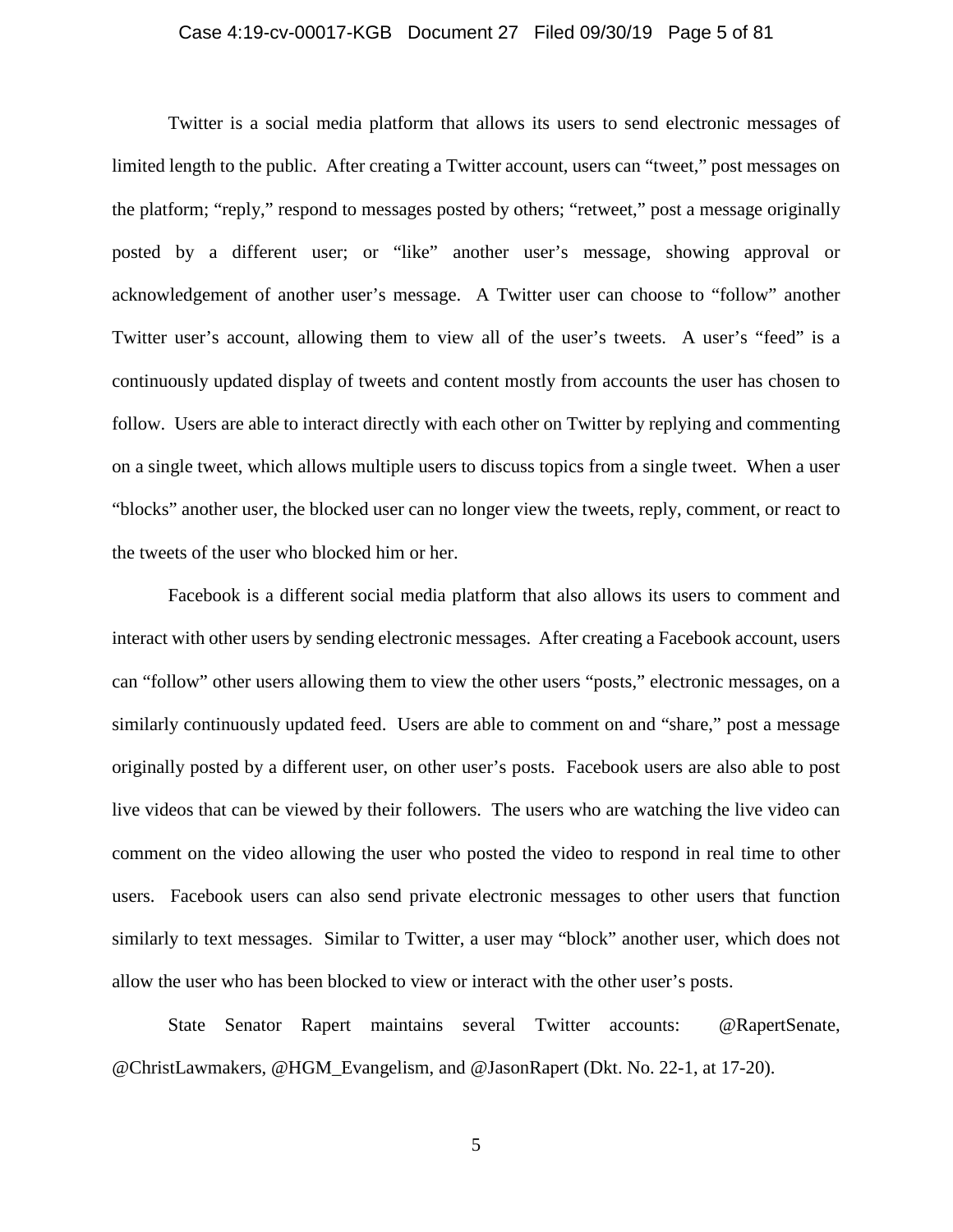#### Case 4:19-cv-00017-KGB Document 27 Filed 09/30/19 Page 6 of 81

His @JasonRapert Twitter account is at issue in this case. State Senator Rapert registered the account as "Sen. Jason Rapert." (Dkt. No. 22-1, at 20). In his declaration, State Senator Rapert states that he created the Twitter account in 2010, before he was elected to the Arkansas Senate (Def. Ex. 1, ¶ 10). In the description section of the account, State Senator Rapert describes himself as "AR State Senator," "Past President of ncoil.org," and "Founder of National Association of Christian Lawmakers," which appears to include a link to the corresponding Facebook account for the National Association of Christian Lawmakers (Dkt. No. 22-1, at 20). His Twitter account also includes a link to the Arkansas State Legislature website, which is maintained by the Arkansas Bureau of Legislative Research, Information Systems Dept., and is the official website of the Arkansas General Assembly.<sup>[3](#page-5-0)</sup> (*Id.*). The account also includes pictures of State Senator Rapert and a wooden gavel with what appear to be the words "Arkansas Senate" written on the side of the gavel (*Id.*).

State Senator Rapert also maintains several Facebook pages: "Holy Ghost Ministries," "National Association of Christian Lawmakers," "American History & Heritage Foundation, Inc.," and "Sen. Jason Rapert." (*Id.*, at 22-25). In addition to the public Facebook pages, he maintains a private "Jason Rapert" Facebook profile (Def. Ex. 1, ¶ 9). The "Sen. Jason Rapert" page is at issue in this litigation. According to his declaration, State Senator Rapert created the "Sen. Jason Rapert" page in 2010 for his campaign and originally titled the page "Jason Rapert for Arkansas Senate." (*Id.*, ¶ 5). State Senator Rapert has a link to the website www.jasonrapertforsenate.com under the "About" section of the Facebook page (Pls. Ex. 2). Plaintiffs introduced a picture of

 $\overline{\phantom{a}}$ 

<span id="page-5-0"></span><sup>&</sup>lt;sup>3</sup> The copy of the State Senator Rapert's Twitter page provided by plaintiffs does not include the full webpage link, but the Court determines that it is a link to the Arkansas General<br>Assembly's official website for the 2019 session. See Assembly's official website for the 2019 session. *See* http://www.arkleg.state.ar.us/assembly/2019/2019R/Pages/Home.aspx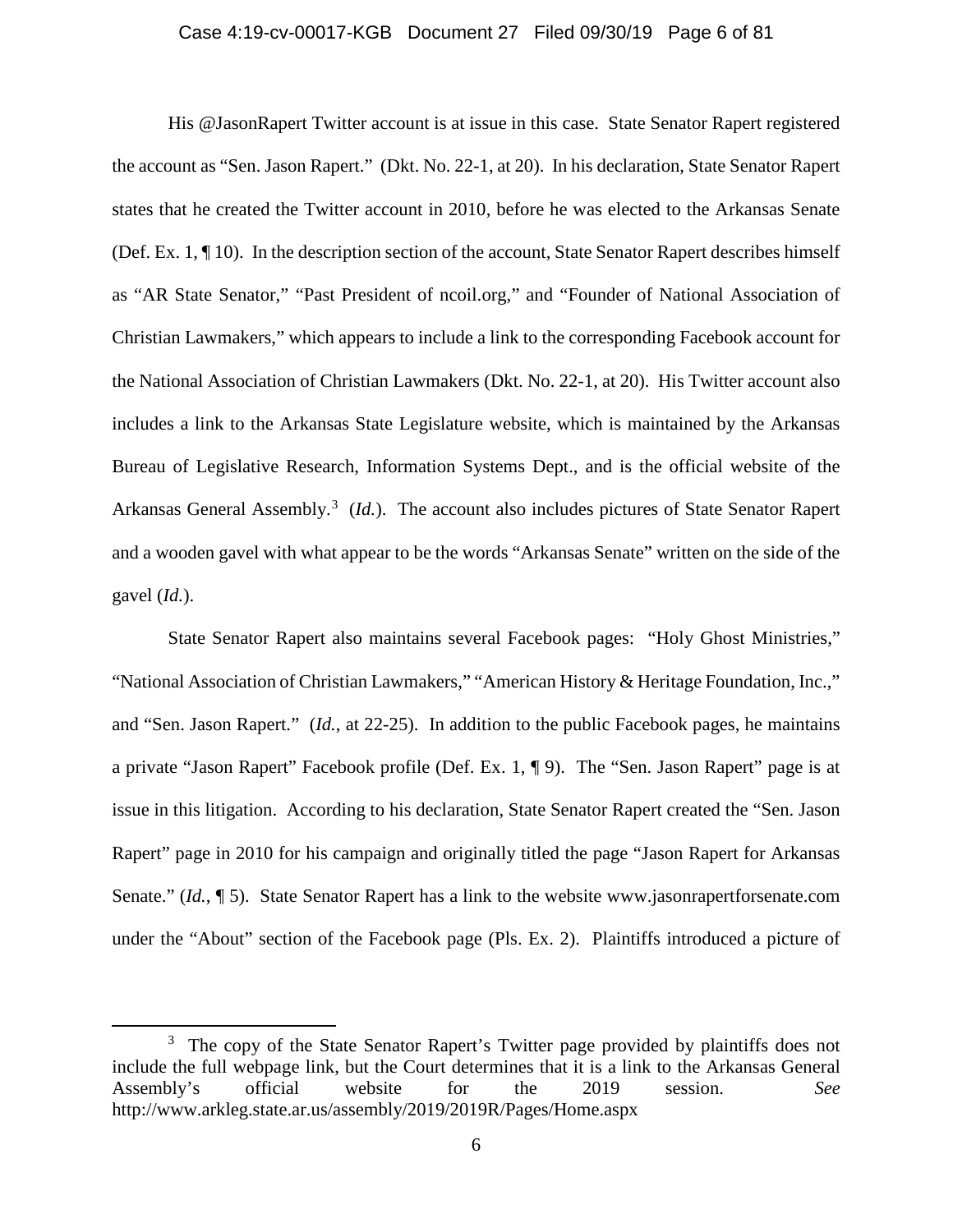## Case 4:19-cv-00017-KGB Document 27 Filed 09/30/19 Page 7 of 81

State Senator Rapert's Facebook page that was taken on August 31, 2018, and includes a picture of a campaign logo at the top of the page that reads: "Re-elect Senator Jason Rapert." (Pls. Ex. 1). Plaintiffs included a different picture of the "Sen. Jason Rapert" Facebook page that includes a picture of the United States Capitol, not the campaign logo, but it is not clear when plaintiffs took this picture of State Senator Rapert's Facebook page (Dkt. No. 22-1, at 25).

According to his declaration, State Senator Rapert has the following social media policy posted on his Facebook page but not on his Twitter page:

Anyone who engages in bullying, intimidation, personal attacks, uses profanity or attempts to mislead others with false information, will find their privilege to post on this page revoked. Thank you for respecting others. This page is not paid for or administered by a government entity.

(Def. Ex. 1, ¶ 7). State Senator Rapert states, "I post on various topics in my personal capacity, including politics and religion. I post about various state and local issues and share newsworthy items with my supporters. I also use this page as a tool of my ministry." (*Id.*, ¶ 8). During the preliminary injunction hearing, State Senator Rapert introduced pictures of tweets that he posted on the @jasonrapert account, including a statement about deer hunting season and a picture showing that he is endorsed by the National Rifle Association and another tweet where he writes, in part, "Never ever be afraid to speak the truth and oppose those who are evil. Silence in the face of evil is itself evil." (Def. Ex. 5). According to his declaration, State Senator Rapert created a Facebook page so that he could have an unlimited number of followers, compared to a Facebook account which limits the account to 5,000 followers and friends (*Id.*, ¶ 9). State Senator Rapert's Facebook page currently has over 25,000 followers, and he states that he is able to reach a wider audience through the Facebook page (*Id.*). State Senator Rapert also states in his declaration that government staff have never managed either of his social media pages and that he does not have government staff who work under him (*Id.*, ¶ 5). State Senator Rapert does state that, during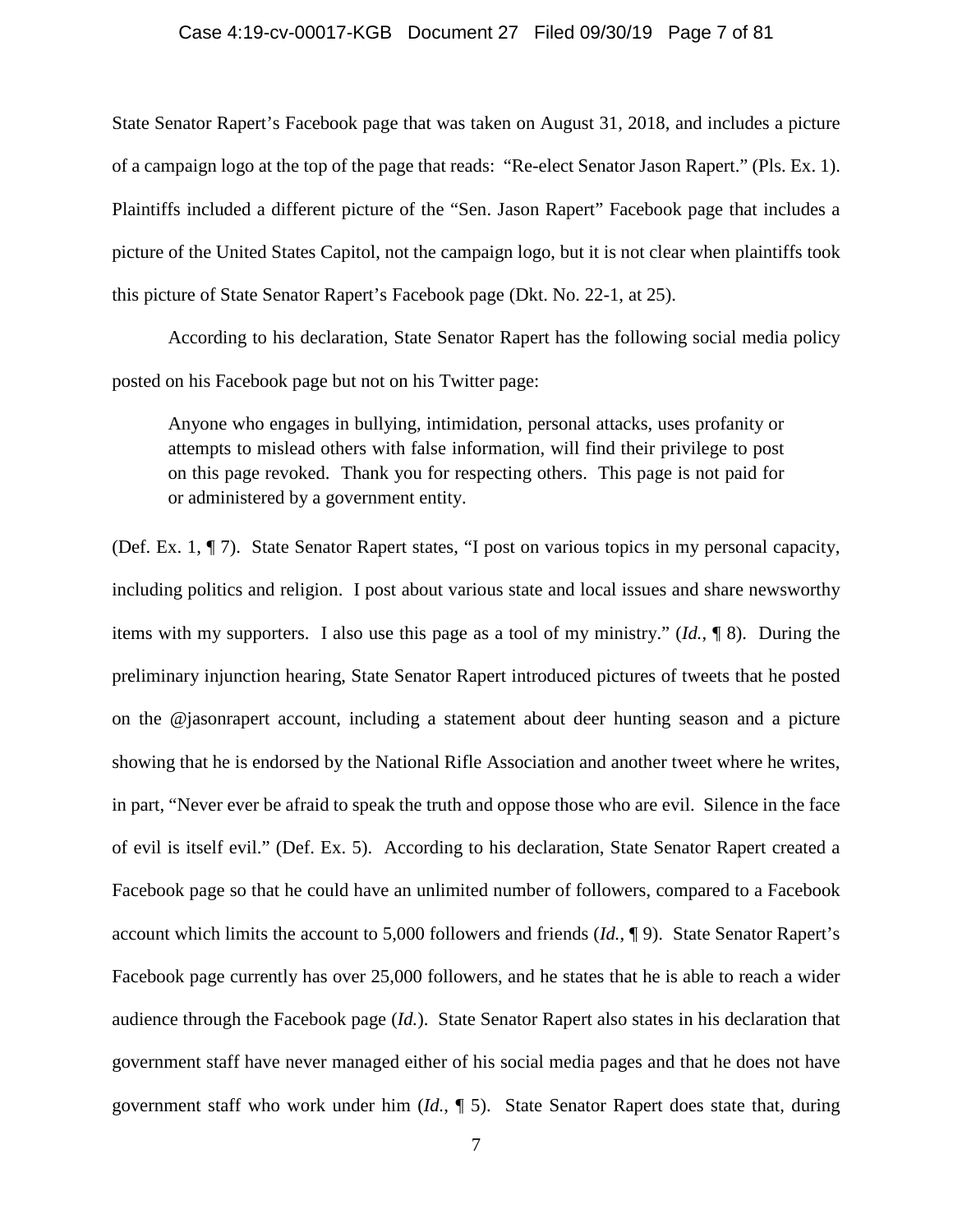#### Case 4:19-cv-00017-KGB Document 27 Filed 09/30/19 Page 8 of 81

campaign season, campaign stuff will access his Facebook page and that he has allowed them to assist in managing the page (*Id.*).

# **2. Individual Plaintiffs**

At the preliminary injunction hearing, individual plaintiffs Karen Dempsey, Catherine Shoshone, and Robert Barringer testified at the preliminary injunction hearing. Regarding individual plaintiff Betty Fernau, plaintiffs discuss Ms. Fernau in their brief in support of the motion for preliminary injunction and include pictures of several social media posts and emails that Ms. Fernau sent to State Senator Rapert (Dkt. No. 6, at 18-23). During the hearing, State Senator Rapert presented email exchanges between Ms. Fernau and State Senator Rapert from 2016 and 2017 (Def. Exs. 2-4).

## **a. Betty Fernau**

According to plaintiffs' complaint and brief in support of the motion for preliminary injunction, Ms. Fernau is an atheist and serves as Treasurer of Arkansans for Equality, a community group advocating that all individuals regardless of race, religion, sexual orientation, or gender identity should be treated equally under the law (Dkt. Nos. 1, ¶¶ 83-84; 6, at 18). Plaintiffs also allege that Ms. Fernau has an account on both Twitter and Facebook (Dkt. Nos. 1, ¶ 83; 6, at 18).

Plaintiffs allege that Ms. Fernau first interacted with State Senator Rapert on Facebook in May 2014 when State Senator Rapert posted on his page regarding Pulaski County, Arkansas, Circuit Judge Chris Piazza's declaring Arkansas' same-sex marriage ban unconstitutional (Dkt. Nos. 1, ¶¶ 86-87; 6, at 18). According to the picture of the post attached by plaintiffs, State Senator Rapert's original Facebook posts says, "Thanks to all of you who have sent personal messages of encouragement the past few days . . . I was a Christian and ordained minister before entering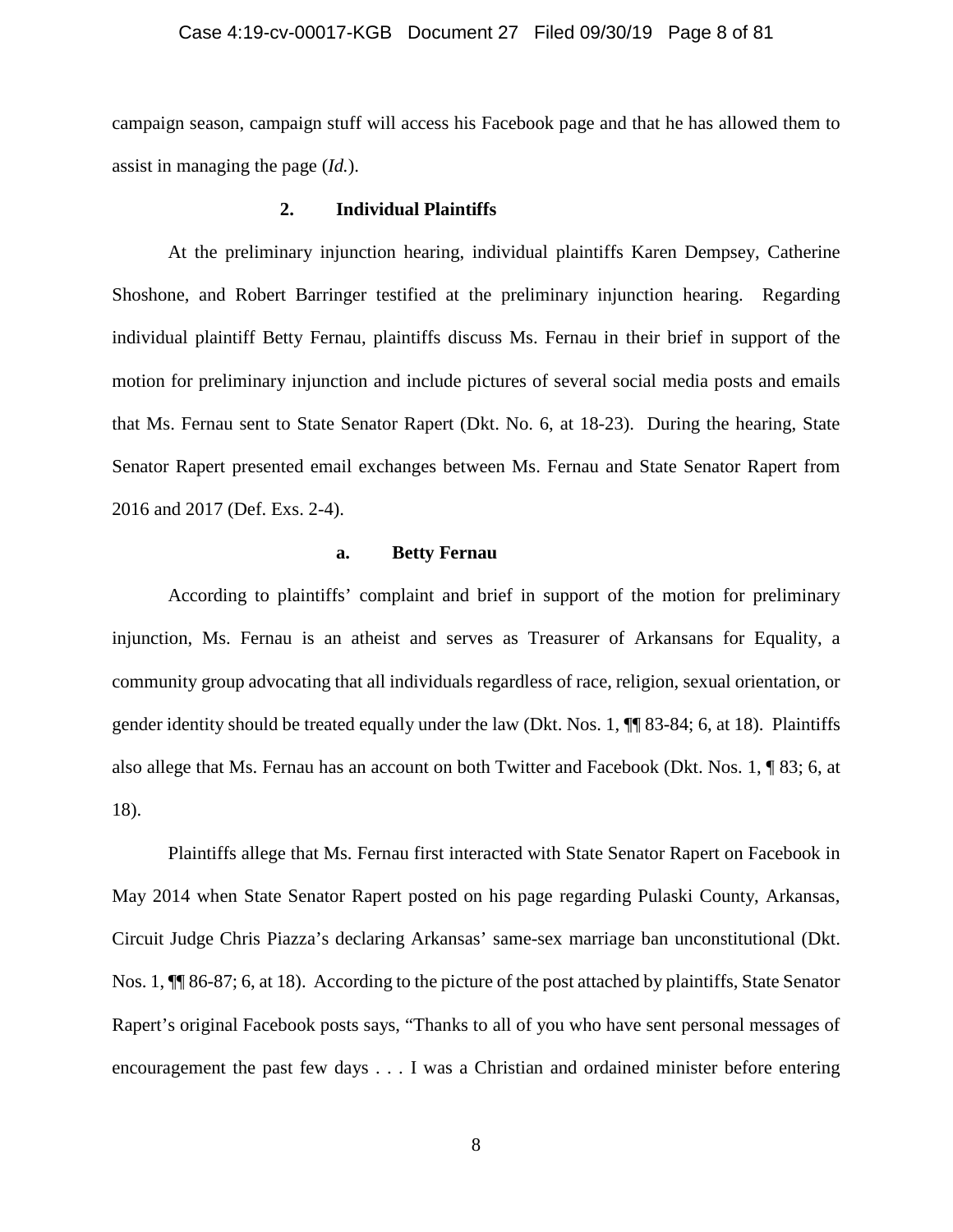## Case 4:19-cv-00017-KGB Document 27 Filed 09/30/19 Page 9 of 81

politics and I will not bow to the intimidation of those who want to silence Christianity in America." (Dkt. Nos. 1, ¶ 87; 6, at 19). Plaintiffs also include a picture of Ms. Fernau's response to State Senator Rapert's post where she states, "The Bible bans a lot of things. Just ask rightwingers when they use it to defend their incessant attempts to discriminate against the LGBT community." (Dkt. Nos. 1,  $\P$  88; 6, at 20). In the post, plaintiffs allege that Ms. Fernau also lists "conduct that the Bible prohibits but which [State Senator] Rapert and others do not oppose." (Dkt. Nos. 1, ¶ 88; 6, at 19). Plaintiffs allege that Ms. Fernau made a different Facebook post a few minutes later stating that "there is separation of church and state. Therefore, stating that laws that affect the whole public should be based on one religion in [sic] inherently unconstitutional." (Dkt. Nos. 1, ¶ 89; 6, at 21). Plaintiffs allege that within 24 hours of Ms. Fernau posting the two Facebook comments, State Senator Rapert deleted Ms. Fernau's comments and blocked her from the Facebook page (Dkt. Nos. 1,  $\P$ 91; 6, at 21).

Plaintiffs also include a picture of a tweet sent by Ms. Fernau on May 19, 2014, stating that State Senator Rapert's decision to block her "is NOT how a politician should act when someone disagrees." (Dkt. Nos. 1, ¶ 94; 6, at 22). Plaintiffs allege that State Senator Rapert blocked Ms. Fernau on Twitter on May 20, 2014 (Dkt. Nos. 1, ¶ 96; 6, at 22).

Plaintiffs include pictures of several emails exchanged between Ms. Fernau and State Senator Rapert on October 13, 2016 (Dkt. Nos. 1,  $\P$  98-101; 6, at 22-23). Ms. Fernau sent the first email, where she states, in part, "Since you now have me blocked on your personal Facebook profile AND your senator page, along with Twitter, I suppose I will have to email you if I need the help of the senator in MY district." (Dkt. Nos. 1, ¶ 98; 6, at 22). State Senator Rapert sent an automated response email that same day that asked, "What issue can I assist you with?" (Dkt. Nos. 1, ¶ 99; 6, at 23). In response, Ms. Fernau says, "I am requesting that you unblock me from your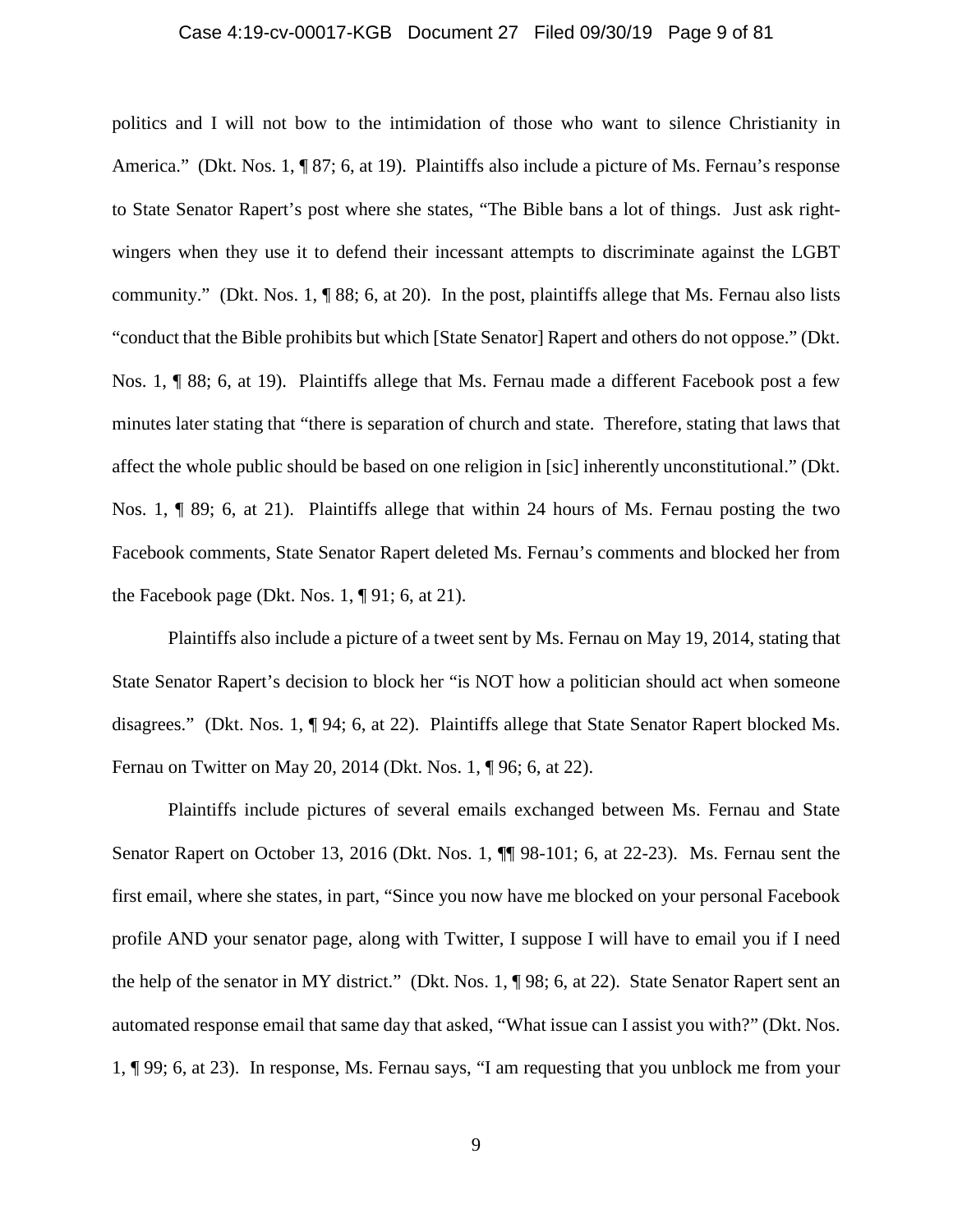## Case 4:19-cv-00017-KGB Document 27 Filed 09/30/19 Page 10 of 81

Sen Jason Rapert page so that I may participate in discussions where my opinion will be heard." (Dkt. Nos. 1, ¶ 100; 6, at 23). State Senator Rapert sent Ms. Fernau another response stating:

If I can help you with an issue please contact my office again.

My personal social media sites are private platforms. When anyone attempts to commandeer the sites and spread misinformation, attacks others with ad hominem attacks or uses vulgarities, my campaign and site administrators have permission to delete comments or block someone who repeatedly violates our standards.

Thanks for contacting my office.

(Dkt. Nos. 1, ¶ 101; 6, at 23). According to the email presented by State Senator Rapert at the preliminary injunction hearing, Ms. Fernau responded to his email and said, "Hopefully I will run into you at Lowes sometime. Not your obedient servant." (Def. Ex. 3).

During the preliminary injunction hearing, State Senator Rapert introduced additional emails written to him by Ms. Feranu (Def. Exs. 2-4). On December 19, 2016, Ms. Fernau emailed State Senator Rapert regarding the "national popular vote bill" and encouraged him to support the law (Def. Ex. 4). The exhibit introduced by State Senator Rapert at trial does not indicate that he responded to Ms. Fernau's email (*Id.*). On February 10, 2017, Ms. Fernau sent State Senator Rapert an email suggesting that State Senator Rapert change the "Ten Commandment Monument . . . to be a monument of The Golden Rule." (Def. Ex. 2*.*, at 2-3). In that email, Ms. Fernau further stated that "[t]his would be an all inclusive monument, rather than singling out Christianity. Even atheists live by the Golden Rule. I believe this would prevent further court battles over whether the monument violates separation of church and state." (*Id.*). In response, State Senator Rapert thanks Ms. Fernau for her email and discusses similar monuments that have been placed on state capitol grounds in other states (*Id.*, at 1-2). In response to State Senator Rapert's email, Ms. Fernau discusses her opposition to the monument and states that she would support "an artist rendering of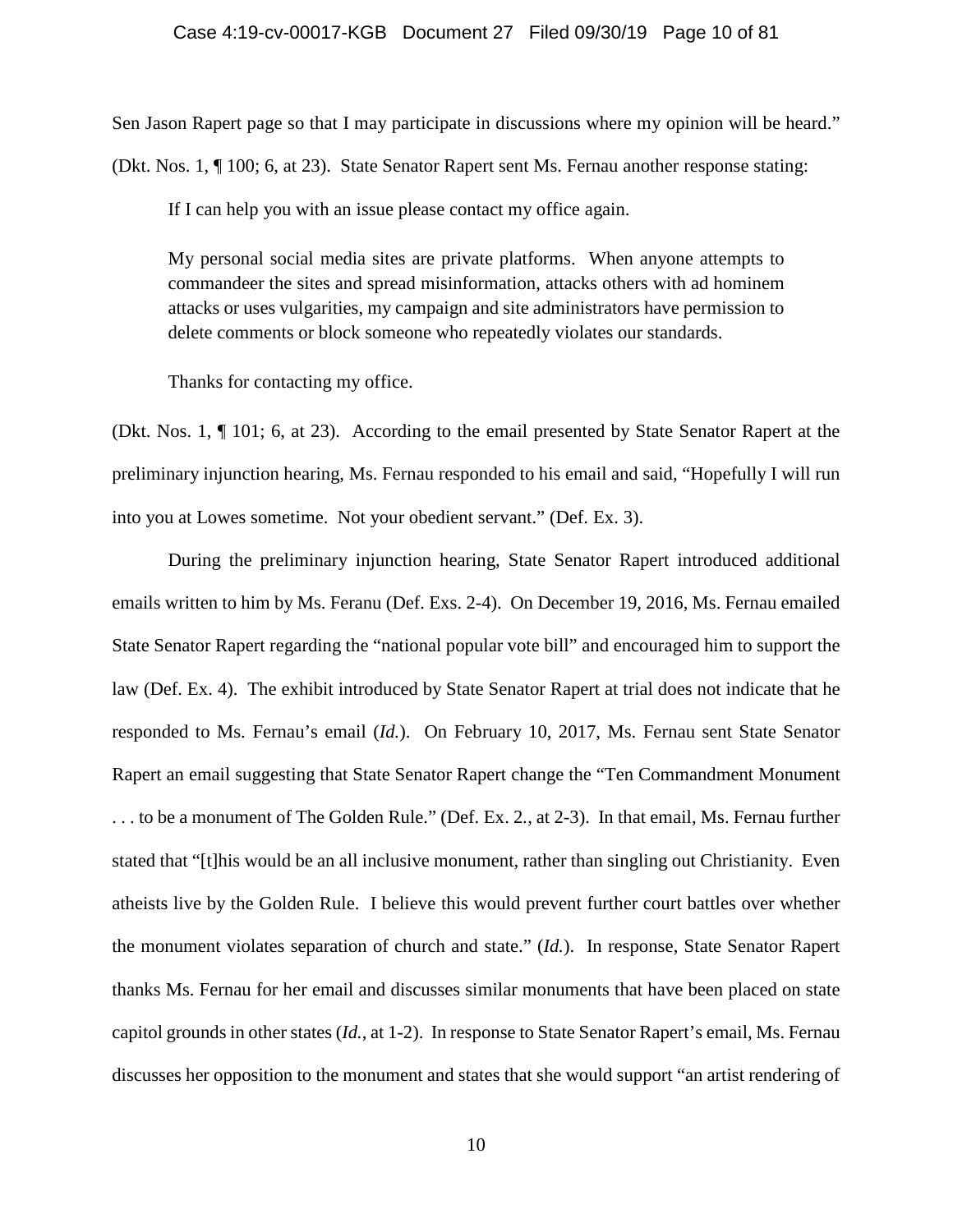[a] monument" that includes "other prominent ancient lawgivers; including Confucius, Solomon, and Augustus." (*Id.*, at 1).

## **b. Karen Dempsey**

Ms. Dempsey lives in Northwest Arkansas and is not a constituent of State Senator Rapert's. Ms. Dempsey testified at the preliminary injunction hearing that she followed State Senator Rapert in the past on Facebook. She testified that she is a supporter of and involved with the American Atheists in Arkansas organization. Ms. Dempsey sent State Senator Rapert a direct message on Facebook and also commented on State Senator Rapert's posts. Ms. Dempsey was able to interact with State Senator Rapert directly by sending a private message. Ms. Dempsey testified that it is important to her to be a part of the dialogue about different issues and to present her thoughts and opinions to other people.

Ms. Dempsey testified that State Senator Rapert "blocked" her on Facebook in August 2018. According to Ms. Dempsey, this means that she can see State Senator Rapert's Facebook page and the comments made by State Senator Rapert and other people, but Ms. Dempsey can no longer comment or participate in the conversation on State Senator Rapert's page. According to Ms. Dempsey, she posted on State Senator Rapert's Facebook page regarding a variety of topics, including the relationship between government and religion.

According to Ms. Dempsey's testimony, on August 28, 2018, State Senator Rapert posted on his Facebook page regarding a meeting he attended where he heard from representatives of the American Civil Liberties Union ("ACLU") (Pls. Ex. 7). In the post, State Senator Rapert stated that he "endure[d] an ACLU Attorney and liberal activist attorney attacking an Arkansas statue passed to protect and honor Israel . . . they are very active DEMOCRATS – don't vote for Democrats." (*Id.*). In response to his post, Ms. Dempsey wrote in a comment that "once in office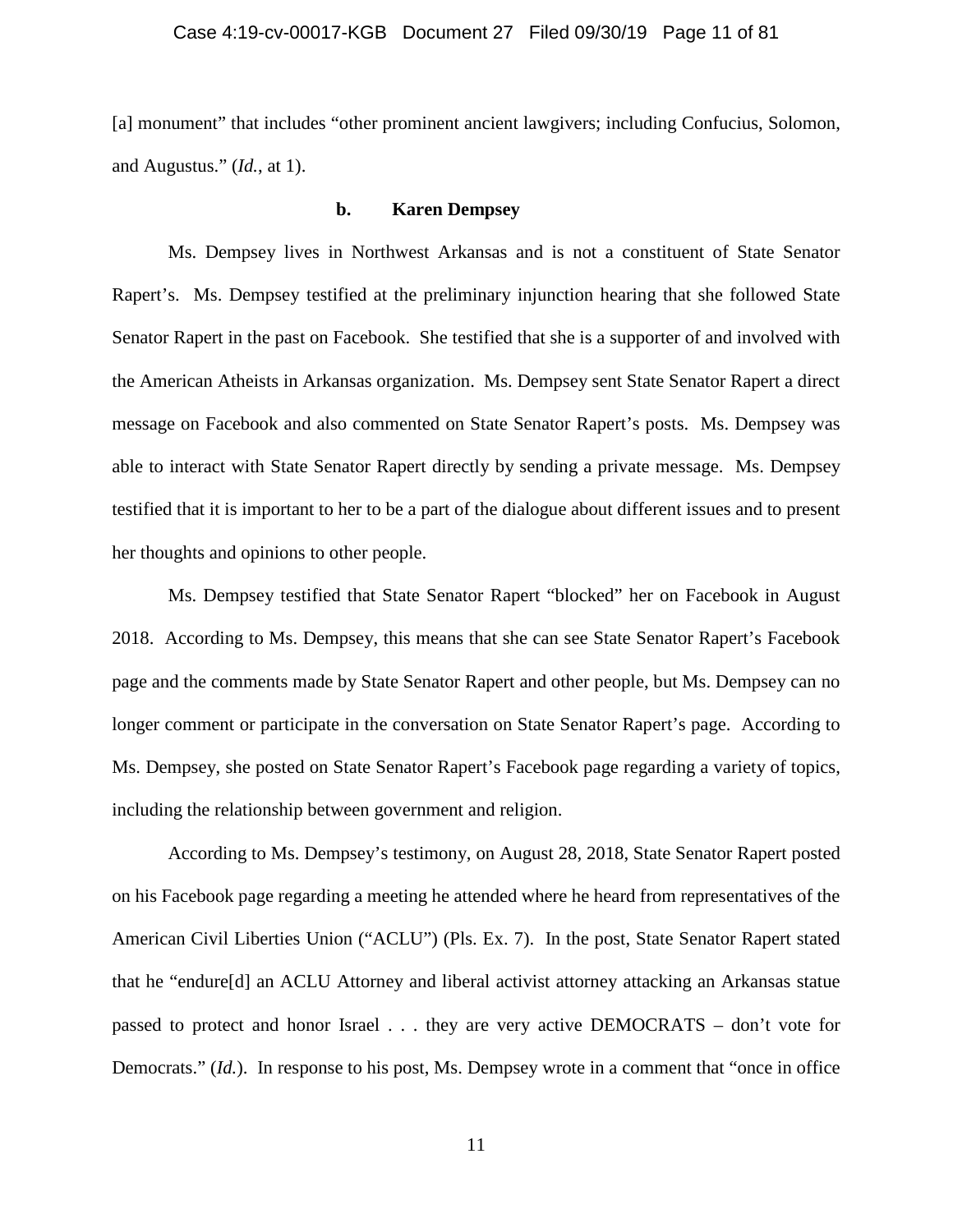#### Case 4:19-cv-00017-KGB Document 27 Filed 09/30/19 Page 12 of 81

you should represent ALL the people. Not just the ones that agree with you." (*Id.*). Several hours later, she also posted a longer comment on the same post by State Senator Rapert and criticized State Senator Rapert's position on the state statute (*Id.*).

On August 29, 2018, State Senator Rapert posted an article on his Facebook page that was titled "'In God We Trust' Motto on Currency Deemed Constitutional By Court After Atheists Complain." (Pls. Ex. 3). In his post about the article, State Senator Rapert supported the article and stated, "Atheists lose this battle in their war on the National Motto." (*Id.*). In response to his post, Ms. Dempsey testified that she wrote a comment where she identified herself as an atheist and criticized State Senator Rapert's position about the article (*Id.*).

At some point after Ms. Dempsey commented on State Senator Rapert's August 29, 2018, post, Ms. Dempsey testified that she sent State Senator Rapert a private message that stated, "Do you want to keep the government secular or do you want America to become a Christian nation?" (Pls. Ex. 8). She testified that she messaged State Senator Rapert to comment on the stance that he took regarding the court case. After Ms. Dempsey sent the private message, State Senator Rapert responded with a message where he stated that "[o]ur nation is already based upon Judeo-Christian principles and ideals." (Pls. Ex. 8). In his message to Ms. Dempsey, State Senator Rapert also stated, "I have seen your posts and know you are an atheist. That is your right. You must also respect the rights and values of the vast majority of people who believe in God in our nation." (*Id.*). Ms. Dempsey further responded to State Senator Rapert with three more private messages where she criticized his statements (Pls. Ex. 10). In her message to State Senator Rapert, she stated, "You were elected in your district, but you now sit in the senate and represent us all. Be more gentle, more kind, more open to allowing all people to live good, happy, free productive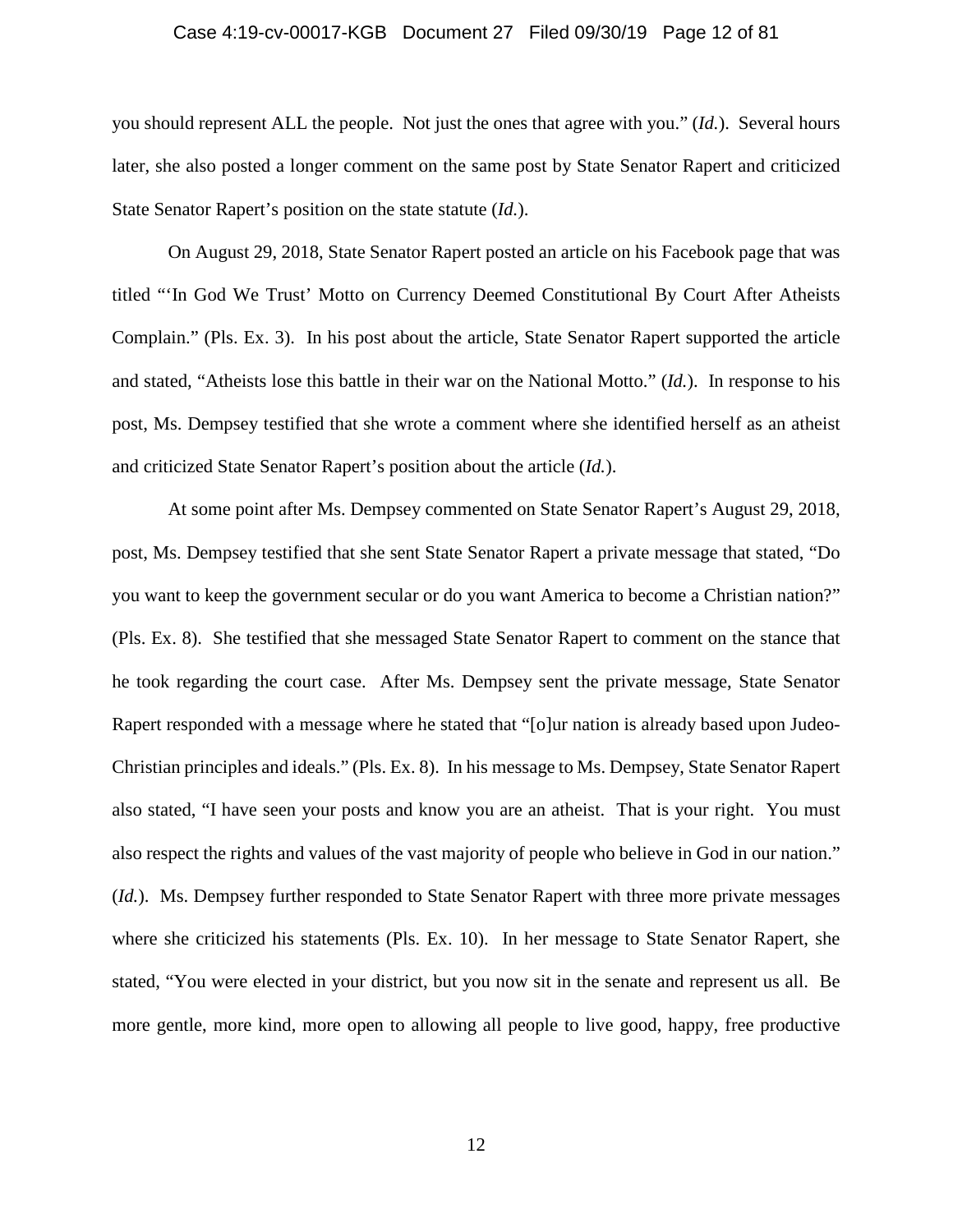#### Case 4:19-cv-00017-KGB Document 27 Filed 09/30/19 Page 13 of 81

lives. We are not the enemy." (*Id.*). She also stated in another message, "Please refrain from dictating your personal religious beliefs into our secular government." (*Id.*).

Ms. Dempsey testified that, after sending State Senator Rapert these three messages, she realized that he blocked her on Facebook. Ms. Dempsey has been blocked by State Senator Rapert since that time and has been unable to comment or interact with State Senator Rapert or others on his Facebook page.

#### **c. Catherine Shoshone**

Ms. Shoshone lives in Maumelle, Arkansas, and is not a constituent of State Senator Rapert's. Ms. Shoshone has a Facebook account as well as two Twitter accounts. She testified that State Senator Rapert has blocked one of her Twitter accounts. On direct examination, Ms. Shoshone testified that she follows State Senator Rapert and other elected officials from Arkansas in order to keep up with the bills they file and how they vote on issues.

Ms. Shoshone testified that she attended a speech that State Senator Rapert delivered at the Arkansas Legislative Committee ("ALC") concerning same-sex marriage. On June 26, 2014, after she watched State Senator Rapert's speech, Ms. Shoshone replied to one of State Senator Rapert's tweets from his @jasonrapert twitter account and asked "will you please share your sources that you referred to in your speech last week at the ALC?" (Pls. Ex. 11).

Ms. Shoshone testified that, on July 4, 2014, she again replied to one of State Senator Rapert's tweets from his @jasonrapert twitter account regarding campaign contributions taken by one of State Senator Rapert's political opponents (Pls. Ex. 12). State Senator Rapert's tweet stated: "My democrat opponent . . . took \$1,000 blood money from baby killers-wow . . . ." (*Id.*). In response to State Senator Rapert's tweet, Ms. Shoshone stated, "interesting, since you accepted

13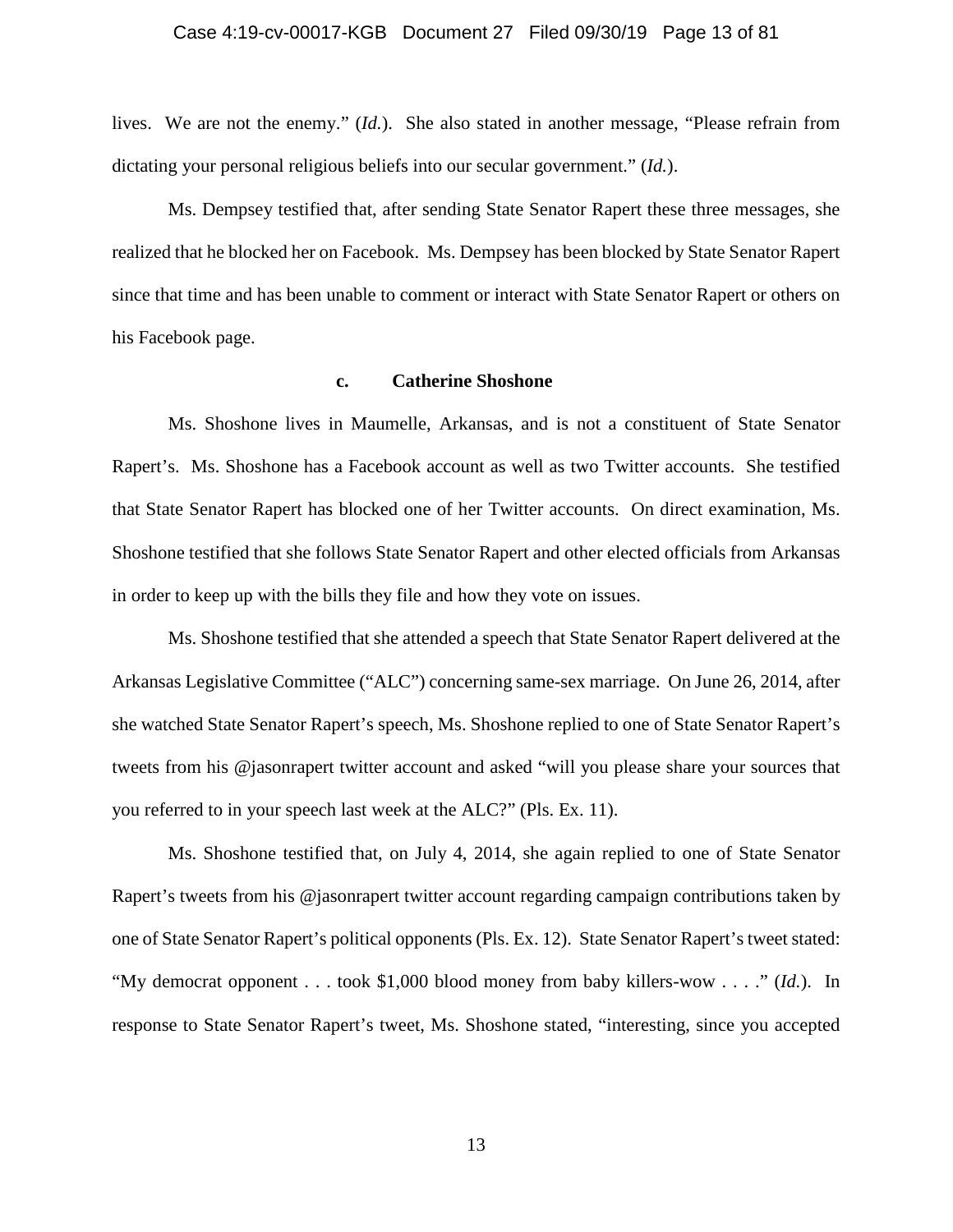## Case 4:19-cv-00017-KGB Document 27 Filed 09/30/19 Page 14 of 81

[more than] \$3000 from the tobacco industry. Hypocritical?" (*Id.*). Ms. Shoshone testified that State Senator Rapert never responded to her message on Twitter.

Ms. Shoshone further testified that, on July 5, 2014, she replied to one of State Senator Rapert's tweets from his @jasonrapert twitter account again regarding campaign contributions taken by one of State Senator Rapert's political opponents (Pls. Ex. 13). State Senator Rapert tweeted that his opponent "takes money from abortion doctors who kill little babies just like this . . .", and he included a link to an article on the subject (*Id.*). In her reply to State Senator Rapert's tweet, Ms. Shoshone stated that State Senator Rapert should "support easy access to [birth control]. That's how you [slow] down abortion. How do you not see that?" (*Id.*). Mr. Shoshone testified that State Senator Rapert did not respond to that tweet either.

Ms. Shoshone also testified that, on August 22, 2014, she replied to one of State Senator Rapert's tweets from his @jasonrapert twitter account where State Senator Rapert tweeted "I see it everyday," in response to another user's tweet regarding "the assault on the Christian faith . . . in the public square." (Pls. Ex. 14). In response to State Senator Rapert's tweet, Ms. Shoshone asked State Senator Rapert for "[o]ne example. Please, just one." (*Id.*). Ms. Shoshone testified that State Senator Rapert never responded to her tweet.

Ms. Shoshone testified that, on February 18, 2015, she replied to one of State Senator Rapert's tweets from his @jasonrapert twitter account where State Senator Rapert tweeted, "I guess you will wait on a golf cart with Obama taking selfies until the Islamic terrorists roll into the USA." (Pls. Ex. 15). In response to State Senator Rapert's tweet, Ms. Shoshone tweeted a picture of State Senator Rapert with the caption "Jason Rapert Selfie." (*Id.*). Ms. Shoshone testified that State Senator Rapert never responded to her picture.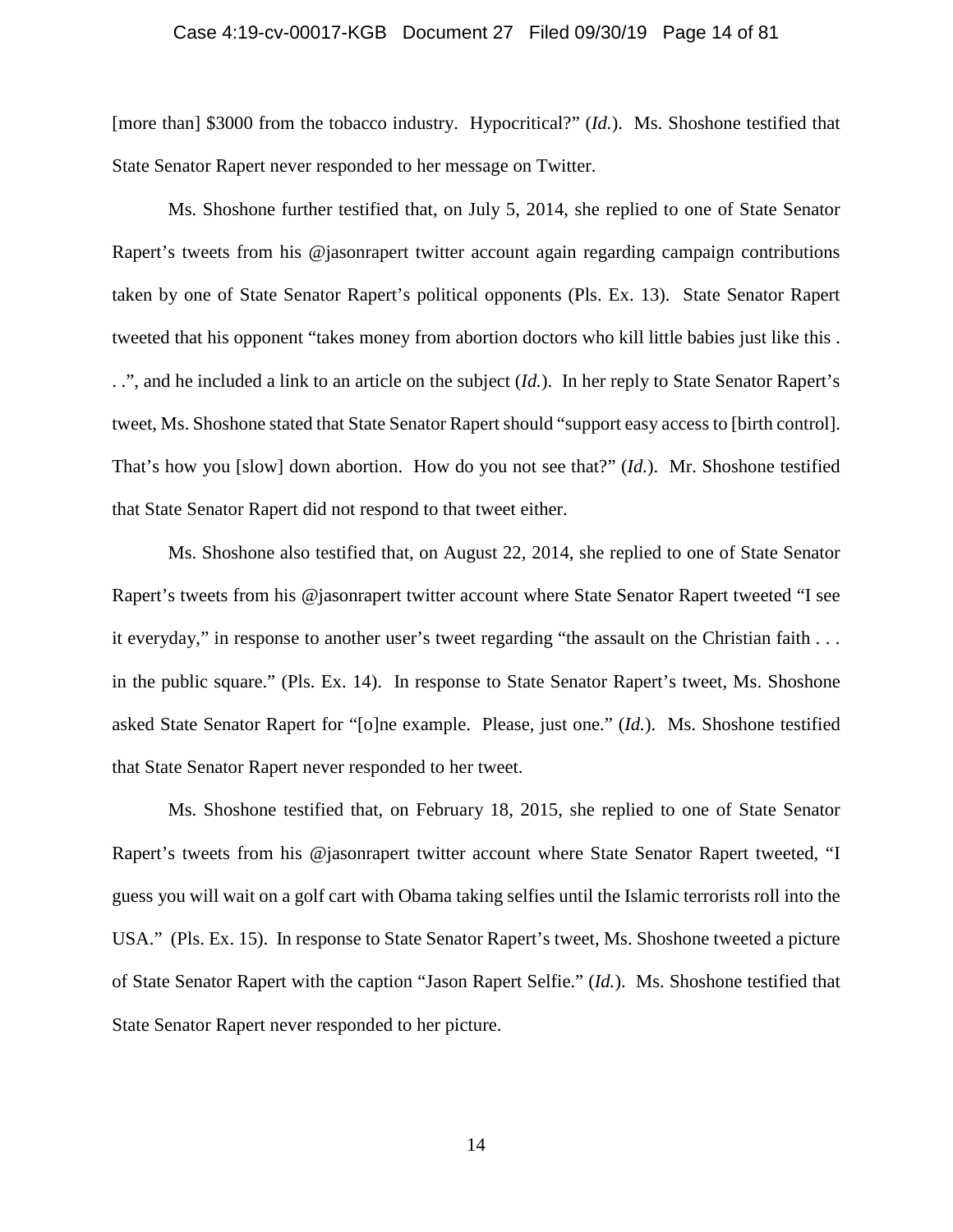## Case 4:19-cv-00017-KGB Document 27 Filed 09/30/19 Page 15 of 81

Ms. Shoshone testified that, after she replied to State Senator Rapert's tweet on February 18, 2015, she learned that State Senator Rapert blocked her on Twitter. Ms. Shoshone further testified that she learned that she was blocked when she attempted to view State Senator Rapert's @jasonrapert twitter account profile, and it said that she was blocked. According to Ms. Shoshone, State Senator Rapert has kept her blocked on Twitter since that time.

Ms. Shoshone testified that she is unable to have a dialogue with State Senator Rapert on Twitter because she has been blocked. Ms. Shoshone is interested in being able to continue to talk with State Senator Rapert because "he makes laws that affect [her] and people [she] care[s] about." Ms. Shoshone further testified that she follows other politicians and public officials on Twitter and replies to their tweets in the same manner as the posts and comments that she made to State Senator Rapert. Ms. Shoshone stated that she has not been blocked by any other elected official on Twitter.

On cross examination, Ms. Shoshone testified that she was blocked by State Senator Rapert on Twitter in February 2015, more than three years before she filed the complaint in this case. Ms. Shoshone testified that State Senator Rapert blocked her on Twitter about ten days after she posted the picture of him in response to one of his tweets. On cross examination, Ms. Shoshone stated that she has two twitter accounts: "@cshoshone" and "Reese's Queen." Ms. Shoshone testified that State Senator Rapert blocked her Twitter account @cshoshone but did not block her "Reese's Queen" account. Ms. Shoshone stated that she has interacted with State Senator Rapert on Twitter by using her "Reese's Queen" account within the last six months leading up to the preliminary injunction hearing on this matter.

On re-direct examination, Ms. Shoshone testified that she created the "Reese's Queen" Twitter account in order to follow State Senator Rapert after she was blocked and that she did not use it differently than how she used the @cshoshone Twitter account.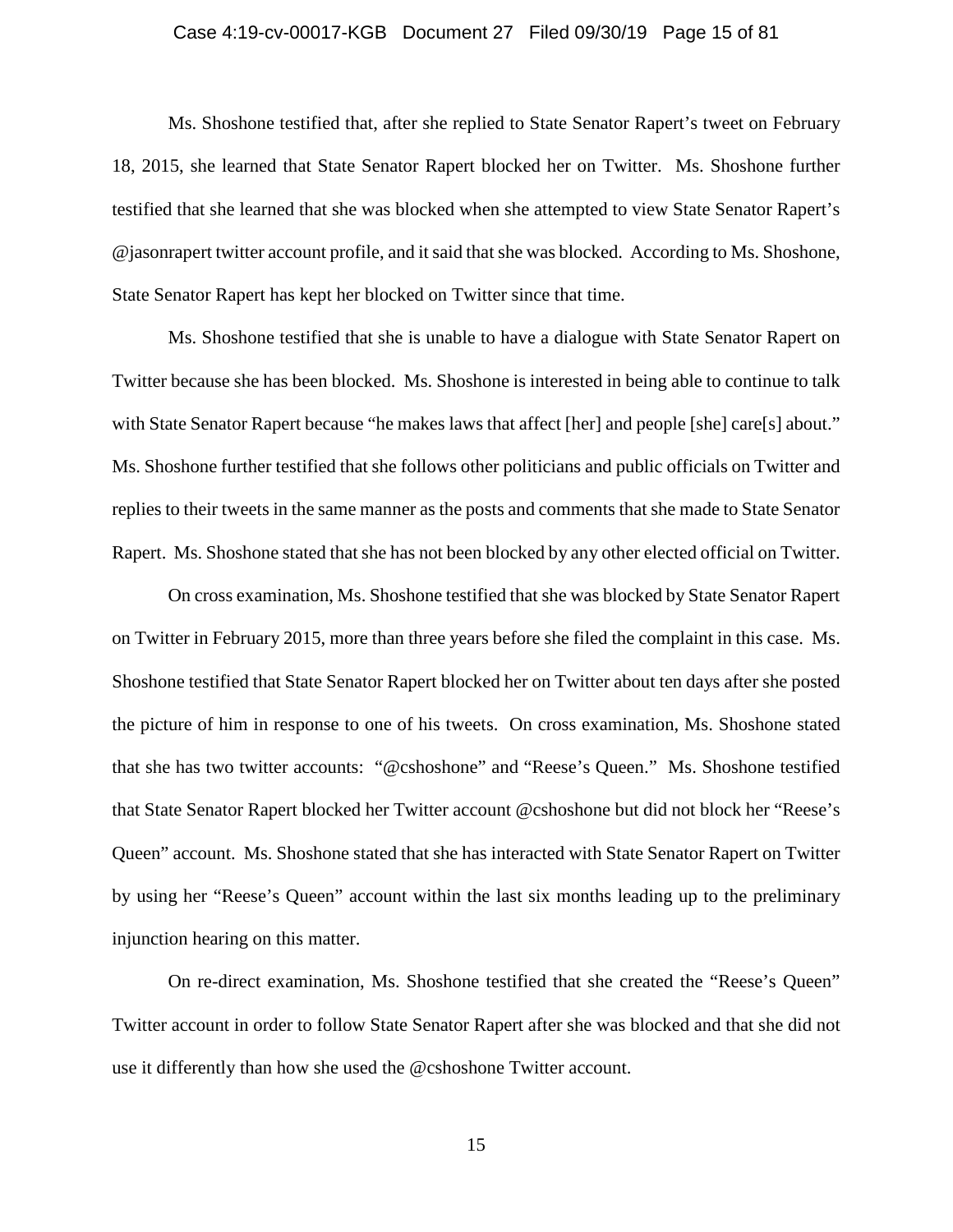#### **d. Robert Barringer**

Mr. Barringer lives in Conway, Arkansas, and is a constituent of State Senator Rapert's. Mr. Barringer has a Facebook account and has interacted with State Senator Rapert on Facebook. Mr. Barringer testified that he has a logo on his Facebook account that indicates he is a constituent of State Senator Rapert. Mr. Barringer testified that he also follows other Arkansas elected officials on Facebook, but he does not comment on their posts often because they are not active on social media compared to State Senator Rapert.

Mr. Barringer further testified that, at some point during 2015 or 2016, State Senator Rapert posted on Facebook encouraging his Facebook followers to call their local elected officials and tell them to support a bill in the Arkansas legislature "to restrict abortions more." Mr. Barringer commented on State Senator Rapert's Facebook post, criticizing State Senator Rapert's stance on the issue of abortion, and discussing Bible verses that Mr. Barringer argued were relevant to the issue of abortion. Mr. Barringer testified that, after making that comment, he found that State Senator Rapert blocked him on Facebook.

Mr. Barringer testified that he wants to have continued access to State Senator Rapert's Facebook page because he wants to see other people's opinions on political issues and engage in the dialogue on State Senator Rapert's Facebook page. Mr. Barringer stated that he can see State Senator Rapert's Facebook page and posts, but he cannot comment or react to State Senator Rapert's posts.

On cross examination, Mr. Barringer testified that he followed State Senator Rapert on Facebook for about three months before he was blocked. Mr. Barringer further testified that he has interacted with State Senator Rapert on Facebook since this lawsuit has been filed when they have both commented on a post made by a Facebook profile that has not blocked Mr. Barringer.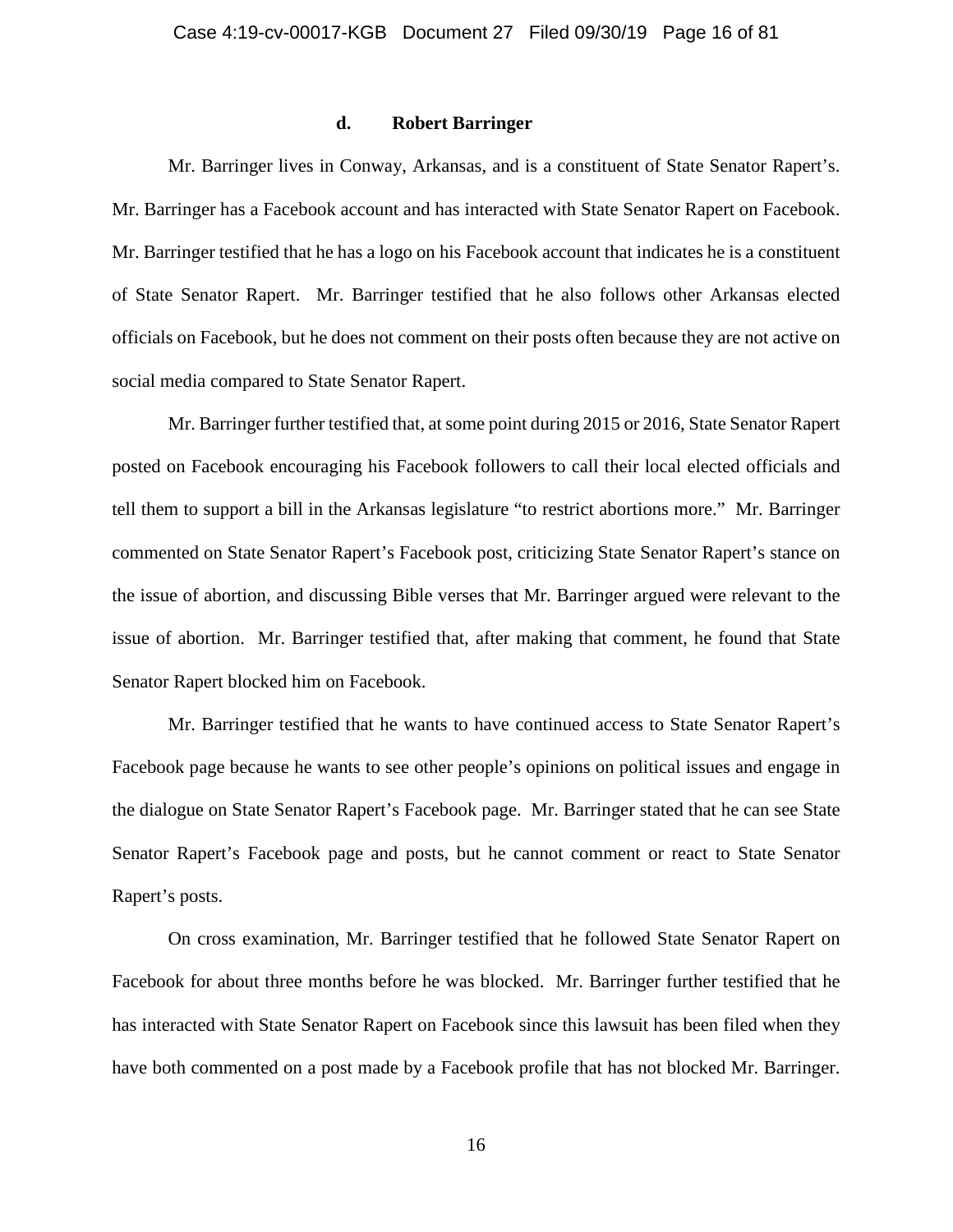## Case 4:19-cv-00017-KGB Document 27 Filed 09/30/19 Page 17 of 81

Mr. Barringer is unable to comment or react to posts made by State Senator Rapert because Mr. Barringer has been blocked.

## **3. American Atheists, Inc.**

In addition to the individual plaintiffs, plaintiff American Atheists, Inc. ("American Atheists), also brings claims against State Senator Rapert. At the preliminary injunction hearing, plaintiffs submitted the affidavit of Nicholas R. Fish, President of American Atheists (Pls. Ex. 17).<sup>[4](#page-16-0)</sup> According to Mr. Fish's affidavit, American Atheists is a  $501(c)(3)$  nonprofit corporation that is dedicated to the separation of religion and government and elevating atheists and atheism in our nation's public and political discourse (*Id.*, ¶ 1). Mr. Fish states in his affidavit that Ms. Dempsey is American Atheists' assistant state director for Bentonville, Arkansas, which is a voluntary position (*Id.*, ¶ 3). As assistant state director, Ms. Dempsey's duties include amplifying American Atheists' positions, events, and programs through social media, such as communicating with government officials about matters that pertain to the separation between religion and government (*Id.*, ¶ 4). American Atheists has conducted activism in Arkansas in cooperation with numerous residents who are not included in their database and is affiliated with the Arkansas Society of Freethinkers; the Hot Springs, Arkansas, Freethinkers; and the Atheist Community of Conway (*Id.*, ¶¶ 13-14). For an organization to qualify as an affiliate of American Atheists, an organization must support the complete and absolute separation of religion and government and promote activism on the part of its members advancing secular government (*Id.*, ¶ 16). According to Mr. Fish's affidavit, affiliate groups can receive assistance from American Atheists on civil

 $\overline{\phantom{a}}$ 

<span id="page-16-0"></span> $4$  Mr. Fish's affidavit indicated that it is a total of three pages, but the Court's copy only had the first and last page of the affidavit (Pls. Ex. 17, at 1-2). Plaintiffs later supplemented by informal communication with the Court and all counsel Mr. Fish's affidavit to include the three total pages.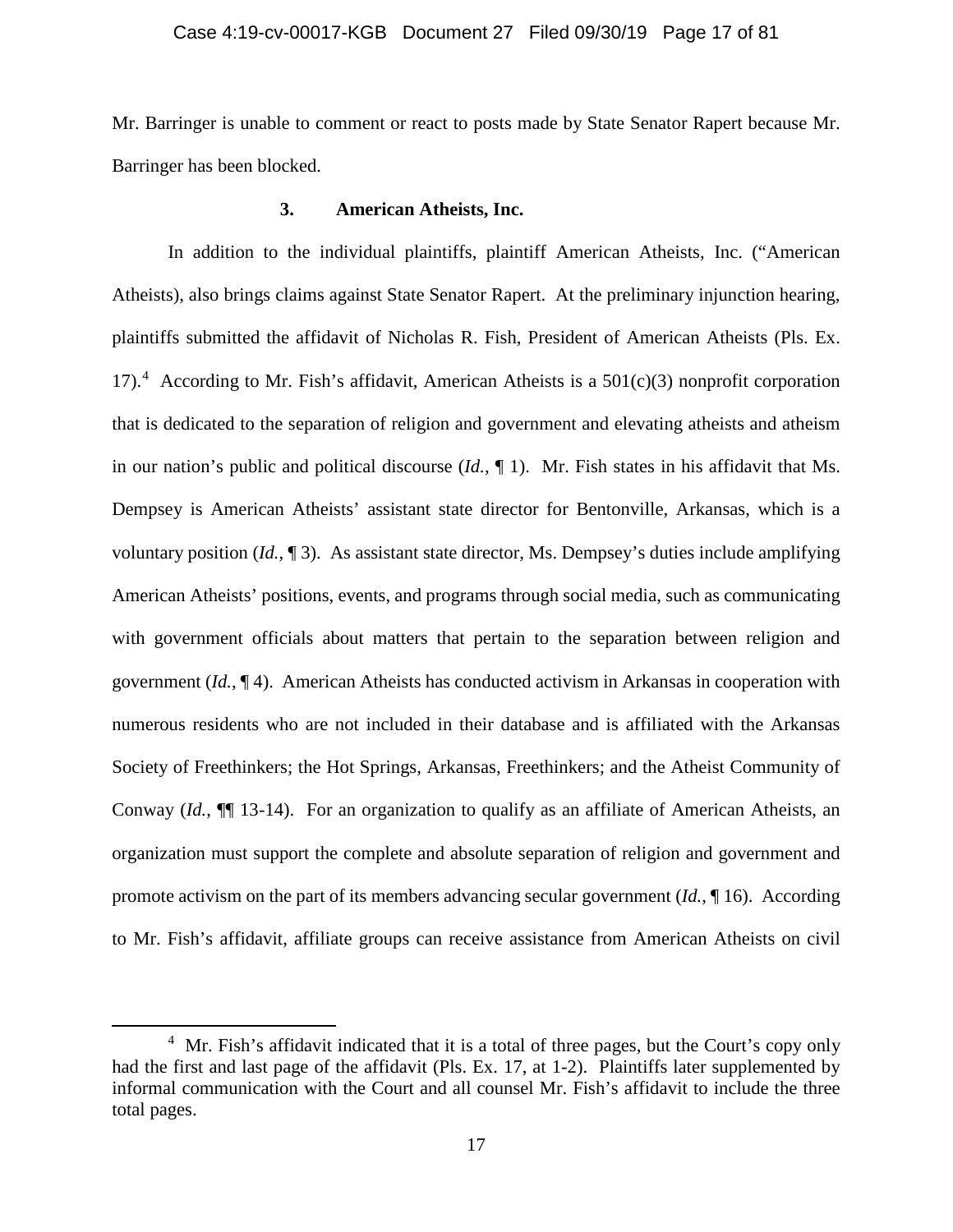## Case 4:19-cv-00017-KGB Document 27 Filed 09/30/19 Page 18 of 81

rights issues and on organizational issues (*Id.*, ¶ 17). American Atheists frequently refers individual constituents to affiliate groups in their vicinity (*Id.*, ¶ 18).

#### **4. Additional Social Media Posts**

Plaintiffs, in their brief in support of the motion for temporary restraining order and preliminary injunction and reply, and State Senator Rapert, in his reply, attached pictures of many social media posts made by State Senator Rapert and other social media users who posted on State Senator Rapert's social media pages (Dkt. Nos. 6, at 6, 11, 14-17, 19-23, 25-27, 30-31; 22-1, at 20-75; 25-3, at 2-51). The Court has reviewed all of the social media presented by the parties. The following is the Court's summary of those social media posts.

Plaintiffs include in the record pictures of several Facebook posts made by State Senator Rapert regarding public safety, including a level 3 sex offender moving to Faulkner County, Arkansas; a warning from the Faulkner County Sheriff's Office regarding calls about scams; and a "Public health alert" regarding an outbreak of Hepatitis A in Northeast Arkansas (Dkt. No. 6, at 6).

Plaintiffs also attached a Facebook post made by State Senator Rapert that informs constituents of government job openings for part time dispatchers and detention center officers in the Perry County, Arkansas, Sheriff's Office (*Id.*). Plaintiffs also include a post by State Senator Rapert including a tweet calling for major reforms to the Environmental Protection Agency ("EPA"). (Dkt. No. 22-1, at 26).

Plaintiffs also include several tweets from State Senator Rapert that discuss various local current events and political issues, including: creating a public poll on Twitter asking his followers if they would support a bill removing the names of Bill and Hillary Clinton from the airport in Little Rock, Arkansas; tweeting about a merger of a state insurance exchange; tweeting about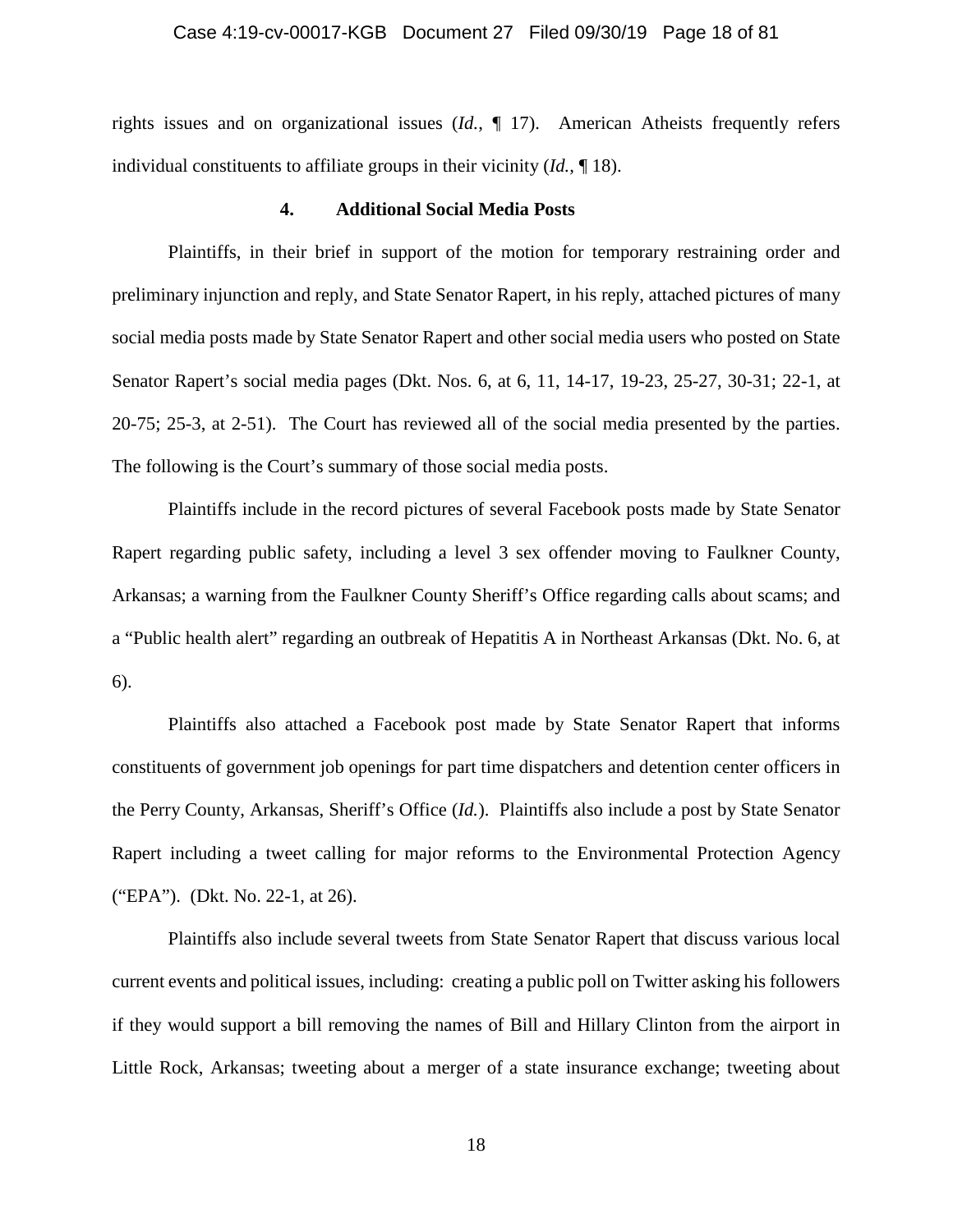## Case 4:19-cv-00017-KGB Document 27 Filed 09/30/19 Page 19 of 81

various subjects relating to abortion policy including his support for a rally held at the Arkansas State Capitol for the Arkansas March for Life and advocating for various laws related to abortion; posting weekly reviews of the laws and discussions at the Arkansas State Capitol on Facebook; tweeting about awards given out to a family farm in his district; and asking questions on Facebook to constituents regarding policies they would like him to pursue at the Arkansas State Legislature (*Id.*, at 27, 32-42).

Plaintiffs include tweets from State Senator Rapert discussing why he posts public polls on Twitter, including him stating that because "[c]onstituents asked me & I asked constituents"; explaining that he posted the public poll on Twitter because "responding to constituents is part of the job description"; stating that he posted the public poll on Twitter because "gathering public input on issues raised to my attention is part of the job description"; and thanking his "constituents for your support & feedback during the 91st General Assembly." (*Id.*, at 28-31).

Plaintiffs have submitted pictures taken of live videos posted by State Senator Rapert on Facebook (*Id.*, at 44-72). The pictures also show that other Facebook users can comment on the video while State Senator Rapert is speaking, allowing other users to engage directly with State Senator Rapert while he is live on video (*Id.*). According to the screen shots, State Senator Rapert and the other Facebook users are discussing various issues that relate to politics and current events in Arkansas and across the country (*Id.*). In many of these posts, State Senator Rapert can be seen sitting at what appears to be an official government desk with the American flag or Arkansas State flag in the background (*Id.*, at 50, 54, 57, 59).

Plaintiffs also submitted tweets from State Senator Rapert about why he blocks users on social media, including a tweet where State Senator Rapert explains to another user that he is "forced to block very few people. You just happen to be one of the liberal extremists that made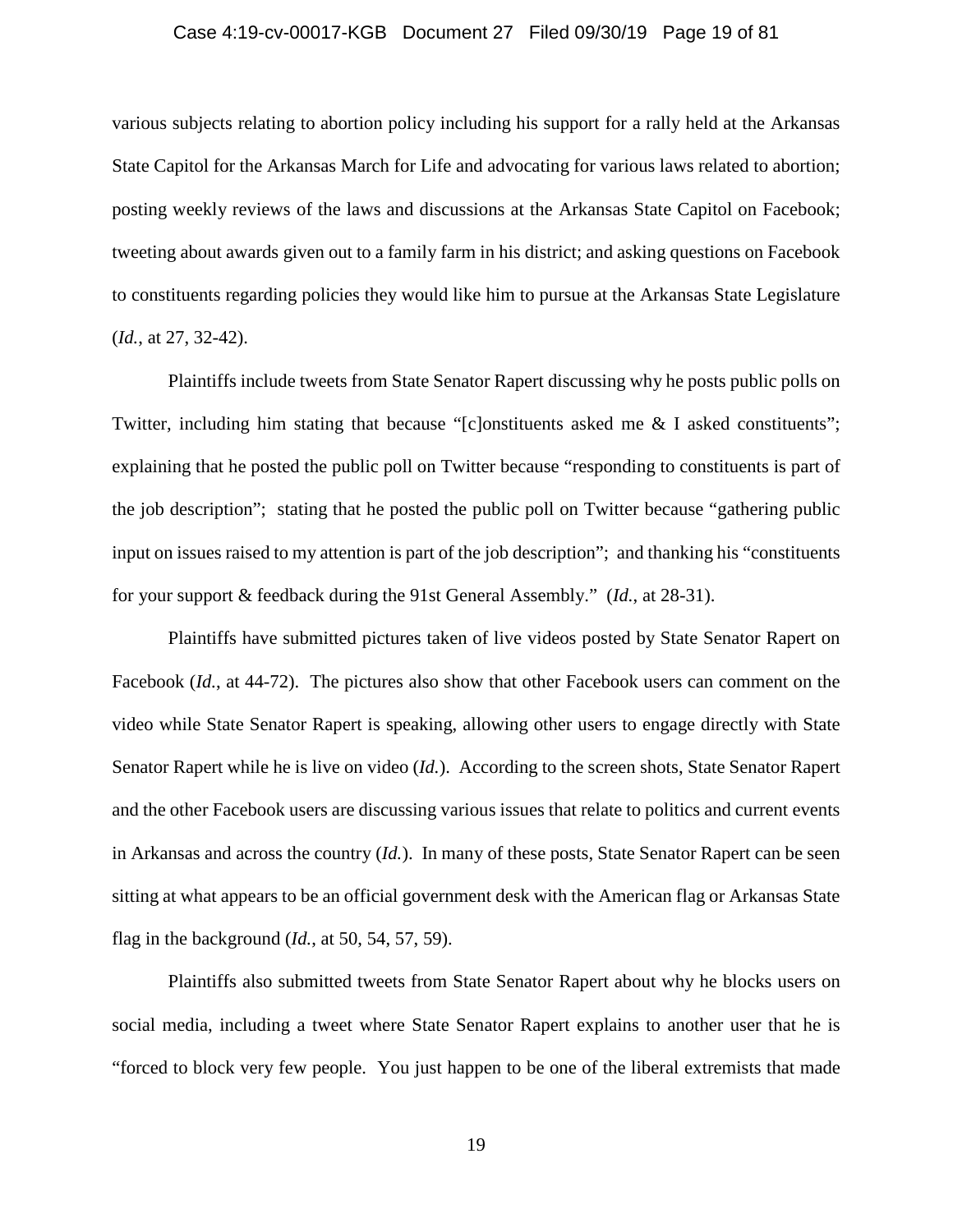## Case 4:19-cv-00017-KGB Document 27 Filed 09/30/19 Page 20 of 81

the list."; a tweet where State Senator Rapert states to another user that "[w]e block those who engage in ad hominem attacks, defamation or threatening communications"; a tweet where State Senator Rapert says to another user, "if you keep lying I might block you too. You've been on the watch list for blocking of course."; a tweet where State Senator Rapert explains to another user that "I actually suppose I should have blocked you for spreading false information in the first place." (Dkt. No. 6, at 14-15).

In his response in opposition to the motion for leave, State Senator Rapert includes pictures of many messages and posts made by State Senator Rapert and other users on social media (Dkt. No. 25-3, at 1-51). He includes pictures of posts relating to a Facebook event that was to occur at a restaurant in Little Rock, Arkansas, where a different user posted a picture of State Senator Rapert with a baby photoshopped into his mouth (*Id.*, at 4-10). State Senator Rapert also includes pictures of other users who posted on State Senator Rapert's Facebook page in response to the Facebook event discussing the event and the photoshopped picture (*Id.*).

State Senator Rapert also includes pictures of posts that he made on Twitter and Facebook regarding religion and local events relating to religion, including Bible verses and articles related to religious issues (*Id.*, at 12-28, 33-34, 48). State Senator Rapert also submits posts on Twitter regarding his church ministry and the projects he undertakes as a part of that ministry (*Id.*, at 41- 42, 49). He includes pictures of tweets regarding Rapert Financial & Associates, Inc. (*Id.*, at 35- 36). State Senator Rapert also submits tweets by other users who used profanity when tweeting at and commenting on posts made by State Senator Rapert (*Id.*, at 29-30, 43-47, 51). State Senator Rapert further includes tweets that he made regarding his campaign, including thanking volunteers and contributors for their support and requesting campaign donations (*Id.*, at 31-32, 37-40).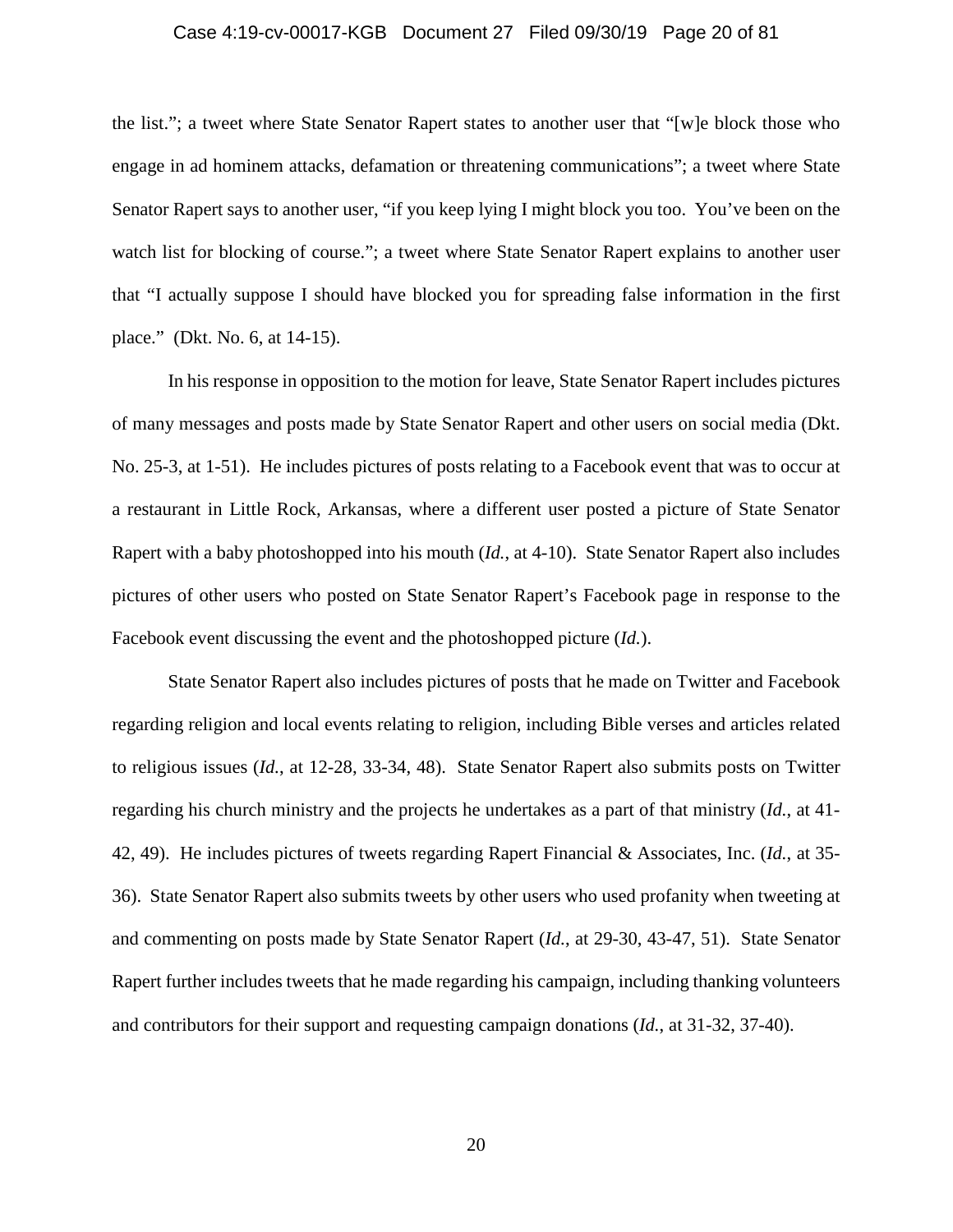## **B. Legal Standard**

The parties agree that plaintiffs' motion for temporary restraining order and preliminary injunction should be combined into a request for preliminary injunction. Plaintiffs seek a preliminary injunction under 42 U.S.C. §§ 1983 and 1988 and the Arkansas Civil Rights Act ("ACRA"), codified at Ark. Code Ann. § 16-123-105(a), against State Senator Rapert for his alleged unconstitutional restriction of the participation of plaintiffs, who were critical of his statements and policy positions on Twitter and Facebook. Specifically, plaintiffs seek a preliminary injunction from the Court enjoining State Senator Rapert from: "(1) restricting plaintiffs' and other users' ability to interact with [State] Senator Rapert's @jasonrapert Twitter account and 'Sen. Jason Rapert' Facebook page based on their political and/or religious viewpoints and (2) using the @jasonrapert Twitter account and 'Sen. Jason Rapert' Facebook page to disparage any particular beliefs about religion, discriminate against users on the basis of their beliefs about religion, and single users out for opprobrium and derision on the basis of their beliefs about religion." (Dkt. No. 5, ¶ 2).

When determining whether to grant a motion for a preliminary injunction, this Court considers the same factors as the Court considers when evaluating a request for a temporary restraining order: (1) the movant's likelihood of success on the merits; (2) the threat of irreparable harm to the movant; (3) the balance between the harm to the movant and the injury that granting an injunction will cause other interested parties; and (4) the public interest. *Kroupa v. Nielsen*, 731 F.3d 813, 818 (8th Cir. 2013) (quoting *Dataphase Sys., Inc. v. CL Sys., Inc.,* 640 F.2d 109, 113 (8th Cir. 1981)). Preliminary injunctive relief is an extraordinary remedy, and the party seeking such relief bears the burden of establishing the four *Dataphase* factors. *Watkins Inc. v. Lewis*, 346 F.3d 841, 844 (8th Cir. 2003). The focus is on "whether the balance of the equities so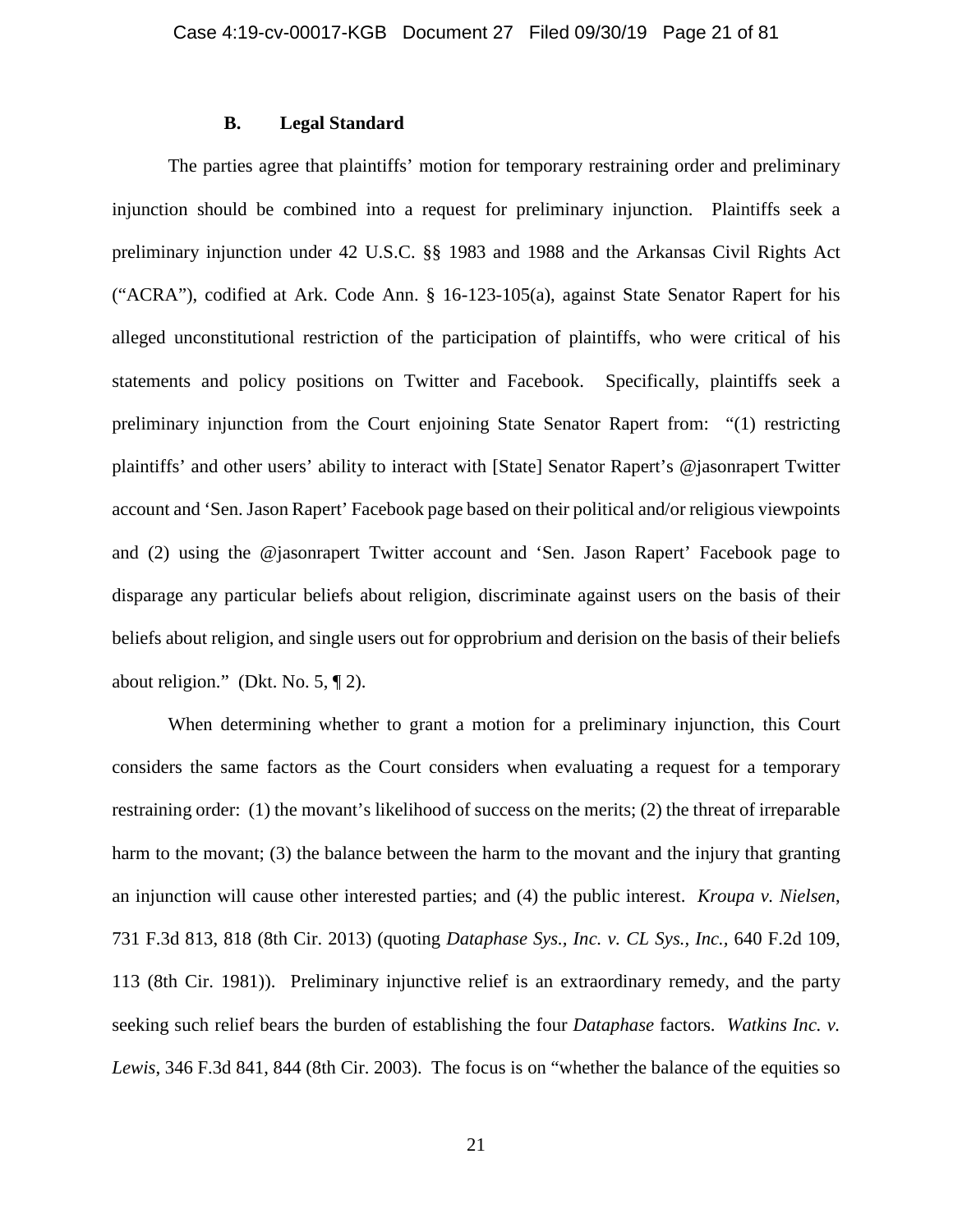## Case 4:19-cv-00017-KGB Document 27 Filed 09/30/19 Page 22 of 81

favors the movant that justice requires the court to intervene to preserve the status quo until the merits are determined." *Dataphase*, 640 F.2d at 113. In deciding whether to grant preliminary injunctive relief, likelihood of success on the merits is most significant. *S.J.W. ex rel. Wilson v. Lee's Summit R-7 Sch. Dist.*, 696 F.3d 771, 776 (8th Cir. 2012). The "ordinary preliminary injunction test" applies here, and it "asks only whether a movant has demonstrated a 'fair chance of prevailing' in the ultimate litigation . . . ." *1-800-411-Pain Referral Serv., LLC v. Otto*, 744 F.3d 1045, 1054 (8th Cir. 2014) (quoting *Planned Parenthood Minn., N.D., S.D. v. Rounds*, 530 F.3d 724, 730-31 (8th Cir. 2008 (en banc)).

For the reasons discussed below, although it is a close call, under the unique circumstances of this case, the Court denies plaintiffs' request for a preliminary injunction (Dkt. No. 5).

#### **C. Likelihood Of Success On The Merits**

Plaintiffs specifically allege that State Senator Rapert's action to block them on social media violates their First Amendment rights to free speech, petition the government, and free exercise of religion, right to free exercise under the Arkansas Religious Freedom Restoration Act, and equal protection under the Fourteenth Amendment. To show a likelihood of success on the merits of their claims under § 1983, plaintiffs must show that the conduct of a defendant acting under color of state law deprived them of a right, privilege, or immunity secured by the United States Constitution or the laws. 42 U.S.C. § 1983.

#### **1. Free Speech Under The First Amendment**

The Court will first address plaintiffs' §1983 claim alleging a violation of free speech under the First Amendment. Though the United States Supreme Court and the Eighth Circuit Court of Appeals have not yet addressed this type of First Amendment claim, other district courts in the Eighth Circuit and in this district have examined similar claims. *See Tanner v. Ziegenhorn*, No.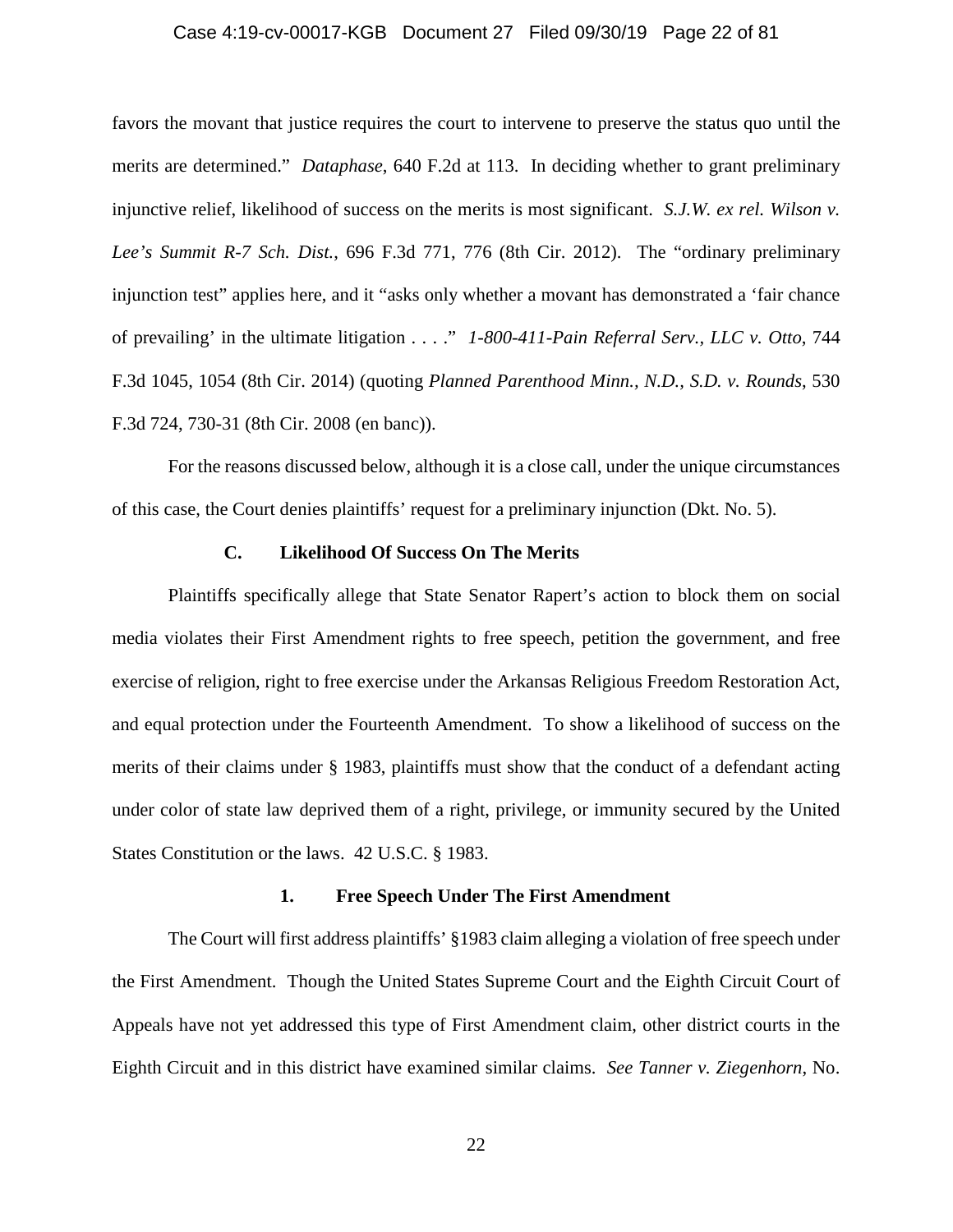## Case 4:19-cv-00017-KGB Document 27 Filed 09/30/19 Page 23 of 81

4:17-cv-780-DPM, 2019 WL 2344094 (E.D. Ark. May 31, 2019); *Hyman v. Kirksey*, No. 3:18-cv-230-DPM, 2019 WL 2323864 (E.D. Ark. May 30, 2019); *Campbell v. Reisch*, 367 F. Supp. 3d 987 (W.D. Mo. 2019). Though it was decided at the motion to dismiss stage, the Court finds *Campbell* instructive here because, like the case at bar, the plaintiff in that case claimed that a state representative from Missouri violated the plaintiff's First Amendment freedom of speech by blocking the plaintiff on Twitter. 367 F. Supp. 3d at 989. After resolving the motion to dismiss and conducting a full bench trial, the district court entered judgment in favor of plaintiff on his claims. *Campbell v. Reisch*, No. 2:18-CV-4129-BCW, 2019 WL 3856591 (Aug. 16, 2019). Likewise, a district court in the Western District of Wisconsin has examined a § 1983 claim filed by an advocacy group alleging that state legislators violated the First Amendment by blocking the advocacy group from their respective accounts on online social media platforms. *See One Wis. Now v. Kremer*, 354 F. Supp. 3d 940 (W.D. Wis. 2019) (examining the First Amendment claim and ruling in favor of the advocacy group); *see also One Wis. Now v. Kremer*, No. 17-cv-820- WMC, 2019 WL 2162231 (W.D. Wis. May 17, 2019) (examining appropriate relief).

In addition, the Second Circuit, Fourth Circuit, and Fifth Circuit Courts of Appeal have decided similar claims brought pursuant to actions taken by government officials on social media. *Knight First Amendment Inst. at Columbia Univ. v. Trump*, 928 F.3d 226 (2nd Cir. 2019); *Robinson v. Hunt County, Texas.*, 921 F.3d 440 (5th Cir. 2019); *Davison v. Randall*, 912 F.3d 666 (4th Cir. 2019). The district court's decision in *Knight First Amendment Institution at Columbia University v. Trump* is instructive because the plaintiff in that case also brought § 1983 claims under the First Amendment based on an elected official blocking the plaintiff on Twitter. 302 F. Supp. 3d 541 (S.D.N.Y. 2018), *aff'd*, 928 F.3d 226 (2nd Cir. 2019).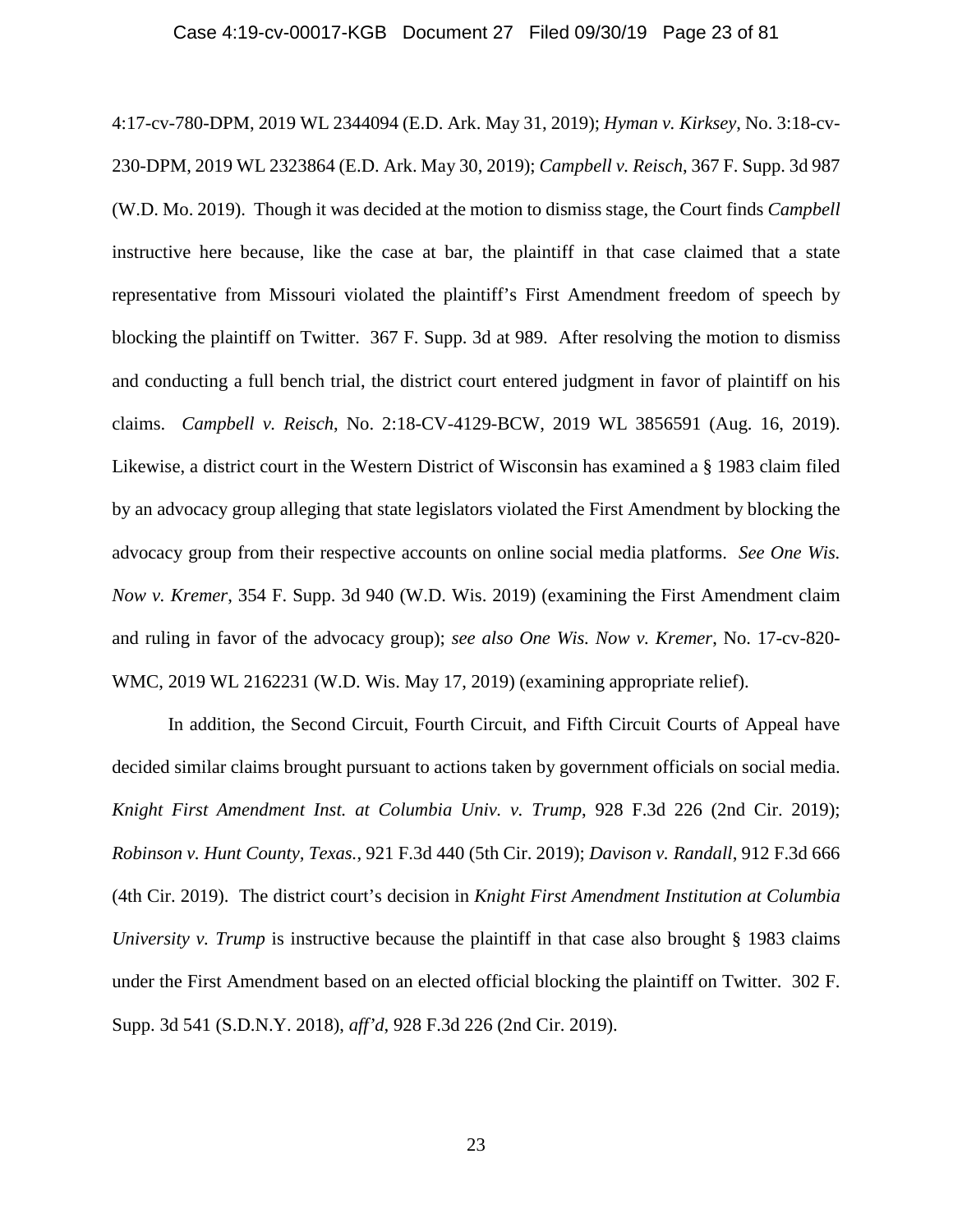#### **a. Committed Under Color Of State Law**

The Court will first determine whether State Senator Rapert's actions about which plaintiffs complain were taken under color of state law.

State Senator Rapert contends that the actions he takes on social media are not done under color of state law (Dkt. No. 18, at 10). He specifically points to the factors relied upon by the Fourth Circuit Court of Appeals in *Davison* to examine whether a government official acted under color of state law in blocking the plaintiffs on social media. 912 F.3d at 680-81. State Senator Rapert contends that his actions on social media were not committed under color of state law because several of the *Davison* factors are not present in this case, including the categorization of his page as "Politician," that the website included on his social media accounts is the campaign website, his using his social media accounts for other business ventures, and that he limits the topics of discussion and issues that he posts about, which include personal topics (Dkt. No. 18, at 7-10).

To determine whether an official is acting under the color of state law, courts "look to see whether a sufficient nexus exists between the official's public position and the official's harmful conduct." *Ramirez–Peyro v. Holder*, 574 F.3d 893, 900 (8th Cir. 2009). "This nexus inquiry is necessarily fact intensive . . . ." *Id.* at 901. The sufficient nexus is determined based on the totality of the circumstances. *Skinner v. Ry. Labor Execs.' Ass'n*, 489 U.S. 602, 614-15 (1989). "[G]enerally, a public employee acts under color of state law while acting in his official capacity or while exercising his responsibilities pursuant to state law." *Roe v. Humke*, 128 F.3d 1213, 1215 (8th Cir. 1997) (internal quotation marks omitted). "The [color of state law] element is satisfied if the defendant acts or purports to act in the performance of official duties, even if he oversteps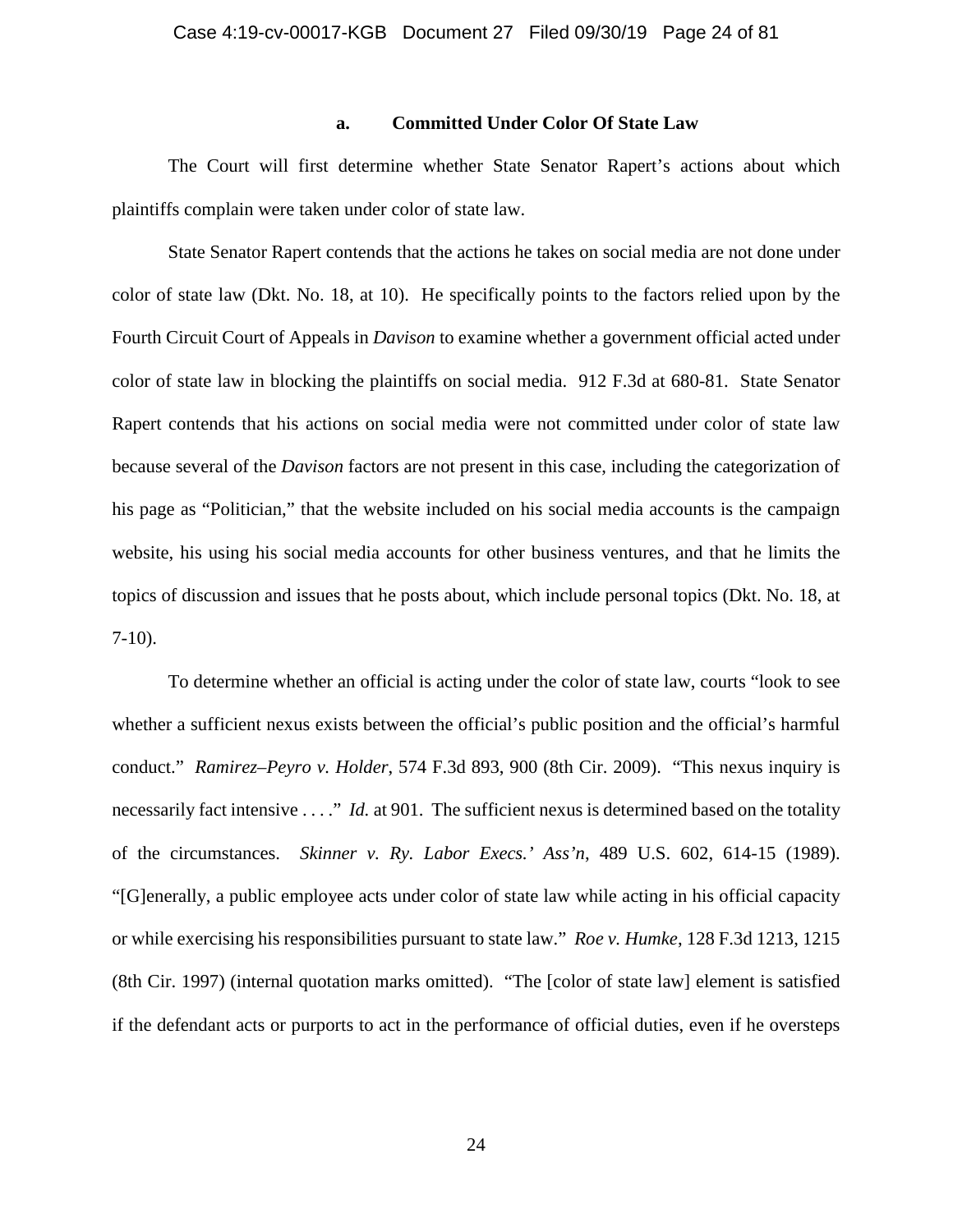## Case 4:19-cv-00017-KGB Document 27 Filed 09/30/19 Page 25 of 81

his authority and misuses power." *Johnson v. Phillips*, 664 F.3d 232, 240 (8th Cir. 2011). Purely personal pursuits are not attributable to the state. *Screws v. United States*, 325 U.S. 91, 111 (1945).

In *Davison*, the district court applied the totality of the circumstances test and found that a government official, who served as Chair of the Loudoun County Board of Supervisors, acted under color of state law when she created and operated a Facebook page. 267 F. Supp. 3d 702, 711-14 (E.D. Va. 2017). The district court acknowledged that several facts regarding the government official's Facebook page were "entirely private," specifically that the official's duties "do not include the maintenance of a social media website," "[t]he website in question will not revert" to the State when the official leaves office, the official did not use government-issued electronic devices to post on social media, and "much of [the official's] social media activity takes place outside of both her office and normal working hours." *Id.* at 712.

Despite these "entirely private" factors, the district court in *Davison* found the following factors dispositive when applying the totality of the circumstances analysis: that the official created and administered the social media account "to further her duties as a municipal official" and that she used the social media account "as a tool of governance," by "provid[ing] information to the public about her and the Loudoun Board's official activities and solicit[ing] input from the public on policy issues she and the Loudoun Board confront," such as "inform[ing] the public about serious public safety events" and "keep[ing] her constituents abreast of the County's response to a snowstorm and to coordinate snow removal activities." *Davison*, 912 F.3d at 680 (citing *Davison*, 267 F. Supp. 3d at 713). In addition, in *Davison*, the district court noted record evidence that the defendant used government resources, including government employees, to maintain the page and that the page had a connection with defendant's official newsletters. *Davison*, 267 F. Supp.3d at 712-14. The district court held that the totality of the circumstances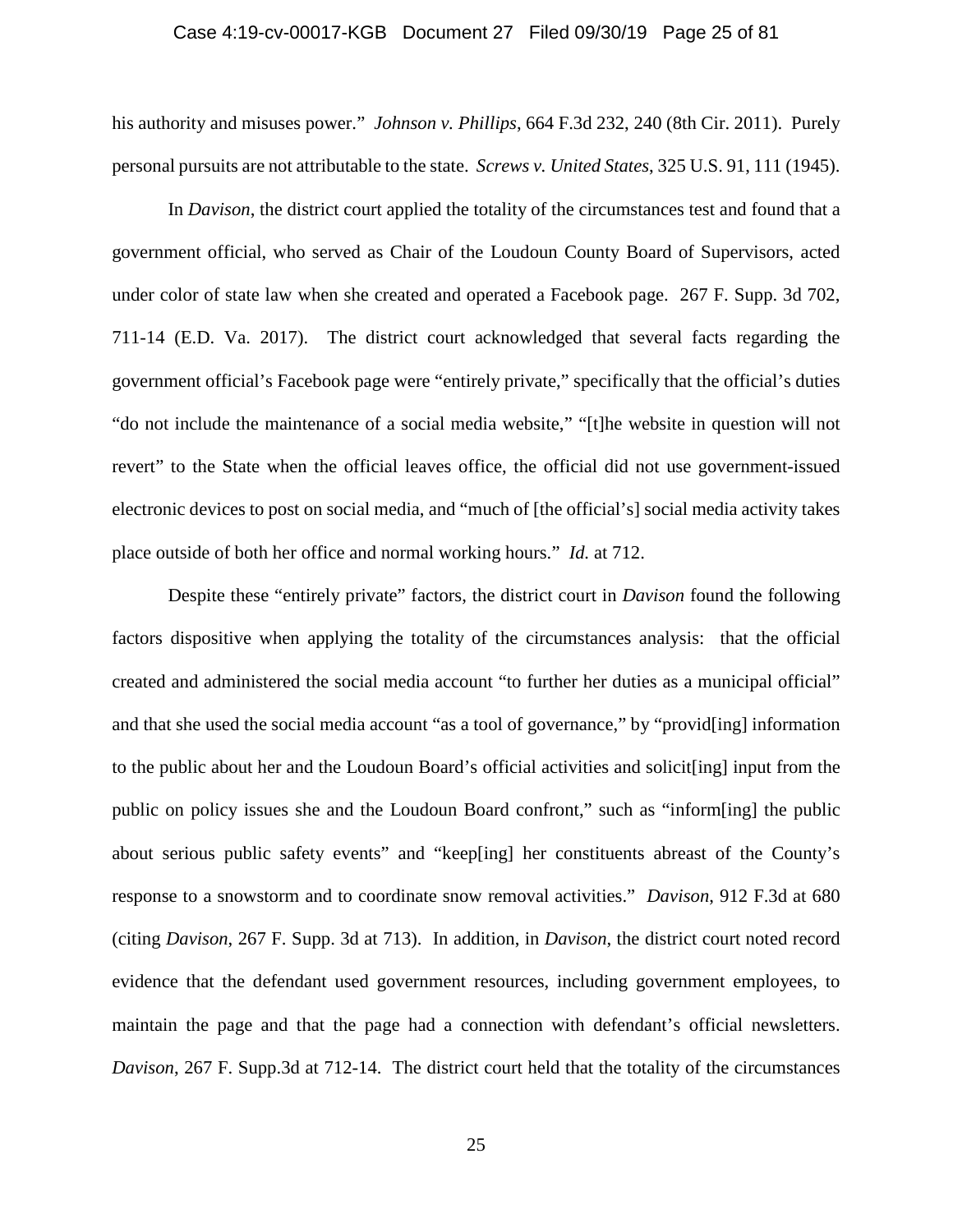weighed in favor of finding that the official acted under color of state law when she created and operated the social media page. *Davison*, 267 F. Supp. 3d at 712.

The Fourth Circuit, with respect to defendant's efforts to "swathe" the page "in the trappings of her office," quoted favorably the district court's findings that the official:

swathe[d] the [social media account] in the trappings of her office. Among other things, (1) the title of the page includes [her] title; (2) the page is categorized as that of a government official; (3) the page lists as contact information [her] official County email address and the telephone number of [her] County office; (4) the page includes the web address of [her] official County website; (5) many—perhaps most—of the posts are expressly addressed to "Loudoun," [her] constituents; (6) [she] has submitted posts on behalf of the [Loudoun Board] as a whole; (7) [she] has asked her constituents to use the [Page] as a channel for "back and forth constituent conversations"; and (8) the content posted has a strong tendency toward matters related to [her] office.

*Id.* at 680-81 (citing *Davison*, 267 F. Supp. 3d at 714). In affirming the district court's decision, the Fourth Circuit also identified several factors to be considered when determining whether purportedly private action bears a sufficiently close nexus with the State to constitute action under color of state law. 912 F.3d at 680-81. These factors include: (1) whether defendant's actions are linked to events arising out of his or her official status; (2) whether defendant's "status" as a public official enabled defendant to act in a manner that a private citizen could not have done; (3) whether the defendant's action occurred in the course of performing an actual or apparent duty of his or her office; and (4) whether defendant used the power and prestige of his or her state office to damage the plaintiff. *Id.*

The Fourth Circuit agreed with the district court's decision and concluded that the official "clothed the . . . [social media account] in the power and prestige of her state office[ ] and created and administered the page to perform actual or apparent duties of her office." *Id.* at 681 (citations, internal quotation marks, and brackets omitted).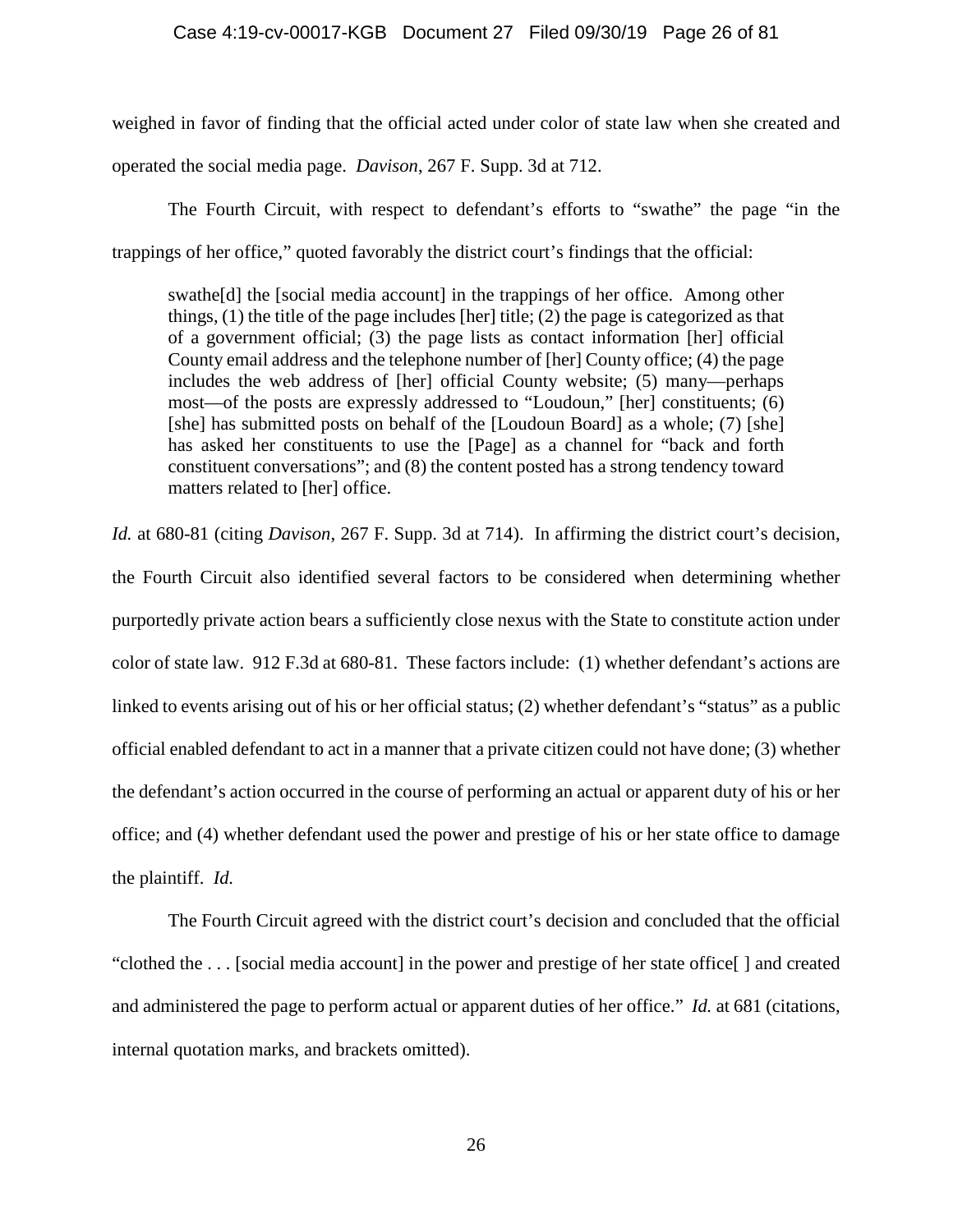## Case 4:19-cv-00017-KGB Document 27 Filed 09/30/19 Page 27 of 81

The Court notes that several factors in this case suggest that State Senator Rapert's use of his social media accounts is private. In his declaration, State Senator Rapert states that he does "not have an official government social media account or page." (Def. Ex. 1, ¶ 4). Regarding his @JasonRapert Twitter account, State Senator Rapert states that it is his "personal Twitter account," that he does "not have an 'official' government Twitter account," and "no government staff have ever managed it." (*Id.*, ¶ 10). He further states in his declaration that the social media accounts at issue in this case are his own "personal accounts" and have "nothing to do with [his] official status as a legislator." (*Id.*, ¶ 16). He contends that "very little of what is posted has anything to do with the Arkansas legislature" and that he uses "social media as a platform to discuss important local, state, national, and global issues, just as any other public figure or civic-minded citizen would, as well as [his] Christian faith." (*Id.*, ¶ 16). He also states in his declaration that he created his Twitter account and Facebook page in 2010, before he was elected to the Arkansas State Senate. (*Id.*, ¶ 10).

State Senator Rapert maintains several Twitter accounts: @RapertSenate, @ChristLawmakers, @HGM\_Evangelism, and @JasonRapert (Dkt. No. 22-1, at 20-23). He also maintains several Facebook pages: "Holy Ghost Ministries," "National Association of Christian Lawmakers," "American History & Heritage Foundation, Inc.," and "Sen. Jason Rapert." (*Id.*, at 25-28). In addition to the public Facebook pages, he maintains a private "Jason Rapert" Facebook profile (*Id.*, at 24).

State Senator Rapert has posted on his Twitter account regarding his personal beliefs about religion (Dkt. No. 5, at 25, 27). He has posted on Twitter regarding his church ministry, Holy Ghost Ministries, and the projects he undertakes as a part of that ministry (Dkt. No. 25-3, at 41-

27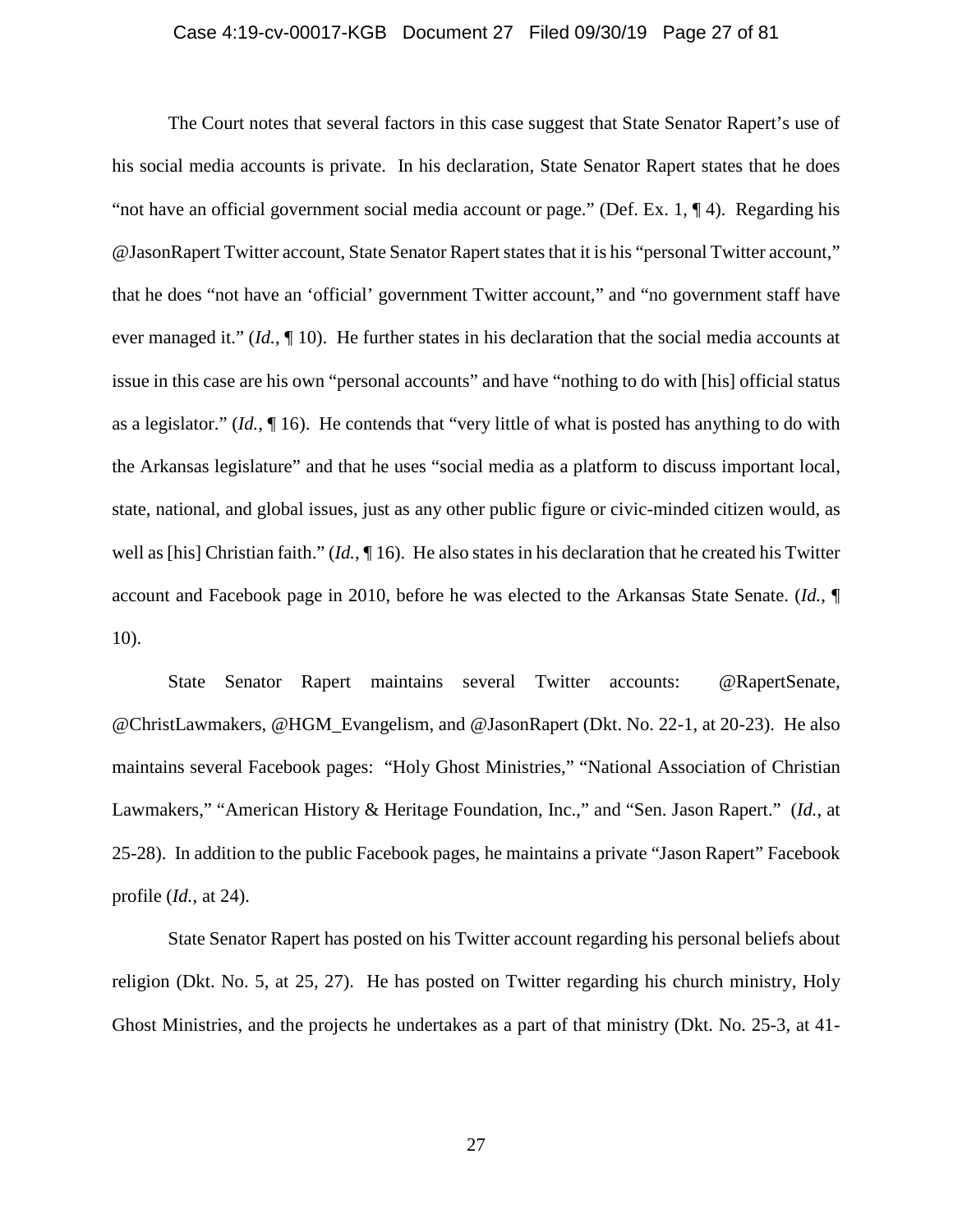## Case 4:19-cv-00017-KGB Document 27 Filed 09/30/19 Page 28 of 81

42, 49). State Senator Rapert has also tweeted regarding his personal business, Rapert Financial & Associates, Inc. (*Id.*, at 35-36).

State Senator Rapert argues that plaintiffs have failed to show that he acted under color of state law because his Twitter and Facebook accounts are for personal use. Specifically, State Senator Rapert argues that he does not list his official, government contact information on his social media profiles; he has not invited users that follow him on social media to engage in a backand-forth conversation because he chooses to limit the topics of discussion; and he discusses a variety of personal matters on his page that are not related to his office (Dkt. No. 18, at 8).

While considering the facts stated above that suggest that State Senator Rapert's social media accounts are private, the totality of the circumstances in this case based on the limited record before the Court at this stage show that plaintiffs have a fair chance of prevailing on their claim that State Senator Rapert's accounts rely on "the power and prestige of . . . state office" and were "created and administered . . . to perform actual or apparent duties of [his] office." *Davison*, 912 F.3d at 681.

With regard to his @Jason Rapert Twitter account at issue in this case, State Senator Rapert registered the account as "Sen. Jason Rapert." (Dkt. No. 22-1, at 23). The Court does not find dispositive the date that State Senator Rapert created the account or that he created it as a candidate. *See Knight*, 302 F. Supp. 3d at 552, 569 (observing that Donald Trump established @realDonaldTrump in March 2009, before his election and inauguration and analyzing that fact). In the description section of the account, State Senator Rapert describes himself as "AR State Senator," "Past President of ncoil.org," and "Founder of National Association of Christian Lawmakers," which appears to include a link to the corresponding Facebook account for the National Association of Christian Lawmakers (Dkt. No. 22-1, at 23). His Twitter account also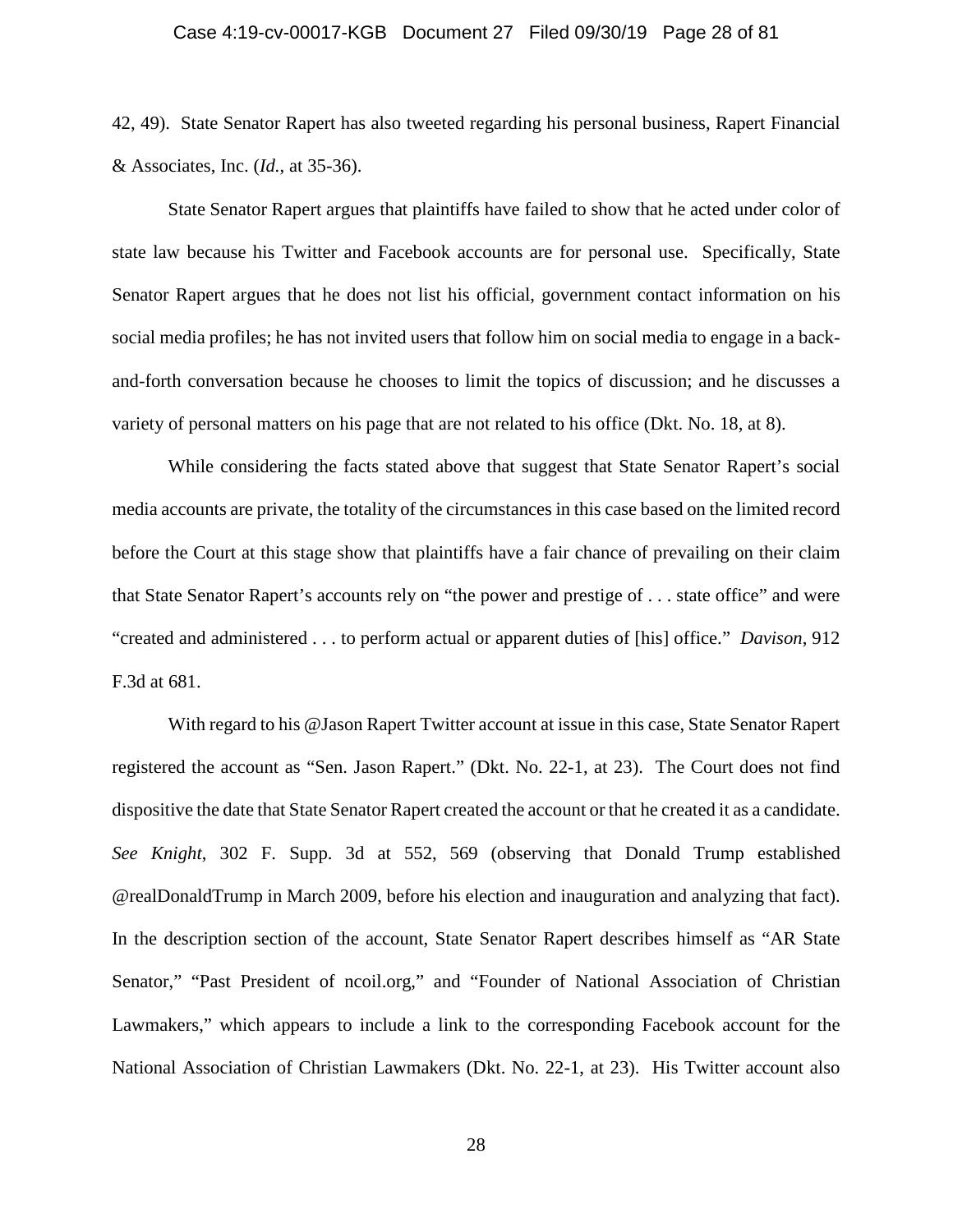#### Case 4:19-cv-00017-KGB Document 27 Filed 09/30/19 Page 29 of 81

includes a link to the Arkansas State Legislature website, which is maintained by the Arkansas Bureau of Legislative Research, Information Systems Dept., and is the official website of the Arkansas General Assembly.<sup>[5](#page-28-0)</sup> (*Id.*). *See One Wis. Now*, 354 F. Supp. 3d at 951-53 (describing the accounts and observing that two of them include a link to official legislative websites). The account also includes a picture of State Senator Rapert and a wooden gavel with what appears to be the words "Arkansas Senate" written on the side of the gavel (Dkt. No. 22-1, at 23).

As the Court discussed in more detail above, State Senator Rapert has tweeted on his account regarding a variety of issues. He has tweeted about national political issues, including tweeting at Arkansas Senators John Boozman and Tom Cotton to either create "major reform" or end the EPA based on concerns from his "[c]onstituents." (*Id.*, at 29). He has also tweeted about local political issues, including the naming of the Little Rock National Airport after Bill and Hillary Clinton (*Id.*, at 30). State Senator Rapert used his account to create a public poll on Twitter asking his followers if they would support a bill removing the names of Bill and Hillary Clinton from the airport in Little Rock, Arkansas (*Id.*). He said he posted the public poll on Twitter because "[c]onstituents asked me & I asked constituents." (*Id.*, at 31). He further explained that he posted the public poll on Twitter because "responding to constituents is part of the job description." (*Id.*, at 29). He also said that he posted the public poll on Twitter because "gathering public input on issues raised to my attention is part of the job description." (*Id.*, at 30). State Senator Rapert has also tweeted about various subjects relating to abortion policy including his support for a rally held

 $\overline{\phantom{a}}$ 

<span id="page-28-0"></span><sup>&</sup>lt;sup>5</sup> The copy of the State Senator Rapert's Twitter page provided by plaintiffs does not include the full webpage link, but the Court determines that it is a link to the Arkansas General<br>Assembly's official website for the 2019 session. See Assembly's official website for the 2019 session. *See* http://www.arkleg.state.ar.us/assembly/2019/2019R/Pages/Home.aspx.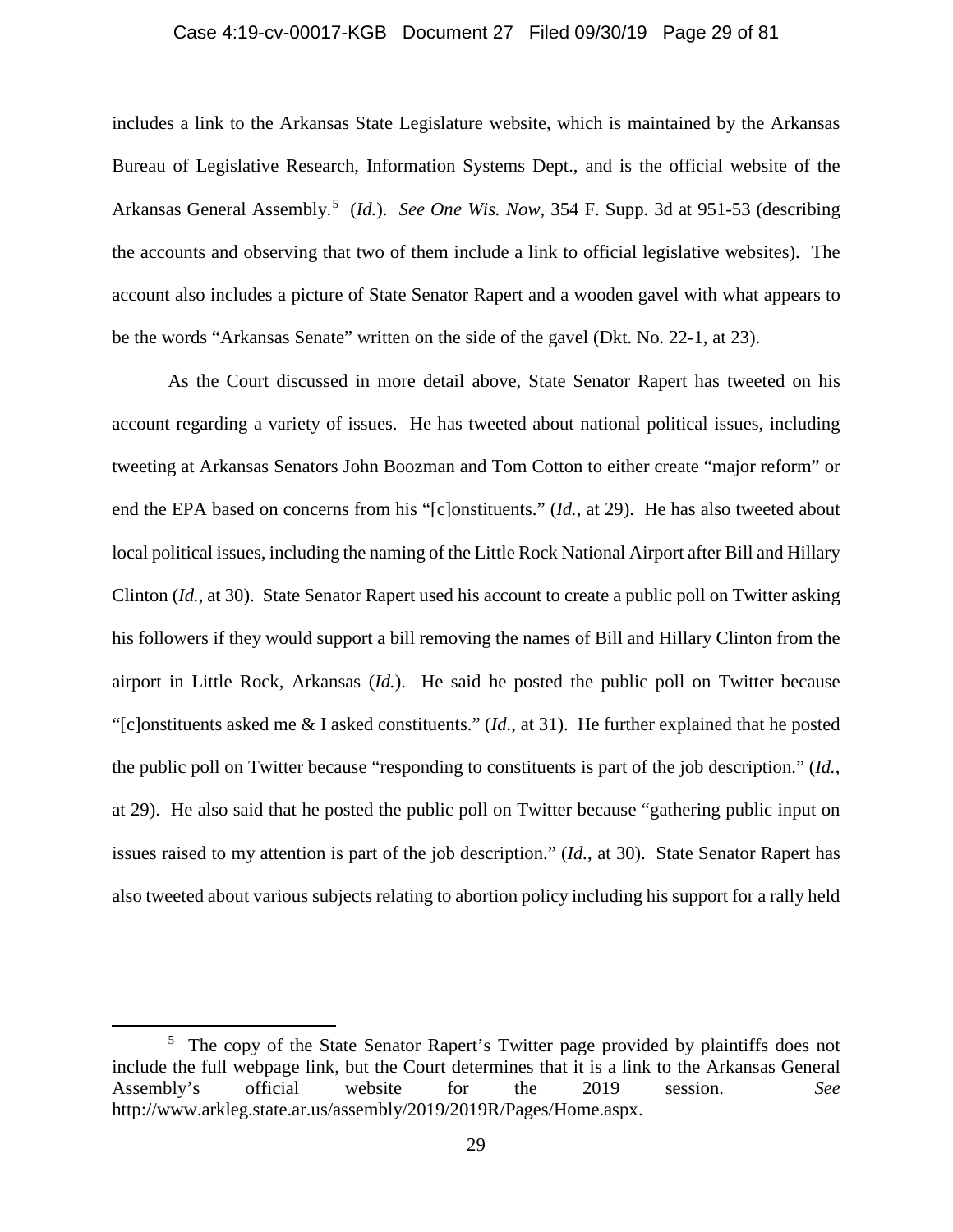## Case 4:19-cv-00017-KGB Document 27 Filed 09/30/19 Page 30 of 81

at the Arkansas State Capitol for the Arkansas March for Life and advocating for various laws related to abortion (*Id.*, at 36-39).

With regard to his "Sen. Jason Rapert" Facebook page, State Senator Rapert classified his page as "Politician." (*Id.*, at 28). His Facebook page includes a link to his campaign website, www.jasonrapertforsenate.com (*Id.*). The account also includes pictures of State Senator Rapert and the United States Capitol Building (*Id.*). State Senator Rapert has posted on his Facebook page regarding a variety of issues. First, he has posted alerts concerning public health and safety (Dkt. No. 5, at 6). Specifically, he posted about a level three sex offender moving to Faulkner County, Arkansas; warnings from Faulkner County Sheriff's Office regarding phone scams; and a public health alert for an outbreak of Hepatitis A in Northeast Arkansas, which is not in the Arkansas senate district that he represents (*Id.*). He has also posted about the Perry County, Arkansas, Sherriff's Office taking applications for part time dispatchers and detention center officers (*Id.*).

State Senator Rapert has also used his Facebook page to post concerning his work as a state legislator. He posted a "State Capitol Week in Review" where he discussed recent bills and political issues relating to the Arkansas state legislature (Dkt. No. 22-1, at 37-40). He also posted a question on his Facebook page "for local constituents in Conway, Faulkner County and Perry County" asking, "What are the top three issues you believe need to be addressed in our community or state at this time by the legislature?" (*Id.*, at 42).

Plaintiffs have also submitted screenshots taken of live videos posted by State Senator Rapert on his "Sen. Jason Rapert" Facebook account (*Id.*, at 44-72). In many of these screenshots, State Senator Rapert can be seen sitting at a desk in what appears to be an unidentified governmentlike office (*Id.*). The screenshots show other Facebook users making live comments on State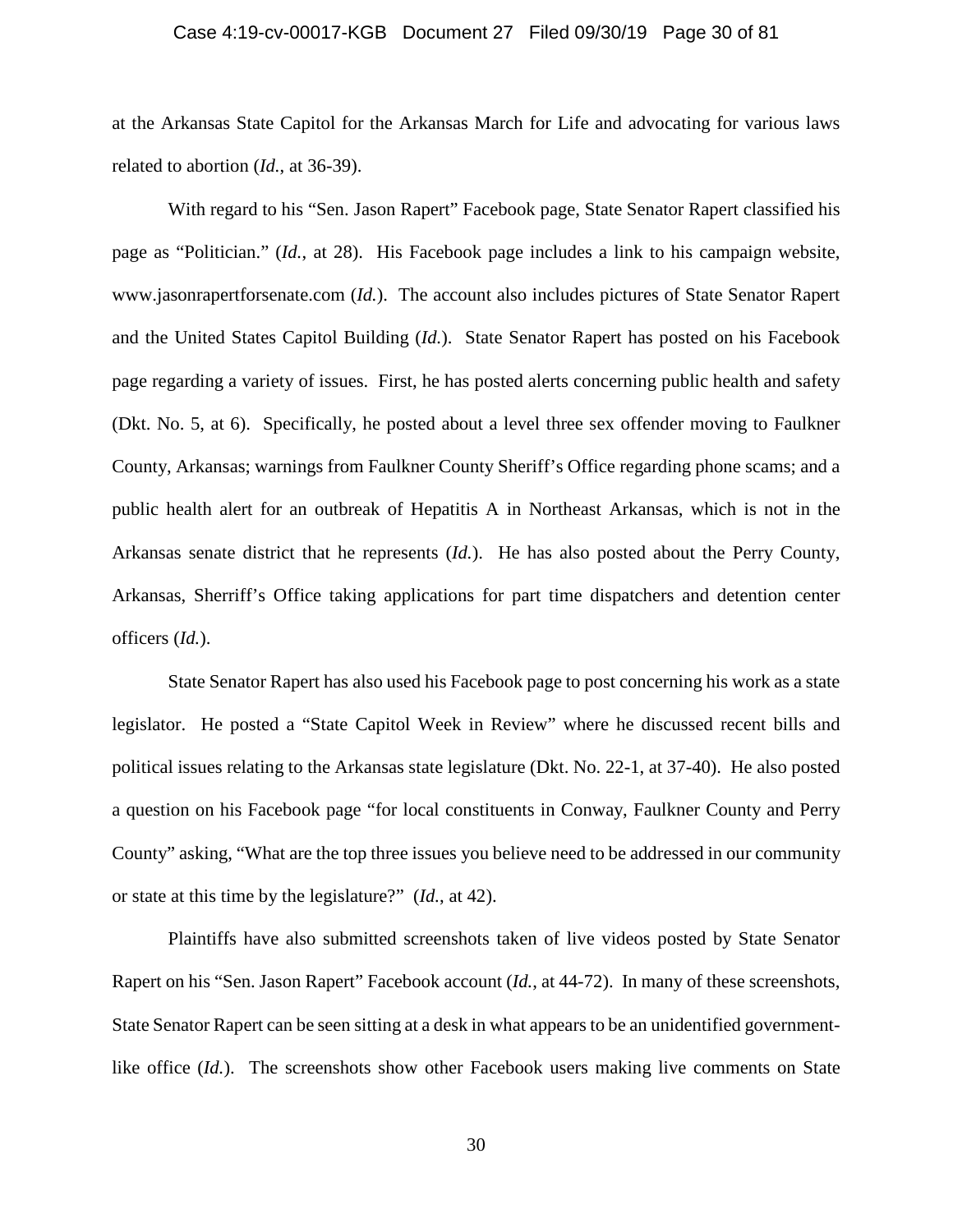## Case 4:19-cv-00017-KGB Document 27 Filed 09/30/19 Page 31 of 81

Senator Rapert's video while he discusses issues relating to the Arkansas State Legislature (*Id.*). According to the screen shots, State Senator Rapert and the other Facebook users are discussing various issues that relate to politics and current events in Arkansas and across the country (*Id.*).

The case at bar is similar to *One Wisconsin Now*, where the district court granted a plaintiff political advocacy group's motion for summary judgment against defendant state legislators who blocked plaintiff on social media. 354 F. Supp. 3d 940. In that case, the district court cited to *Davison* in its application of the totality of the circumstances test and held that the state legislators acted under the color of state law. *Id.* at 950-53. The district court reasoned that the "essential purpose and function" of the defendants' social media accounts was to "perform actual and apparent duties as state assemblyperson[s] using the power and prestige of that office to communicate legislative matters and other issues with the public." *Id.* at 953.

In its reasoning, the district court pointed to several facts that showed defendants acted under the color of state law. *Id.* at 951. Specifically, the district court noted that the defendants created the social media accounts while in office; all defendants "use their accounts to share information on legislative matters, policies, political appearances, and events"; and government resources were used to maintain the accounts to some extent. *Id.* at 951-52. Even though the parties disputed whether one of the defendants used state resources to maintain his social media account, the district court reasoned that his account was "still sufficiently linked to public circumstances and swathed in the trappings of his office to constitute state action under a totality of the circumstances test." *Id.* at 952. The district court also found relevant that the defendants' social media profiles included pictures of the state capitol, the American flag, and one defendant standing in front of a political campaign sign because "[t]hese . . . facts alone show that the account still represents [the defendant] in his official, not personal, capacity." *Id.* at 952-53.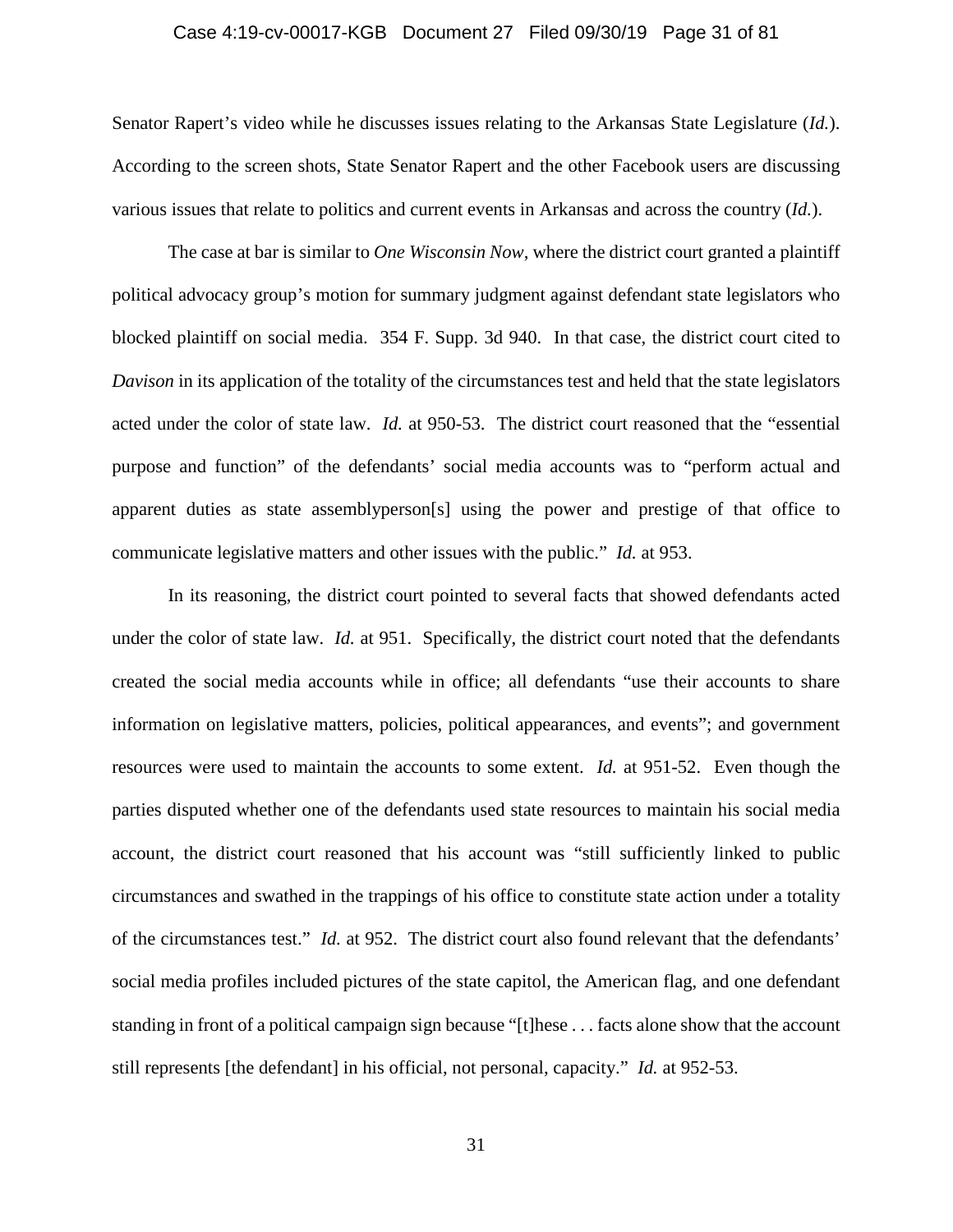## Case 4:19-cv-00017-KGB Document 27 Filed 09/30/19 Page 32 of 81

Here, even though some facts weigh in favor of finding that State Senator Rapert's use of his social media accounts was personal, based on the totality of the circumstances and considering the precedents, the Court determines that plaintiffs have a fair chance of prevailing on their argument that State Senator Rapert acted and continues to act under color of state law when operating the relevant social media accounts. In terms of his private use of the relevant social media accounts, State Senator Rapert's official duties do not include maintenance of his social media accounts, and his social media accounts do not revert back to the State legislature when he leaves office. Additionally, the record is not clear regarding whether State Senator Rapert uses government issued devices to post on social media. Plaintiffs have attached screen shots of several live Facebook videos that State Senator Rapert has posted. In several, but not all, of the videos, State Senator Rapert is shown at a desk in what appears to be an official, government office, including the United States flag and the State of Arkansas flag located behind him. It is not clear if State Senator Rapert created those Facebook live videos with government issued devices, or if he used his own video recording device. Further, the record is also not clear whether State Senator Rapert posted on social media during work hours. He recorded at least some of the Facebook live videos in what appears to be his government office, but it is not clear whether these videos were recorded during work hours. Although State Senator Rapert denies using government staff or resources to maintain these accounts, he suggests otherwise with respect to staff, and perhaps government staff, on occasion in his posts and through his conduct based on record evidence.

In terms of the other relevant factors for this analysis, State Senator Rapert posted several times on Facebook regarding public safety alerts, such as the Hepatitis A outbreak in Northeast Arkansas and a level three sex offender moving into Faulkner County. Further, he posted on Facebook regarding some events that he would be attending. State Senator Rapert also made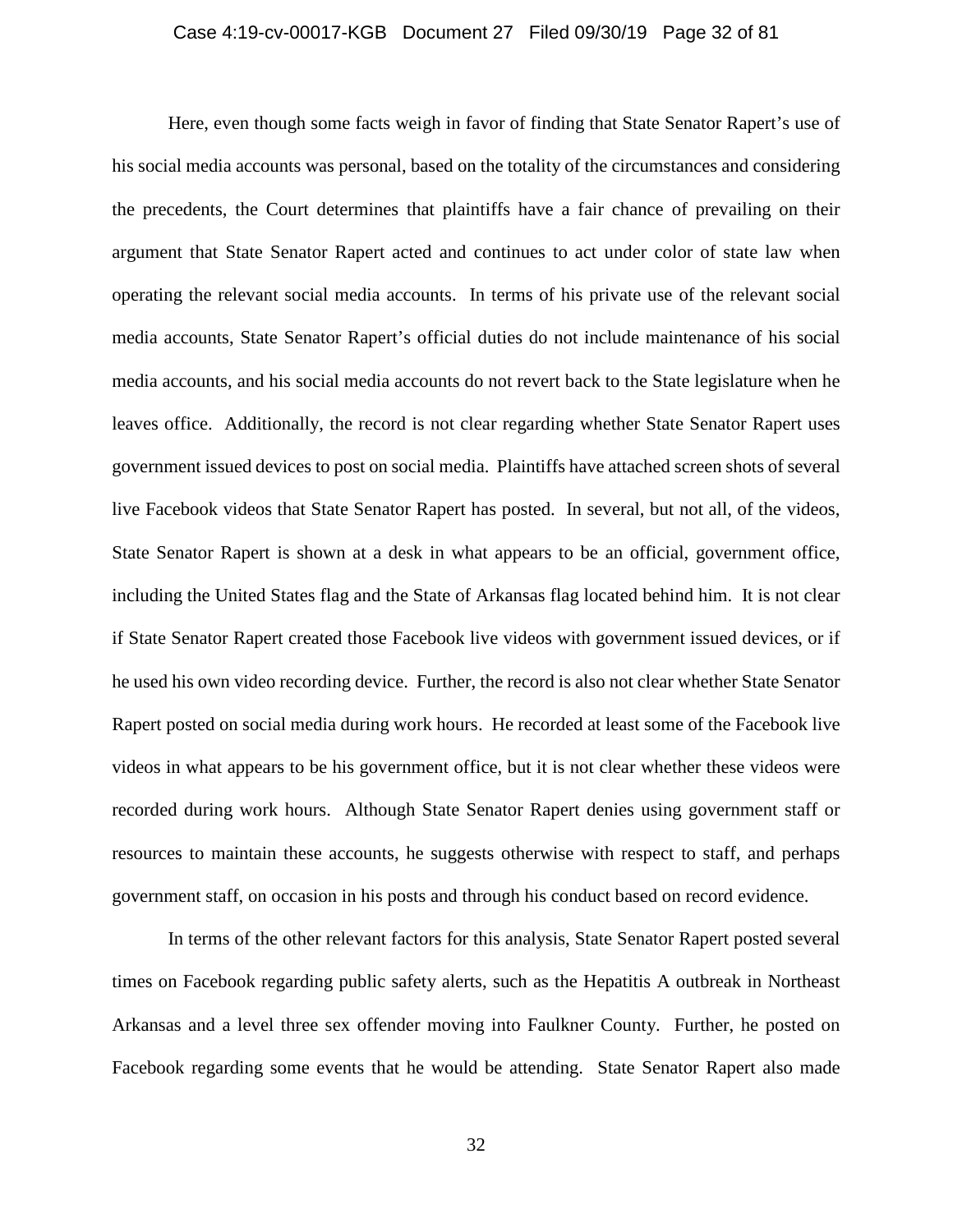## Case 4:19-cv-00017-KGB Document 27 Filed 09/30/19 Page 33 of 81

several posts on Twitter where he specifically asked constituents to tell him their three most important policy issues. In addition, he created social media polls in order to determine the interest of his constituents regarding the name of a local airport. When asked on social media why he posted the polls, he responded that "gathering public input on issues raised to my attention is part of the job description." (Dkt. No. 22-1, at 30).

The district court in *Davison* outlined eight additional factors relevant to this analysis, to which the Fourth Circuit cited on appeal. *See Davison*, 912 F.3d at 680-81 (citing *Davison*, 267 F. Supp. 3d at 714). Certain, but not all, of those factors are present based on the record evidence currently before the Court at this stage of the litigation. As to the first *Davison* factor, State Senator Rapert has indicated on both social media accounts his official title as an Arkansas state senator, either in the title of the account or in the account's description. For the second *Davison* factor, in terms of categorizing his accounts as a government official, he indicated on his Facebook page that it is a "Politician" page, and the title of the page is "Sen. Jason Rapert." Further, though his Twitter account is not described based on a specific category, that account also indicates that he is an Arkansas state senator. For the third *Davison* factor related to official government contact information, State Senator Rapert does not include such information on either of his social media accounts.

As for the fourth *Davison* factor, on his Twitter account, State Senator Rapert includes a link to the official Arkansas State Legislature for the 2019 legislative session, which is a website created by the state of Arkansas. On his Facebook account, State Senator Rapert includes a link to his official campaign website. While not a website created by the state of Arkansas, his campaign website does indicate his title as a State Senator and allows visitors to contribute to his political campaign.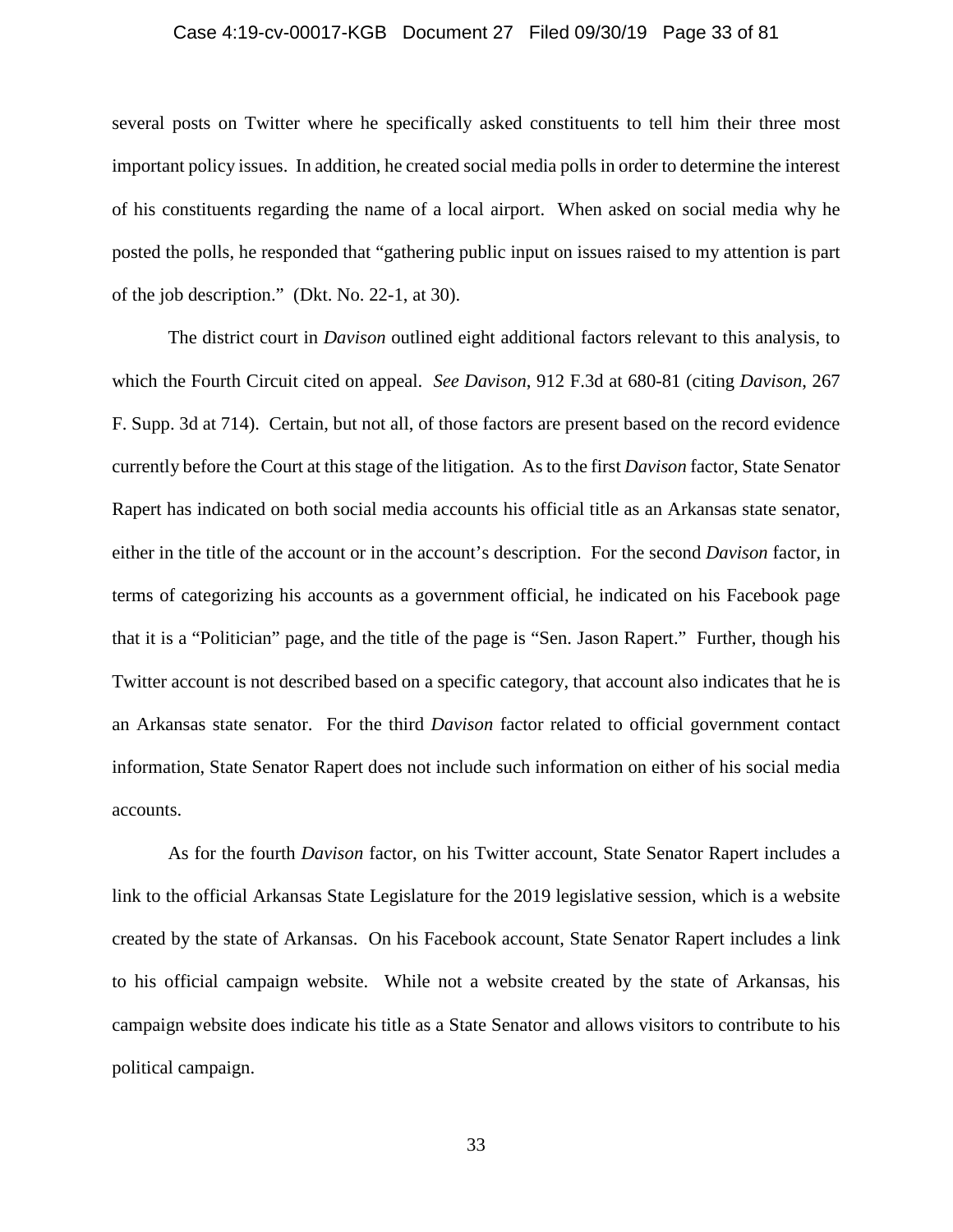## Case 4:19-cv-00017-KGB Document 27 Filed 09/30/19 Page 34 of 81

The fifth *Davison* factor is whether most of State Senator Rapert's posts are addressed to constituents. While the Court only has a sample of his social media posts in the record, at least some of State Senator Rapert's social media posts are directed to his constituents. Through his Twitter account, State Senator Rapert has conducted polls on local political issues and stated that "gathering public input . . . is part of the job description." (Dkt. No. 22-1, at 30). Through his Facebook page, State Senator Rapert has specifically asked constituents about policy issues that are important to them, posted about public safety issues in his district, and conducted live video chats where viewers are allowed to ask him questions on a variety of policy topics. Based on the record before the Court, as for the sixth *Davison* factor, State Senator Rapert has not made posts on social media on behalf of the entire government body that he is a part of, the Arkansas State Senate.

With respect to the seventh *Davison* factor, even though State Senator Rapert argues that he has not explicitly invited his constituents to use his social media accounts as a space for a backand-forth dialogue, he has used both his Twitter and Facebook accounts for such a purpose. He has used both social media accounts to conduct polls and live video chats where viewers are allowed to ask him questions, and he regularly comments on his posts in response to what others have posted on social media. Finally, as for the eighth *Davison* factor, State Senator Rapert's social media content has a strong tendency towards matters related to his office, namely policy concerns related to state and local issues. Even though he does post about his personal business and ministry on the relevant social media accounts, based on the Court's review of the limited record before it, State Senator Rapert appears to post often on social media regarding issues related to his position as State Senator of Arkansas.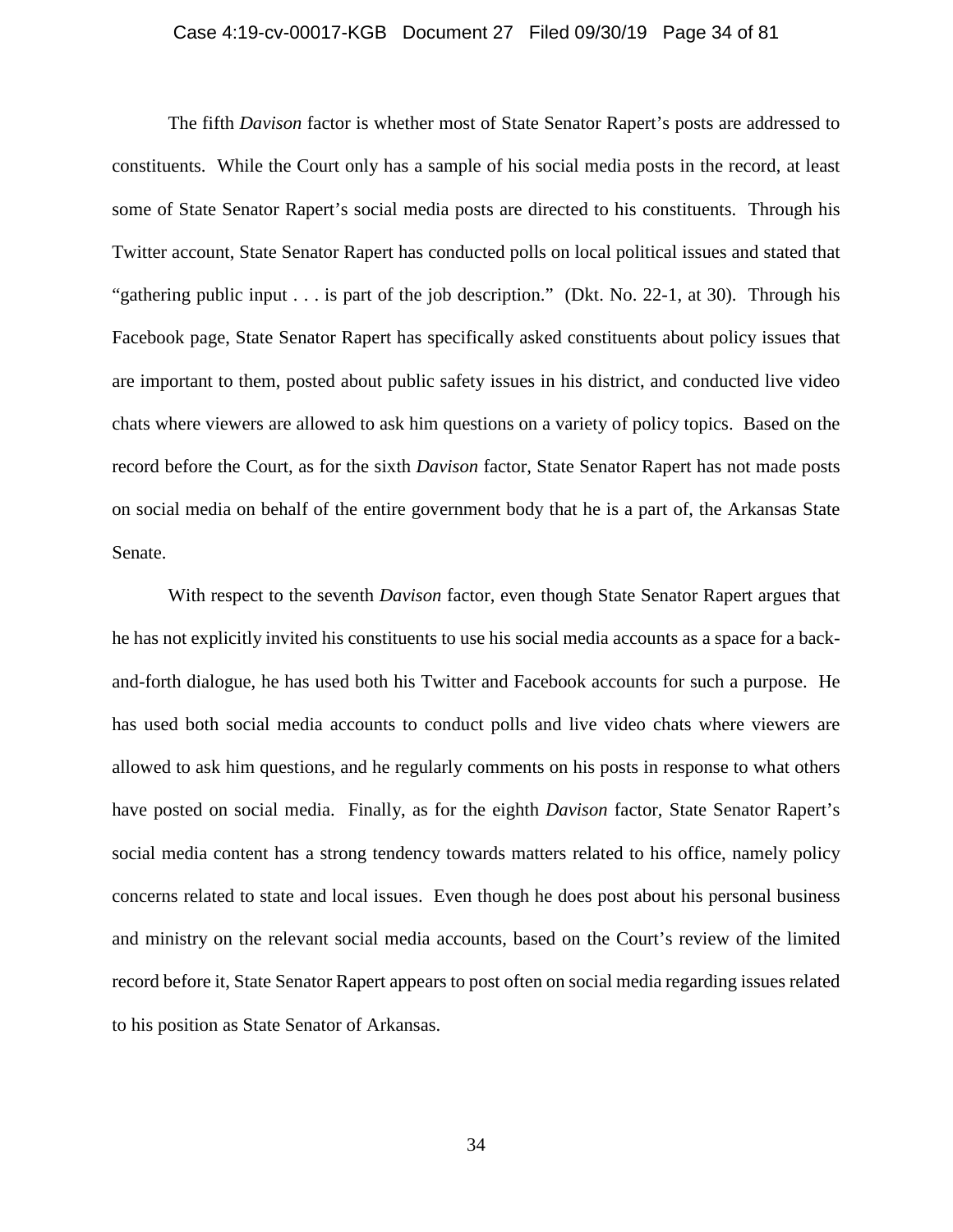## Case 4:19-cv-00017-KGB Document 27 Filed 09/30/19 Page 35 of 81

In response, State Senator Rapert specifically argues that his social media accounts are private because government employees or staff do not use his social media account and because he posts about personal topics. There is record evidence that, although State Senator Rapert maintains he is the only person who posts on his account, besides the occasional campaign staff member who is not a government employee according to State Senator Rapert, he suggests in his posts on occasion that staff assists him (Dkt. No. 1, ¶ 64; Def. Ex. 1, ¶ 5). Now, State Senator Rapert admits that he does not have his own personal staff as a state senator. Even if State Senator Rapert is the only person who posts on or maintains his account, this fact alone is not conclusive when compared to the weight of the other factors discussed above in the totality of the circumstances analysis, which weigh in favor of finding that State Senator Rapert acted under color of state law.

Although State Senator Rapert argues that he uses the social media accounts at issue in this case to post about personal issues and his personal business and ministry, the vast majority of his social media posts in the record evidence submitted to the Court concern issues that are related to his position as a state senator, including state and local policy issues and updates regarding the Arkansas General Assembly. State Senator Rapert has multiple social media accounts on both Twitter and Facebook, several of which are for a particular private business or ministry. He has separate Twitter accounts for his campaign, the National Association of Christian Lawmakers, and Holy Ghost Ministries (Dkt. No. 22-1, at 1-3). State Senator Rapert also has separate Facebook pages for his campaign, the National Association of Christian Lawmakers, Holy Ghost Ministries, and the American History & Heritage Foundation, Inc. (*Id.*, at 6-9). These accounts do not include his title or the trappings of his office, and these accounts are not at issue in this litigation.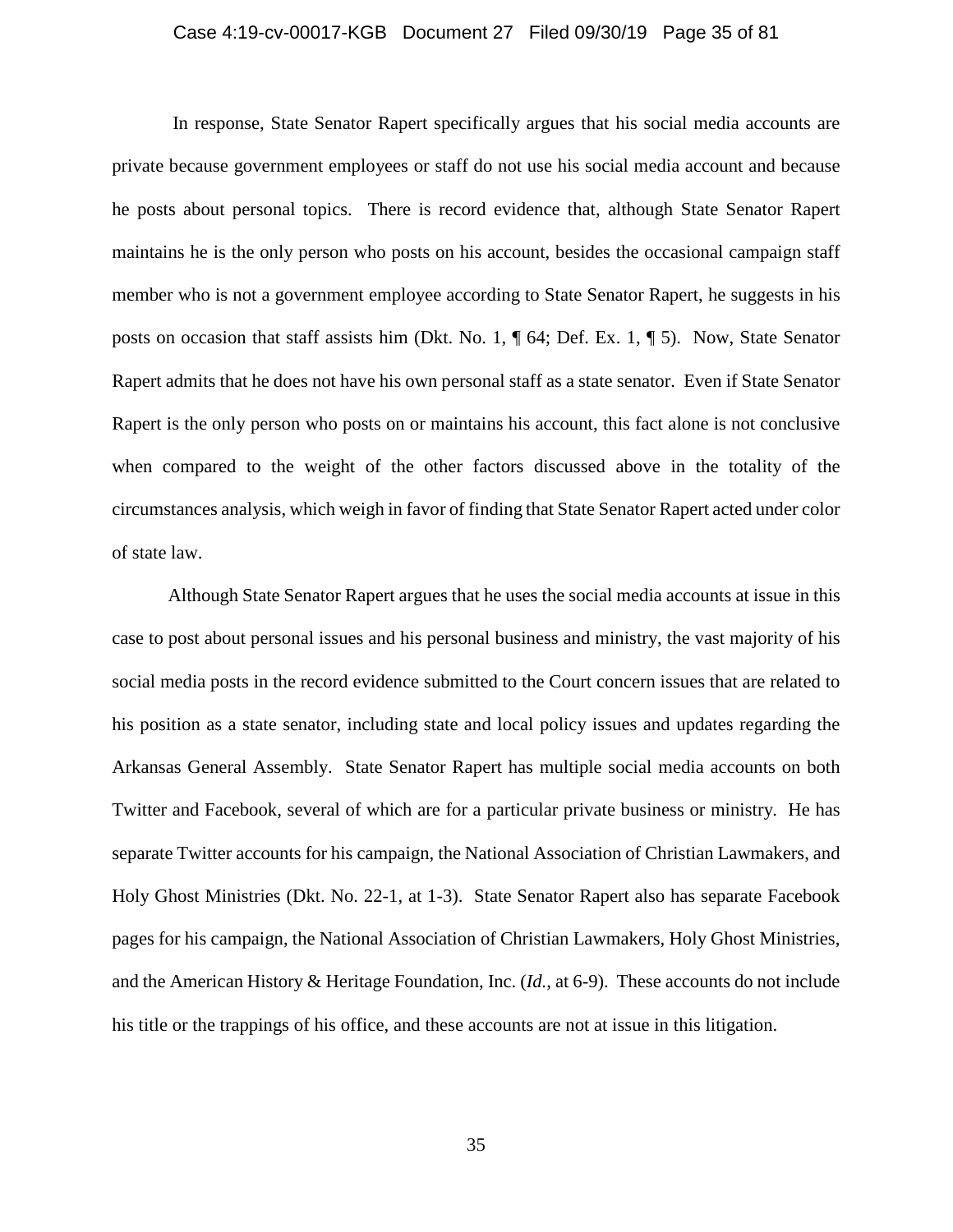## Case 4:19-cv-00017-KGB Document 27 Filed 09/30/19 Page 36 of 81

State Senator Rapert also argues that his personal social media accounts are owned by private corporations, Twitter and Facebook, and that he "exercises at most limited control over those accounts in his capacity as a private citizen." (Dkt. No. 18, at 11). The Court finds that the fact that Twitter and Facebook are privately owned does not preclude a finding that these social media platforms are susceptible to the public doctrine analysis. The Supreme Court has held that "to evoke First Amendment concerns," "a speaker must seek access to public property or *to private property dedicated to public use* to evoke First Amendment concerns." *Cornelius v. NAACP Legal Def. & Educ. Fund, Inc.*, 473 U.S. 788, 788 (1985) (emphasis added); *see also Columbia Broad. Sys., Inc. v. Democratic Nat. Comm.*, 412 U.S. 94, 134 (1973) ("The First Amendment has also been held applicable where private parties control essentially public forums."). Most other courts presented with this argument have been unpersuaded by it, opting to apply First Amendment analysis.

Similar to the district court's finding in *One Wisconsin Now*, State Senator Rapert has included pictures and titles that make his social media accounts appear "swathed in the trappings of [his] office." 354 F. Supp. 3d at 952 (quoting *Davison*, 267 F. Supp. 3d at 714). On his Twitter account, State Senator Rapert includes a picture of himself as well as a gavel with the words "Arkansas Senate" written on the gavel. His name on Twitter is "Sen. Jason Rapert," and he describes himself as "AR State Senator" and "Founder of National Association of Christian Lawmakers." On his Facebook page, he includes a picture of himself and of the United States Capitol Building. His name on the Facebook page is also "Sen. Jason Rapert." All of these factors taken together, when considering the record evidence before the Court, tend to show that State Senator Rapert has "swathed" his relevant social media accounts "in the trappings of [his] office." *Id.*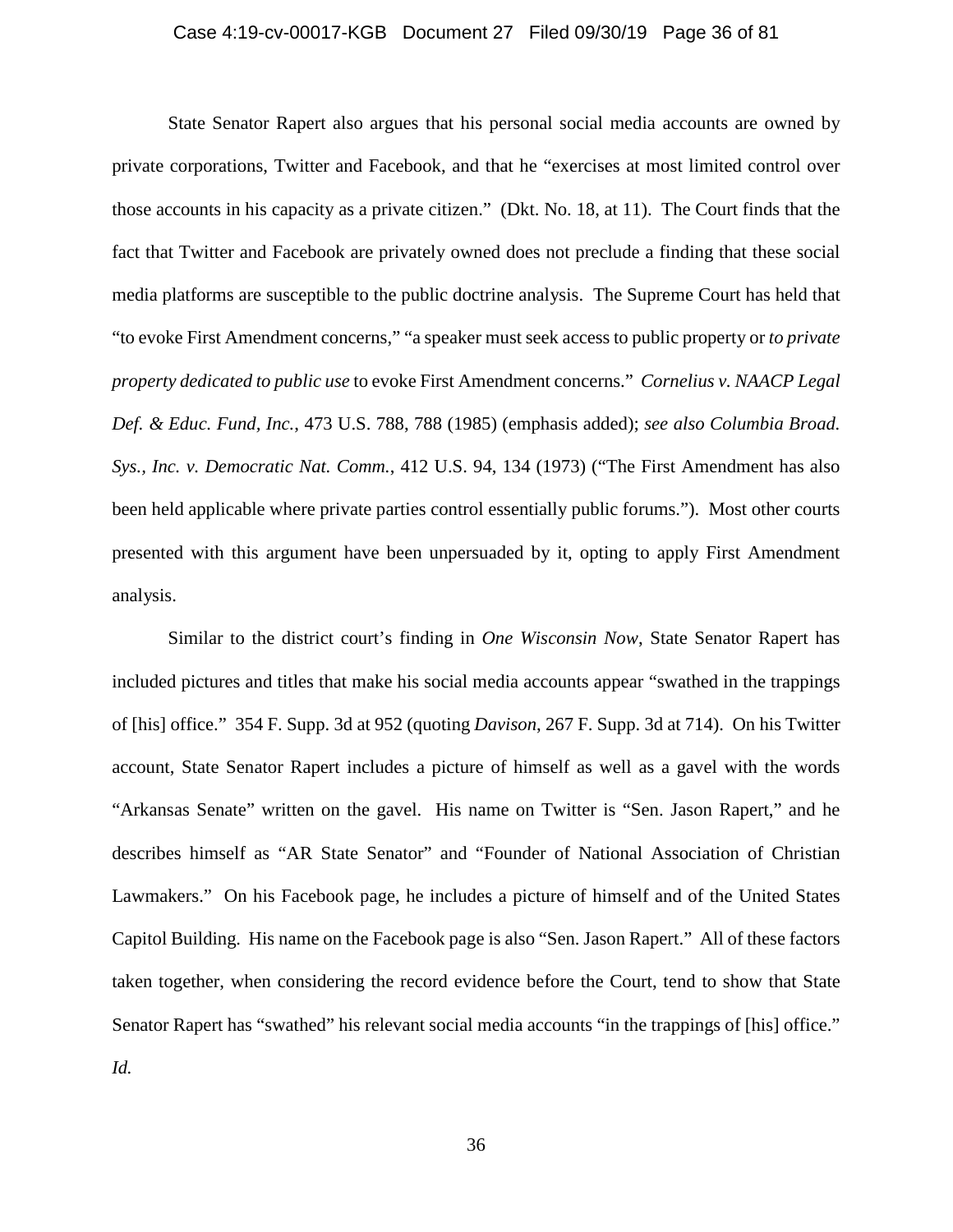### Case 4:19-cv-00017-KGB Document 27 Filed 09/30/19 Page 37 of 81

For these reasons, the Court finds that plaintiffs have demonstrated that they have a fair chance of prevailing on the question of whether State Senator Rapert acted under color of state law when using his relevant Twitter and Facebook accounts.

#### **b. Deprivation Of First Amendment Right**

The determination of whether State Senator Rapert deprived plaintiffs of their First Amendment free speech right involves a three-step analysis: (1) whether the speech "is speech protected by the First Amendment"; (2) "whether the putative forum is susceptible to forum analysis at all"; and (3) if susceptible to forum analysis, the forum's classification. *Knight*, 302 F. Supp. 3d at 564 (citing *Cornelius*, 473 U.S. 788 (1985)) (other citations omitted).

State Senator Rapert argues that his social media accounts are personal accounts and not government controlled, which means they are not a public forum that is susceptible to forum analysis (Dkt. No. 18, at 10-12). State Senator Rapert further argues that, based on the facts of this case, he did not intentionally create a public forum (*Id.*, at 12-15). State Senator Rapert also maintains that, even if his social media accounts are considered some type of public forum, plaintiffs have failed to show that he engaged in viewpoint discrimination (*Id.*, at 15-17).

#### **(i) Protected Speech**

The first step in this analysis is determining whether plaintiffs' speech is protected by the First Amendment. As the Court discussed above, plaintiffs in this case seek to engage in speech on matters of public concern through their discussions on State Senator Rapert's social media accounts, including discussions on national and local current events and the role of religion in government. "[T]he First Amendment protects . . . speech only when it falls within the core of First Amendment protection—speech on matters of public concern." *Engquist v. Or. Dep't. of Agric.*, 553 U.S. 591, 600 (2008). Further, the record before the Court does not indicate, and State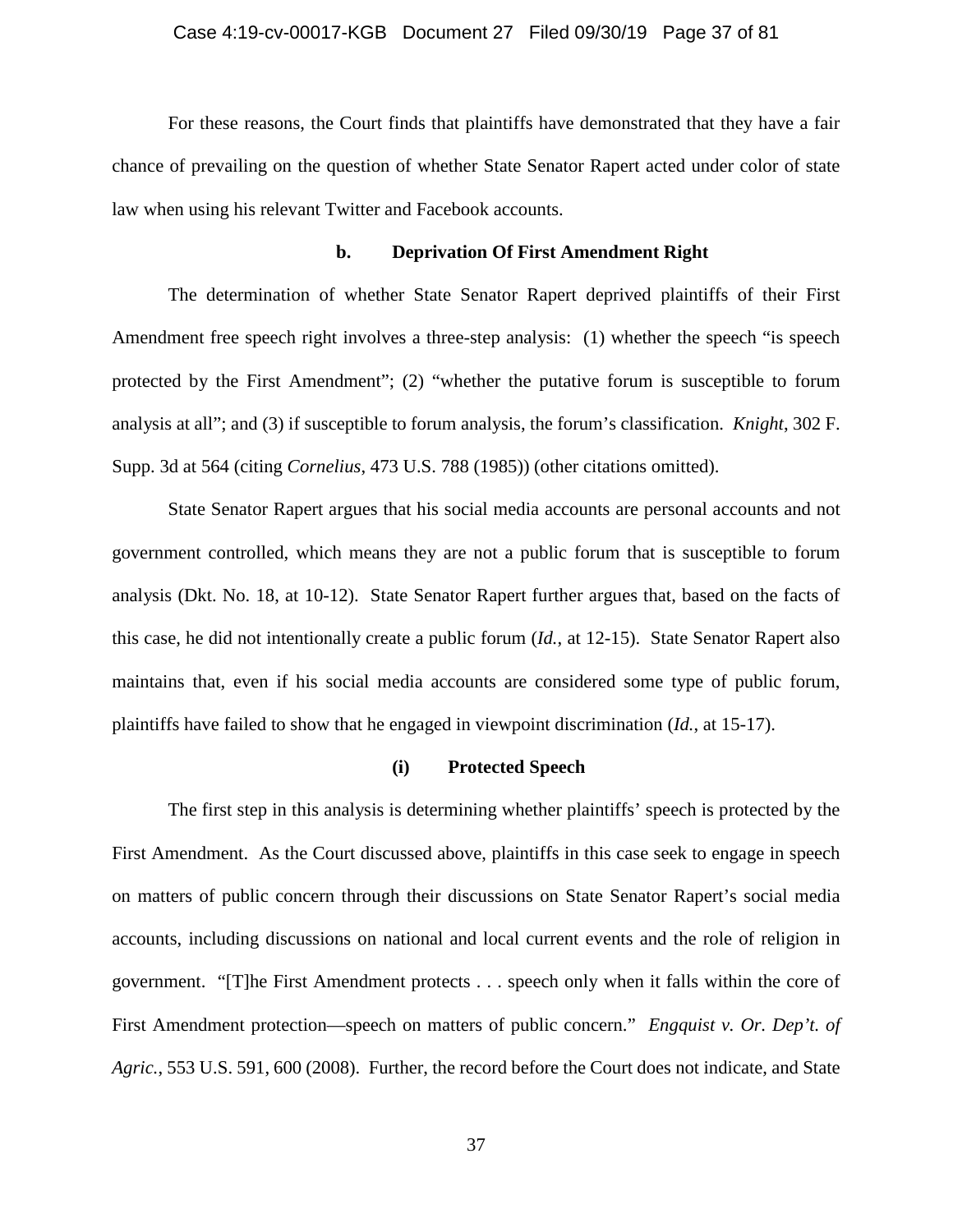### Case 4:19-cv-00017-KGB Document 27 Filed 09/30/19 Page 38 of 81

Senator Rapert does not argue, that the speech in which plaintiffs engaged, and seek to engage, falls within the "well-defined and narrowly limited classes of speech," such as obscenity, defamation, fraud, incitement, and speech integral to criminal conduct, "the prevention and punishment of which have never been thought to raise any Constitutional problem." *Brown v. Entm't Merchs. Ass'n*, 564 U.S. 786, 791 (2011) (quoting *Chaplinsky v. New Hampshire*, 315 U.S. 568, 571-72 (1942)); *see also United States v. Stevens*, 559 U.S. 460, 468 (2010). State Senator Rapert does not dispute that plaintiffs have engaged in speech protected by the First Amendment. Further, the record evidence supports that plaintiffs have engaged in protected speech. For these reasons, the Court finds that plaintiffs have a fair chance of prevailing on the question of whether they engaged in protected speech.

# **(ii) Susceptible To Forum Analysis**

The next step in the analysis for determining whether a deprivation of First Amendment free speech rights occurred is examining whether the putative forum is susceptible to forum analysis at all. *Knight*, 302 F. Supp. 3d at 564. "[F]or a space to be susceptible to forum analysis, it must be owned or controlled by the government." *Id.* at 565 (citing *Cornelius*, 473 U.S. at 801). "[T]he application of forum doctrine must be consistent with the purpose, structure, and intended use of the space." *Id.* The space may be "a forum more in a metaphysical than in a spatial or geographic sense." *Rosenberger v. Rector & Visitors of the Univ. of Va.*, 515 U.S. 819, 820 (1995). It may "lack[ ] a physical situs." *Cornelius*, 473 U.S. at 801.

As for the issue of government ownership or control, the "under color of state law" requirement from § 1983 has been treated as equivalent to the Fourteenth Amendment's "state action" requirement. *United States v. Price*, 383 U.S. 787, 794 n.7 (1966); *see also Campbell*, 367 F. Supp. 3d at 994 (comparing the requirements for "under color of state law" with the "state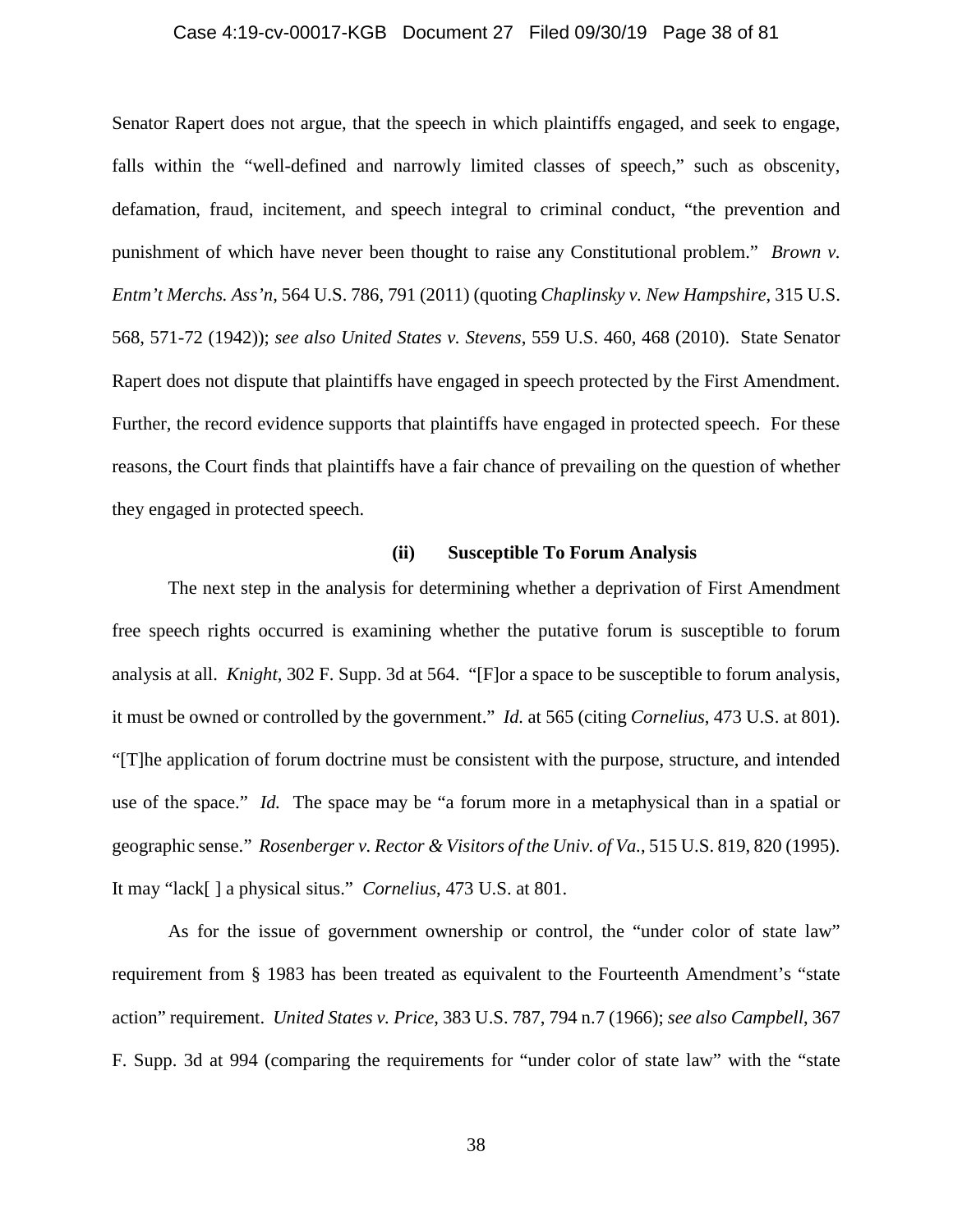### Case 4:19-cv-00017-KGB Document 27 Filed 09/30/19 Page 39 of 81

action" requirement in the context of alleged First Amendment free speech violation by a government official).

In *Knight*, the district court looked at the following factors when determining whether the President's Twitter account was under government ownership or control: (1) the Twitter account was presented as being "registered to Donald J. Trump, '45th President of the United States of America, Washington, D.C.,"; (2) the President's tweets were considered "official records that must be preserved under the Presidential Records Act"; and (3) the President's Twitter account was used in the course of the appointment and removal of officers and for conducting foreign policy. 302 F. Supp. 3d at 567. The *Knight* court determined that "the President presents the [Twitter] account as being a presidential account as opposed to a personal account and, more importantly, uses the account to take actions that can be taken only by the President as President." *Id.*

As stated above, the Court finds that plaintiffs have a fair chance of prevailing on their argument that State Senator Rapert acted under color of state law when he used his relevant Twitter and Facebook accounts. In addition, based on the factors outlined by the district court in *Knight*, plaintiffs have a fair chance of prevailing on their argument that State Senator Rapert's relevant social media accounts are under government ownership or control. First, State Senator Rapert's social media accounts clearly describe him as an Arkansas state senator. For his Twitter account, State Senator Rapert calls himself a State Senator of Arkansas and includes a picture that is related to the Arkansas State Senate. His Facebook page is similarly identifiable and includes the same types of pictures. These facts show that State Senator Rapert is holding himself out in his official capacity as a state senator on the relevant social media accounts.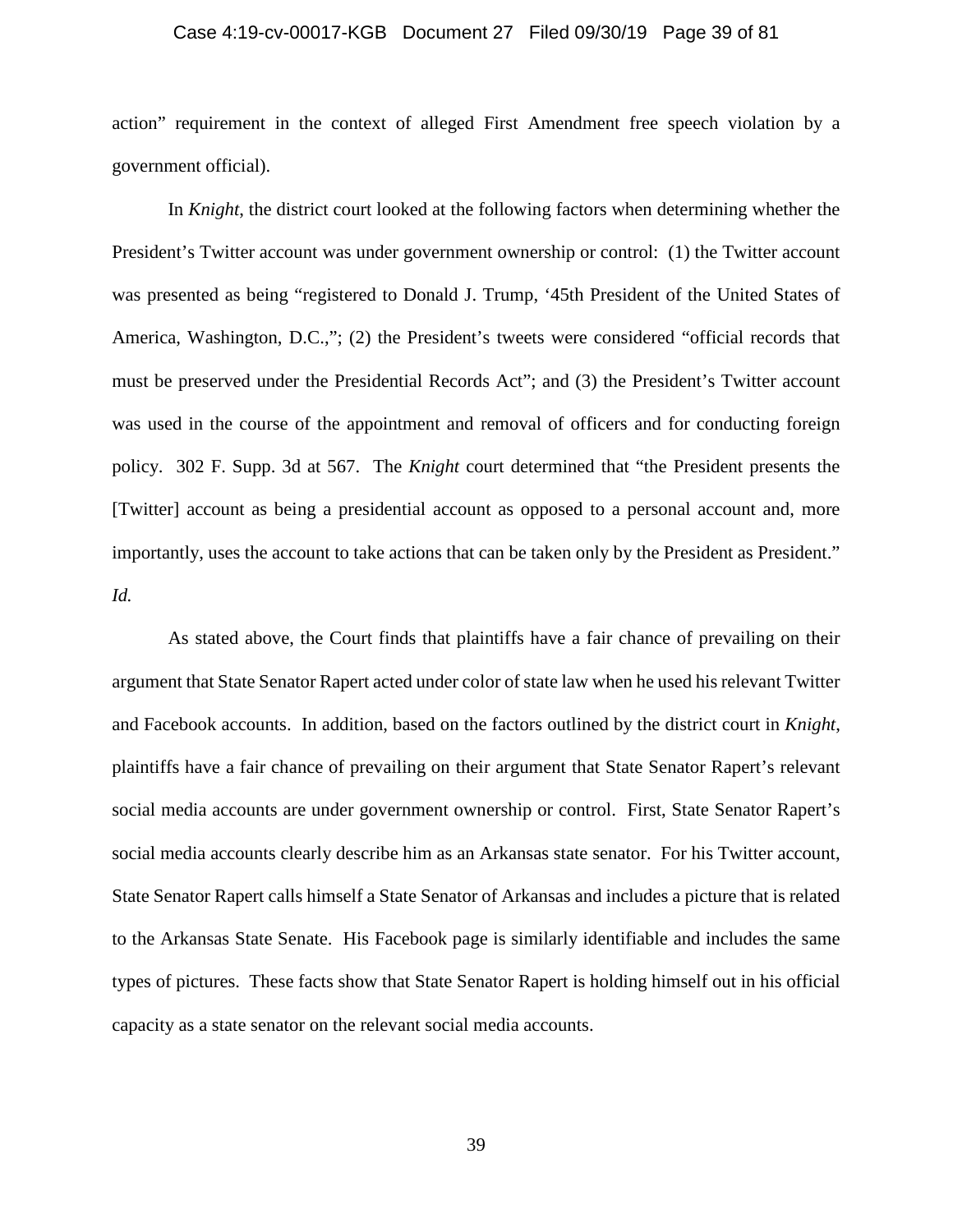### Case 4:19-cv-00017-KGB Document 27 Filed 09/30/19 Page 40 of 81

As for the second factor, there is no record evidence that State Senator Rapert's tweets or Facebook posts are preserved under any Federal or state act.

For the third factor, even though State Senator Rapert cannot remove officers or conduct foreign policy like the President of the United States, he has used the relevant social media accounts to conduct business related to his office. As discussed above, State Senator Rapert has used his social media accounts for public safety alerts, to take polls on policy issues, to ask constituents about their policy preferences, and to discuss policy issues with his Facebook followers on multiple live videos. State Senator Rapert has said on social media that "gathering public input . . . is part of the job description." (Dkt. No. 22-1, at 30).

For the final factor, State Senator Rapert uses his accounts to discuss a wide variety national, state, and local policy issues and actively responds to comments made by other users on social media. Even though he argues that he uses the relevant social media accounts for personal use, the Court has discussed several facts that weigh in favor of finding that he uses the relevant accounts for actions that could only be taken by an Arkansas state senator, such as conducting public polls on the name of a local airport, publishing public safety alerts that affect his district, posting updates on the legislative session, and recording and posting live videos where he responds to other users' questions while sitting at what appears to be an official, government desk in what appears to be an official, government office.

For these reasons, and because the Court concludes that plaintiffs have a fair chance of prevailing on their argument that he acted under color of state law, the Court finds that plaintiffs have a fair chance of prevailing on their argument that State Senator Rapert's relevant social media accounts were under government control or ownership.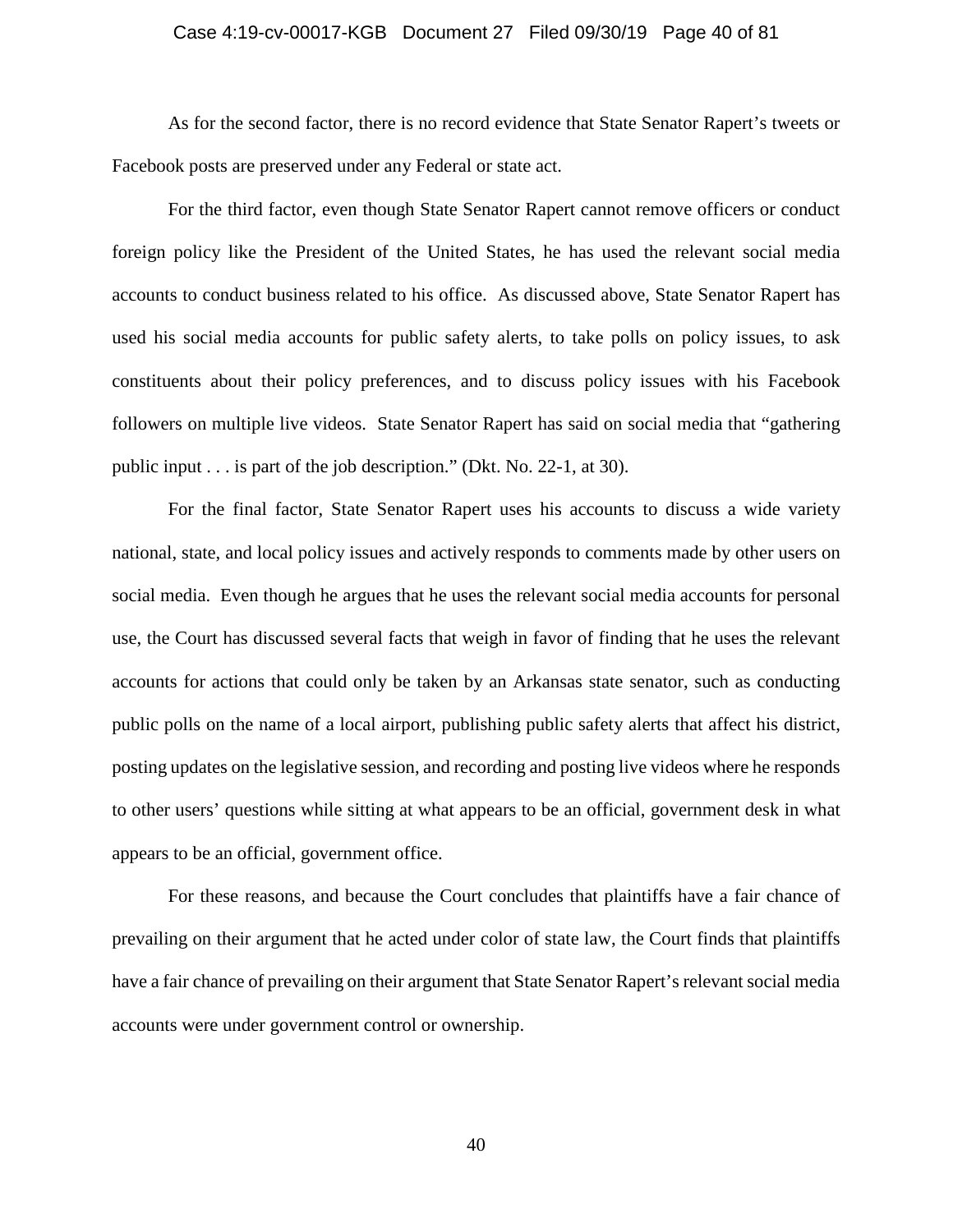### Case 4:19-cv-00017-KGB Document 27 Filed 09/30/19 Page 41 of 81

When evaluating whether the President violated plaintiffs' free speech rights by blocking the plaintiffs from following or commenting on his Twitter account, the *Knight* court determined that there are three components within each Twitter account: (i) the content of the tweets; (ii) the timeline comprised of those tweets and the comment threads those tweets initiate; and (iii) the "interactive space" associated with each tweet, in which other users may directly interact with the content of the tweets. 302 F. Supp. 3d at 566. The *Knight* court held that the content of the tweets sent by the president and "the account's timeline, which 'displays all tweets generated by the [account]'" are not subject to the forum analysis because these components represent government speech, which "is one category of speech that falls outside the domain of forum analysis." *Id.* at 571-72. However, the court further concluded that, although forum analysis does not apply to the President's Twitter account as a whole, it applies to "the 'interactive space' associated with each tweet in which other users may directly interact with the content of the tweets." *Id.* at 566. In so concluding, the *Knight* court noted that the President and his staff exercised sufficient control over the account to satisfy the government-control requirement. *Id.* at 566.

Other courts that have examined alleged First Amendment violations in the context of social media accounts and pages or their components have treated portions of such accounts and pages as public spaces susceptible to the public forum doctrine. *See, e.g.*, *Packingham v. North Carolina*, 137 S. Ct. 1730, 1735 (2017) (comparing social media to traditional public fora such as parks and streets); *Hyman*, 2019 WL 2323864, at \*2 (holding that the defendant police department "provided a public space for citizens to speak, and they spoke. [Defendant's] handling of the interactive part of its Facebook page is therefore subject to some form of constitutional scrutiny.") (internal citations omitted); *Campbell*, 367 F. Supp. 3d at 992 (holding that "the public forum doctrine applies to [defendant's] Twitter account . . . [and] that the interactive space following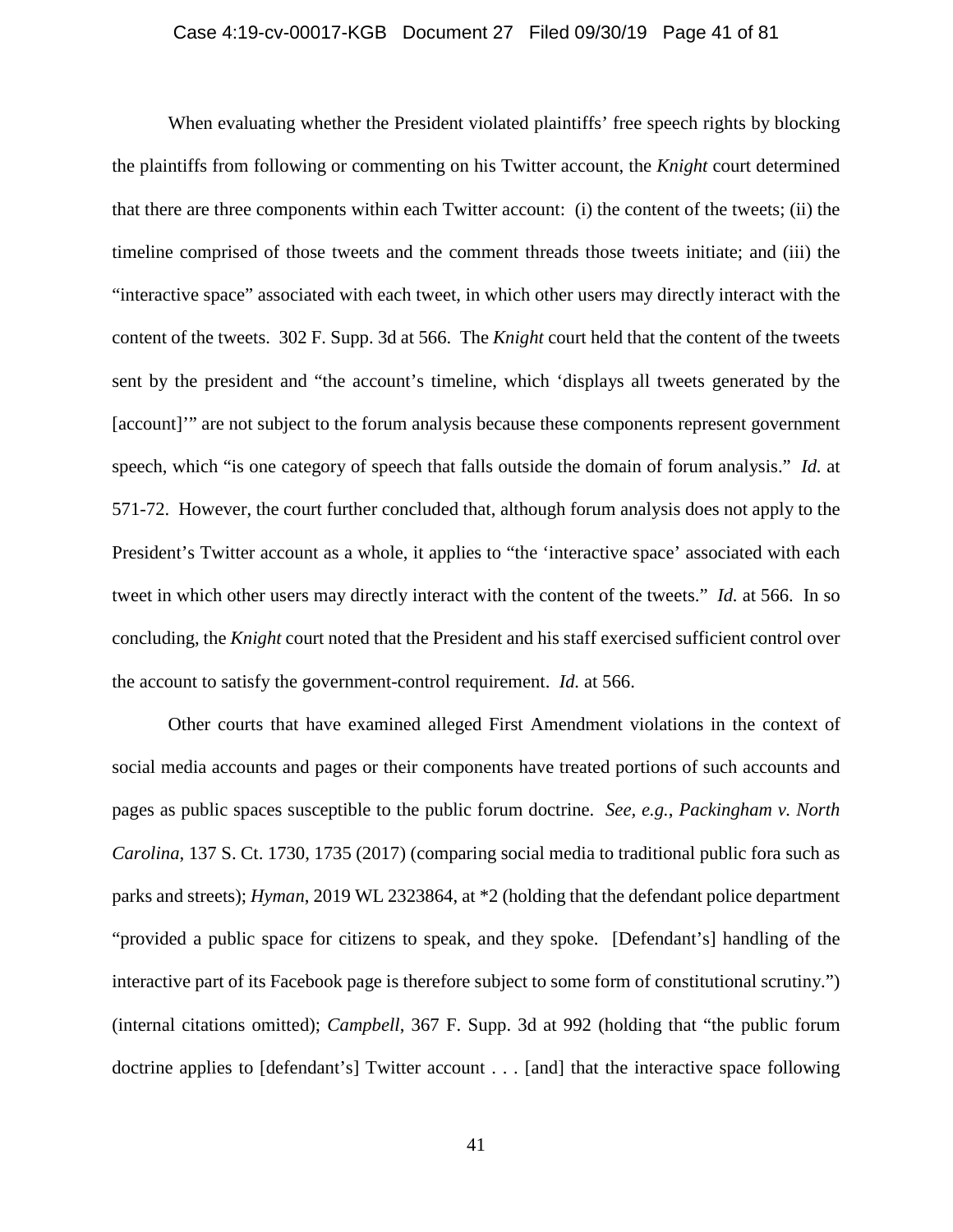#### Case 4:19-cv-00017-KGB Document 27 Filed 09/30/19 Page 42 of 81

each tweet in which other users may directly interact with the content of the tweets is subject to forum analysis."); *Price v. City of New York*, No. 15 Civ. 5871 (KPF), 2018 WL 3117507, at \*15 (S.D.N.Y. June 25, 2018) ("the City's official Twitter pages share many characteristics of public forums [. . .]": Twitter is "generally open to the public"; appears to be "designed for and dedicated to expressive activities"; and appears to have "as a principal purpose . . . the free exchange of ideas"); *Davison*, 267 F. Supp. 3d at 716 ("When one creates a Facebook page, one generally opens a digital space for the exchange of ideas and information."); *Davison v. Plowman*, No. 1:16CV180 (JCC/IDD), 2017 WL 105984, at \*3 (E.D. Va. Jan. 10, 2017) ("the Commonwealth's Attorney's Facebook page qualifies as a limited public forum for First Amendment purposes") (citation omitted).

As the Court has discussed above, other users comment on posts, public polls, and live videos that State Senator Rapert posts on his relevant social media accounts. State Senator Rapert also replies and answers comments made by other users on his social media posts. For these reasons, the Court finds that plaintiffs have shown a fair chance of prevailing on the issue of public forum analysis because other social media users may directly interact with the content of State Senator Rapert's social media posts through the interactive space below each of his tweets and Facebook posts.

### **(iii) Forum Classification**

The final step in the analysis for determining whether a deprivation of First Amendment free speech rights occurred is determining the classification of State Senator Rapert's social media accounts as a forum. *Knight*, 302 F. Supp. 3d at 564. There are three types of public fora: traditional public fora, designated public fora, limited public fora, and nonpublic fora. *See, e.g.*, *Pleasant Grove City, Utah v. Summum*, 555 U.S. 460, 469-70 (2009).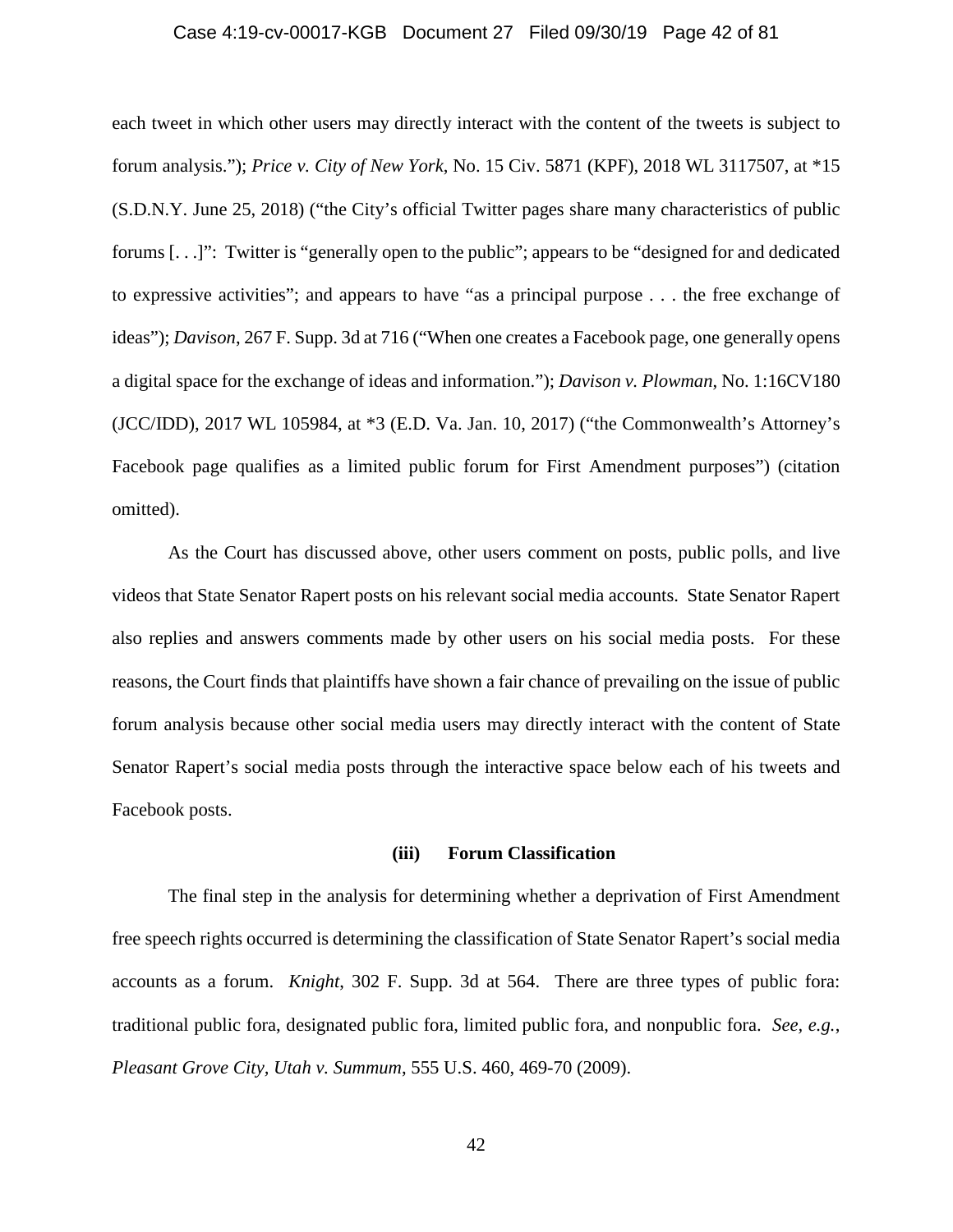### Case 4:19-cv-00017-KGB Document 27 Filed 09/30/19 Page 43 of 81

Not all courts that have addressed the issue of forum classification for social media accounts have reached the same conclusion. However, almost every court to examine the issue has found that the "interactive space" on a government official's social media accounts is classified as some type of public forum. *See Campbell*, 367 F. Supp. 3d at 992-93 (finding that the public forum doctrine applied to the "interactive space" on the government official's social media account but declining to classify the forum); *Knight*, 302 F. Supp. 3d at 575 (holding that "the interactive space of a tweet from the [President's] account constitutes a designated public forum"); *Davison*, 227 F. Supp. 3d at 609 (finding that plaintiffs plausibly alleged that a government official's Facebook page creates a limited public forum); *but see Morgan v. Bevin*, 298 F. Supp. 3d 1003, 1012 (E.D. Ky. 2018) (finding "that forum analysis is inappropriate" regarding the Governor of Kentucky's social media accounts and declining to classify the forum).

Plaintiffs argue that State Senator Rapert has created a public forum with both his Twitter account and Facebook page, but they do not argue which classification of public fora applies in this case. Plaintiffs further contend that State Senator Rapert engaged in viewpoint discrimination when he blocked them on his Twitter account and Facebook page, which plaintiffs maintain is a violation of their First Amendment speech rights no matter the classification of the public forum. State Senator Rapert argues that his social media accounts are, at a minimum, a limited public forum and that he did not engage in viewpoint discrimination.

As the Court will discuss below, the Court determines that plaintiffs have a fair chance of prevailing on their argument that State Senator Rapert engaged in viewpoint discrimination when he blocked plaintiffs on his Twitter account and Facebook page. Accordingly, for purposes of the currently pending preliminary injunction motion, the Court need not decide which type of forum was created, because "[r]egardless of whether it occurs in a public, designated, or nonpublic forum,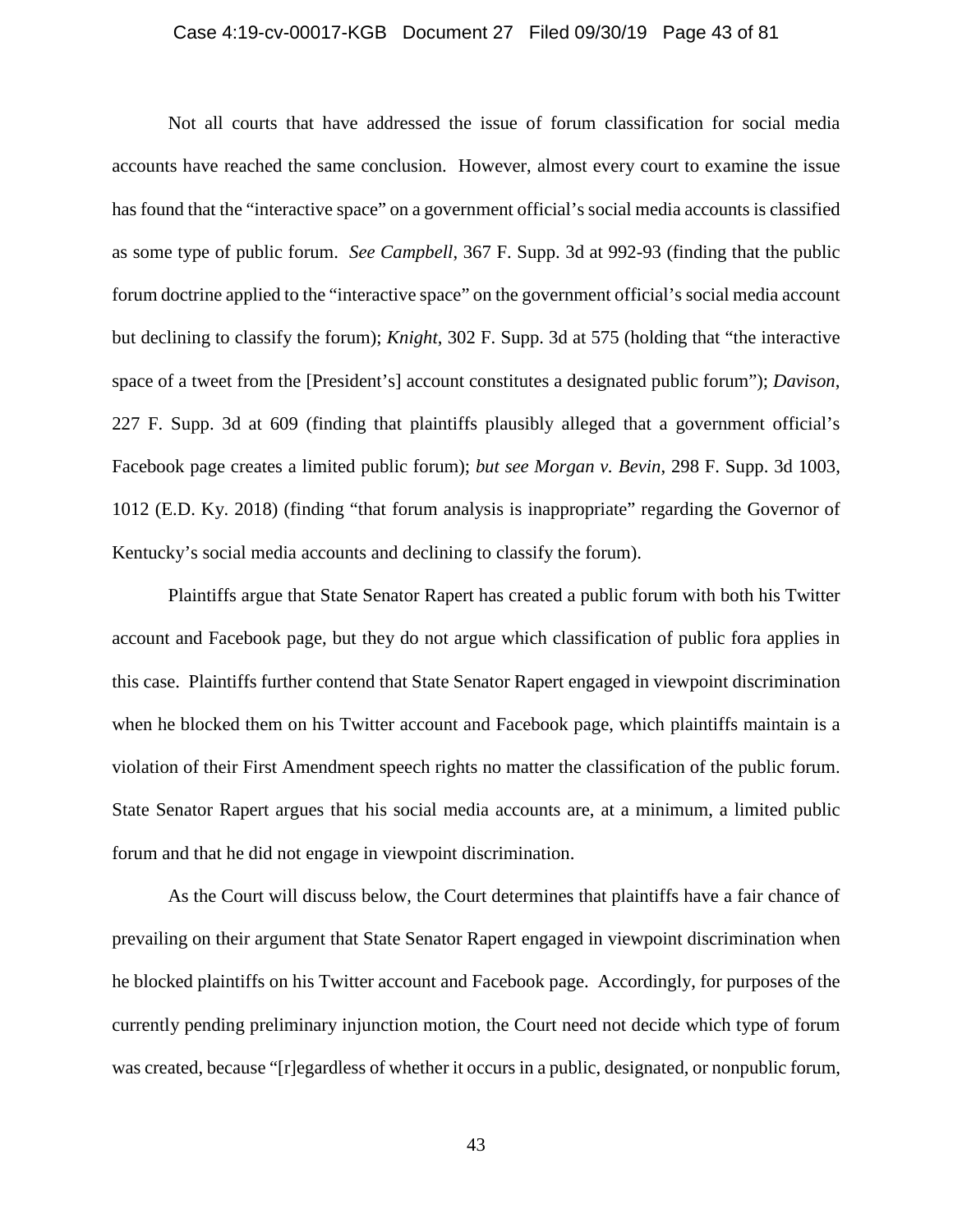### Case 4:19-cv-00017-KGB Document 27 Filed 09/30/19 Page 44 of 81

viewpoint discrimination that results in the intentional, targeted expulsion of individuals from these forums violates the Free Speech Clause of the First Amendment." *Price*, 2018 WL 3117507, at \*16 (citing *Rosenberger*, 515 U.S. at 829); *see also Davison*, 912 F.3d at 687-88 (4th Cir. 2019) (refusing to decide whether a Facebook page is a traditional or a designated public forum and stating that "viewpoint discrimination" is "prohibited in all forums").

For these reasons, and because this case is at the preliminary injunction stage, the Court declines to classify the type of public forum that applies to the forum created by State Senator Rapert with his relevant social media accounts.

#### **c. Viewpoint Discrimination**

The Court will now address the issue of viewpoint discrimination. Even for the purposes of a limited public forum, the State is forbidden from exercising viewpoint discrimination. *Rosenberger*, 515 U.S. at 829. "When the government targets not subject matter, but particular views taken by speakers on a subject, the violation of the First Amendment is all the more blatant." *Id.* "Viewpoint discrimination is thus an egregious form of content discrimination. The government must abstain from regulating speech when the specific motivating ideology or the opinion or perspective of the speaker is the rationale for the restriction." *Id.* Viewpoint discrimination is also prohibited in the context of social media. *See Davison*, 912 F.3d at 687-88. The Supreme Court has recognized social media as one of "the most important places . . . for the exchange of views . . . ." *Packingham*, 137 S. Ct. at 1735. Further, "[v]iewpoint discrimination is apparent, for example, if a government official's decision to take a challenged action was 'impermissibly motivated by a desire to suppress a particular point of view.'" *Davison*, 912 F.3d at 687 (quoting *Cornelius*, 473 U.S. at 812-13). "Official censorship based on a state actor's subjective judgment that the content of protected speech is offensive or inappropriate is viewpoint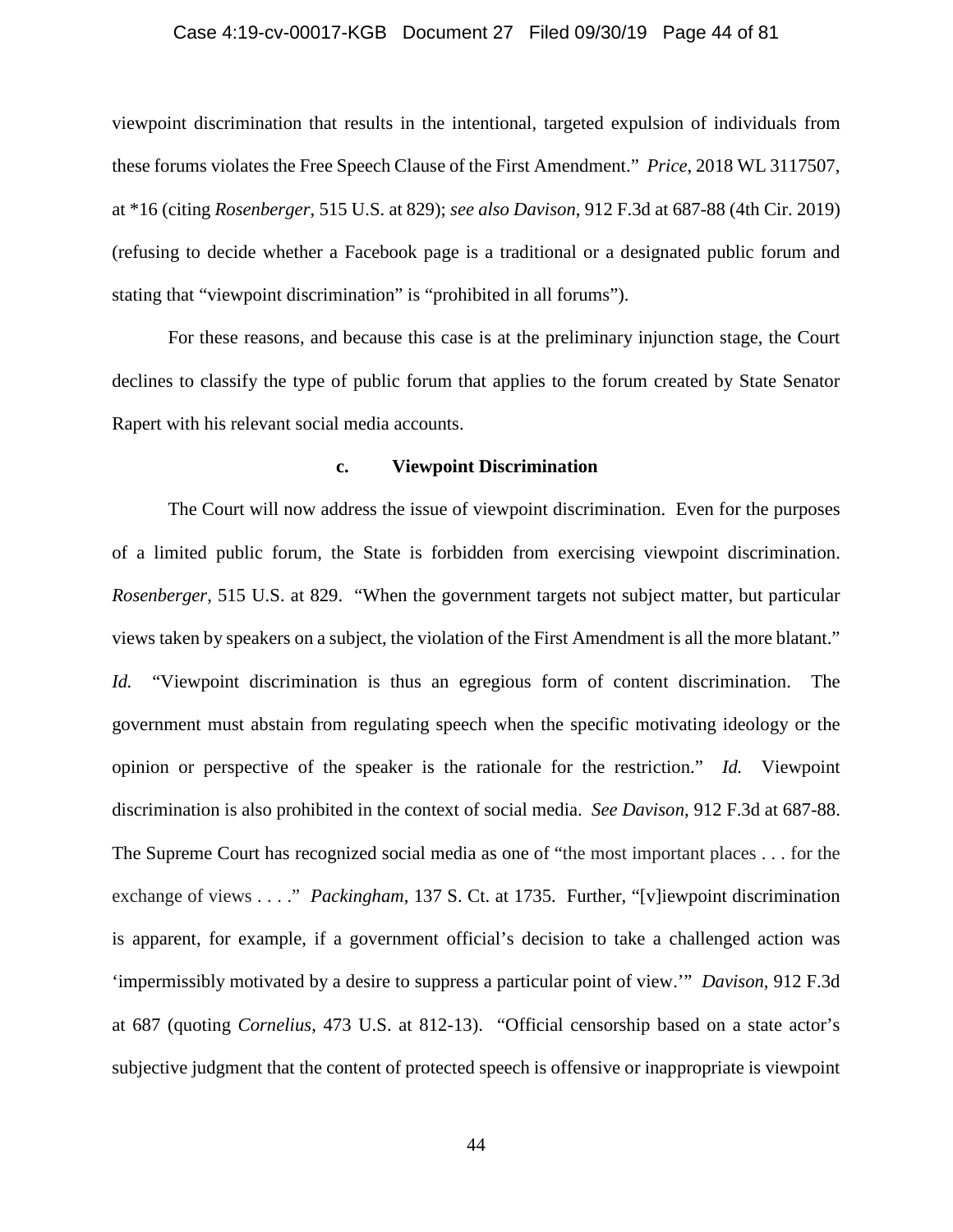### Case 4:19-cv-00017-KGB Document 27 Filed 09/30/19 Page 45 of 81

discrimination." *Robinson*, 921 F.3d at 447 (citing *Matal v. Tam*, — U.S. —, 137 S. Ct. 1744, 1763 (2017); *see also id.* at 1766 (Kennedy, J., concurring)).

Plaintiffs argue that State Senator Rapert has engaged in viewpoint discrimination because they were blocked based on the political and religious speech they posted on his social media posts. Specifically, plaintiffs contend that State Senator Rapert blocked them for posting critical responses on his social media posts. In response, State Senator Rapert argues that he has not engaged in viewpoint discrimination by blocking plaintiffs because he has "placed restrictions on the content of what may be posted on his page." (Dkt. No. 18, at 13). In his declaration, State Senator Rapert states that his Facebook page includes the following statement:

Anyone who engages in bullying, intimidation, personal attacks, uses profanity or attempts to mislead others with false information, will find their privilege to post on this page revoked. Thank you for respecting others. This page is not paid for or administered by a government entity.

(Def. Ex. 1, ¶ 7). There is no evidence in the record before the Court that State Senator Rapert has a similar declaration posted on his Twitter account.

State Senator Rapert further states in his declaration that he "take[s] action against anyone who engages in bullying, intimidation, personal attacks, uses profanity, or attempts to mislead others with false information." (*Id.*, ¶ 14). He also declares, "I obviously do not block people simply because they disagree with me." (*Id.*). According to his declaration, State Senator Rapert's social media posts can "garner hundreds of comments, and some even have had thousands of comments," making it impossible to see everyone who violates his social media rules (*Id.*, ¶ 15). He also states, "If there are currently comments on my social media profiles that violate these standards, it does not mean that I have chosen to leave them there." (*Id.*). Further, according to his declaration, if State Senator Rapert did not enforce his social media rules, "then large amount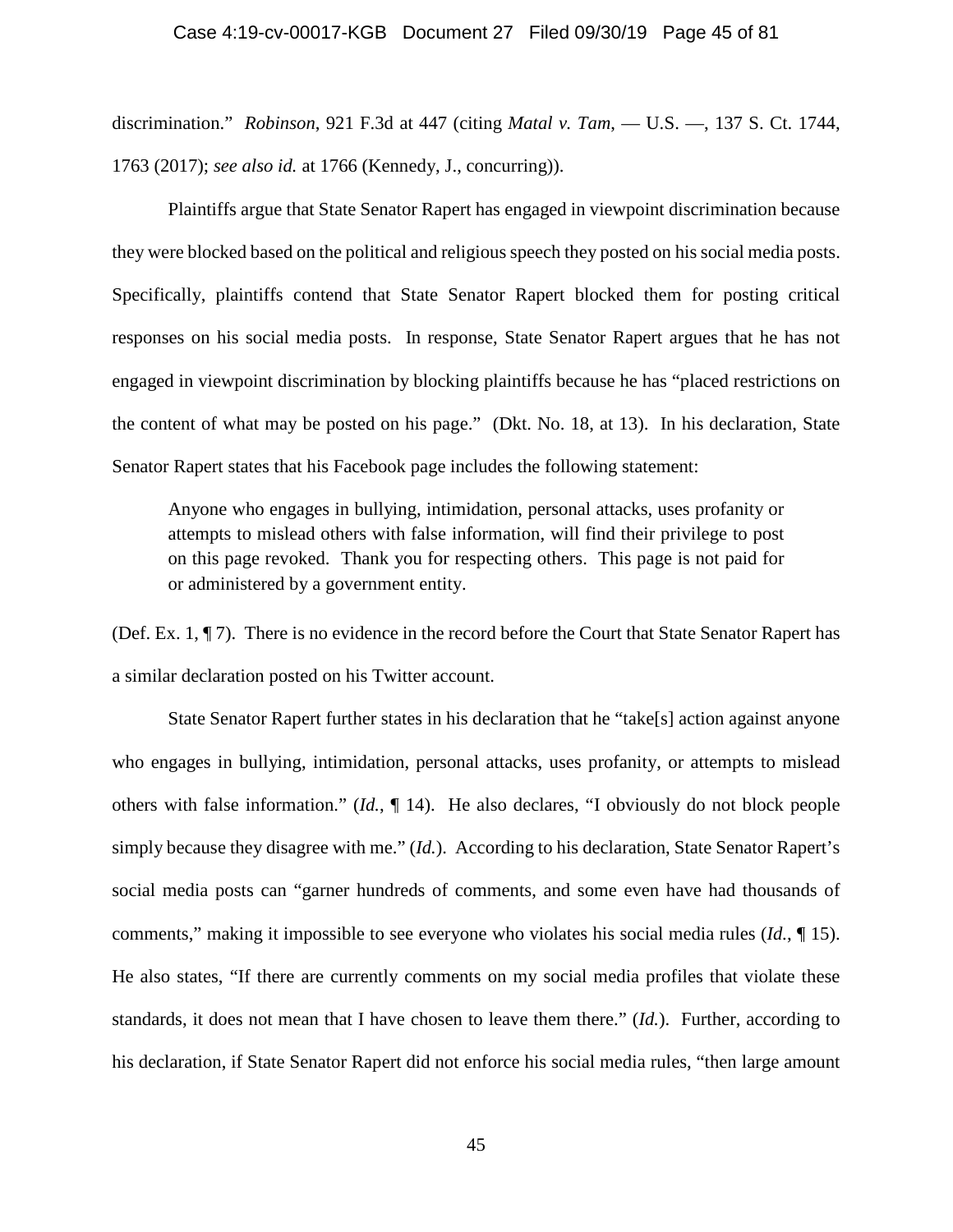### Case 4:19-cv-00017-KGB Document 27 Filed 09/30/19 Page 46 of 81

of harassing and disruptive comments and replies would render [his] social media profiles totally unusable." (*Id.*).

Based on the record before the Court, State Senator Rapert has used the @JasonRapert Twitter account on several occasions to discuss his reasons for blocking Twitter users who follow him. State Senator Rapert has Tweeted that he blocks "very few people" and that one user "just happened to be one of the liberal extremists that made the list . . . ." to be blocked (Dkt. No. 6, at 14). He has also posted that he blocks "those who engage in ad hominem attacks, defamation or threatening communications." (*Id.*). In a different post on his Twitter account, State Senator Rapert stated to another user that "if you keep lying I might block you too. You've been on the watch list for blocking of course." *(Id.)*. In response to another user, he also posted, "I actually suppose I should have blocked you for spreading false information in the first place." (*Id.*, at 15). State Senator Rapert tweeted these statements to Twitter users who are not plaintiffs in this case.

During the hearing on the preliminary injunction request, several of the plaintiffs in this case discussed their social media interactions with State Senator Rapert before he blocked them. According to Ms. Dempsey, who is supportive and involved in the American Atheists in Arkansas organization, she commented on several of State Senator Rapert's posts to discuss the relationship between government and religion. After she messaged State Senator Rapert directly on Facebook in August 2018, Ms. Dempsey testified that she realized State Senator Rapert blocked her. In her final messages, Ms. Dempsey asked State Senator Rapert if he wanted "to keep the government secular or [for] America to become a Christian nation?" (Pls Ex. 8). In a later message on the same thread, Ms. Dempsey also asked State Senator Rapert not to dictate his "personal religious beliefs into our secular government." (Pls. Ex. 10).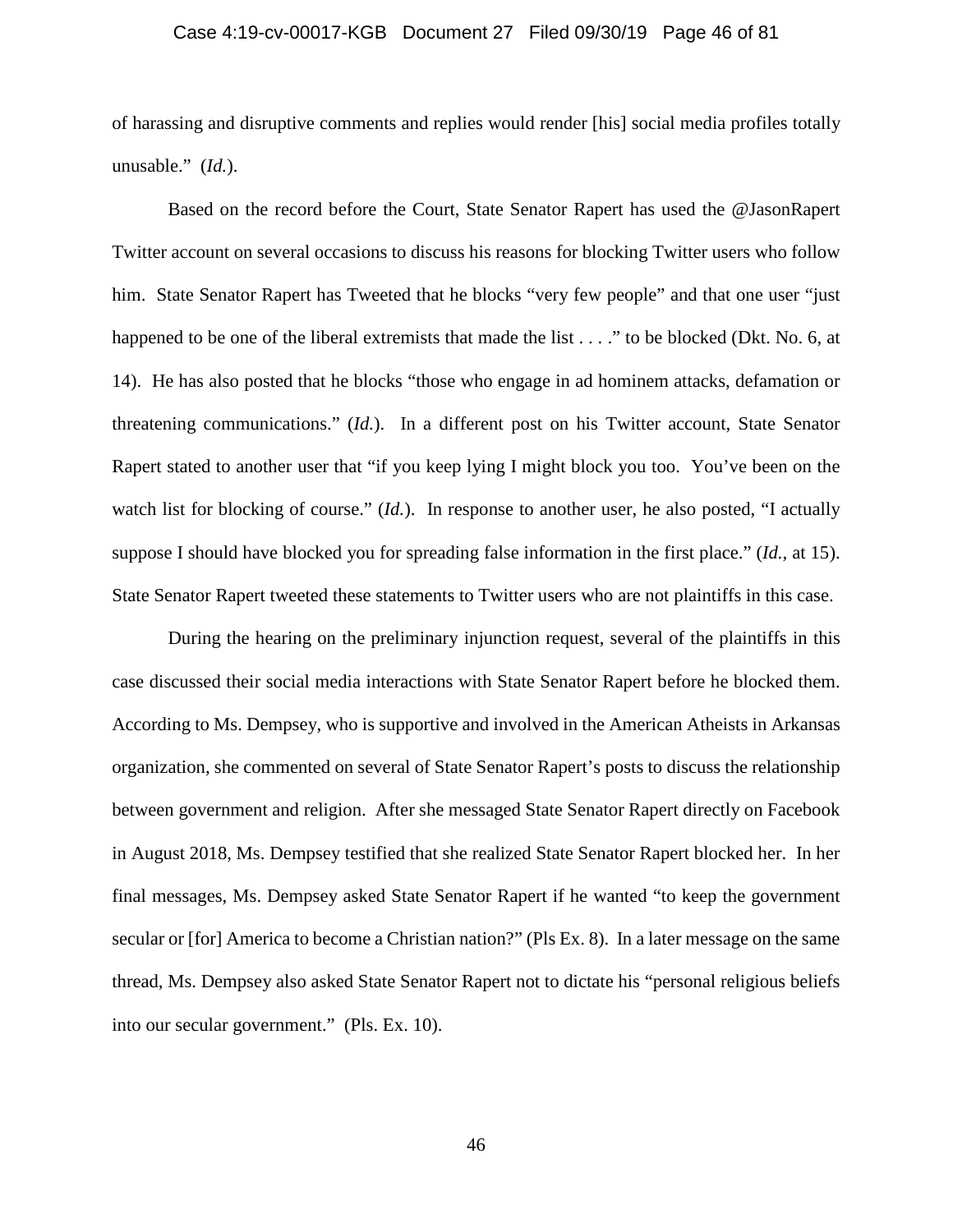### Case 4:19-cv-00017-KGB Document 27 Filed 09/30/19 Page 47 of 81

Ms. Shoshone testified that State Senator Rapert also blocked her on Twitter at least ten days after she commented on his posts. In one post, Ms. Shoshone asked State Senator Rapert for the sources he used in a speech that he delivered regarding same-sex marriage that she attended (Pls. Ex. 11). In another post, Ms. Shoshone asked State Senator Rapert if it was "[h]ypocritical" for him to tweet about his political opponent accepting campaign contributions from "baby-killers" while he allegedly accepted campaign contributions from "the tobacco industry." (Pls. Ex. 12). Ms. Shoshone also replied to a tweet from State Senator Rapert regarding campaign contributions from "abortion doctors" asking him to "support easy access to" birth control. (Pls. Ex. 13). In a different post, Ms. Shoshone replied to one of State Senator Rapert's tweets with a picture of State Senator Rapert, which included the words "Jason Rapert Selfie." (Pls. Ex. 15). Ms. Shoshone testified that ten days after she posted the picture of him, she learned that State Senator Rapert blocked her on Twitter. Ms. Shoshone further testified that she follows multiple politicians and public officials on social media and replies to their tweets in the same manner as she did to State Senator Rapert. She testified that she has not been blocked on social media by another other politician or elected official.

Mr. Barringer also testified that State Senator Rapert blocked him on Facebook after he commented on one of State Senator Rapert's posts. Mr. Barringer testified that he commented on one of State Senator Rapert's posts where State Senator Rapert indicated his support for more restrictive abortion regulations. Mr. Barringer's comment criticized State Senator Rapert's post and discussed verses from the Bible that Mr. Barringer asserted were relevant to the issue of abortion. According to Mr. Barringer, after he made this comment, he learned that State Senator Rapert blocked him on Facebook.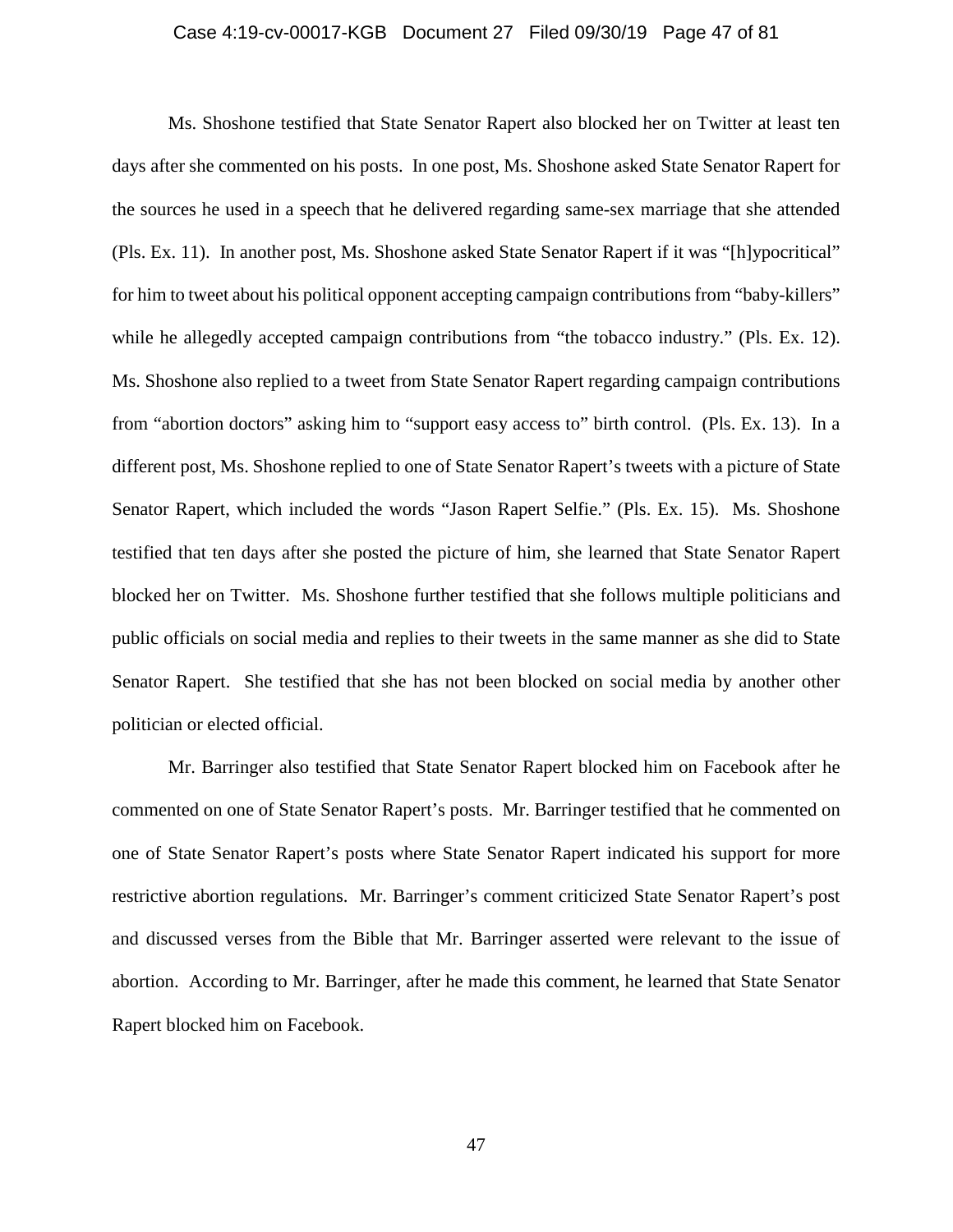### Case 4:19-cv-00017-KGB Document 27 Filed 09/30/19 Page 48 of 81

Ms. Fernau did not testify at the preliminary injunction hearing, but plaintiffs and State Senator Rapert have submitted social media posts and emails from Ms. Fernau. According to those documents, Ms. Fernau posted on State Senator Rapert's page in May 2014 regarding a recent Arkansas case involving same-sex marriage (Dkt. Nos. 1, ¶¶ 86-87; 6, at 18). Ms. Fernau's response was critical of State Senator Rapert's original Facebook post regarding same-sex marriage and included quotes from Bible verses that Ms. Fernau argues is "conduct that the Bible prohibits but which [State Senator] Rapert and others do not oppose." (Dkt. Nos. 1, ¶ 88; 6, at 19). After Ms. Fernau made a different Facebook post that was critical of State Senator Rapert, plaintiffs allege that Ms. Fernau was blocked on Facebook by State Senator Rapert within 24 hours (Dkt. Nos. 1, ¶ 91; 6, at 21). After she was blocked on Facebook, Ms. Fernau sent a tweet that was critical of State Senator Rapert's decision to block her on Facebook (Dkt. Nos. 1, ¶ 94; 6, at 21). Plaintiffs allege that State Senator Rapert then blocked Ms. Fernau on Twitter the next day (Dkt. Nos. 1, ¶ 96; 6, at 21).

Even though State Senator Rapert includes a policy on his Facebook page that states what users are not allowed to post on his page, he has failed to show how that policy applies to his blocking of Ms. Fernau, Ms. Shoshone, Mr. Barringer, and Ms. Dempsey, the individual plaintiffs. The limited evidence before the Court indicates that State Senator Rapert blocked each of the individual plaintiffs in this case soon after they posted comments critiquing his political positions. Further, in defense of blocking these individuals, State Senator Rapert does not argue that any of the individual plaintiffs engaged in bullying, intimidation, personal attacks, used profanity, or attempted to mislead others with false information.

The individual plaintiffs posted on State Senator Rapert's social media posts regarding a variety of political issues. Ms. Fernau posted a comment on Facebook critiquing State Senator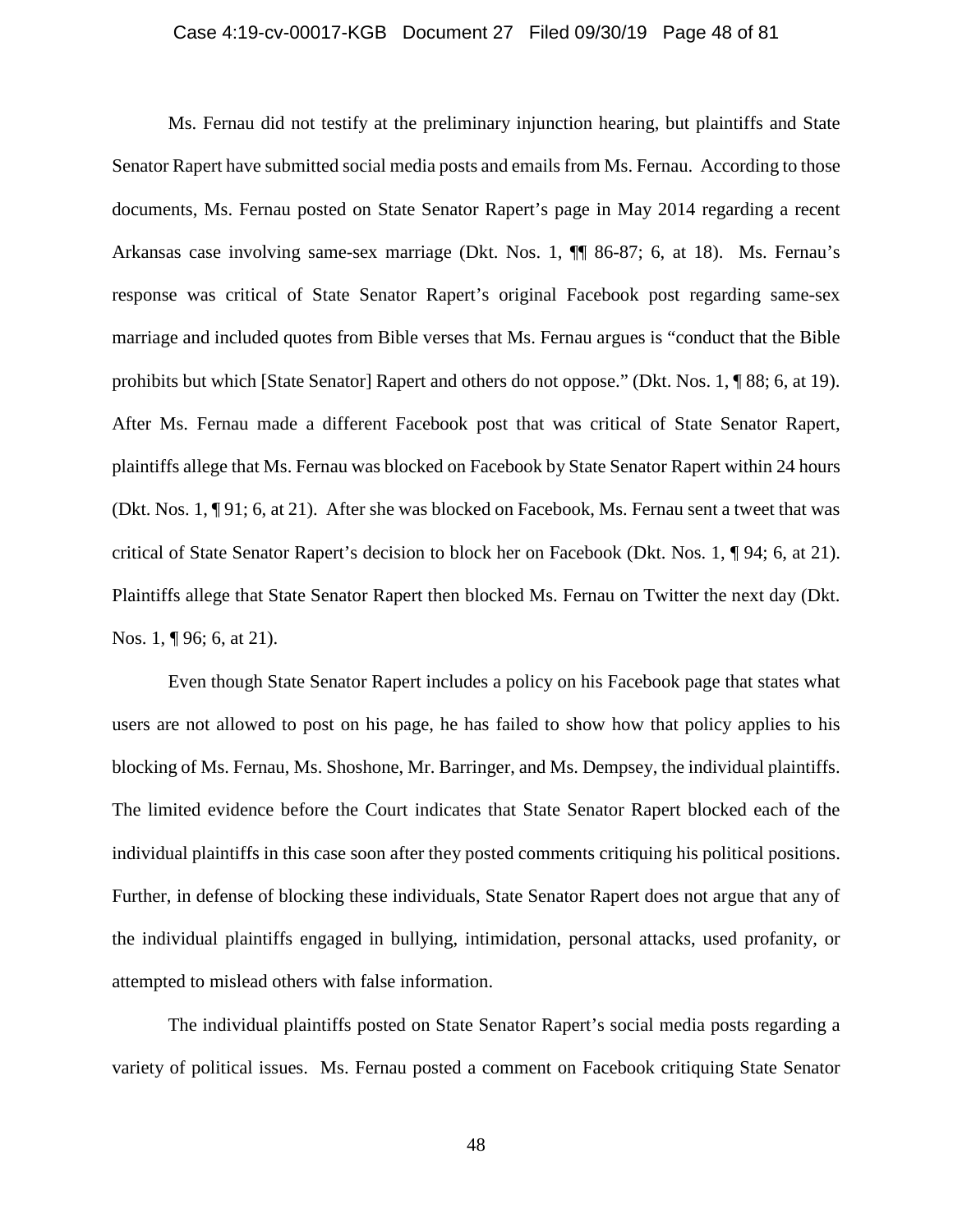### Case 4:19-cv-00017-KGB Document 27 Filed 09/30/19 Page 49 of 81

Rapert's views on same-sex marriage and the relationship between religion and government. Ms. Shoshone posted comments on Twitter critiquing who State Senator Rapert took campaign donations from and a picture with the caption "Jason Rapert Selfie." Mr. Barringer posted a Facebook comment that was critical of State Senator Rapert's position on abortion policy and quoted from the Bible. Ms. Dempsey posted comments on Facebook critical of State Senator Rapert's positions regarding the relationship between government and religion. Even though it is not clear exactly when State Senator Rapert blocked each plaintiff after they made these posts, each of the individual plaintiffs assert that State Senator Rapert blocked them on social media soon after they posted about these issues on his respective social media pages. There is no contrary evidence in the record before the Court at this stage.

Further, State Senator Rapert stated in tweets directed toward users who are not parties to this case that he intends to block other users on social media because of their political viewpoints (Dkt. No. 6, at 14). In these posts, State Senator Rapert states that he has a "watch list for blocking" and addresses one user who is on his "list" as a "liberal extremist[]." (*Id.*). In his declaration, State Senator Rapert maintains that he follows the social media policy posted on his Facebook account (Def. Ex. 1, ¶ 14). Based on the record before the Court, State Senator Rapert does not explain why, under his policy or not, he blocked Ms. Fernau, Ms. Shoshone, Mr. Barringer, and Ms. Dempsey on social media.

State Senator Rapert argues that this case is similar to *Davison v. Plowman*, where the district court found that defendant county's social media policy was viewpoint neutral because it banned "off topic" comments. 247 F. Supp. 3d 767, 776-77 (E.D. Va. 2017). In that case, the defendant's social media policy specifically allowed for the removal of "clearly off topic" comments because the purpose of the "Loudoun County social media sites is to present matters of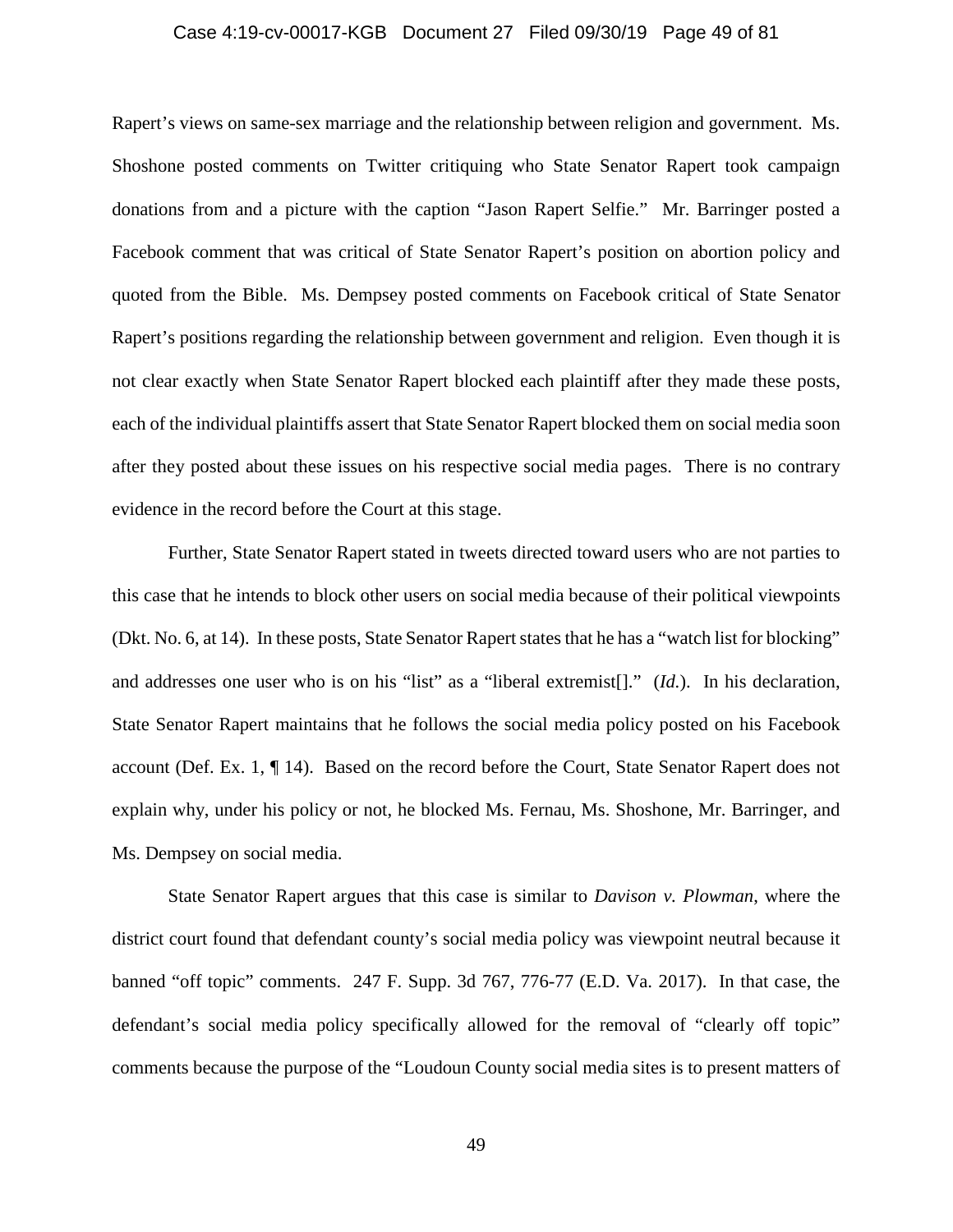### Case 4:19-cv-00017-KGB Document 27 Filed 09/30/19 Page 50 of 81

public interest in Loudoun County." *Id.* at 771-72. Unlike in *Davison v. Plowman*, State Senator Rapert's social media policy does not state that his account is solely for the purpose of presenting matters of public interest to his constituents. In fact, the record shows that State Senator Rapert posts about a variety of topics.

Further, State Senator Rapert's social media policy does not address deleting or banning comments that are off topic, regardless of the speaker's viewpoint. Instead, under his own social media policy, State Senator Rapert may delete comments or block any user who, in his view, "engages in bullying, intimidation, personal attacks, uses profanity or attempts to mislead others with false information . . . ." The record evidence does not suggest that State Senator Rapert followed a viewpoint neutral social media policy; instead, the record evidence suggests that he blocked plaintiffs on social media after each plaintiff posted comments that were critical of State Senator Rapert's policy positions. Plaintiffs have shown a fair chance on prevailing on the issue of viewpoint discrimination because they have shown that State Senator Rapert blocked plaintiffs on social media based on particular views taken by plaintiffs contrary to State Senator Rapert's views on matters of public concern.

Based on the evidence before the Court at this time, the Court finds that plaintiffs have shown a fair chance of prevailing on the merits of their First Amendment free speech claim against State Senator Rapert.

### **2. Right To Petition The Government**

Plaintiffs also argue that State Senator Rapert has violated their right to petition the government pursuant to the First Amendment. The First Amendment guarantees every citizen's right "to petition the Government for a redress of grievances." U.S. Const. amend. I. The right "allows citizens to express their ideas, hopes, and concerns to their government and their elected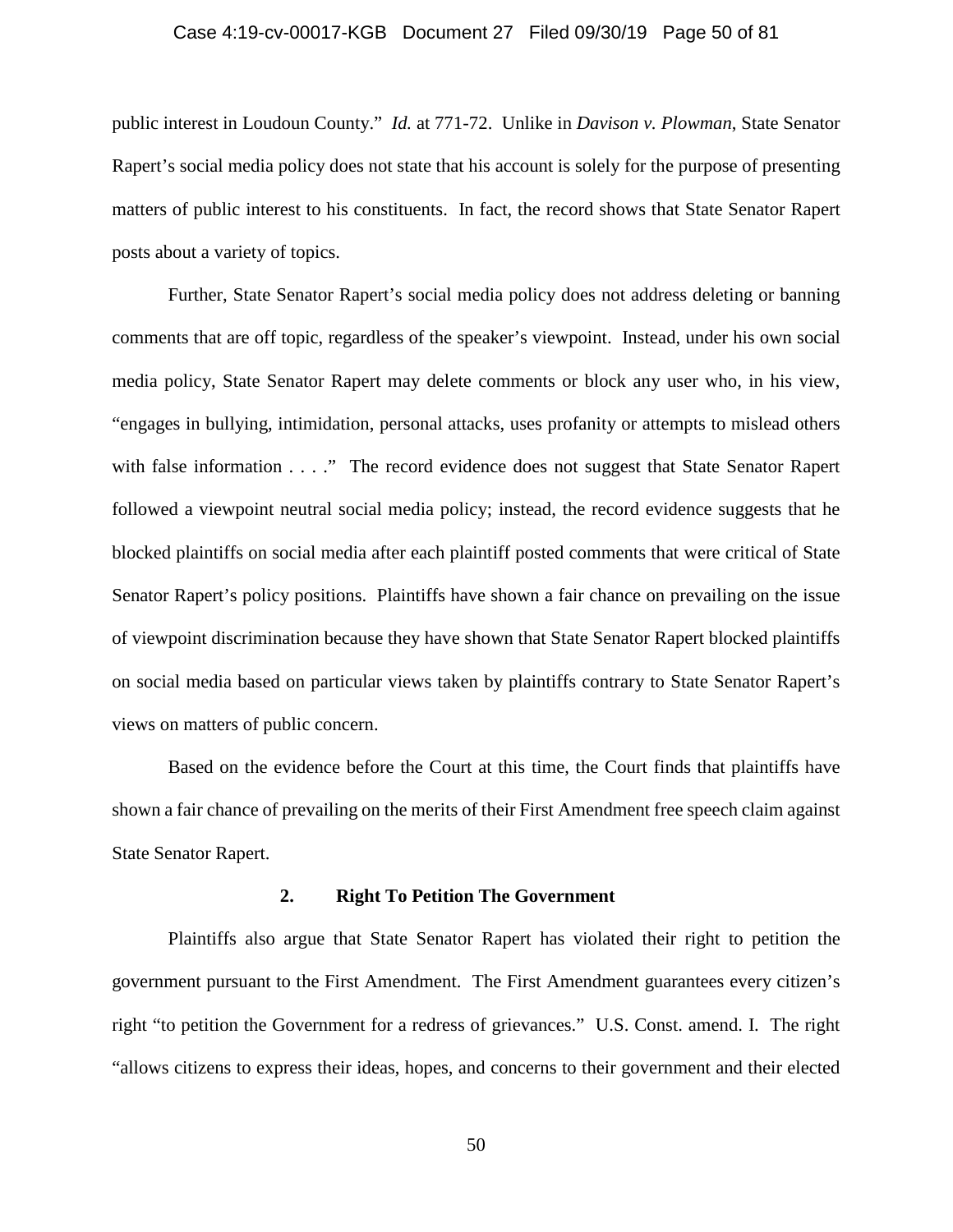### Case 4:19-cv-00017-KGB Document 27 Filed 09/30/19 Page 51 of 81

representatives . . . [and is] generally concerned with expression directed to the government seeking redress of a grievance." *Borough of Duryea, Pa. v. Guarnieri*, 564 U.S. 379, 388 (2011). "Petitions to the government assume an added dimension when they seek to advance political, social, or other ideas of interest to the community as a whole." *Id.* at 395. "Interpretation of the Petition Clause must be guided by the objectives and aspirations that underlie the right. A petition conveys the special concerns of its author to the government . . . ." *Id.* at 388-89.

"The right to petition is cut from the same cloth as the other guarantees of that Amendment, and is an assurance of a particular freedom of expression." *McDonald v. Smith*, 472 U.S. 479, 482 (1985). The First Amendment right to speech and petition "are inseparable," and generally "there is no sound basis for granting greater constitutional protection" to one over the other. *Id.* at 485. The Supreme Court has acknowledged that "[t]here may arise cases where the special concerns of the Petition Clause would provide a sound basis for a distinct analysis" but has not yet ruled on the issue. *Borough of Duryea, Pa.*, 564 U.S. at 389; *see also Knight*, 302 F. Supp. 3d at 577 n.24 (declining to analyze separately plaintiffs' claims based on the right to petition because the case did not present "special concerns" regarding the right to freedom of speech and the right to petition).

State Senator Rapert argues that plaintiffs' claims based on the right to petition fail because they have no constitutional right to be heard on his social media accounts and that he has chosen to "ignore" the "vulgar and harassing messages in response to his posts." (Dkt. No. 18, at 17). He further argues that, even though he blocked plaintiffs on social media, they may contact him by other means such as email, telephone, letter, or by creating a new social media account, which several of the individual plaintiffs have done by alternative social media accounts and email (*Id.*).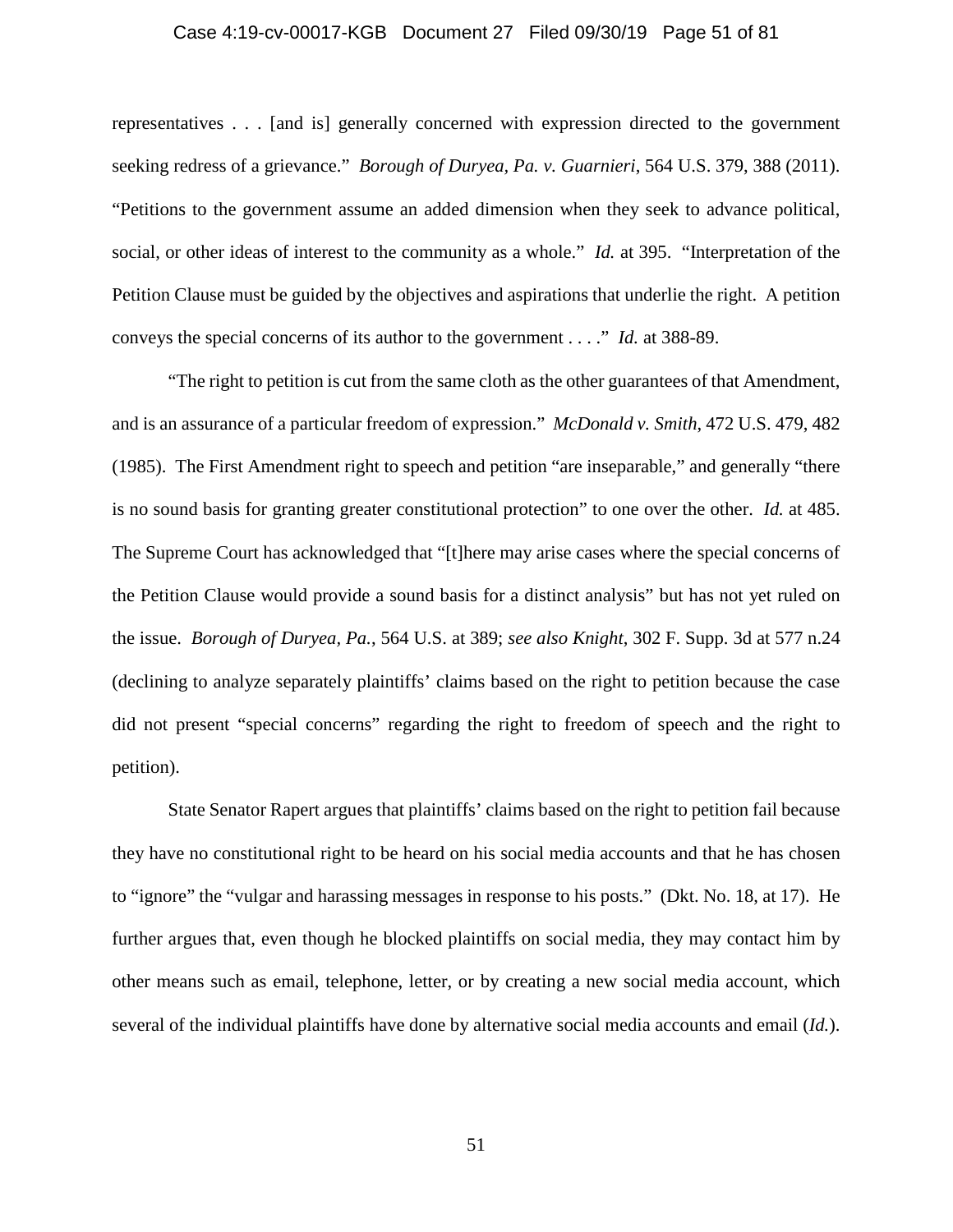### Case 4:19-cv-00017-KGB Document 27 Filed 09/30/19 Page 52 of 81

State Senator Rapert is correct that there is "no constitutional right as members of the public to a government audience for their policy views." *Minn. State Bd. for Cmty. Colleges v. Knight*, 465 U.S. 271, 286 (1984). "Nothing in the First Amendment or in this Court's case law interpreting it suggests that the rights to speak, associate, and petition require government policymakers to listen or respond to individuals' communications on public issues." *Id.* at 285. State Senator Rapert may choose to "ignore" those on social media he deems are not following the line of conversations he has decided to start. *Smith v. Ark. State Highway Emp., Local 1315*, 441 U.S. 463, 466 (1979) (holding, in part, that "the First Amendment does not impose any affirmative obligation on the government to listen [or] to respond."). State Senator Rapert does not explain how blocking plaintiffs on social media equates to ignoring their petitions. Even though State Senator Rapert is not obligated to listen, read, or respond to plaintiffs' posts on his social media pages, his action to block plaintiffs from his Twitter and Facebook pages stopped plaintiffs from the ability to petition on his social media pages. *See Knight*, 302 F. Supp. 3d at 576 ("Nonetheless, when the government goes beyond merely amplifying certain speakers' voices and not engaging with others, and actively restricts 'the right of an individual to speak freely [and] to advocate ideas,' it treads into territory proscribed by the First Amendment." (quoting *Minn. State Bd. for Cmty. Colls.*, 465 U.S. at 286)).

Further, even though plaintiffs may petition State Senator Rapert by other means while he has blocked plaintiffs on social media, State Senator Rapert cites no authority in support of his argument that plaintiffs' claims based on the right to petition fail because alternative channels for petition exist. *See Leuthy v. LePage*, Case No. 1:17-cv-00296-JAW, 2018 WL 4134628, at \*17 (D. Me. Aug. 29, 2018) (finding that plaintiff's claims against defendant governor based on right to petition were proper and that the availability of alternative channels for petition did not "render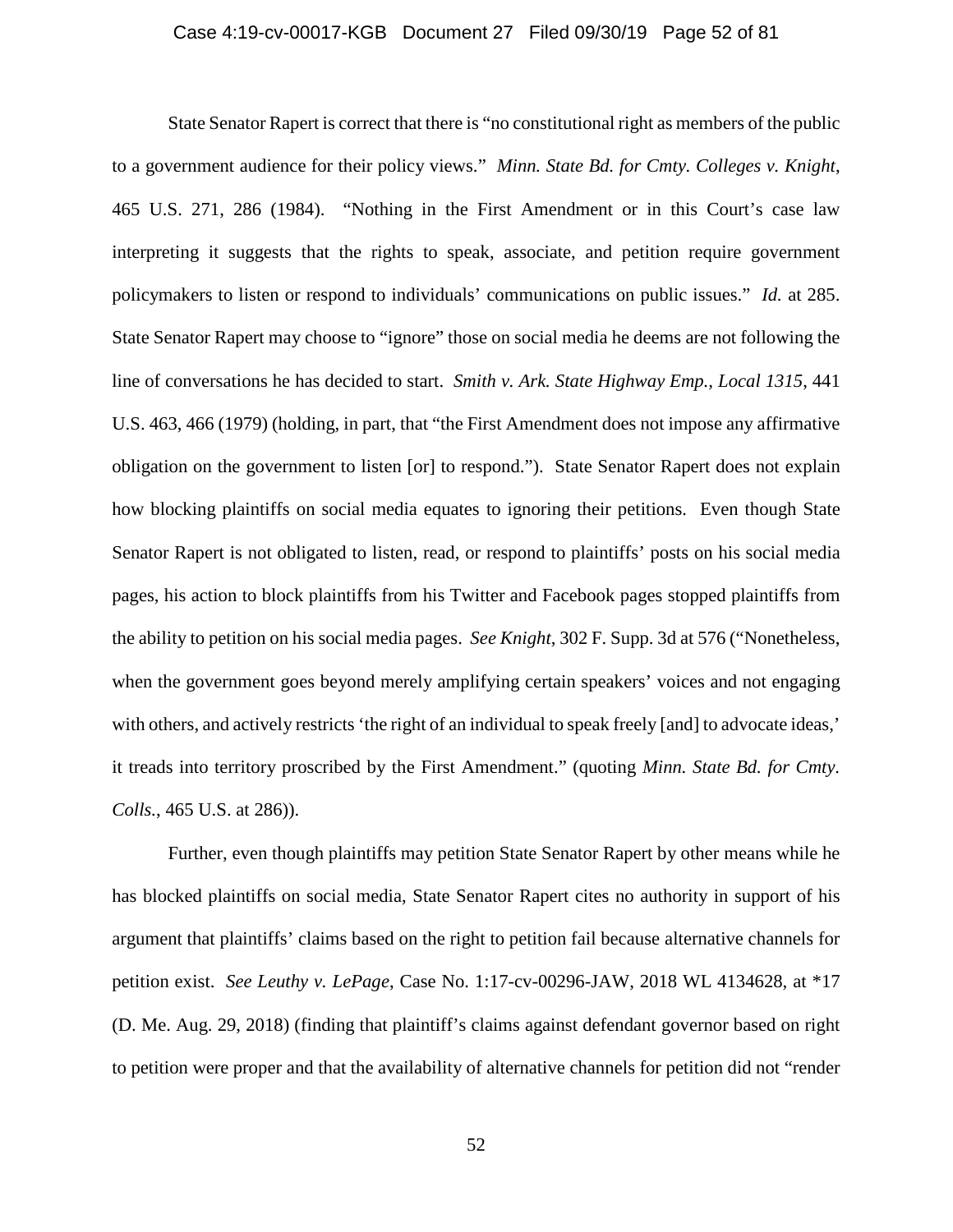### Case 4:19-cv-00017-KGB Document 27 Filed 09/30/19 Page 53 of 81

a claim for violation of the Petition Clause nonviable"). For these reasons, the Court rejects State Senator Rapert's challenges to this claim.

At least at this stage of the litigation, the Court declines to analyze separately plaintiffs' claims based on the right to petition because the Court concludes that this case does not present "special concerns" regarding the right to freedom of speech and the right to petition. The Court has already concluded that plaintiffs have a fair chance of prevailing on the merits of their claims based on freedom of speech under the First Amendment, and the Court will not separately analyze at this time plaintiffs' claims based on the right to petition under the First Amendment.

#### **3. Right To Remonstrate Under The Arkansas State Constitution**

Plaintiffs also bring claims against State Senator Rapert under Article 2, Section 4 of the Constitution of the State of Arkansas, which states in pertinent part that "[t]he right of the people . . . to petition, by address or remonstrance, the government, or any department thereof, shall never be abridged." The parties do not address the differences between the First Amendment of the United States Constitution and Article 2, Section 4 of the Arkansas State Constitution and only cite cases analyzing claims brought under the First Amendment. Because the parties have not briefed the issue, to resolve the pending motion, the Court declines to consider this claim and will not resolve any dispute that may exist between the First Amendment and the Arkansas State Constitution. *See Graham v. Cawthorn*, 427 S.W. 3d 34, 46 (Ark. 2013) (acknowledging that the Arkansas Supreme Court has never addressed whether Article 2, Section 4 of the Arkansas State Constitution provides more protection than the First Amendment and declining to decide the issue).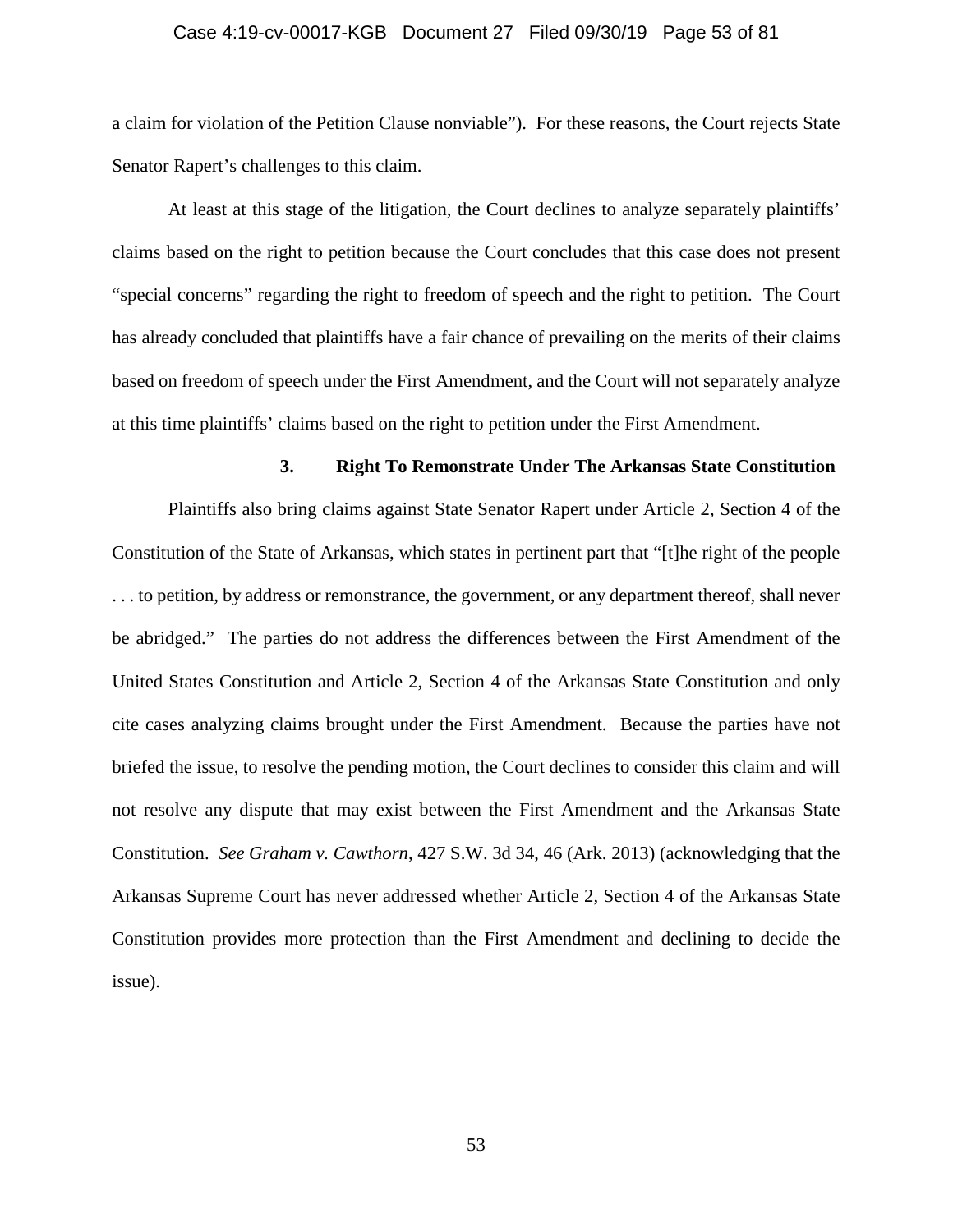# **4. Free Exercise Of Religion Under The First Amendment**

Plaintiffs also argue that State Senator Rapert's decision to block them on social media violated their First Amendment right to exercise freely their religion. Specifically, plaintiffs argue that State Senator Rapert burdened their ability to exercise their religion and their ability to express their sincerely held beliefs, as atheists and supporters of separation between church and state, by "speaking out in opposition to policies which impose particular religious beliefs on others." (Dkt. No. 6, at 43). Plaintiffs further assert that State Senator Rapert specifically blocked them on social media because of their religious beliefs. State Senator Rapert argues that he has never blocked a social media user because he or she was an atheist.

The First Amendment's Free Exercise Clause, applicable to the states through the Fourteenth Amendment, prohibits states from making any "law respecting an establishment of religion, or prohibiting the free exercise thereof." U.S. Const. amends. I, XIV; *Cantwell v. Connecticut*, 310 U.S. 296, 303 (1940). The Free Exercise Clause "protect[s] religious observers against unequal treatment" and subjects to the strictest scrutiny laws that target the religious for "special disabilities" based on their "religious status." *Church of Lukumi Babalu Aye, Inc. v. Hialeah,* 508 U.S. 520, 533, 542 (1993) (internal quotation marks omitted). Applying that basic principle, the Supreme Court has repeatedly confirmed that denying a generally available benefit solely on account of religious identity imposes a penalty on the free exercise of religion that can be justified only by a state interest "of the highest order." *Trinity Lutheran Church of Columbia, Inc. v. Comer*, 137 S. Ct. 2012, 2019 (2017).

Further, adverse action by a government official violates the Free Exercise Clause if that action is motivated by religious hostility, even where the action is otherwise facially neutral and of general applicability. *Masterpiece Cakeshop, Ltd. v. Colo. Civil Rights Comm'n*, — U.S. —,

54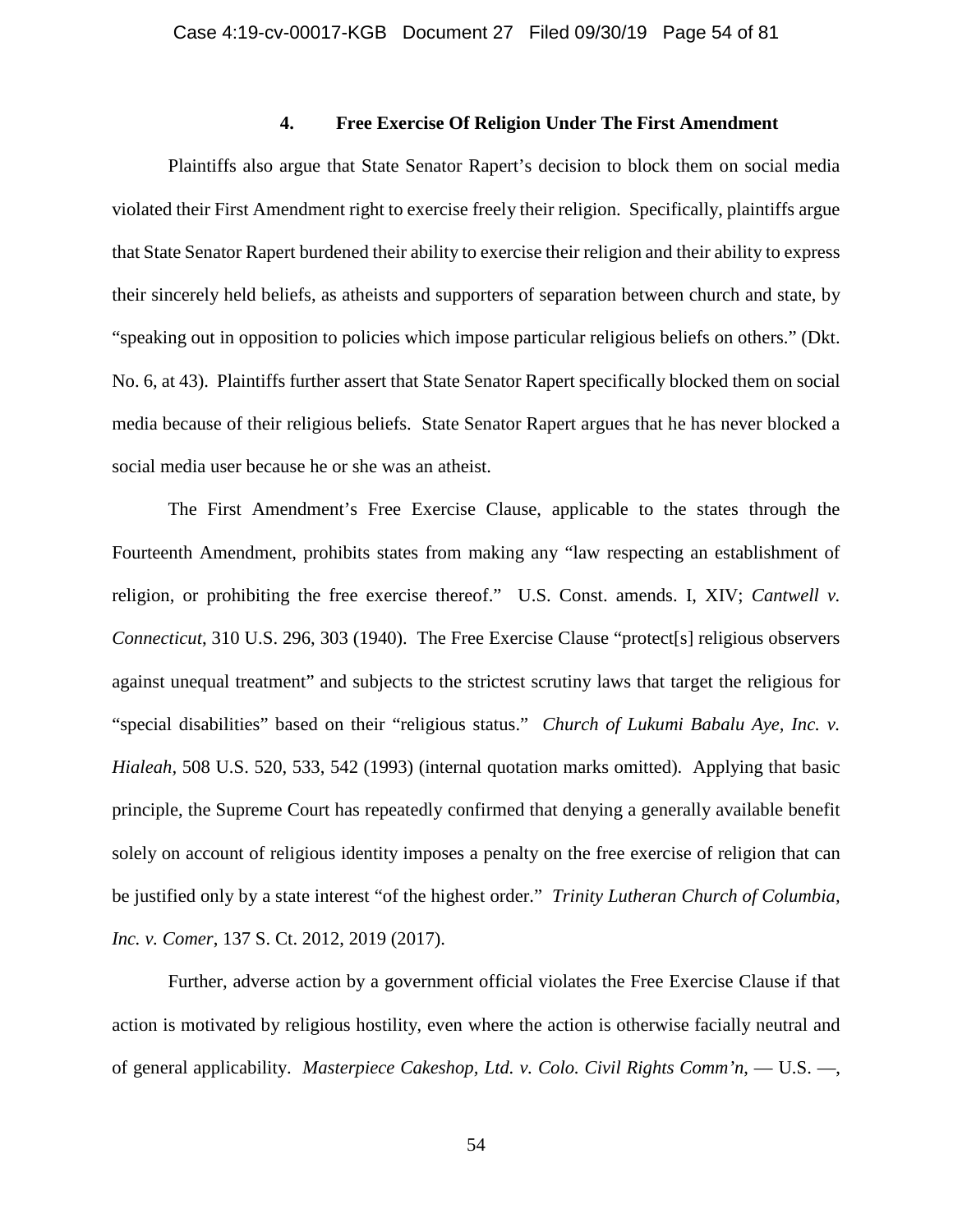### Case 4:19-cv-00017-KGB Document 27 Filed 09/30/19 Page 55 of 81

138 S. Ct. 1719, 1732 (2018). The Constitution "commits government itself to religious tolerance, and upon even slight suspicion that proposals for state intervention stem from animosity to religion or distrust of its practices, all officials must pause to remember their own high duty to the Constitution and to the rights it secures." *Masterpiece Cakeshop*, 138 S. Ct. at 1731 (quoting *Church of Lukumi Babalu Aye*, 508 at 547).

To establish that their free exercise rights have been violated, plaintiffs "must first show 'that the government action complained of substantially burdened their religious activities.'" *Altman v. Minn. Dep't of Corr.*, 251 F.3d 1199, 1204 (8th Cir. 2001) (quoting *Brown v. Polk County*, 61 F.3d 650, 658 (8th Cir. 1995) (en banc)). "Government significantly burdens the exercise of religion if it significantly constrains conduct or expression that manifests a central tenet of a person's religious beliefs, meaningfully curtails the ability to express adherence to a particular faith, or denies reasonable opportunities to engage in fundamental religious activities." *Id.* (citation omitted).

Laws burdening the free exercise of religion, as opposed to neutral, generally-applicable laws incidentally burdening religious exercise, must be narrowly tailored to advance a compelling government interest*. Church of the Lukumi Babalu Aye*, 508 U.S. at 531-32. "A law is not neutral if its object is 'to infringe upon or restrict practices because of their religious motivation.'" *Olsen v. Mukasey*, 541 F.3d 827, 832 (8th Cir. 2008) (quoting *Church of the Lukumi Babalu Aye*, 508 U.S. at 533). A law is not generally applicable if "in a selective manner[, it] impose[s] burdens only on conduct motivated by religious belief." *Church of the Lukumi Babalu Aye*, 508 U.S. at 543.

Ms. Fernau, Ms. Shoshone, Mr. Barringer, and Ms. Dempsey state that they are atheists (Dkt. No. 6, at 16, 24, 28, 29). Each of the individual plaintiffs also asserts that he or she feels "a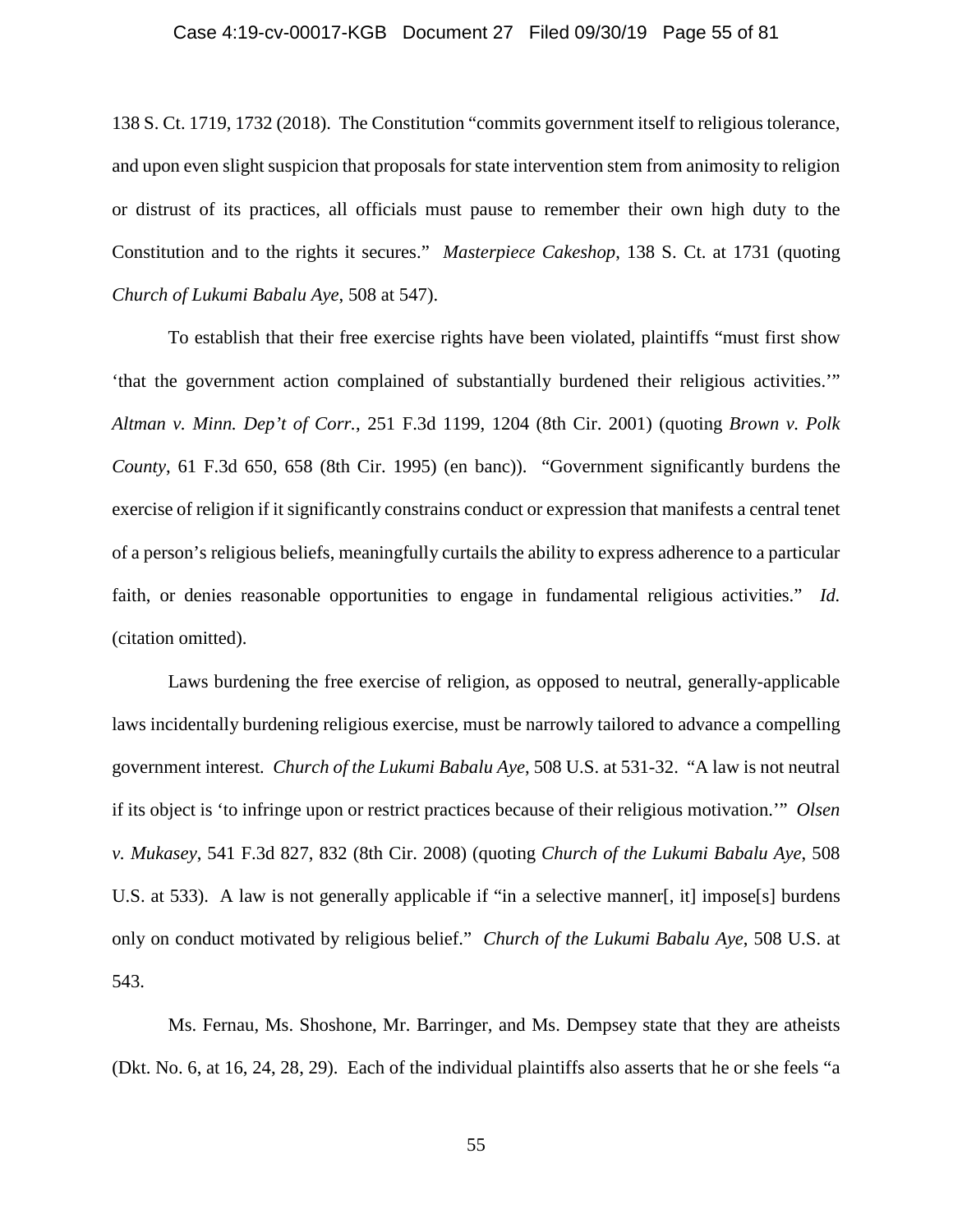### Case 4:19-cv-00017-KGB Document 27 Filed 09/30/19 Page 56 of 81

moral imperative to oppose any and all government actions that compel [them] or other individuals to conform to the religious beliefs of others." (*Id.*). Based on the record before the Court, Ms. Dempsey is the only individual plaintiff who identified herself as an atheist in a comment to State Senator Rapert on his Facebook page (*Id.*, at 31). Ms. Dempsey posted several additional comments on his Facebook page and also sent private messages to State Senator Rapert (Pls. Exs. 1-10). State Senator Rapert sent two response messages to Ms. Dempsey, who sent two longer responses discussing the issue of separation between church and state (Pls. Exs. 8-10). In his private messages to Ms. Dempsey, State Senator Rapert states, "I have seen your posts and know you are an atheist. That is your right. You must also respect the rights and values of the vast majority of people who believe in God in our nation." (Pls. Ex. 8). The Court does not find any other social media comment or message where State Senator Rapert acknowledges that another individual plaintiff is an atheist nor does the Court find record evidence that any individual plaintiff identified himself or herself as an atheist in a social media comment or message to State Senator Rapert, although the Court acknowledges that in at least one email to State Senator Rapert Ms. Fernau referenced atheists (Def. Ex. 2*.*, at 2-3).

The Court has previously discussed State Senator Rapert's social media policy, which was posted on his Facebook page but not on his Twitter page. His social media policy states that users who engage in "bullying, intimidation, personal attacks, . . . profanity or attempts to mislead others with false information, will find their privilege to post on this page revoked." (Def. Ex. 1,  $\P$  7). State Senator Rapert's policy does not specifically mention religious beliefs. According to his declaration, State Senator Rapert has "never banned or blocked anyone from any social media account because he or she is an atheist." (*Id.*, ¶ 13). He further states that he is "grateful for every atheist or other non-believer who follows [his] social media posts because they present an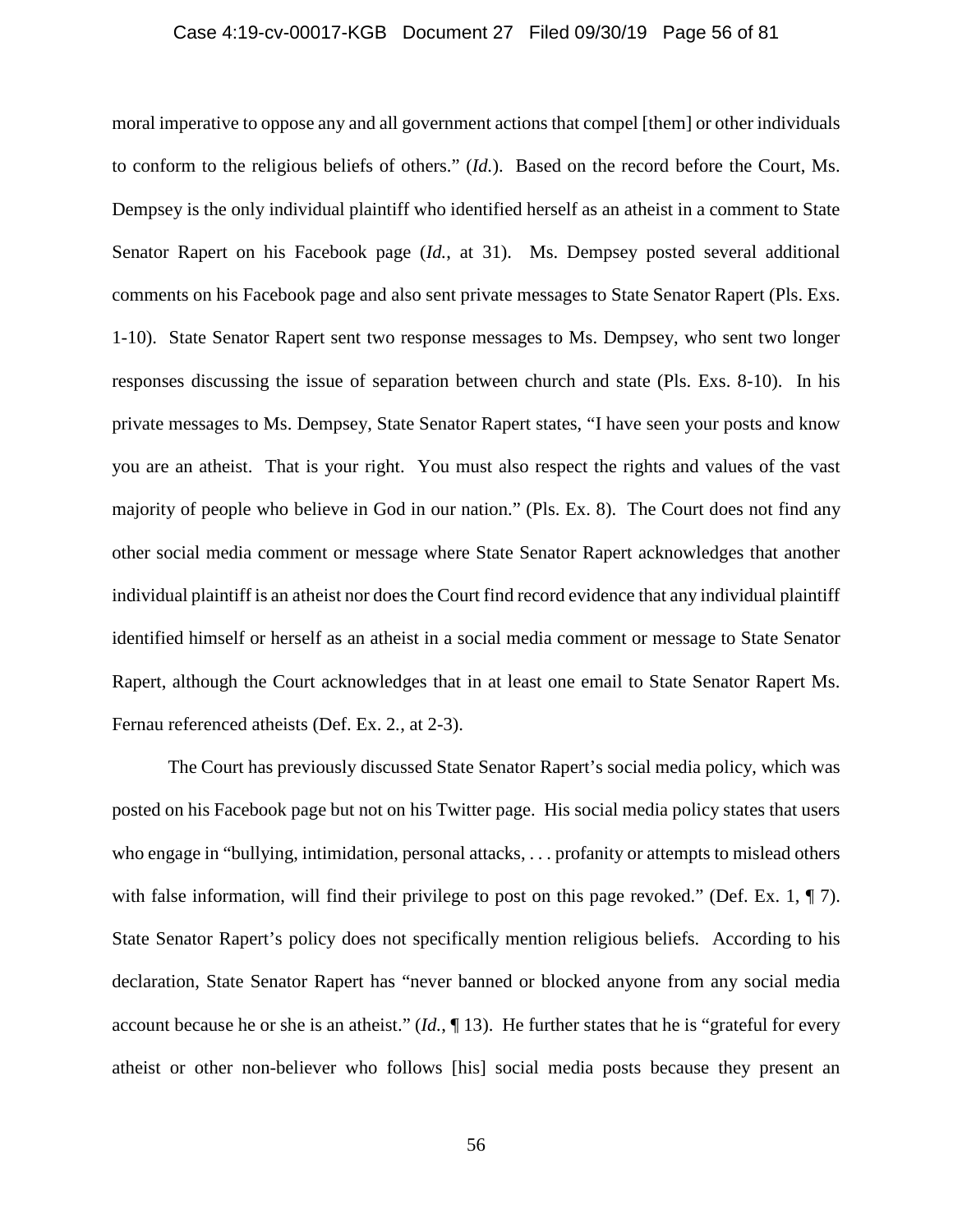### Case 4:19-cv-00017-KGB Document 27 Filed 09/30/19 Page 57 of 81

opportunity to share [his] faith." (*Id.*). He finally states that he "would never ban or block someone from social media merely because they do not share [his] faith." (*Id.*).

At this stage, based on the limited record before the Court, the Court determines that plaintiffs have failed to show that they have a fair chance of prevailing on the merits of their free exercise claim based on State Senator Rapert's action to block them on social media. Regarding the social media policy, State Senator Rapert's policy is neutral and generally applicable with regard to the free exercise of religion. The policy appears on its face to be neutral because it does not appear to regulate religious worship. Based on the record, Ms. Fernau, Ms. Shoshone, and Mr. Barringer have not shown that State Senator Rapert knew that they were atheists at the time they were blocked because there are no social media posts by them in the limited record before the Court discussing their religious beliefs as atheists. Ms. Fernau, Ms. Shoshone, and Mr. Barringer discussed a variety of issues related to religion in their comments to State Senator Rapert on social media, but their comments did not state what, if any, religious beliefs they hold.

Even though plaintiffs argue that State Senator Rapert singled out plaintiffs because they are atheist, the Court finds insufficient evidence in the limited record before it to determine that plaintiffs have a fair chance of prevailing on this point. Based on the limited record before the Court, it is unclear whether State Senator Rapert was aware that Ms. Fernau, Ms. Shoshone, or Mr. Barringer were atheist before he blocked them on social media. Further, State Senator Rapert was aware that Ms. Dempsey was atheist, but the limited record does not sufficiently demonstrate that he blocked her for that reason. Plaintiffs have failed to show through record evidence at this stage of the litigation that they have a fair chance of prevailing on their claim that State Senator Rapert applied his social media policy in a selective manner that imposes a burden on plaintiffs' conduct that was motivated by their religious beliefs.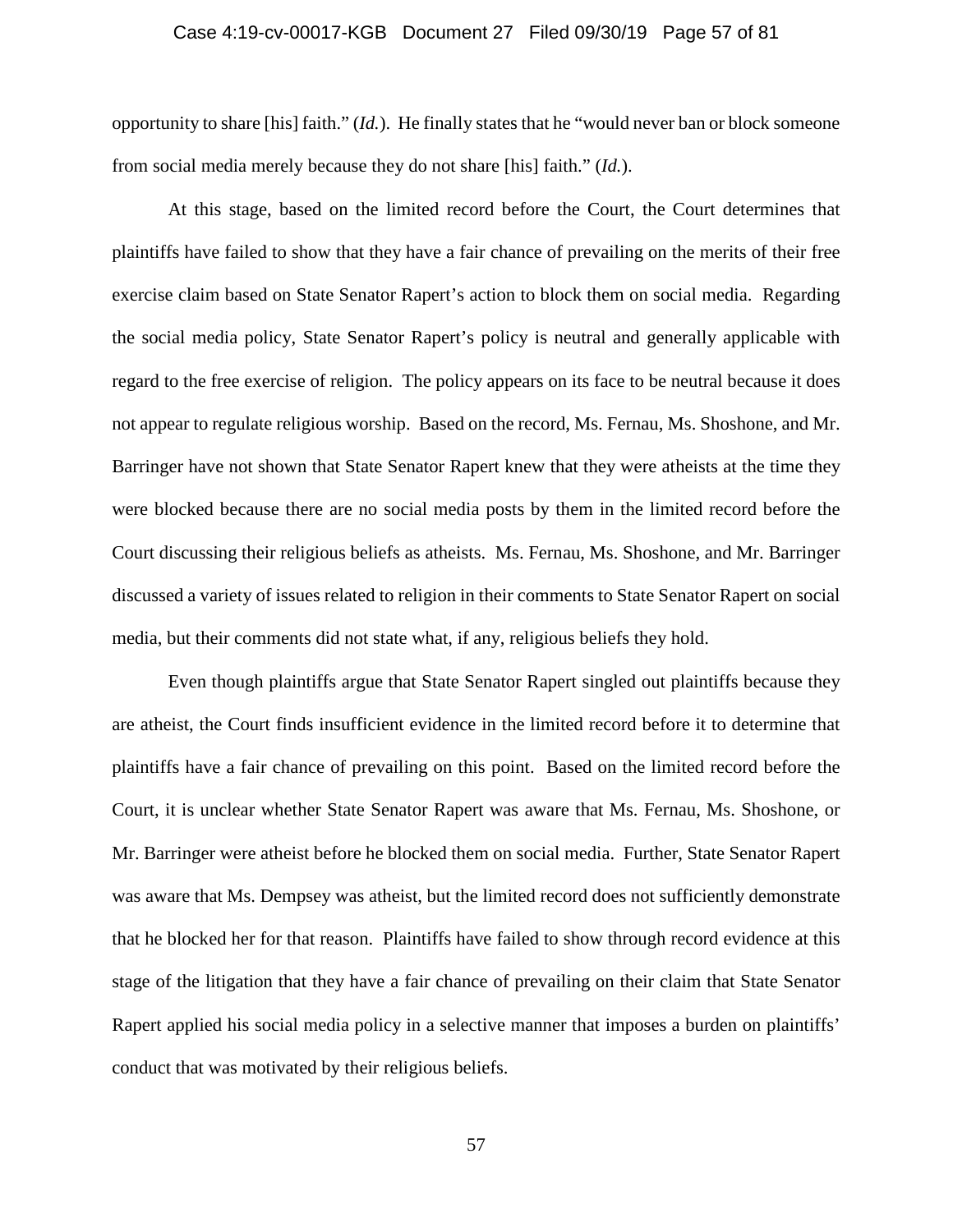### Case 4:19-cv-00017-KGB Document 27 Filed 09/30/19 Page 58 of 81

For these reasons, the Court finds that plaintiffs have not shown a fair chance of prevailing on the merits of their free exercise claim pursuant to the First Amendment.

# **5. Arkansas Religious Freedom Restoration Act**

Plaintiffs also claim that State Senator Rapert's actions violate the ARFRA. Arkansas adopted the ARFRA to apply "in all cases in which free exercise of religion is substantially burdened . . . ." Ark. Code Ann. 16-123-402(1). The ARFRA is to be interpreted consistent with the Religious Freedom Restoration Act, 42 U.S.C. §2000bb *et seq.*, "federal case law, and federal jurisprudence . . . ." Ark. Code Ann. 16-123-402(2).

The ARFRA states, in pertinent part:

A government shall not substantially burden a person's exercise of religion even if the burden results from a rule of general applicability, except that a government may substantially burden a person's exercise of religion only if it demonstrates that application of the burden to the person is: (1) In furtherance of a compelling governmental interest; and (2) The least restrictive means of furthering that compelling governmental interest.

Ark. Code Ann. § 16-123-404(a)(1)-(2). A cause of action under the ARFRA is conferred on "[a] person whose religious exercise has been burdened in violation of this section." Ark. Code Ann.  $§ 16-123-404(b)(1).$ 

When analyzing whether a state action implicates a burden on the free exercise of religion under the ARFRA, other courts have applied generally the same analysis as applied to free exercise claims under the First Amendment. *See Brown v. Jordan*, No. 5:18-CV-05199, 2019 WL 637720, at \*10 (W.D. Ark. Feb. 14, 2019) (finding that plaintiff failed to state a claim under the ARFRA when plaintiff also failed to show a burden on the free exercise of religion under the First Amendment). Because the Court previously determined that plaintiffs failed to show a fair chance of prevailing on the merits of their claim for free exercise pursuant to the First Amendment, the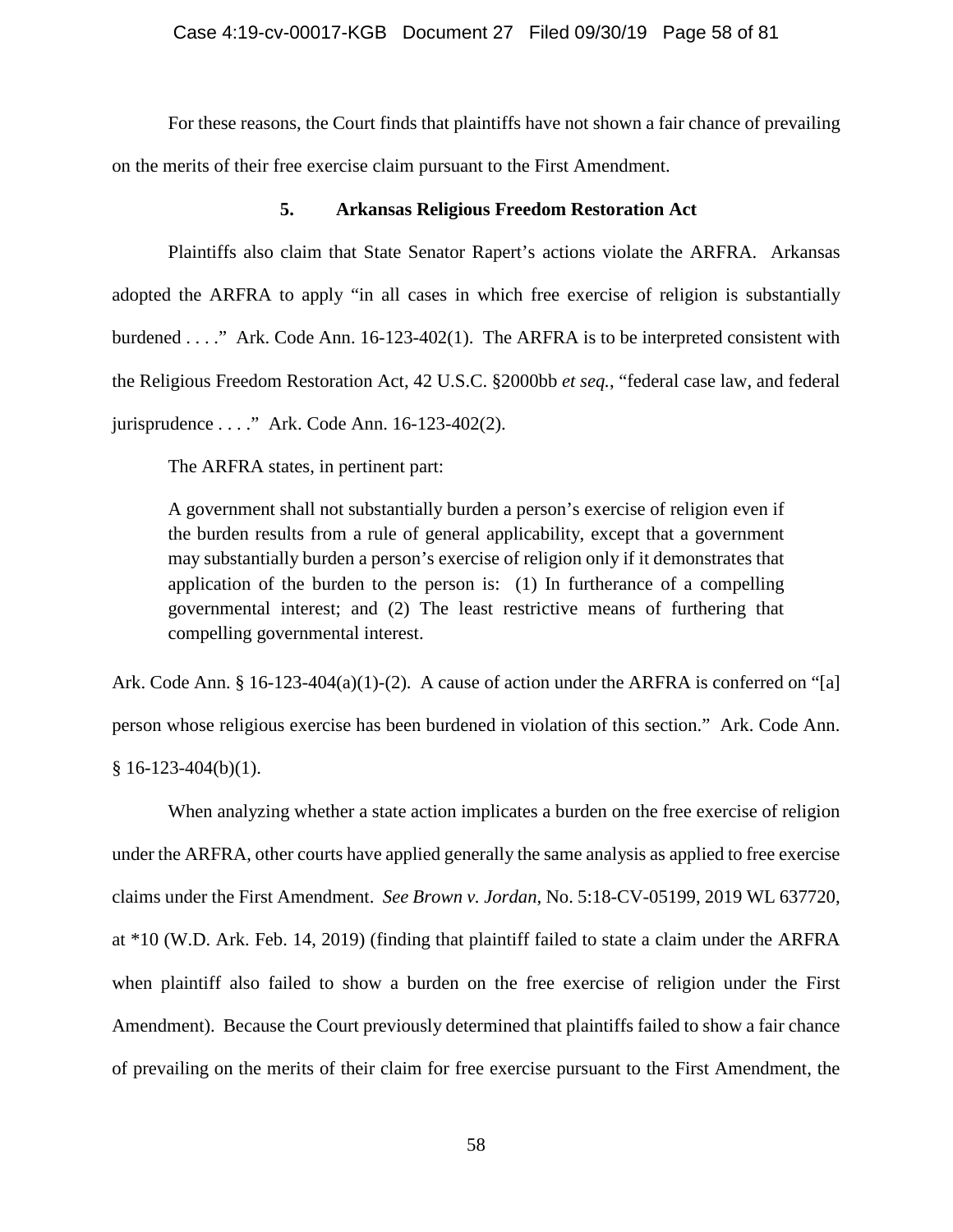### Case 4:19-cv-00017-KGB Document 27 Filed 09/30/19 Page 59 of 81

Court also determines that plaintiffs have failed to show a fair chance of prevailing on their claim under the ARFRA.

# **6. Equal Protection Under The Fourteenth Amendment**

Plaintiffs further argue that State Senator Rapert violated their right to equal protection under the law pursuant to the Fourteenth Amendment to the United States Constitution. Specifically, plaintiffs assert that State Senator Rapert "selectively targeted" them based on their expressed viewpoints and/or atheist religious beliefs (Dkt. No. 6, at 44-45).

In response, State Senator Rapert argues that plaintiffs have not satisfied the two-prong test for a class-of-one equal protection claim (Dkt. No. 18, at 19-21). First, State Senator Rapert argues that plaintiffs have not met the high burden required to show that similarly situated comparators were given preferential treatment compared to plaintiffs. State Senator Rapert also contends that plaintiffs have failed to show that there was not a rational basis for State Senator Rapert's treatment of them on social media.

The Fourteenth Amendment requires that states afford all citizens the equal protection of the laws. U.S. Const. amend. XIV. "As a threshold matter, in order '[t]o state an equal protection claim, [a plaintiff] must have established that he was treated differently from others similarly situated to him.'" *Carter v. Arkansas,* 392 F.3d 965, 968 (8th Cir. 2004) (quoting *Johnson v. City of Minneapolis,* 152 F.3d 859, 862 (8th Cir. 1998)). If state action treats citizens differently based on a suspect classification or involves a fundamental right, the challenged state action receives heightened scrutiny. All other classifications will be upheld "if there is a rational relationship between the disparity of treatment and some legitimate governmental purpose." *Heller v. Doe by Doe,* 509 U.S. 312, 320 (1993).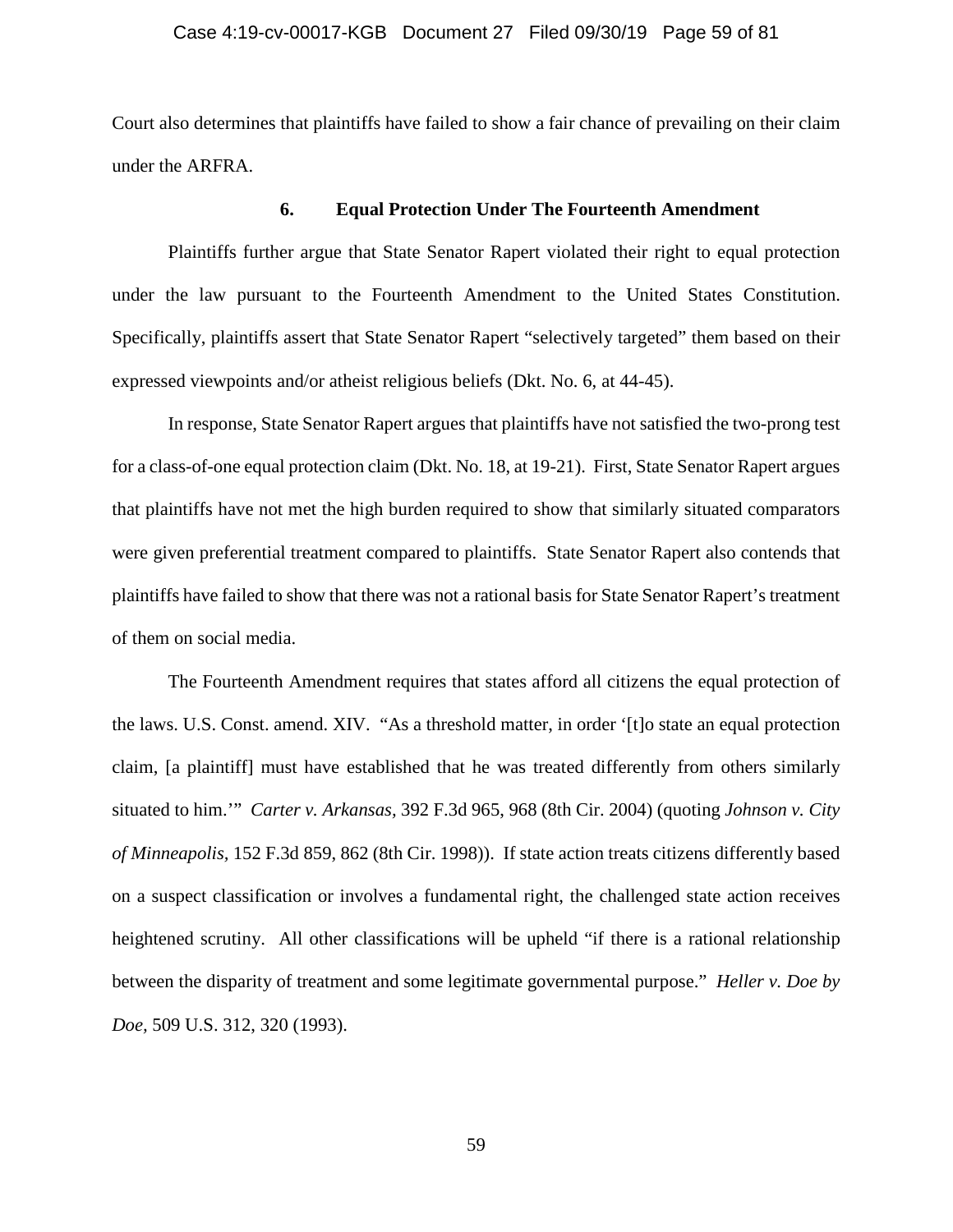### Case 4:19-cv-00017-KGB Document 27 Filed 09/30/19 Page 60 of 81

This case involves state action purportedly directed at First Amendment free speech rights and First Amendment free exercise and religious classifications. Where a regulation or state action implicates a fundamental right, such as the rights conferred by the First Amendment, a court may under certain circumstances be required by controlling law to review the challenged conduct under heightened scrutiny. *See Police Dep't of Chi. v. Mosley*, 408 U.S. 92, 101 (1972) ("The Equal Protection Clause requires that statutes affecting First Amendment interests be narrowly tailored to their legitimate objectives."); *Clements v. Fashing,* 457 U.S. 957, 963 (1982); *Peeper v. Callaway Cnty. Ambulance Dist.,* 122 F.3d 619, 622 (8th Cir. 1997). Only if no suspect classification or fundamental right is implicated do traditional Equal Protection principles apply. *Peeper*, 122 F.3d at 622; *Linc-Drop, Inc. v. City of Lincoln*, 996 F. Supp. 2d 845, 860 (D. Neb. 2014). The Court is unwilling to skip to a class-of-one equal protection analysis without examining first the type of claim involved.

At this stage of the proceeding, however, the Court declines to examine further plaintiffs' Equal Protection claims, at least to the extent they may be based on alleged suspect classifications or fundamental rights. The Court has determined that plaintiffs have a fair chance of prevailing on their First Amendment free speech claim and do not have a fair chance of prevailing on their First Amendment free exercise claim. Given the Court's analysis of those issues, at this stage of the litigation, the Court determines that it need not go farther in assessing plaintiffs' Equal Protection claims to the extent those claims are based on alleged suspect classifications or fundamental rights. *See Child Evangelism Fellowship of Minn. v. Minneapolis Special Sch. Dist. No. 1,* 690 F.3d 996, 1004 n. 4 (8th Cir. 2012); *Linc-Drop, Inc.*, 996 F. Supp. 2d at 860.

If plaintiffs are not members of a protected class and if the challenged action does not implicate a fundamental right, then plaintiffs must prove that they were "treated differently from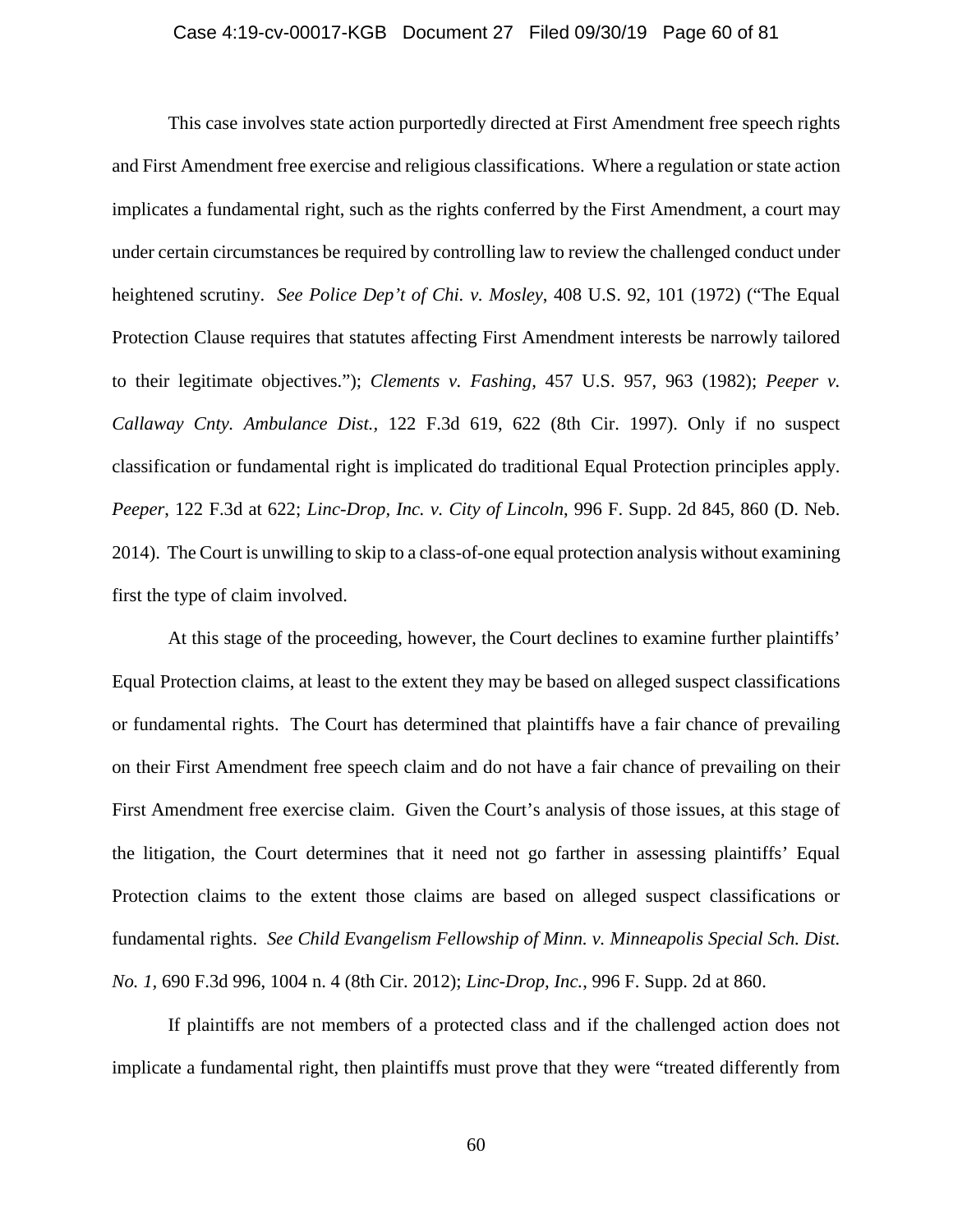### Case 4:19-cv-00017-KGB Document 27 Filed 09/30/19 Page 61 of 81

others similarly situated and that there is no rational basis for the difference in treatment." *Vill. of Willowbrook v. Olech*, 528 U.S. 562, 564 (2000) (stating that, to allege a "class-of-one" equal protection claim, the plaintiff must assert that he had been "intentionally treated differently from others similarly situated and that there is no rational basis for the difference in treatment"); *see also Nolan v. Thompson*, 521 F.3d 983, 989-90 (8th Cir. 2008). Absent a showing that other similarly situated persons received preferential treatment, plaintiffs do not have a viable equal protection claim. *Robbins v. Becker*, 794 F.3d 988, 995 (8th Cir. 2015) (quoting *Vill. of Willowbrook v. Olech*, 528 U.S. 562, 564 (2000) (per curiam)).

"To be similarly situated for purposes of a class-of-one equal-protection claim, the persons alleged to have been treated more favorably must be identical or directly comparable to the plaintiff in all material respects." *Id.* (quoting *Reget v. City of La Crosse*, 595 F.3d 691, 695 (7th Cir. 2010)). "Identifying the disparity in treatment is especially important in class-of-one cases." *Barstad v. Murray Cnty.*, 420 F.3d 880, 884 (8th Cir. 2005). "A class-of-one plaintiff must therefore 'provide a specific and detailed account of the nature of the preferred treatment of the favored class,' especially when the state actors exercise broad discretion to balance a number of legitimate considerations." *Nolan*, 521 F.3d at 990 (quoting *Jennings v. City of Stillwater*, 383 F.3d 1199, 1214-15 (10th Cir. 2004)).

If the allegations do not support a suspect class or fundamental right analysis, plaintiffs' claim is subject to rational basis review. *Hawkeye Commodity Promotions, Inc. v. Vilsack*, 486 F.3d 430, 442 (8th Cir. 2007) ("When an equal protection claim is neither based on a 'suspect class' or grounded in a fundamental right, it is subject to a rational basis review.") (quoting *Gilmore v. County of Douglas*, 406 F.3d 935, 937 (8th Cir. 2005)). Under the rational basis test, State Senator Rapert's social media policy carries a presumption of rationality that can only be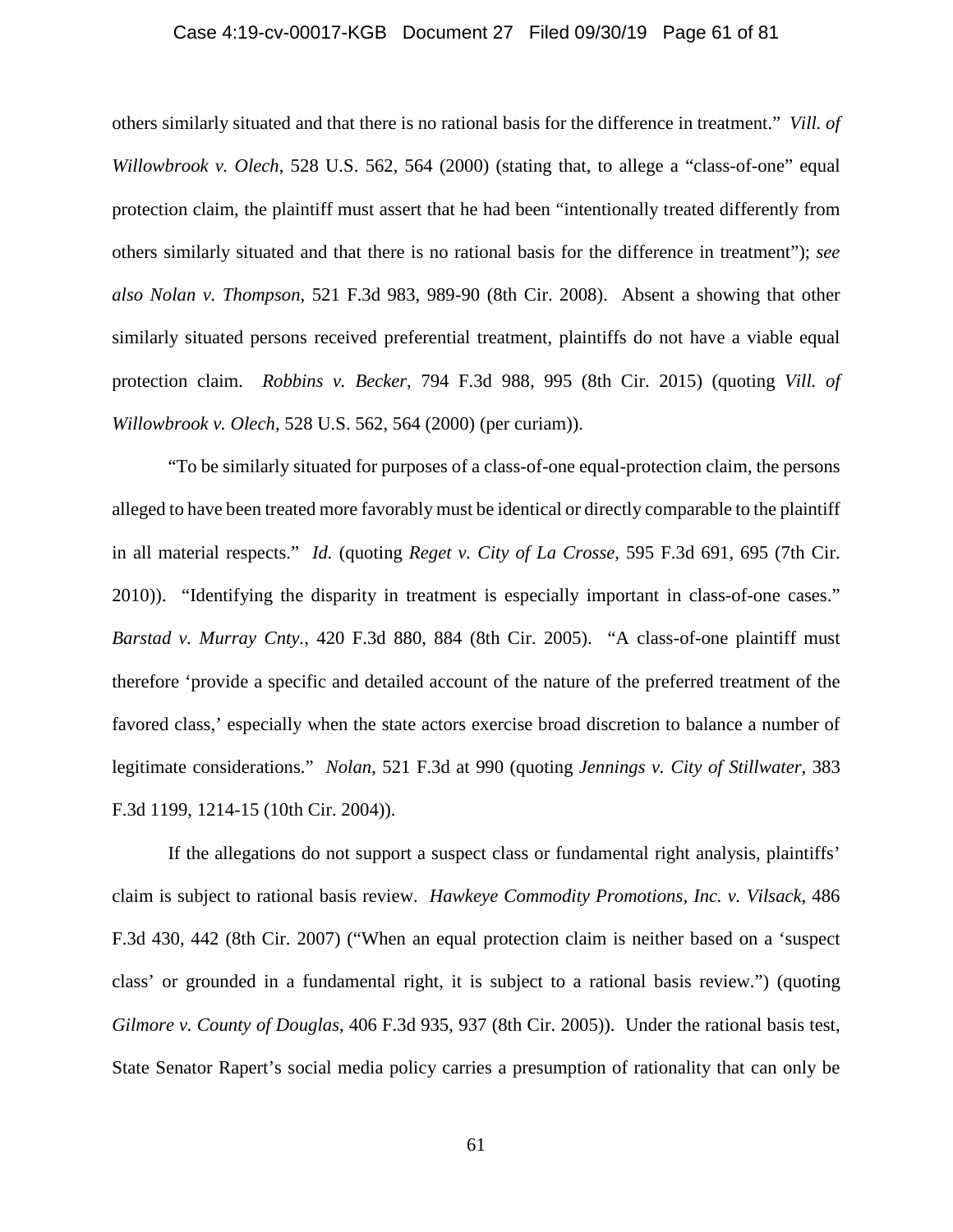### Case 4:19-cv-00017-KGB Document 27 Filed 09/30/19 Page 62 of 81

overcome "by a clear showing of arbitrariness and irrationality." *Bannum, Inc. v. City of St. Charles, Mo.*, 2 F.3d 267, 270 (8th Cir. 1993); *see also F.C.C. v. Beach Communications*, 508 U.S. 307, 314 (1993) ("On rational-basis review, a classification in a statute . . . comes to us bearing a strong presumption of validity."). The challenged conduct or policy will not be overturned "unless the varying treatment of different groups or persons is so unrelated to the achievement of any combination of legitimate purposes that [the court] can only conclude that the [challenged] actions were irrational." *Bannum*, 2 F.3d at 271. Accordingly, in challenging the governmental action on Equal Protection grounds, it is plaintiffs' burden to "negate 'every conceivable basis which might support the classification.'" *Hawkeye Commodity Promotions*, 486 F.3d at 443 (quoting *Gilmore*, 406 F.3d at 939).

The Eighth Circuit limits "class-of-one" actions from applying to "forms of state action... . which by their nature involve discretionary decisionmaking." *Robbins v. Becker*, 794 F.3d 988, 995 (8th Cir. 2015) (quoting *Engquist*, 553 U.S. at 602-04). Applying the rationale from *Engquist* to a "police officer's decisions regarding whom to investigate and how to investigate," the Eight Circuit held "that while a police officer's investigative decisions remain subject to traditional classbased equal protection analysis, they may not be attacked in a class-of-one equal protection claim" because investigative decisions "necessarily involve discretion." *Flowers v. City of Minneapolis, Minn.*, 558 F.3d 794, 799-800 (8th Cir. 2009).

Plaintiffs argue that they did not violate State Senator Rapert's social media policy and that there is no justifiable rationale for State Senator Rapert's decision to block plaintiffs on Twitter and Facebook. Reviewing all controlling authorities and the limited record evidence at this stage of the proceedings, the Court determines that plaintiffs have failed to show a fair chance of prevailing on their class-of-one equal protection claim.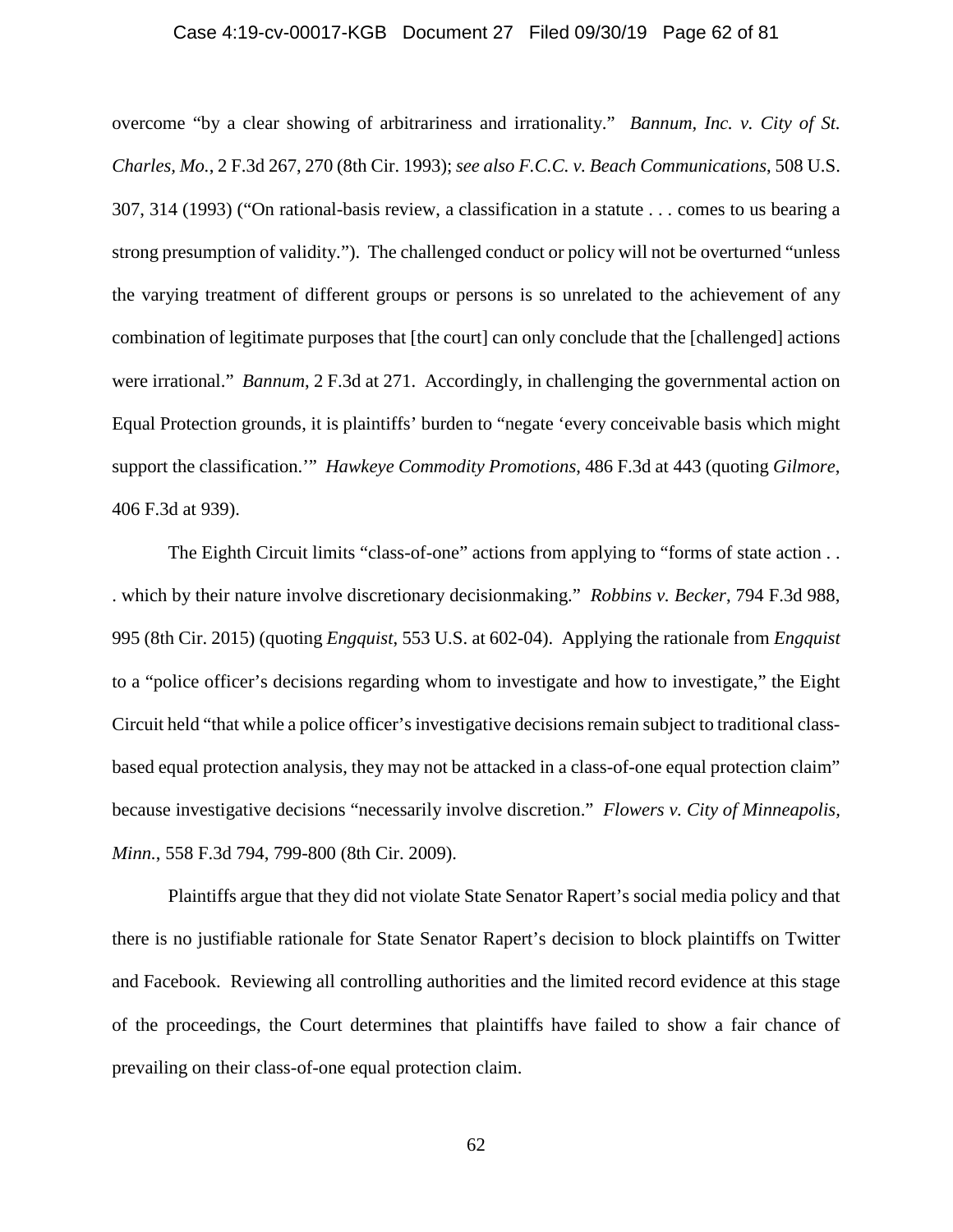### **D. Irreparable Harm**

The Court next considers whether plaintiffs have shown a threat of irreparable harm. "To succeed in demonstrating a threat of irreparable harm, 'a party must show that the harm is certain and great and of such imminence that there is a clear and present need for equitable relief.'" *S.J.W. ex rel. Wilson v. Lee's Summit R-7 Sch. Dist.*, 696 F.3d 771, 778 (8th Cir. 2012) (quoting *Roudachevski v. All-Am. Care Ctrs., Inc.*, 648 F.3d 701, 706 (8th Cir. 2011)). "The loss of First Amendment freedoms, for even minimal periods of time, unquestionably constitutes irreparable injury." *Elrod v. Burns*, 427 U.S. 347, 373 (1976); *see Phelps-Roper v. Nixon*, 509 F.3d 480, 485 (8th Cir. 2007), *modified on reh'g*, 545 F.3d 685 (8th Cir. 2008) ("If [appellant] can establish a substantial likelihood of success on the merits of her First Amendment claim, she will also have established irreparable harm as the result of the deprivation.").

# **1. Impact Of Delay In Seeking Relief**

According to the record before the Court, State Senator Rapert blocked Ms. Fernau on Twitter and Facebook in May 2014, blocked Ms. Shoshone on Twitter in February 2015, blocked Mr. Barringer on Facebook in 2015, and blocked Ms. Dempsey on Facebook in August 2018. Plaintiffs originally filed this lawsuit October 2, 2018, before filing a notice of voluntary dismissal on January 3, 2019. *American Atheists, Inc. v. Rapert*, 4:18-cv-00729-KGB, (Dkt. Nos. 1, 10) (E.D. Ark. Oct. 2, 2018). These same plaintiffs filed the earlier suit, and although plaintiffs requested injunctive relief in that complaint, plaintiffs did not file a separate motion for temporary restraining order or preliminary injunction at any point during the pendency of their first case.

State Senator Rapert argues that plaintiffs' request for a preliminary injunction should be denied because most plaintiffs waited years to bring the current action, which weighs against the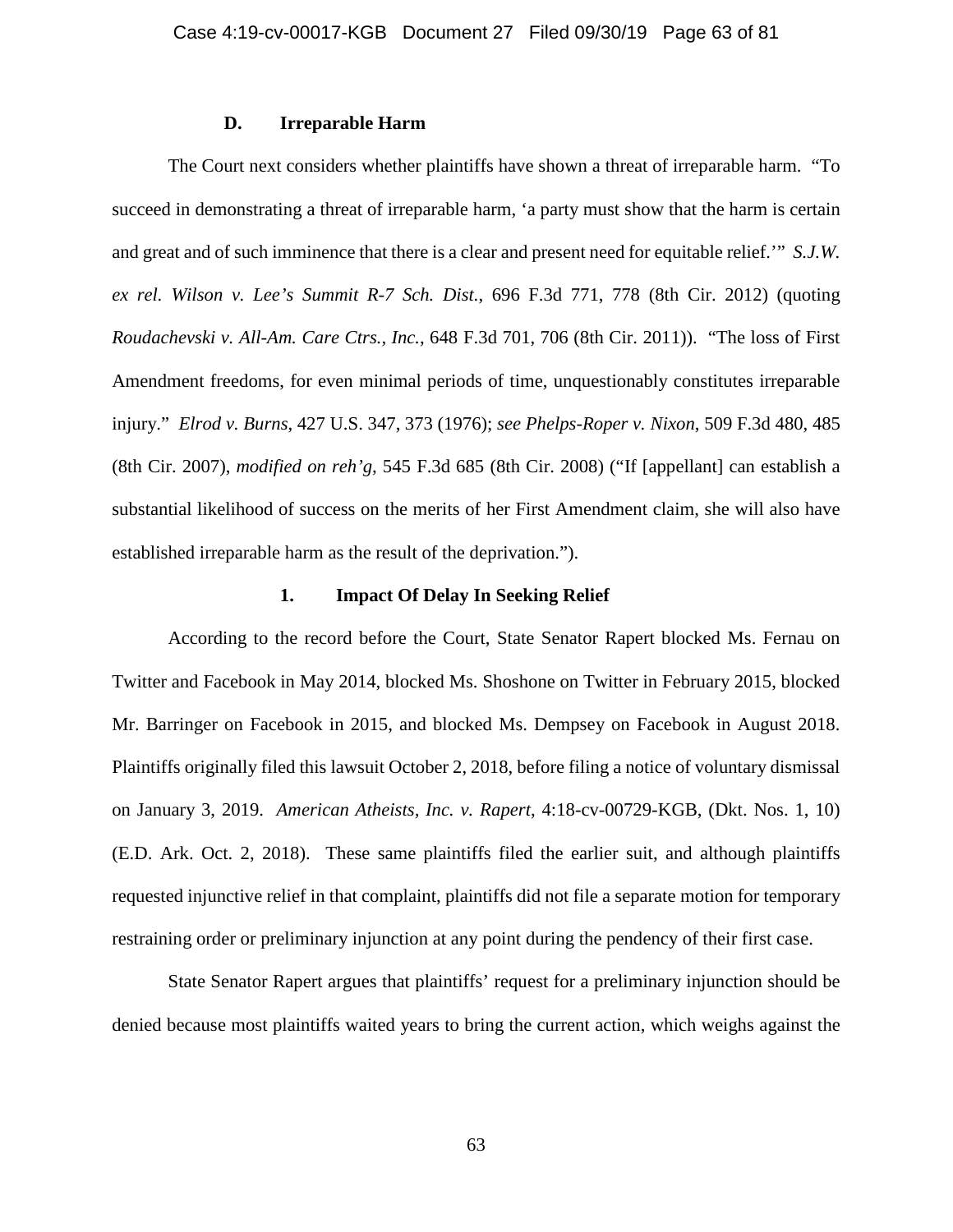### Case 4:19-cv-00017-KGB Document 27 Filed 09/30/19 Page 64 of 81

Court granting plaintiffs' motion (Dkt. No. 18, at 4-5). State Senator Rapert further argues that plaintiffs did not include a preliminary injunction request in their first lawsuit (*Id.*, at 4).

Plaintiffs assert that State Senator Rapert cites cases that discuss laches, despite State Senator Rapert not directly raising the issue of laches (Dkt. No. 22-1, at 12-14). Plaintiffs contend that laches does not apply to the present case because State Senator Rapert has not shown undue prejudice to himself.

Regarding the application of laches in this case, "[l]aches applies when a claimant inexcusably delays in asserting its claim and thereby unduly prejudices the party against whom the claim ultimately is asserted." *Hubbard Feeds, Inc. v. Animal Feed Supplement, Inc.,* 182 F.3d 598, 602 (8th Cir. 1999). State Senator Rapert argues that plaintiffs delayed by several years or at least several months in seeking a preliminary injunction. State Senator Rapert has failed to show, and the Court is not aware of any record evidence that demonstrates, how he was unduly prejudiced by plaintiffs waiting to bring the current suit. For this reason, on the limited record before it, the Court determines that laches does not apply to the current case.

However, though laches may be inapplicable in the instant case, courts in this Circuit routinely consider plaintiffs' delays in bringing actions when deciding whether to grant a preliminary injunction. *See, e.g.*, *Novus Franchising, Inc. v. Dawson*, 725 F.3d 885, 895 (8th Cir. 2013) ("At a minimum, [plaintiff's] failure to seek injunctive relief for a period of seventeen months after [defendant] quit paying royalties vitiates much of the force of [plainitff's] allegations of irreparable harm." (internal quotations and citation omitted)); *Safety-Kleen Sys., Inc. v. Hennekens*, 301 F.3d 931, 936 (8th Cir. 2002) (stating that "[t]he issue" regarding a delay in seeking a preliminary injunction "is whether the length of delay was unreasonable, an issue that turns on the facts of each case" (internal quotations and citation omitted)); *TrueNorth Cos., L.C.*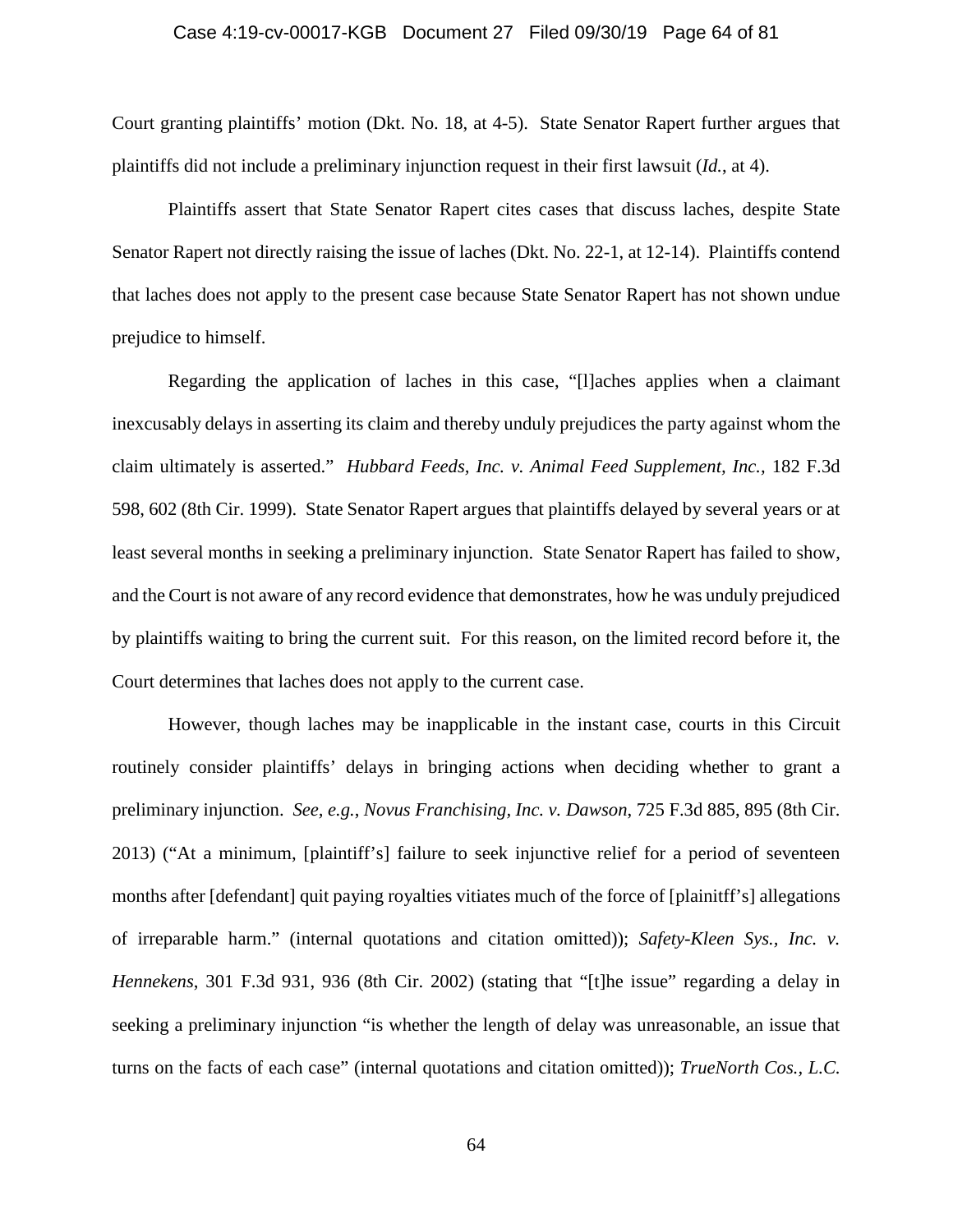### Case 4:19-cv-00017-KGB Document 27 Filed 09/30/19 Page 65 of 81

*v. TruNorth Warranty Plans of N. Am., LLC*, 353 F. Supp. 3d 788, 804 (N.D. Iowa 2018) ("While delay does not preclude relief, it does suggest that the harm is not imminent or great."); *Minn. Vikings Football Stadium, LLC v. Wells Fargo Bank*, 157 F. Supp. 3d 834, 840 (D. Minn. 2016) ("[A] moving party's long delay after learning of the threatened harm may indicate that the harm is neither great nor imminent."); *Club v. U.S. Army Corps of Eng'rs*, No. 4:10CV04017-WRW, 2010 WL 11484334, at \*6 (W.D. Ark. Oct. 27, 2010) ("While a delay in bringing a motion for preliminary injunction does militate against a finding of irreparable harm, it is not a conclusive bar to such a finding." (footnote omitted)), *aff'd sub nom. Sierra Club v. U.S. Army Corps of Eng'rs*, 645 F.3d 978 (8th Cir. 2011); *Monarch Prods., LLC v. Zephyr Grafix, Inc.*, No. 4:09CV02049 ERW, 2010 WL 1837711, at \*5 (E.D. Mo. May 4, 2010) ("Defendants are correct that a presumption of irreparable harm is negated if the plaintiff unreasonably delayed in seeking relief."); *U.S. v. Arkansas*, No. 4:09CV00033 JLH, 2010 WL 1408818, at \*4 (E.D. Ark. Apr. 7, 2010) ("By its own delay in requesting a preliminary injunction, the United States has tacitly shown that it does not believe the threat of irreparable harm is so great as to warrant preliminary injunctive relief."); *Crow Creek Sioux Tribal Farms, Inc. v. U.S. I.R.S.*, 684 F. Supp. 2d 1152, 1159 (D.S.D. 2010) ("Also relevant, though not dispositive, to determining whether there would be irreparable harm is a party's delay in seeking injunctive relief from the Court."). The Supreme Court has suggested that delay should be a consideration, stating that when "plaintiffs could have sought a preliminary injunction much earlier . . . [an] unnecessary, years-long delay in asking for preliminary injunctive relief weighed against their request." *Benisek v. Lamone*, 138 S. Ct. 1942, 1944 (2018). Thus, it seems clear that plaintiffs' delay merits consideration.

The Court acknowledges that no bright line divides permissible delay from impermissible delay. Great inconsistency pervades "existing case law regarding precisely how much time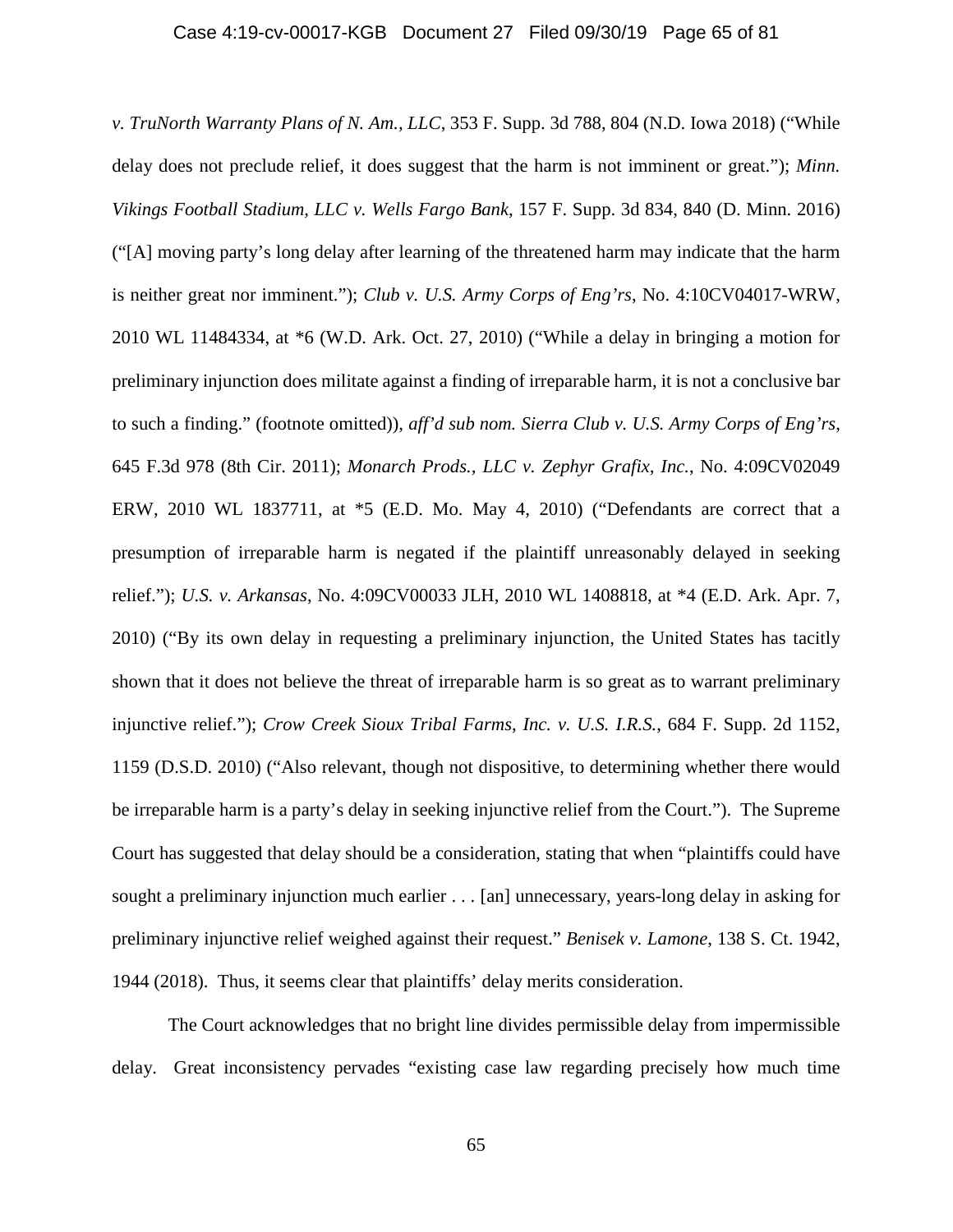### Case 4:19-cv-00017-KGB Document 27 Filed 09/30/19 Page 66 of 81

amounts to an unreasonable delay." *Monarch Prods.*, 2010 WL 1837711, at \*5. Delays as short as three months have been deemed unreasonable, *Gowan Co. v. Aceto Agric. Chems.*, No. CV-09- 1124-PHX-JAT, 2009 WL 2028387, at \*5 (D. Ariz. July 10, 2009), and delays as long as two years have been deemed reasonable, *Straights and Gays for Equality (SAGE) v. Osseo Area School Dist. No. 279*, No. 05-cv-2100JNE/FLN, 2006 WL 983904 (D. Minn. April 4, 2006), *aff'd sub nom. Straights & Gays for Equal. (SAGE) v. Osseo Area Sch.-Dist. No. 279*, 471 F.3d 908 (8th Cir. 2006). As *Safety-Kleen* instructs, the reasonableness of the delay turns on the facts of the case. 301 F.3d at 936.

The Court is aware that, with specific regard to the First Amendment context, the Supreme Court has stated that "[t]he loss of First Amendment freedoms, for even minimal periods of time, unquestionably constitutes irreparable injury." *Elrod*, 427 U.S. at 373. However, multiple courts have denied injunctive relief pertaining to alleged First Amendment violations due, in part, to delay on behalf of the plaintiffs. *See, e.g.*, *Crookston v. Johnson*, 841 F.3d 396, 398 (6th Cir. 2016) (plaintiff's unreasonable delay in filing action claiming Michigan's ballot selfie ban violated his First Amendment rights was "[t]he first and most essential reason" that justified staying a preliminary injunction); *Human Rights Def. Ctr. v. Baxter County, Ark.*, No. 5:17-cv-3070, 2017 WL 6028468, at  $*8$  (W.D. Ark. Dec. 5, 2017) (concluding that plaintiff's decision to wait for over a year to seek a preliminary injunction weighed against finding irreparable harm for a preliminary injunction in the First Amendment context); *Prison Legal News v. Cty. of Cook, Ill.*, No. 16-cv-6862, 2016 WL 6833977, at \*11 (N.D. Ill. Nov. 21, 2016) ("[P]laintiff's main argument related to irreparability [regarding the loss of First Amendment freedoms] is severely undermined by the fact that plaintiff waited over a year to file its complaint following the first alleged instance of censorship."); *Equity in Athletics, Inc. v. Dep't of Ed.*, 504 F. Supp. 2d 88, 100-01 (W.D. Va.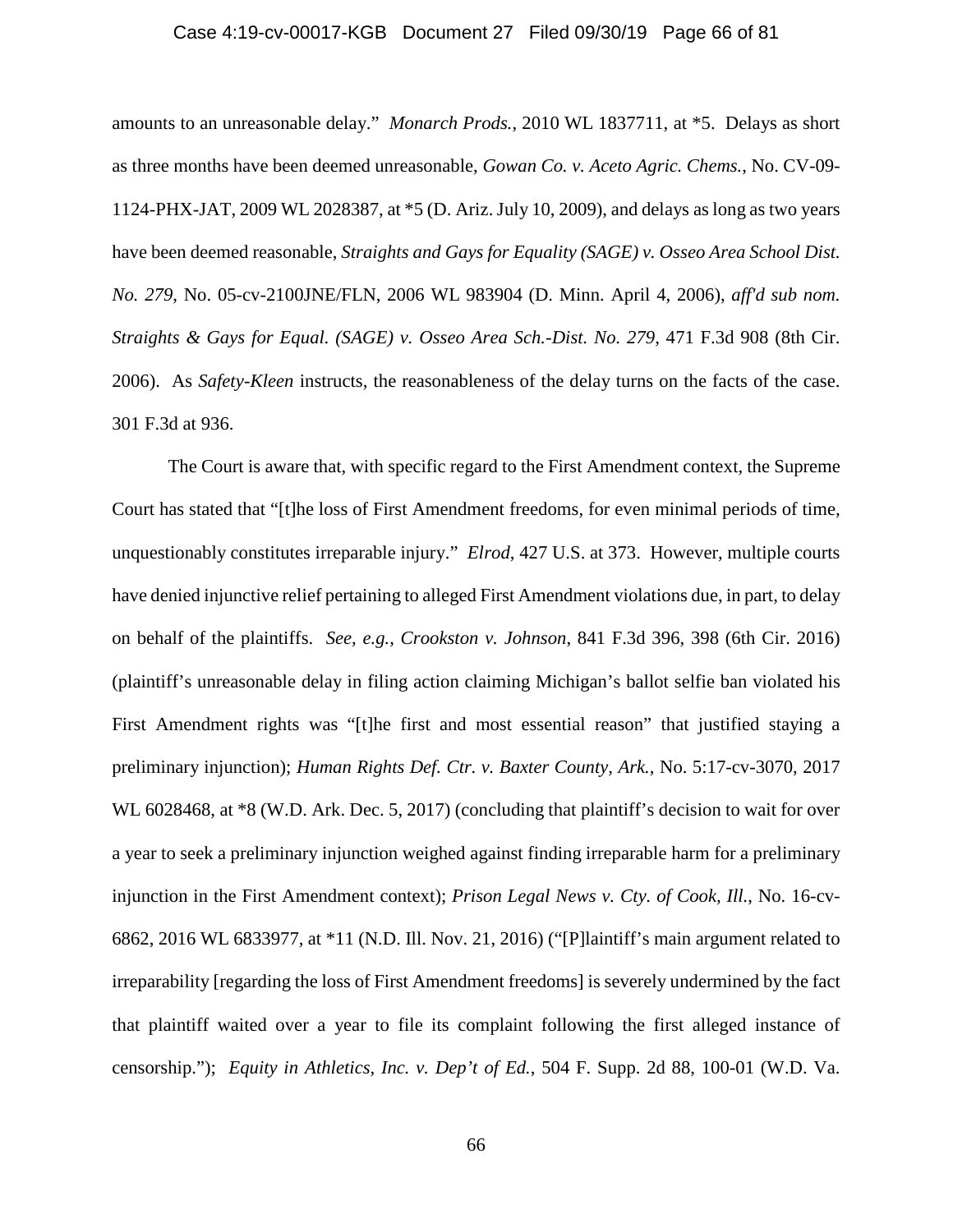### Case 4:19-cv-00017-KGB Document 27 Filed 09/30/19 Page 67 of 81

2007) (weighing period of delay between defendant's actions and plaintiff's seeking injunctive relief against plaintiff in a First Amendment associational rights [among other claims] context); *Wine and Spirits Retailers, Inc. v. State of Rhode Island and Providence Plantations*, 364 F. Supp. 2d 172, 182 (weighing plaintiffs' delay in case regarding Speech and Association claims); *Wallikas v. Harder*, 78 F. Supp. 2d 36 (N.D.N.Y. 1999) (weighing plaintiffs' delay against claims that defendant's retaliatory acts chilled plaintiff's First Amendment rights); *Boczar v. Kingen*, No. IP 99-0141-C-T/G, 1999 WL 33109074, at \*11 (S.D. Ind. July 2, 1999) (holding that "[p]laintiffs' own inaction or delayed action in seeking a preliminary injunction" in relation to free exercise claims "repudiates their claims of irreparable injury"); *Costello v. McEnery*, 767 F. Supp. 72, 78 (S.D.N.Y. 1991) (holding that allegations of a chill against employee's First Amendment rights did not show irreparable harm necessary to entitle employee to preliminary injunction, particularly in light of one-year delay in bring action); *cf. California v. Azar*, 911 F.3d 558, 581 (9th Cir. 2018) (finding states prompt action weighed in their favor in case involving APA, Due Process, and Establishment Clause claims); *Cal. Justice Comm. v. Bowen*, No. CV 12-3956 PA (AGRx), 2012 WL 2861349, at  $*2$  (C.D. Cal. May 21, 2012) (finding plaintiff's delay justifiable in case regarding election law under the First Amendment).

Admittedly, there is at least one case of which the Court is aware where plaintiffs were deemed to have shown irreparable injury despite a years-long delay between the alleged harm and the filing of the action. *See, e.g., SAGE*, 2006 WL 983904, at \*6 (finding that irreparable harm would exist if the injunction was not granted despite plaintiffs waiting over two years to file the suit because plaintiffs "took active steps to resolve this matter without resort[ing] to litigation during the two years preceding the filing of this lawsuit.").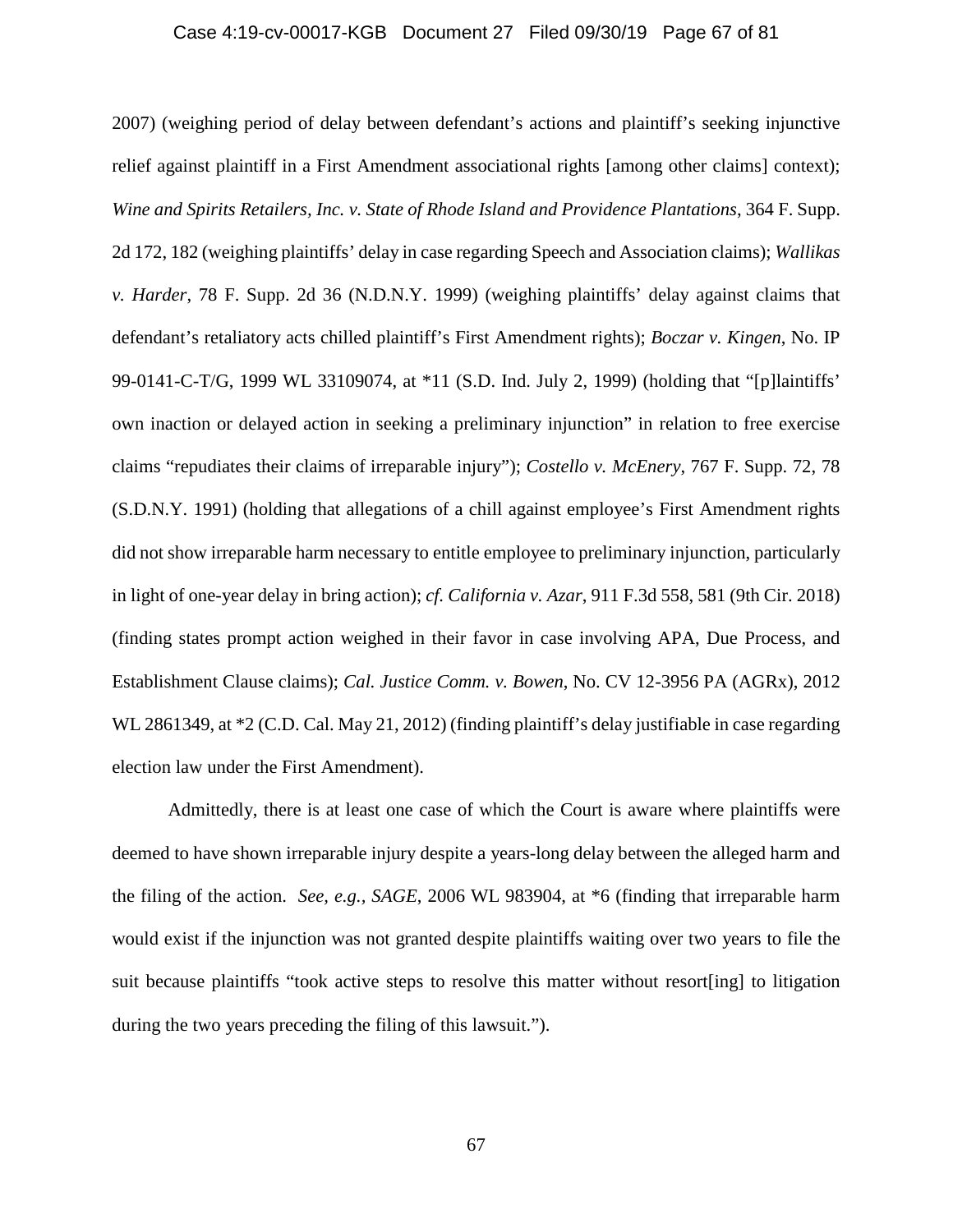### Case 4:19-cv-00017-KGB Document 27 Filed 09/30/19 Page 68 of 81

In an attempt to rebut the delay, plaintiffs argue that they have continued to work against State Senator Rapert since they were blocked by petitioning him directly to remove the block, sought other users who were also blocked to put pressure on State Senator Rapert, and pursued litigation against State Senator Rapert after a national advocacy group offered to bring the current case (Dkt. No. 22-1, at 13-14). After she was blocked, Ms. Fernau sent a tweet to State Senator Rapert and emailed him because she was blocked on Twitter (Dkt. No. 6, at 22-23). According to plaintiffs, on July 12, 2018, American Atheists sent a demand letter to State Senator Rapert on behalf of Ms. Fernau, Ms. Shoshone, Mr. Barringer, and Ms. Dempsey requesting that State Senator Rapert remove his social media blocks of the plaintiffs (*Id.*, at 31-32). Plaintiffs' demand letter was sent more than four years after Ms. Fernau was blocked, more than three years after Ms. Shoshone was blocked, and at least three years after Mr. Barringer was blocked. Further, the demand letter was sent to State Senator Rapert before the date when Ms. Dempsey was blocked, August 2018. Plaintiffs present limited evidence, at best, that certain plaintiffs attempted to contact State Senator Rapert regarding his decision to block them on social media. Plaintiffs have not presented any evidence in support of their argument that they sought other users who were blocked to put pressure on State Senator Rapert.

Though Ms. Dempsey sought a preliminary injunction sooner than the other plaintiffs once she was blocked, the Court determines that fact simply weighs in her favor just as Ms. Fernau, Ms. Shoshone, and Mr. Barringer's delays weigh against them. Further, it remains true that despite Ms. Dempsey's swifter action neither she nor the other plaintiffs pursued this relief in their earlier filed suit. *See American Atheists, Inc. v. Rapert*, 4:18-cv-00729-KGB (E.D. Ark. Oct. 2, 2018).

# **2. Other Available Channels To Communicate**

The Court is mindful that: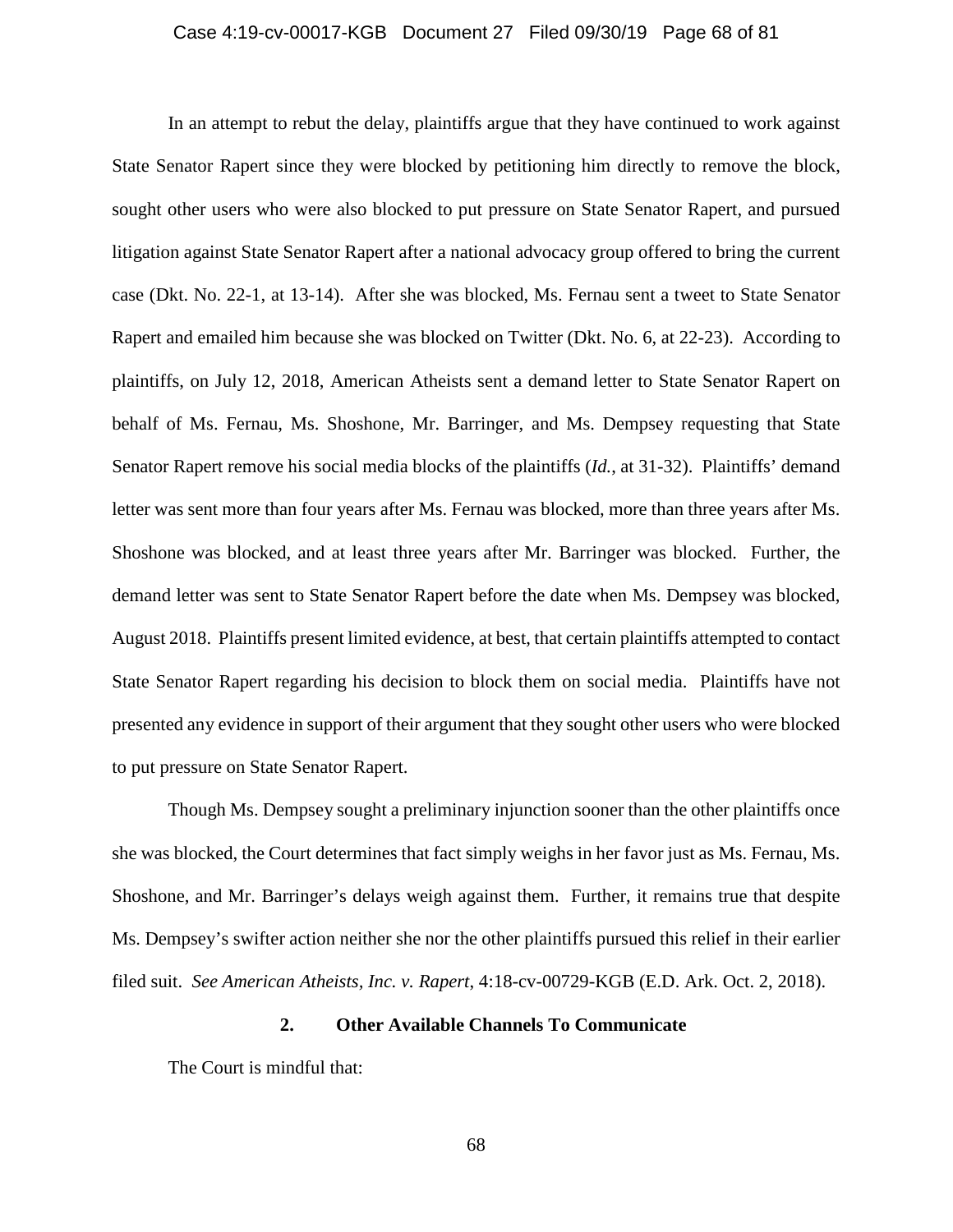If restrictions on access to a limited public forum are viewpoint discriminatory, the ability of a group to exist outside the forum would not cure the constitutional shortcoming. But when access barriers are viewpoint neutral, our decisions have counted it significant that other available avenues for the group to exercise its First Amendment rights lessen the burden created by those barriers . . . .

*Christian Legal Soc. Chapter of the Univ. of Cal., Hastings Coll. of the Law v. Martinez*, 561 U.S.

661, 690 (2010) (citing cases).

Here, there is some record evidence that plaintiffs retain access to essentially the same forums. On cross examination, Ms. Shoshone stated that she has two twitter accounts: "@cshoshone" and "Reese's Queen." Ms. Shoshone testified that State Senator Rapert blocked her Twitter account @cshoshone but did not block her "Reese's Queen" account. Ms. Shoshone stated that she has interacted with State Senator Rapert on Twitter by using her "Reese's Queen" account within the last six months leading up to the preliminary injunction hearing on this matter. On re-direct examination, Ms. Shoshone testified that she created the "Reese's Queen" Twitter account in order to follow State Senator Rapert after she was blocked and that she did not use it differently than how she used the @cshoshone Twitter account. In other words, by creating a new account, Ms. Shoshone gained access to the same forum even after being blocked initially. The Court does not understand Facebook to be different from Twitter in this regard.

Even if the Court agreed that the ability to contact State Senator Rapert through email, telephone, or in-person contact was insufficient to remedy being blocked, this method of creating a second account appears to provide similar, and perhaps the same, access to the forum at issue. The Court acknowledges that the "identity" of the individual blocked may not align with the creation of a second account under a different "name" on these social media platforms, but "identity" seems to be a malleable concept on these platforms. The Court also is mindful that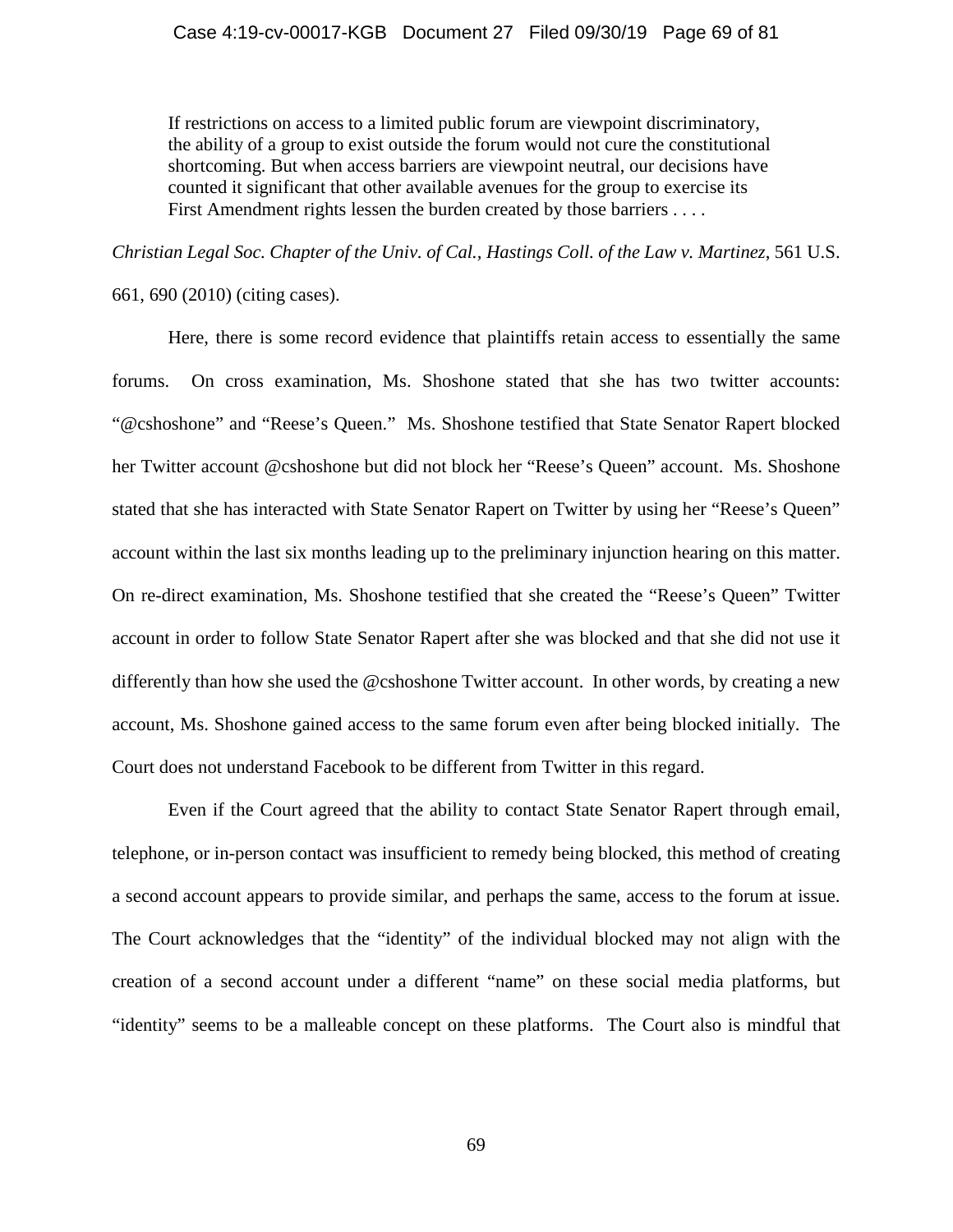#### Case 4:19-cv-00017-KGB Document 27 Filed 09/30/19 Page 70 of 81

record evidence establishes that this has been the experience of only one plaintiff, but there is no explanation offered for why this could not be the experience of all plaintiffs in this matter.

In *Knight*, the court examined arguments related to alternate access. The district court observed: "To be sure, we do not suggest that the impact on the individual plaintiffs . . . is of the highest magnitude. It is not. But the law is also clear: the First Amendment recognizes, and protects against, even de minimis harms." 302 F. Supp. 3d at 577. The district court determined that, because the alleged conduct restricted "a real, albeit narrow, slice of speech," it was sufficient to violate the Constitution. *Id.*

The Second Circuit Court of Appeals agreed, stating:

When the government has discriminated against a speaker based on the speaker's viewpoint, the ability to engage in other speech does not cure that constitutional shortcoming. Similarly, the fact that the Individual Plaintiffs retain some ability to 'work around' the blocking does not cure the constitutional violation. Neither does the fact that the Individual Plaintiffs can post messages elsewhere on Twitter.

928 F.3d 226, 239 (2d. Cir. 2019) (citation omitted). The alternate channels of communication analysis seems more appropriate for a content-neutral restriction on speech. Here, the Court determines that plaintiffs have a fair chance of prevailing on their claim that State Senator Rapert's social media policy is not neutral regarding free speech.

Taking all of these factors into account, the Court finds that the factor of irreparable harm weighs slightly in State Senator Rapert's favor when determining whether to grant preliminary injunctive relief for all plaintiffs.

### **E. Balance Of The Equities And Public Interest**

Regarding the balance of the equities, "[a]t base, the question is whether the balance of equities so favors the movant that justice requires the court to intervene to preserve the status quo until the merits are determined." *Dataphase*, 640 F.2d at 113. The Court must examine this case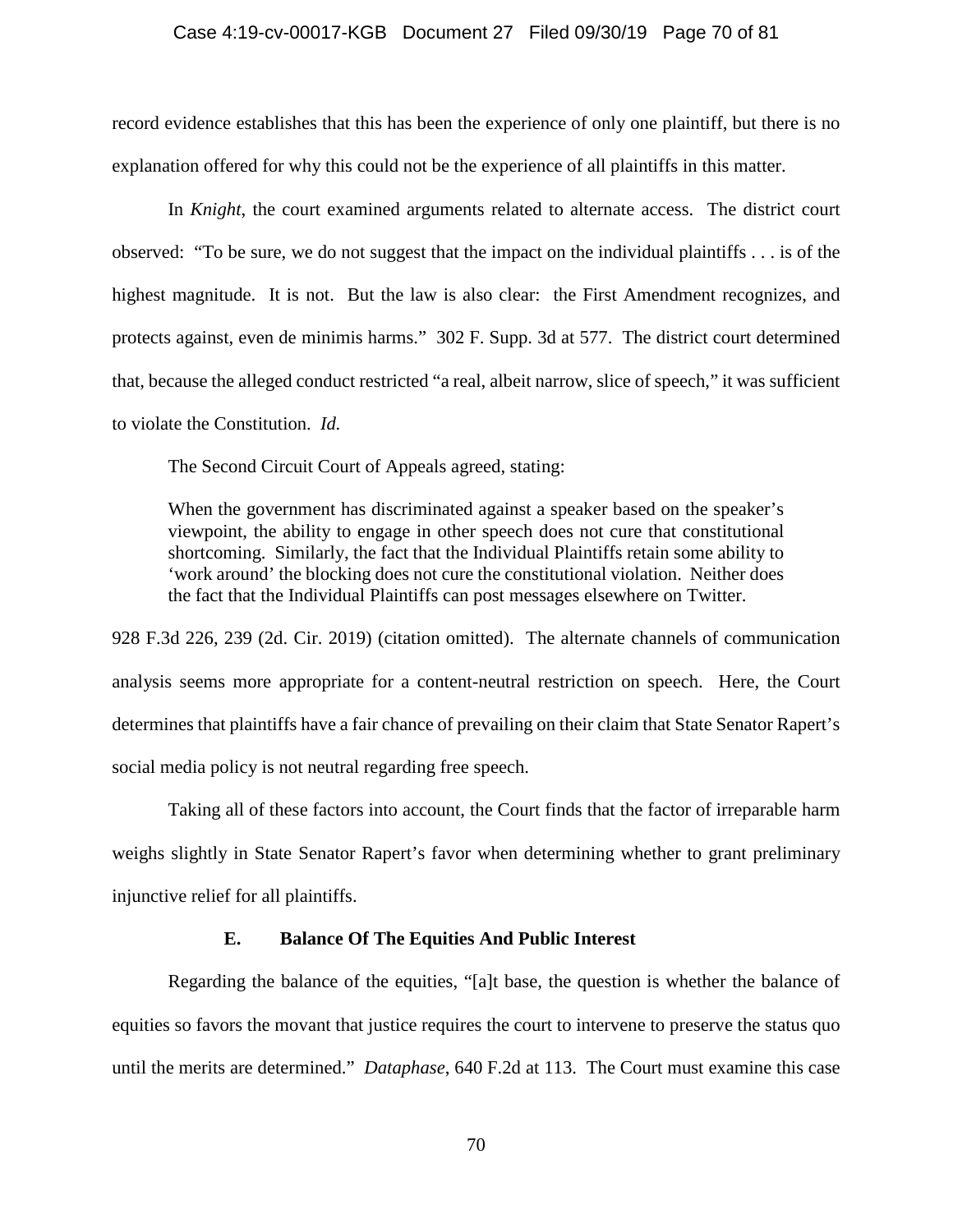### Case 4:19-cv-00017-KGB Document 27 Filed 09/30/19 Page 71 of 81

in the context of the relative injuries to the parties and to the public. *Dataphase*, 640 F.2d at 114. The public interest unequivocally favors protecting First Amendment liberties. *Emineth v. Jaeger*, 901 F. Supp. 2d 1138, 1143 (D.N.D. 2012) (quoting *Iowa Right to Life Comm., Inc. v. Williams*, 187 F.3d 963, 970 (8th Cir. 1999)). Also, because the protection of a constitutional right is always in the public interest, the grant of a preliminary injunction generally depends on the movant's likelihood of success on the merits. *Edwards v. Beck*, 946 F. Supp. 2d 843, 850 (E.D. Ark. 2013) (citing *Phelps-Roper*, 509 F.3d at 485).

Although the Court finds that plaintiffs have shown a fair chance of prevailing on the merits of their First Amendment free speech claim, because the individual plaintiffs waited to request this relief and given that, under the unique facts of this case the Court questions the scope and magnitude of the harm, this presents a difficult case. Further, the Court is aware that other courts have determined that, in these contexts, the appropriate form of the remedy is not a permanent injunction but instead declaratory relief, with the understanding that the judiciary is charged with determining what the law is and all government officials are presumed to follow the law once the judiciary has said what the law is. *See One Wis. Now*, 2019 WL 2162231, at \*2; *Knight*, 302 F. Supp. 3d at 578-80. For these reasons, the Court determines that the balance of the equities weighs against the Court granting plaintiffs' request for preliminary injunction at this stage of the litigation.

Considering the record evidence, the authorities cited, and the factors the Court is required to consider, the Court denies plaintiffs' motion for temporary restraining order and preliminary injunction (Dkt. No. 5).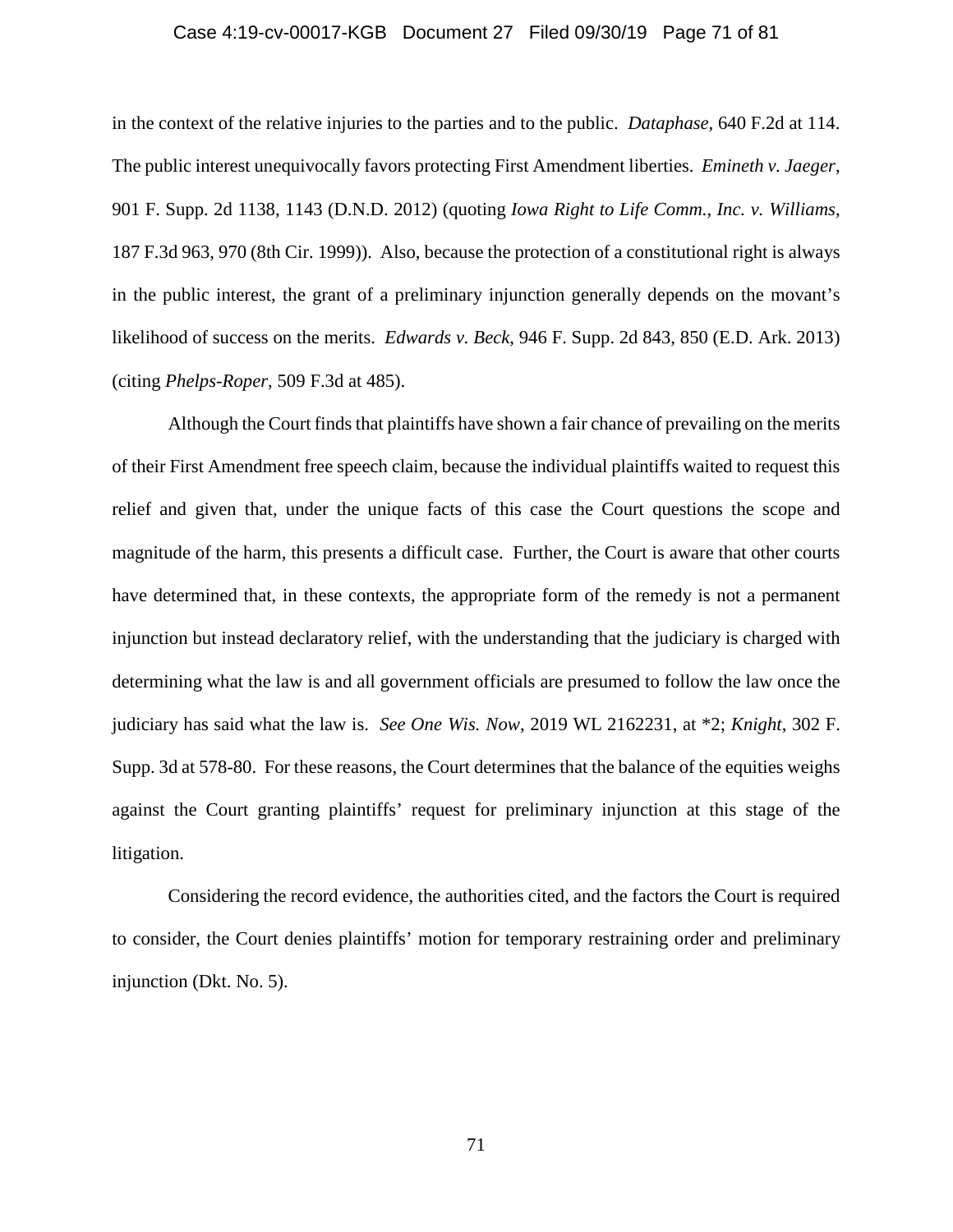# **F. Litigation Hold**

In their moving papers, plaintiffs request that the Court "require Senator Rapert to maintain records documenting the basis for any future decision to restrict a Facebook or Twitter user's ability to interact with his official social media accounts and therein engage in public speech . . . ." (Dkt. No. 6, at 47). The Court reminds all counsel to inform their clients of their obligations to institute a litigation hold. "Once a party reasonably anticipates litigation, it must suspend its routine document retention/destruction policy and put in place a 'litigation hold' to ensure the preservation of relevant documents." *Zubulake v. UBS Warburg LLC*, 220 F.R.D. 212, 218 (S.D.N.Y. 2003); *see Stevenson v. Union Pac. R.R. Co.*, 354 F.3d 739, 746 (8th Cir. 2004); *E\*Trade Securities LLC v. Deutsche Bank AG*, 230 F.R.D. 582, 587 (D. Minn. 2005). This Court takes an expansive view of the meaning of "documents" as used in reference to the litigation hold in this matter and extends that term to include, but not be limited to, all electronic information in whatever form it existed, exists, or may exist. The Court instructs counsel and the parties involved in this dispute to consider broadly documents and information that may be relevant. Further, under the doctrine of spoliation, parties have a duty to preserve, including but not limited to a duty not to destroy, evidence when litigation is filed or becomes reasonably anticipated. *See Burris v. Gulf Underwriters Ins. Co*., 787 F.3d 875 (8th Cir. 2015) (examining application of the spoliation of evidence doctrine in diversity cases). The Court reminds the parties of these obligations.

#### **III. Motion To Dismiss**

State Senator Rapert, in his individual capacity, has also filed a motion to dismiss plaintiffs' complaint and an attendant brief (Dkt. Nos. 11, 12). Specifically, State Senator Rapert argues that plaintiffs' claims against him in his individual capacity should be dismissed because "it would be illogical to find [State Senator Rapert] was acting under color of state law and then hold him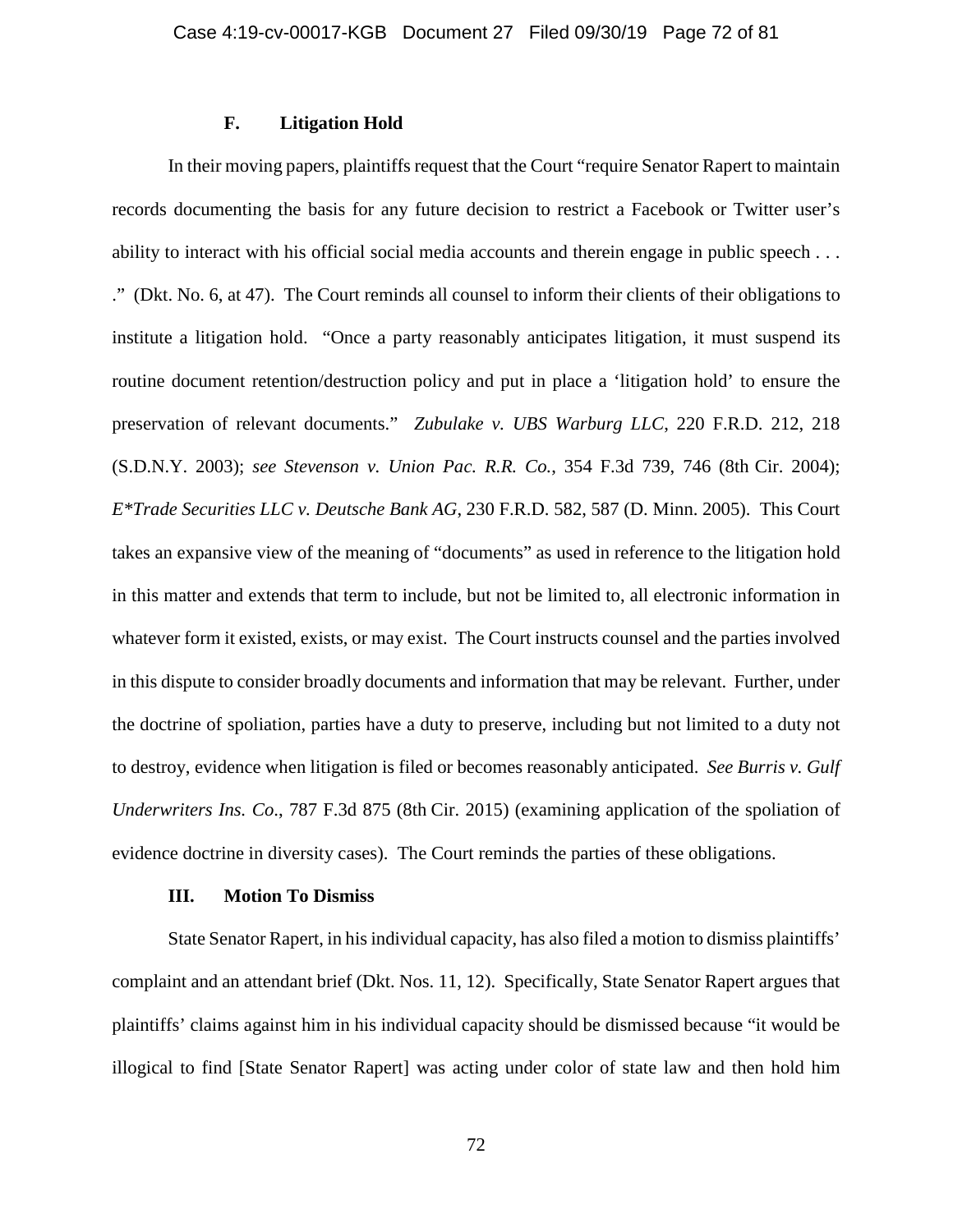#### Case 4:19-cv-00017-KGB Document 27 Filed 09/30/19 Page 73 of 81

individually liable." (Dkt. No*.* 12, at 2). He further argues that he is entitled to protection under the doctrine of qualified immunity (*Id.*). Plaintiffs filed a response to the motion to dismiss, and State Senator Rapert filed a motion for leave to file a reply (Dkt. Nos. 20, 24). Plaintiffs have not filed a response to State Senator Rapert's motion for leave to file a reply, and the time to do so has passed. For this reason, the Court grants State Senator Rapert's motion for leave to file a reply, directs State Senator Rapert to file his reply within 14 days from the entry of this Order, and has considered the reply in deciding the motion to dismiss.

## **A. Sufficiency Of The Complaint**

## **1. Legal Standard**

The Court understands that State Senator Rapert seeks to dismiss pursuant to Federal Rule of Civil Procedure  $12(b)(6)$  plaintiffs' claims. To survive a motion to dismiss under Rule  $12(b)(6)$ , "a complaint must contain sufficient factual matter, accepted as true, to 'state a claim to relief that is plausible on its face.'" *Ashcroft v. Iqbal*, 556 U.S. 662, 678 (2009) (quoting *Bell Atl. Corp. v. Twombly*, 550 U.S. 544, 570 (2007)). A claim is facially plausible "when the plaintiff pleads factual content that allows the court to draw the reasonable inference that the defendant is liable for the misconduct alleged." *Id.* (citing *Twombly*, 550 U.S. at 556). "While a complaint attacked by a [Federal] Rule [of Civil Procedure] 12(b)(6) motion to dismiss does not need detailed factual allegations, a plaintiff's obligation to provide the 'grounds' of his 'entitle[ment] to relief' requires more than labels and conclusions, and a formulaic recitation of the elements of a cause of action will not do." *Twombly*, 550 U.S. at 555 (alteration in original) (citations omitted). "[T]he complaint must contain facts which state a claim as a matter of law and must not be conclusory." *Briehl v. Gen. Motors Corp.*, 172 F.3d 623, 627 (8th Cir. 1999). "When ruling on a motion to dismiss, the district court must accept the allegations contained in the complaint as true and all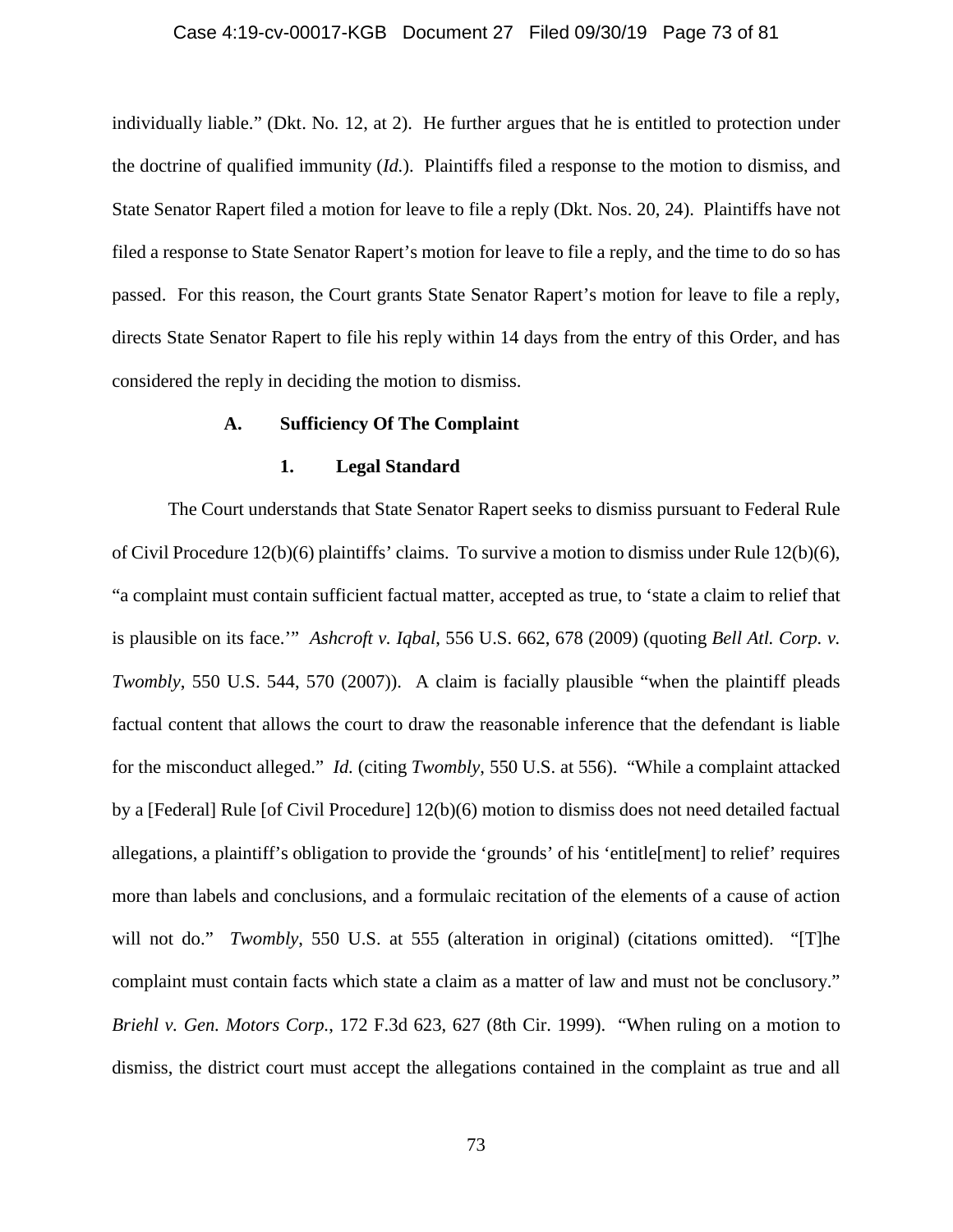#### Case 4:19-cv-00017-KGB Document 27 Filed 09/30/19 Page 74 of 81

reasonable inferences from the complaint must be drawn in favor of the nonmoving party." *Young v. City of St. Charles*, 244 F.3d 623, 627 (8th Cir. 2001). The Court may, however, "consider the pleadings themselves, materials embraced by the pleadings, exhibits attached to the pleadings, and matters of public record." *Roe v. Nebraska*, 861 F.3d 785, 788 (8th Cir. 2017). A reviewing court "may consider these materials without converting the defendant's request to a motion for summary judgment." *Id.* (citations and quotation marks omitted); *see Lustgraaf v. Behrens*, 619 F.3d 867, 885-86 (8th Cir. 2010) ("[W]hen considering a motion to dismiss . . . , [a court] may take judicial notice (for the purpose of determining what statements the documents contain and not to prove the truth of the documents' contents) of relevant public documents . . . .") (alterations in original) (emphasis omitted).

## **2. Analysis**

State Senator Rapert first argues that plaintiffs' claims should be dismissed for failure to state a claim. To resolve this motion to dismiss, the Court confines its review to the allegations in plaintiffs' operative complaint. The Court examined the law that controls the analysis of these claims elsewhere in this Order. The Court determines that plaintiffs have sufficiently stated their claims upon which relief can be granted and, therefore, denies State Senator Rapert's Rule 12(b)(6) motion to dismiss plaintiffs' complaint.

"Every person who, under color of any statute, ordinance, regulation, custom, or usage, of any State or Territory or the District of Columbia, subjects, or causes to be subjected, any citizen of the United States or other person within the jurisdiction thereof to the deprivation of any rights, privileges, or immunities secured by the Constitution and laws, shall be liable to the party injured in an action at law, suit in equity, or other proper proceeding for redress . . . ." 42 U.S.C.A. § 1983. "The Eleventh Amendment does not bar such suits, nor are state officers absolutely immune from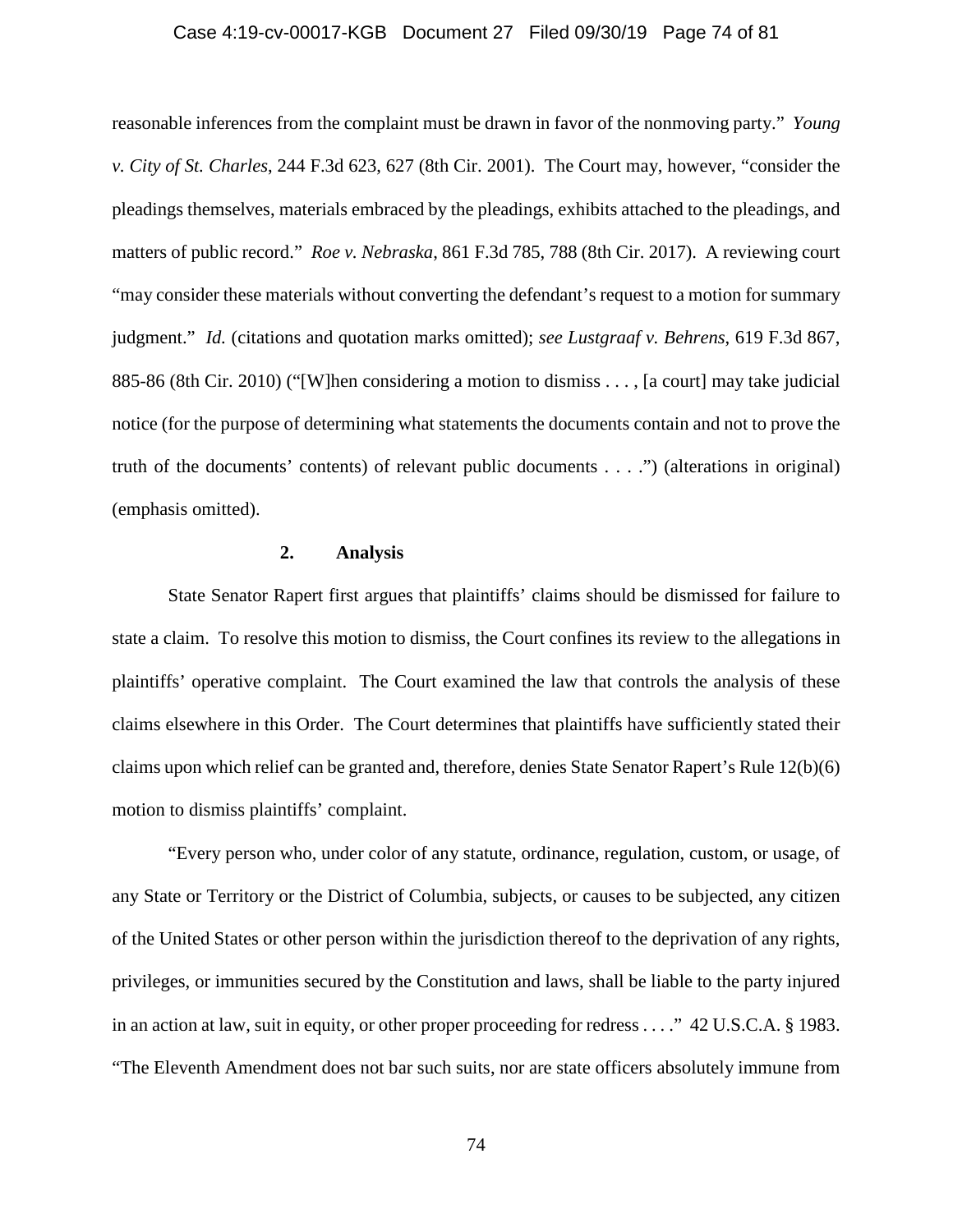#### Case 4:19-cv-00017-KGB Document 27 Filed 09/30/19 Page 75 of 81

personal liability under § 1983 solely by virtue of the 'official' nature of their acts." *Hafer v. Melo*, 502 U.S. 21, 31 (1991); *see also [Egerdahl v. Hibbing Comm. Coll.,](https://1.next.westlaw.com/Link/Document/FullText?findType=Y&serNum=1995246746&pubNum=506&originatingDoc=I11513bb0f27411e1b66bbd5332e2d275&refType=RP&fi=co_pp_sp_506_619&originationContext=document&transitionType=DocumentItem&contextData=(sc.Keycite)#co_pp_sp_506_619)* 72 F.3d 615, 619 (8th Cir. [1995\)](https://1.next.westlaw.com/Link/Document/FullText?findType=Y&serNum=1995246746&pubNum=506&originatingDoc=I11513bb0f27411e1b66bbd5332e2d275&refType=RP&fi=co_pp_sp_506_619&originationContext=document&transitionType=DocumentItem&contextData=(sc.Keycite)#co_pp_sp_506_619) ("The Eleventh Amendment does not prevent a plaintiff from seeking damages from a state official if she sues the official in his personal capacity."). Further, public officials in their individual capacities may be sued for injunctive relief and monetary damages. *Kentucky v. Graham*, 473 U.S. 159, 165 (1985). To the extent State Senator Rapert asserts that personal capacity liability is incompatible with state action or the type of relief plaintiffs seek under §1983, the Court rejects his arguments.

To the extent their claims depend on State Senator Rapert acting under color of state law, plaintiffs have pleaded sufficient facts in their complaint on the question of whether State Senator Rapert acted under color of state law. Regarding the relevant Twitter account, plaintiffs allege State Senator Rapert created the account a few months before he took office in the Arkansas State Senate and that he also created a separate campaign Twitter account. Plaintiffs also included pictures of State Senator Rapert's Twitter posts that relate to local community events. Plaintiffs further allege that State Senator Rapert tweets regarding public policy issues that garner dozens of comments and responses. On his Twitter account, State Senator Rapert has included his official title and a link to his profile on the Arkansas State Senate website. Plaintiffs have alleged that State Senator Rapert uses his Twitter account as a channel for communicating with his constituents.

Regarding State Senator Rapert's Facebook page, plaintiffs include a picture of State Senator Rapert Facebook page showing his name on the page as "Sen. Jason Rapert." His Facebook page is described as being "for communication with constituents and citizens . . . ." (Dkt. No. 1, ¶ 34). Plaintiffs included pictures of State Senator Rapert's Facebook posts regarding

75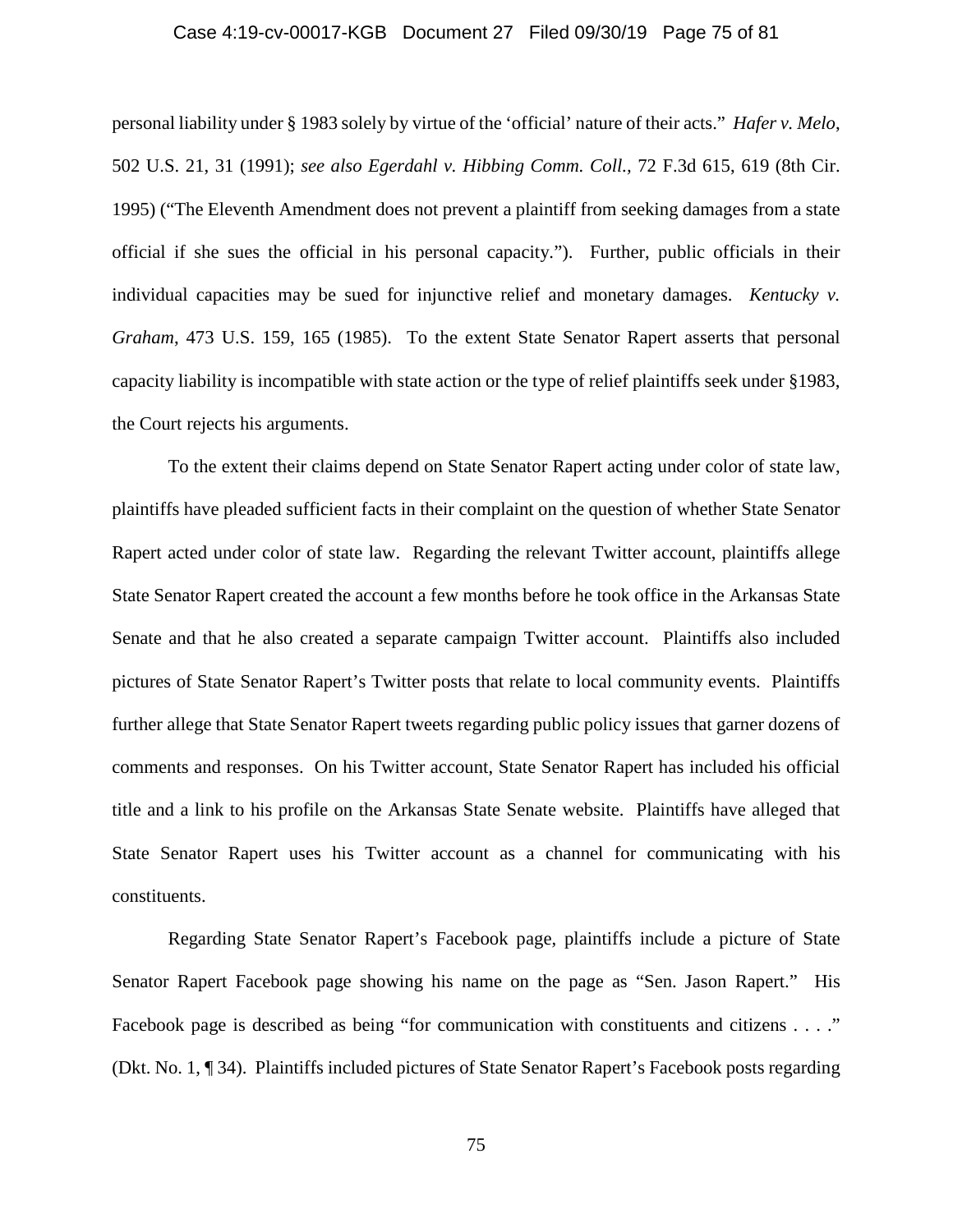#### Case 4:19-cv-00017-KGB Document 27 Filed 09/30/19 Page 76 of 81

public safety alerts. Plaintiffs allege that State Senator Rapert's Facebook posts can generate dozens of comments and shares. Plaintiffs also assert that State Senator Rapert posts information about Arkansas government and that users are allowed to exchange their views on matter of public concern on his page.

Even though State Senator Rapert argues that he only uses his social media accounts in his personal capacity, based on the totality of the circumstances, plaintiffs' complaint states a claim that State Senator Rapert was acting under color of state law when he blocked plaintiffs on Twitter and Facebook.

To the extent plaintiffs' claims depend on forum analysis, plaintiffs have pled sufficient facts in their complaint to show that State Senator Rapert created a type of public forum on his Twitter and Facebook pages when he invited his constituents and other users to engage with him through social media. According to the complaint, State Senator Rapert's social media posts can generate dozens of responses and comments, and the individual plaintiffs all engaged in speaking with him and other users on his social media pages. Because State Senator Rapert's followers are able to speak and interact with him and each other on his social media posts, State Senator Rapert has created a type of public forum that is subject to forum analysis and protection under the First Amendment.

Plaintiffs have also sufficiently pled facts that show State Senator Rapert blocked plaintiffs from speaking in the public forum created on his social media posts because of the viewpoints discussed by plaintiffs. Based on the facts alleged in the complaint, each of the individual plaintiffs sent messages to State Senator Rapert on social media that were critical of his policy and political positions shortly before he blocked them on social media. For this reason, plaintiffs have pled sufficient facts in the complaint for their claim that State Senator Rapert engaged in viewpoint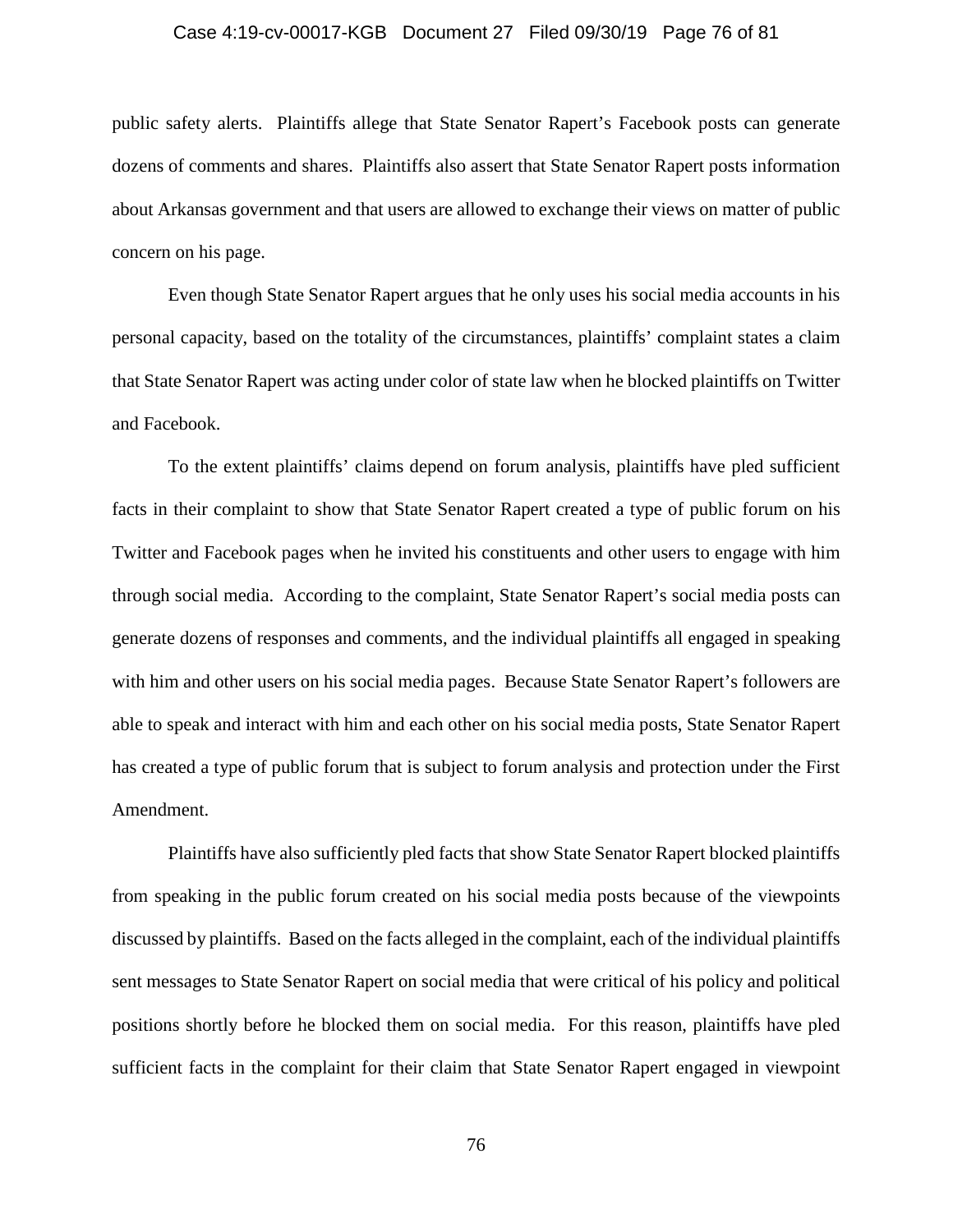#### Case 4:19-cv-00017-KGB Document 27 Filed 09/30/19 Page 77 of 81

discrimination by blocking them on social media. At the motion to dismiss stage, the Court need not decide which type of forum was created because viewpoint discrimination that results in intentional expulsion from a public forum violates the First Amendment. *See Campbell*, 367 F. Supp. 3d at 993.

Other district courts in similar cases at the motion to dismiss stage have made similar findings. *See Hyman*, 2019 WL 2323864, at \*2 (finding that defendant government official's actions regarding "the interactive part of its Facebook page is therefore subject to some form of constitutional scrutiny."); *Campbell*, 367 F. Supp. 3d at 992 (finding that the public forum doctrine applied to defendant government official's social media page because "the interactive space following each tweet in which other users may directly interact with the content of the tweets is subject to forum analysis.").

To the extent State Senator Rapert challenges the sufficiency of plaintiffs' allegations with respect to stating any other claim plaintiffs allege, the Court denies his motion. Having reviewed plaintiffs' complaint, the arguments made, and the authorities cited, the Court denies State Senator Rapert's Rule 12(b)(6) motion to dismiss with respect to all of plaintiffs' claims against him.

#### **B. Qualified Immunity**

State Senator Rapert also argues that he is entitled to qualified immunity in his personal capacity as to plaintiffs' claims (Dkt. No. 12, at 2). Qualified immunity "will be upheld on a 12(b)(6) motion only when the immunity is established on the face of the complaint." *Weaver v. Clarke*, 45 F.3d 1253, 1255 (8th Cir. 1995). Qualified immunity shields state officials from suits against them in the individual capacity for monetary damages unless a plaintiff pleads facts showing: (1) that the official violated a statutory or constitutional right, and (2) that the right was "clearly established" at the time of the challenged conduct. *Harlow v. Fitzgerald*, 457 U.S. 800,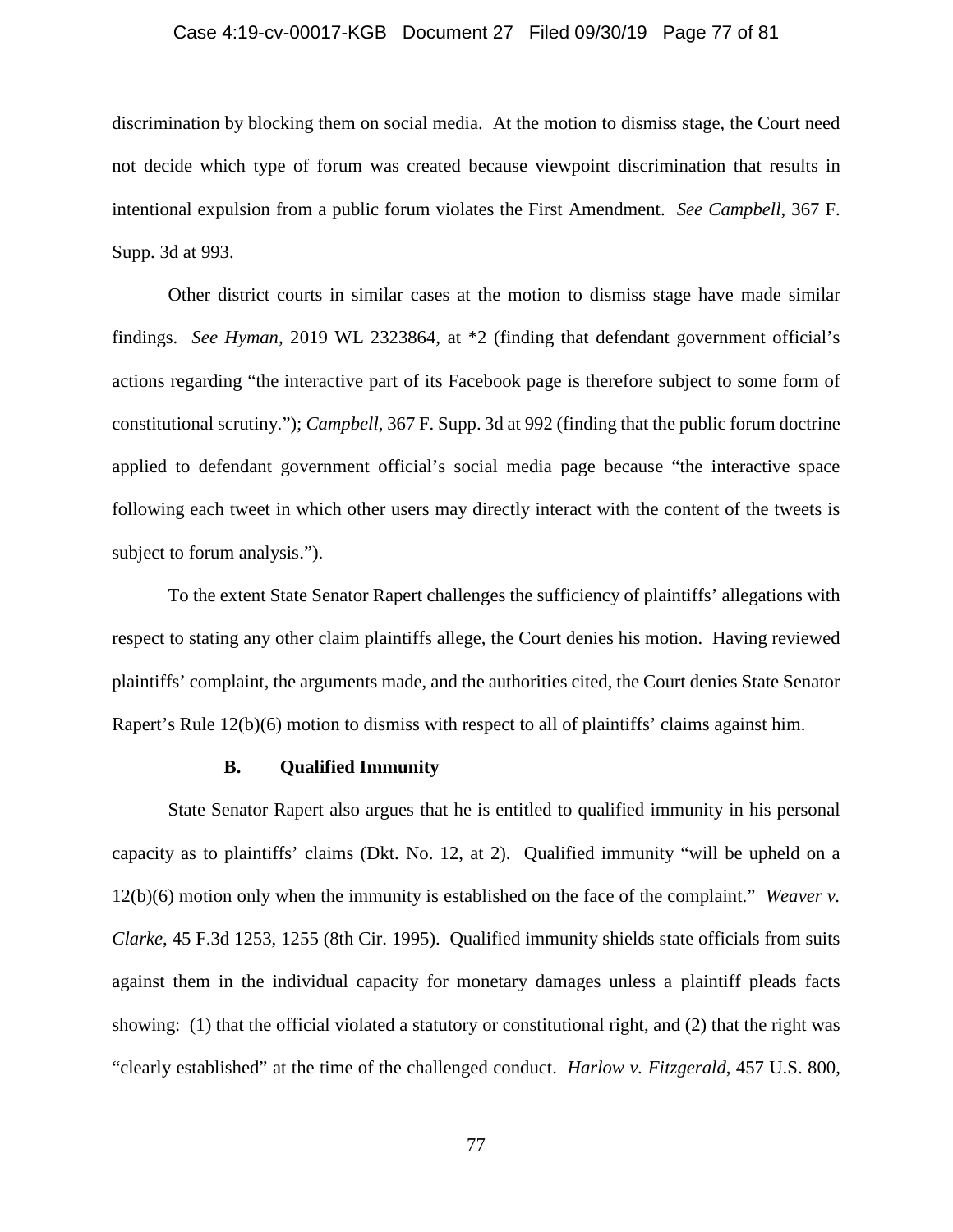#### Case 4:19-cv-00017-KGB Document 27 Filed 09/30/19 Page 78 of 81

818 (1982); *Foster v. Mo. Dep't of Health & Senior Servs.*, 736 F.3d 759, 762 (8th Cir. 2013) (quoting *Winslow v. Smith*, 696 F.3d 716, 731 (8th Cir. 2012)). "If the answer to either question is no" then a defendant is entitled to qualified immunity. *Doe v. Flaherty*, 623 F.3d 577, 583 (8th Cir. 2010). The doctrine of qualified immunity only applies to monetary damages, not to prospective injunctive relief. *Pearson v. Callahan,* 555 U.S. 223, 242-43 (2009); *Grantham v. Trickey,* 21 F.3d 289, 295 (8th Cir. 1994). Accordingly, qualified immunity would only shield State Senator Rapert from plaintiffs' request for nominal and punitive damages, not their request for prospective injunctive relief.

State Senator Rapert makes little mention of qualified immunity. State Senator Rapert states that, "[t]o the extent that Plaintiffs would prevail and be due damages, it would be an issue of first impression in this Circuit, and Defendant certainly should be entitled to protection under the doctrine of qualified immunity." (Dkt. No. 12, at 2) (citing *Harlow*, 457 U.S. at 818). He ties this argument to no specific claim raised by plaintiffs, and plaintiffs assert multiple claims.

For the first factor, because the Court determines that plaintiffs have sufficiently pleaded facts stating their claims, the Court finds the first factor has been established for the purpose of the qualified immunity analysis at the motion to dismiss stage.

"[F]or a right to be clearly established, 'existing precedent must have placed the statutory or constitutional question beyond debate.'" *White v. Pauly*, 137 S. Ct. 548, 551 (2017) (quoting *Mullenix v. Luna*, 136 S. Ct. 305, 308 (2015)). Though a case directly on point is not required, "existing precedent must have placed the statutory or constitutional question beyond debate." *Ashcroft v. al-Kidd*, 563 U.S. 731, 741 (2011). Courts should not "define clearly established law at a high level of generality." *Id.* at 742. The Eighth Circuit "applies a flexible standard, requiring some, but not precise factual correspondence with precedent, and demanding that officials apply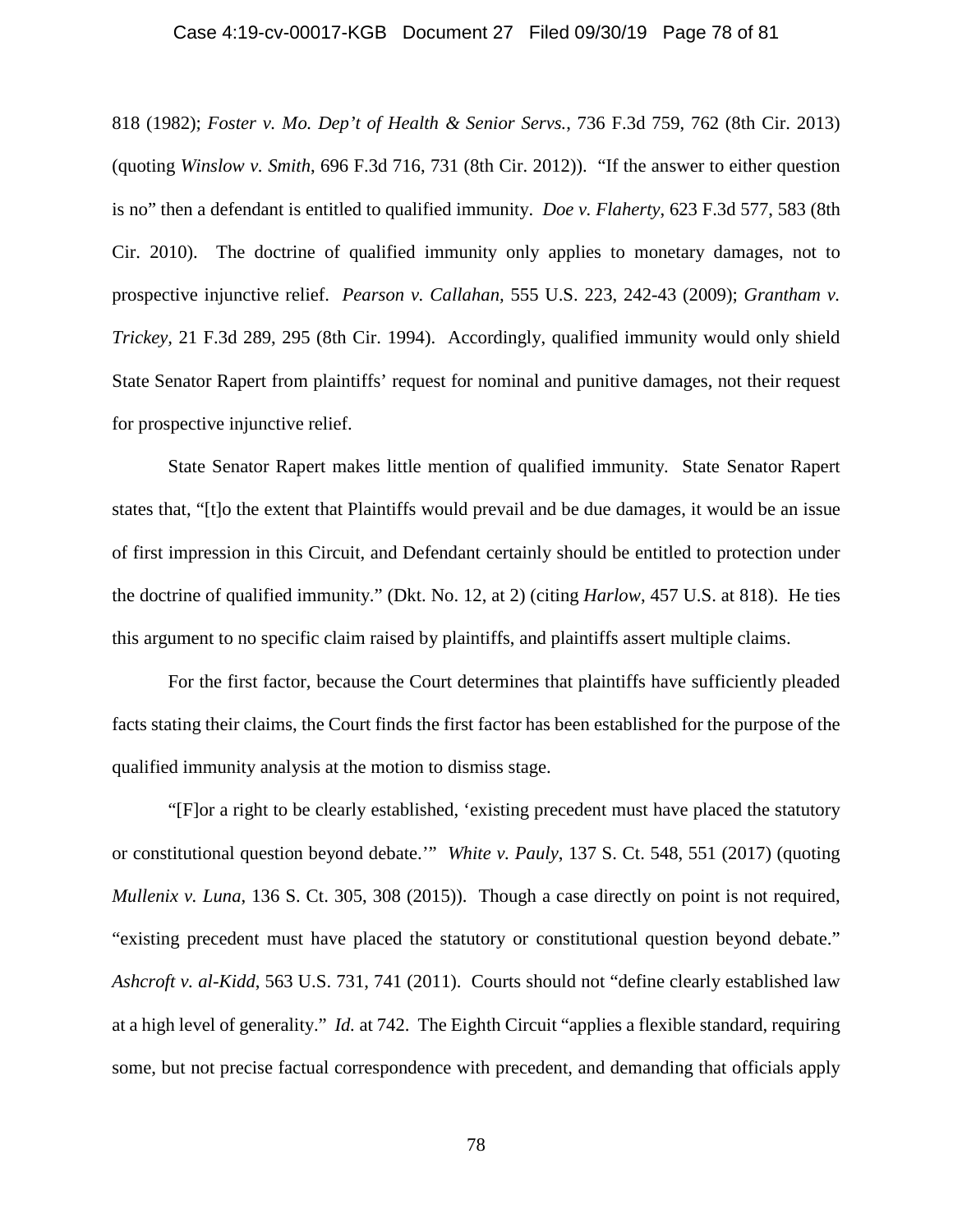#### Case 4:19-cv-00017-KGB Document 27 Filed 09/30/19 Page 79 of 81

generally, well-developed legal principles." *Coates v. Powell*, 639 F.3d 471, 477 (8th Cir. 2011) (quoting *J.H.H. v. O'Hara*, 878 F.2d 240, 243 (8th Cir. 1989)). The law is clear if it gives the official "fair warning" that his conduct violated an individual's rights when the officer acted. *Hope v. Pelzer*, 536 U.S. 730, 741 (2002). Moreover, the Eighth Circuit has held that, "[i]n the absence of binding precedent, a court should look to all available decisional law, including decision of state courts, other circuits and district courts." *Buckley v. Rogerson,* 133 F.3d 1125, 1129 (8th Cir. 1998) (quoting *Norfleet v. Ark. Dep't of Human Servs.,* 989 F.2d 289, 291 (8th Cir. 1993)).

At least one other court in this district, when addressing free speech claims alleging viewpoint discrimination, has found that "[n]o binding precedent notified [defendant government official] that selectively deleting citizens' posts from the interactive part of a Facebook page that invited public commentary clearly violated the First Amendment." *Hyman*, 2019 WL 2323864, at \*2; *see also Tanner*, 2019 WL 2344094, at \*1-2 (finding that "[n]o precedent informed [defendant government officials] in 2016 that deleting comments or blocking users from posting on the interactive part of a State agency's Facebook page violated free speech rights."). As the district court in *Hyman* and *Tanner* noted, the United States Supreme Court has not yet spoken on this issue, and only three United States Courts of Appeals have been presented with this Frist Amendment issue, all of which were decided this year. *Knight*, 928 F.3d at 226; *Davison*, 912 F.3d at 666; *Robinson*, 921 F.3d at 440. The only other district court within the Eighth Circuit Court of Appeals to address this type of First Amendment claim is *Campbell*. 367 F. Supp. 3d at 990-92. This Court concurs and grants State Senator Rapert qualified immunity on plaintiffs' First Amendment free speech claim and First Amendment right to petition claim to the extent those claims seek monetary damages against State Senator Rapert in his personal capacity.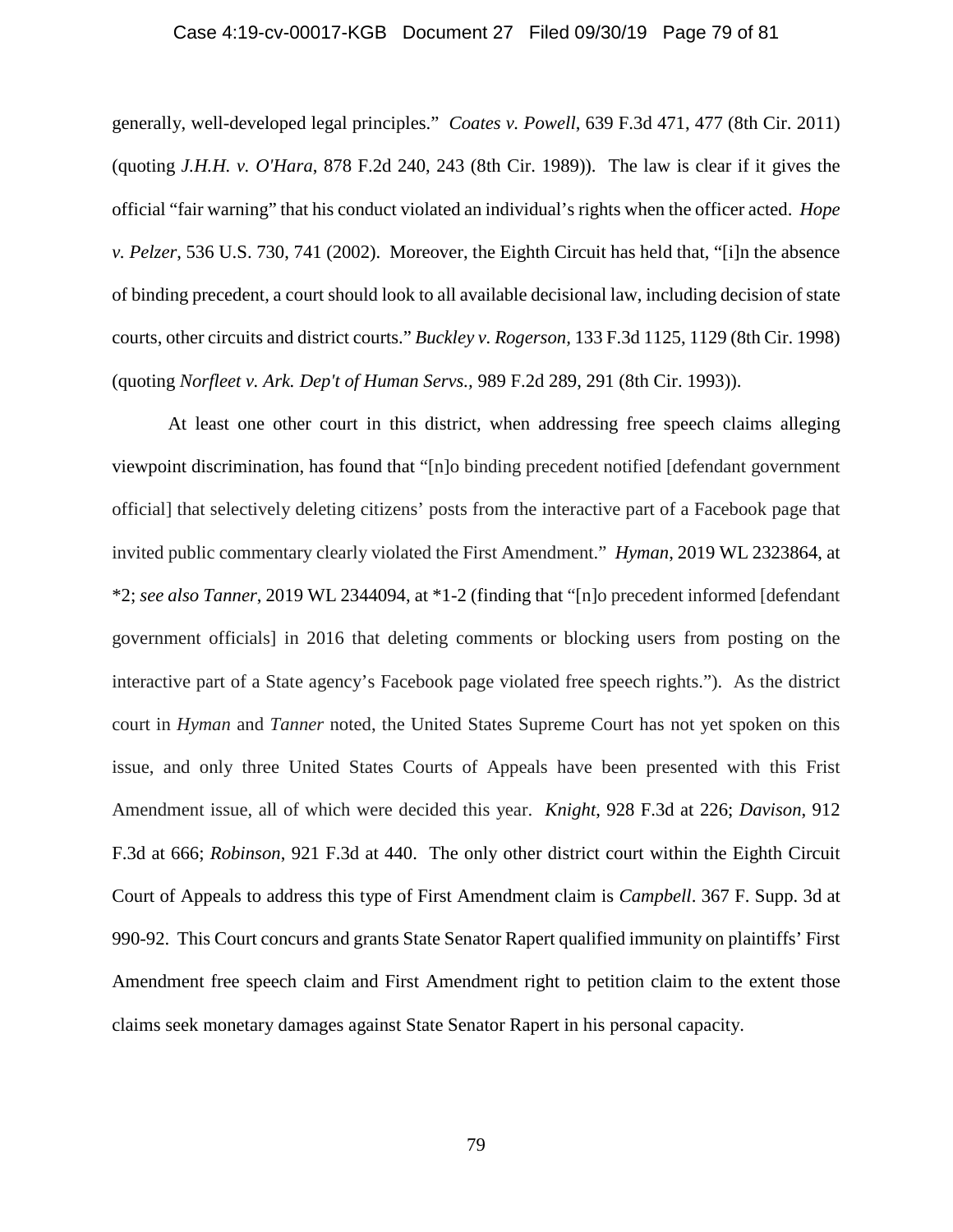#### Case 4:19-cv-00017-KGB Document 27 Filed 09/30/19 Page 80 of 81

Because State Senator Rapert is not specific on which of plaintiffs' claims he seeks qualified immunity, the Court declines to rule further on State Senator Rapert's motion to dismiss on the basis of qualified immunity. The Court directs State Senator Rapert to supplement his motion to the extent he seeks the Court's consideration on the issue of qualified immunity with respect to any but plaintiffs' First Amendment free speech and right to petition claims (Dkt. No. 11). The Court grants State Senator Rapert qualified immunity on plaintiffs' First Amendment free speech and right to petition claims to the extent those claims seek monetary damages against State Senator Rapert in his personal capacity.

#### **IV. Conclusion**

For these reasons, the Court grants plaintiffs' motion for leave to file a reply (Dkt. No. 22); grants State Senator Rapert's motion to file his proposed reply in order to respond to the arguments and evidence included in plaintiffs' reply (Dkt. No. 25); and grants State Senator Rapert's motion filed in his individual capacity for leave to file a reply (Dkt. No. 24). Plaintiffs and State Senator Rapert will have 14 days from the date of this Order to file their proposed reply briefs. The Court has considered the parties' proposed reply briefs in ruling on the pending motion for temporary restraining order and preliminary injunction.

The Court denies plaintiffs' motion for temporary restraining order and preliminary injunction (Dkt. No. 5). The Court denies State Senator Rapert's Federal Rule of Civil Procedure 12(b)(6) motion to dismiss filed in his personal capacity with respect to whether plaintiffs state claims upon which relief can be granted (Dkt. No. 11). The Court grants State Senator Rapert qualified immunity on plaintiffs' First Amendment free speech and right to petition claims to the extent those claims seek monetary damages against State Senator Rapert in his personal capacity (Dkt. No. 11). The Court directs State Senator Rapert to supplement his motion to the extent he